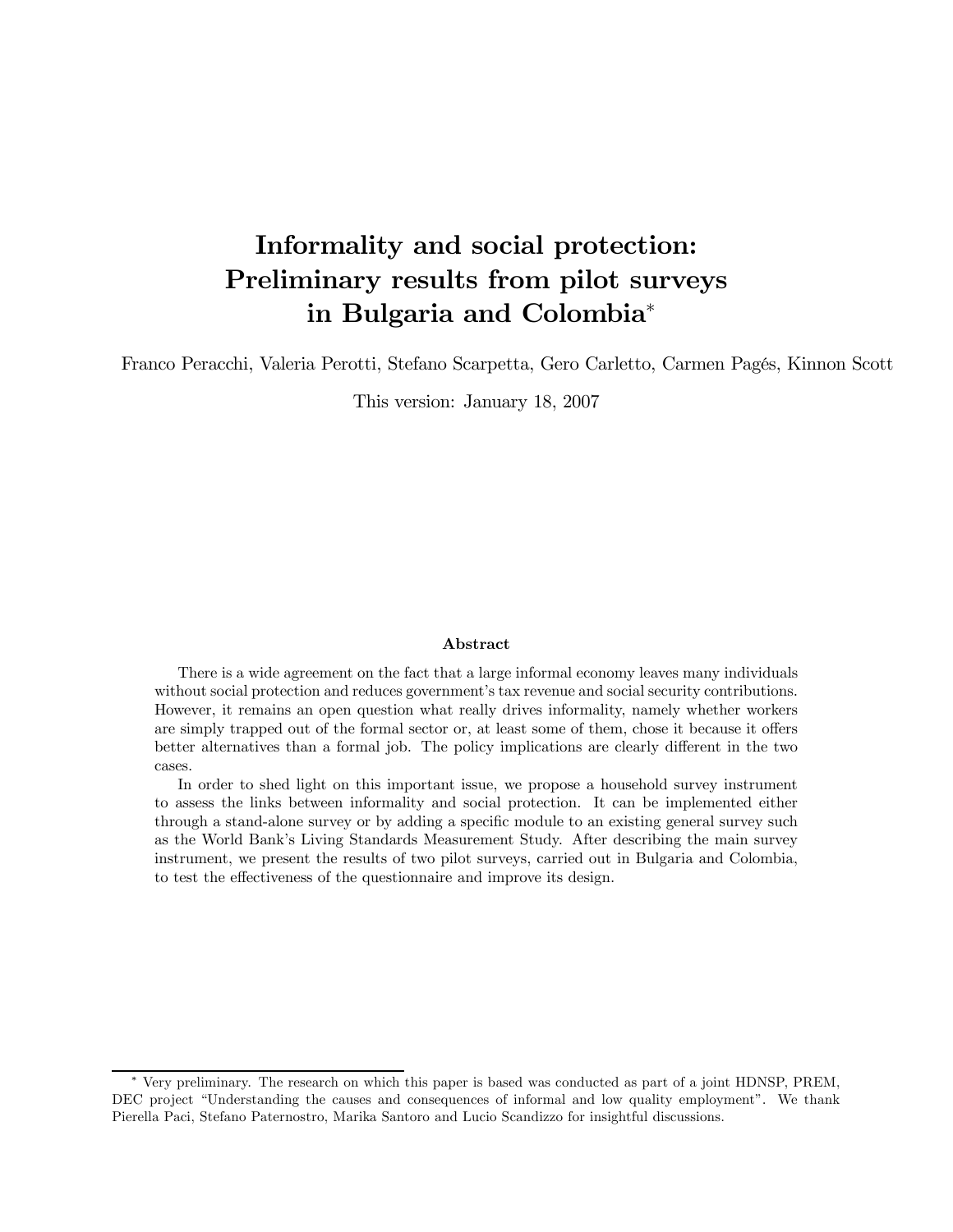## **Contents**

| 1        |                   | Introduction                                                                                                   | 1                                                              |
|----------|-------------------|----------------------------------------------------------------------------------------------------------------|----------------------------------------------------------------|
| $\bf{2}$ | 2.1<br>2.2        | The basic questionnaire                                                                                        | $\bf{3}$<br>$\overline{4}$<br>$\overline{4}$<br>$\overline{7}$ |
|          | 2.3<br>2.4<br>2.5 | Social protection $\ldots \ldots \ldots \ldots \ldots \ldots \ldots \ldots \ldots \ldots \ldots \ldots \ldots$ | 8<br><b>10</b>                                                 |
| $\bf{3}$ |                   | The Bulgarian and Colombian pilots                                                                             | 12                                                             |
|          | 3.1               |                                                                                                                | 12                                                             |
|          | 3.2               |                                                                                                                | 13                                                             |
|          | 3.3               |                                                                                                                | 15                                                             |
|          | 3.4               |                                                                                                                | 15                                                             |
|          | 3.5               |                                                                                                                | 17                                                             |
|          | 3.6               |                                                                                                                | 17                                                             |
|          | 3.7               |                                                                                                                | 18                                                             |
| 4        |                   | How representative are the two samples?                                                                        | 19                                                             |
|          | 4.1               |                                                                                                                | 19                                                             |
|          | 4.2               |                                                                                                                | 20                                                             |
|          | 4.3               |                                                                                                                | 20                                                             |
|          | 4.4               |                                                                                                                | 22                                                             |
|          | 4.5               |                                                                                                                | 24                                                             |
| $\bf{5}$ |                   | Main empirical results                                                                                         | 25                                                             |
|          | 5.1               |                                                                                                                | 26                                                             |
|          | 5.2               |                                                                                                                | 27                                                             |
|          | 5.3               |                                                                                                                | 28                                                             |
|          |                   | 5.3.1                                                                                                          | 28                                                             |
|          |                   | 5.3.2                                                                                                          | 29                                                             |
|          |                   | 5.3.3                                                                                                          | 32                                                             |
|          |                   | 5.3.4                                                                                                          | 33                                                             |
|          |                   | 5.3.5                                                                                                          | -34                                                            |
|          | 5.4               |                                                                                                                | 36                                                             |
|          |                   | 5.4.1                                                                                                          | 36                                                             |
|          |                   | 5.4.2                                                                                                          | 37                                                             |
|          | 5.5               | Participation and attitudes towards Social Security                                                            | 39                                                             |
|          |                   | 5.5.1                                                                                                          | 39                                                             |
|          |                   | 5.5.2                                                                                                          | 41                                                             |
|          |                   | Expected changes in the social security system<br>5.5.3                                                        | 43                                                             |
|          |                   | Willingness to pay and preferences over social security programs<br>5.5.4                                      | 43                                                             |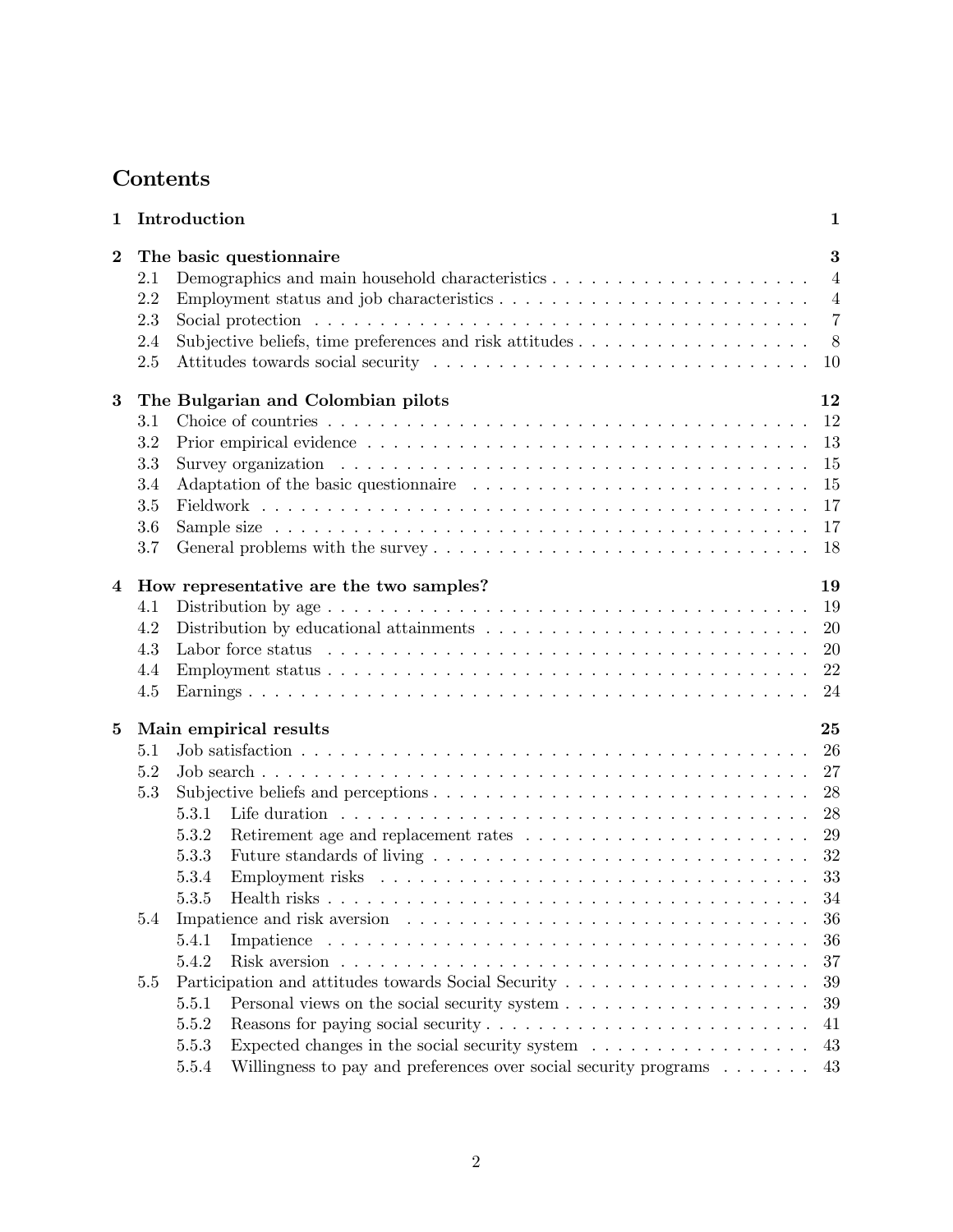| 6 What have we learned?<br>6.1                                         |     |
|------------------------------------------------------------------------|-----|
| 7 Summary and conclusions                                              | 49  |
| A The basic question naire                                             | 73. |
| B Main socio-economic indicators for Bulgaria and Colombia             | 74  |
| C Key features of the social security systems of Bulgaria and Colombia | 75. |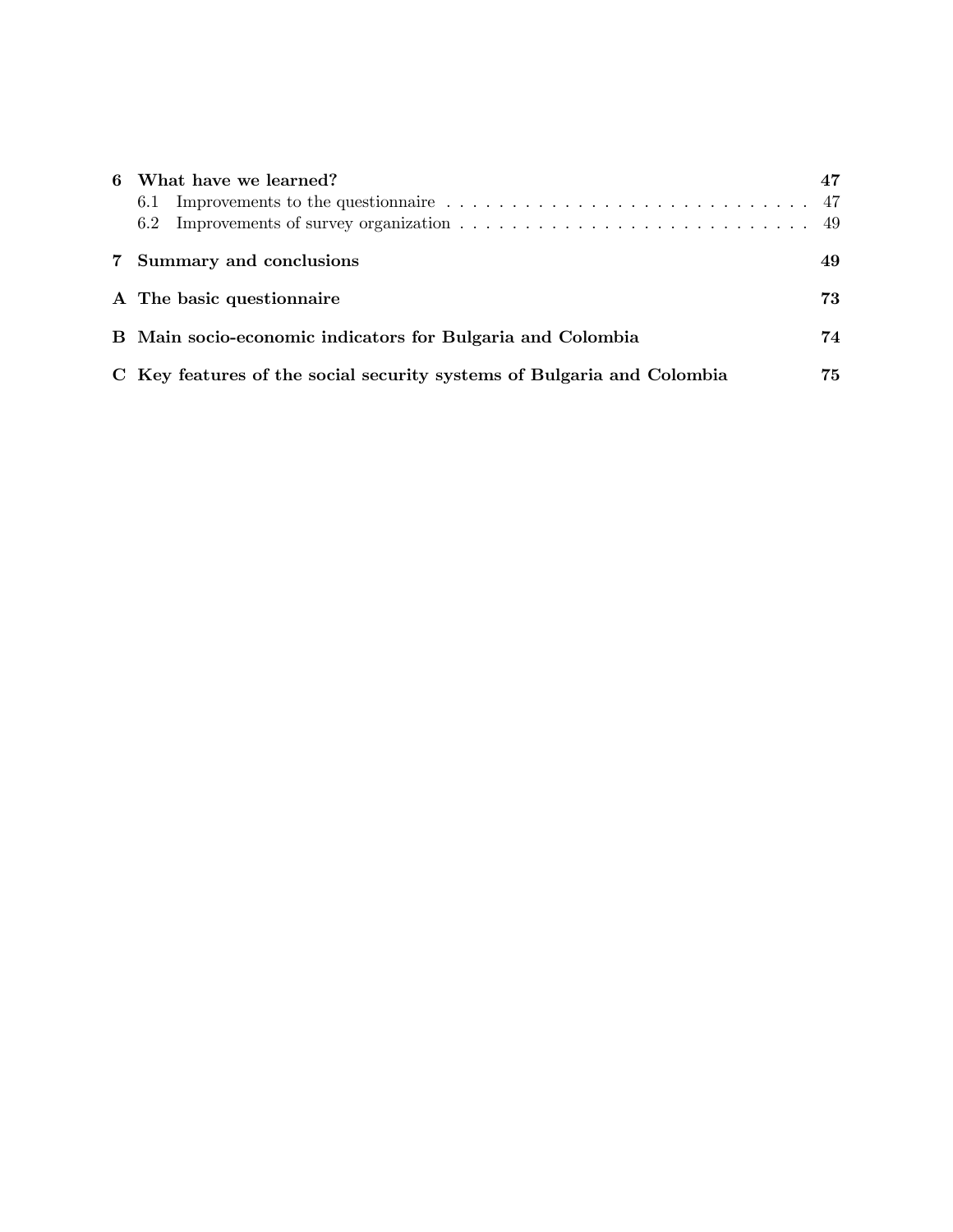## 1 Introduction

The concept of informality has been studied extensively in the theoretical and empirical literature.<sup>1</sup> In this literature, workers are classified as "informal" if they work in a small business, do not have a written contract or lack affiliation to the mandatory social security system or work in firms who do not comply with regulations. The definition of informality has also evolved, as also demonstrated by the subsequent proposals made by the International Conferences of Labor Statisticians (1970, 1993, 2003). The current proposed definition by the International Labour Office (ILO) shifted the focus from the characteristics of the activity where the worker is engaged toward the characteristics of her job. In particular, "all remunerative work  $\ddot{U}$  both self-employment and wage employment that is not recognized, regulated or protected by existing legal or regulatory frameworks and non remunerative work undertaken in an income-producing enterprise (Hussmanns, 2005).

Despite the still ongoing debate on the definition of informality, there is a wide agreement on the fact that a high level of informal activity may leave many workers un-protected from different risks — old age, sickness, unemployment — and reduce government's tax revenues. Further, as stressed by Schneider and Enste (2000), official indicators of economic activity tend to be unreliable in the presence of a large informal sector, causing difficulties for policy makers in setting macro policies.

An important open issue is whether informal work is the only option for people who cannot find a job in the formal sector or is instead chosen – at least by some – because it is considered a better alternative to a formal job. The policy implications are clearly different in the two cases.

These two views of informality are supported by two alternative strands in the theoretical literature. The first regards the existence of an informal sector as the result of disequilibrium in the formal sector. In this class of models, the introduction of wage rigidities, such as a minimum wage above the equilibrium wage, gives rise to an informal sector of small firms where there are no wage rigidities, for example because minimum wage rules cannot be enforced, and unlimited employment opportunities for those who cannot find a job in the formal sector (Rauch, 1991; Fortin  $et al., 1997$ ). This framework provides a simple explanation for the common observation that small firms tend to be informal.

The second strand of the literature assumes that those who work in the informal sector actually choose to do so. Models of this type are often variants of the original model of self-selection of Roy (1951) but tend to lack a comprehensive definition of informality. Some of them focus on the choice

<sup>1</sup> See, for example, Fields (2005) for a recent review of the theoretical labor market models, and Schneider (2004) for a review of the empirical estimates of the size of the informal sector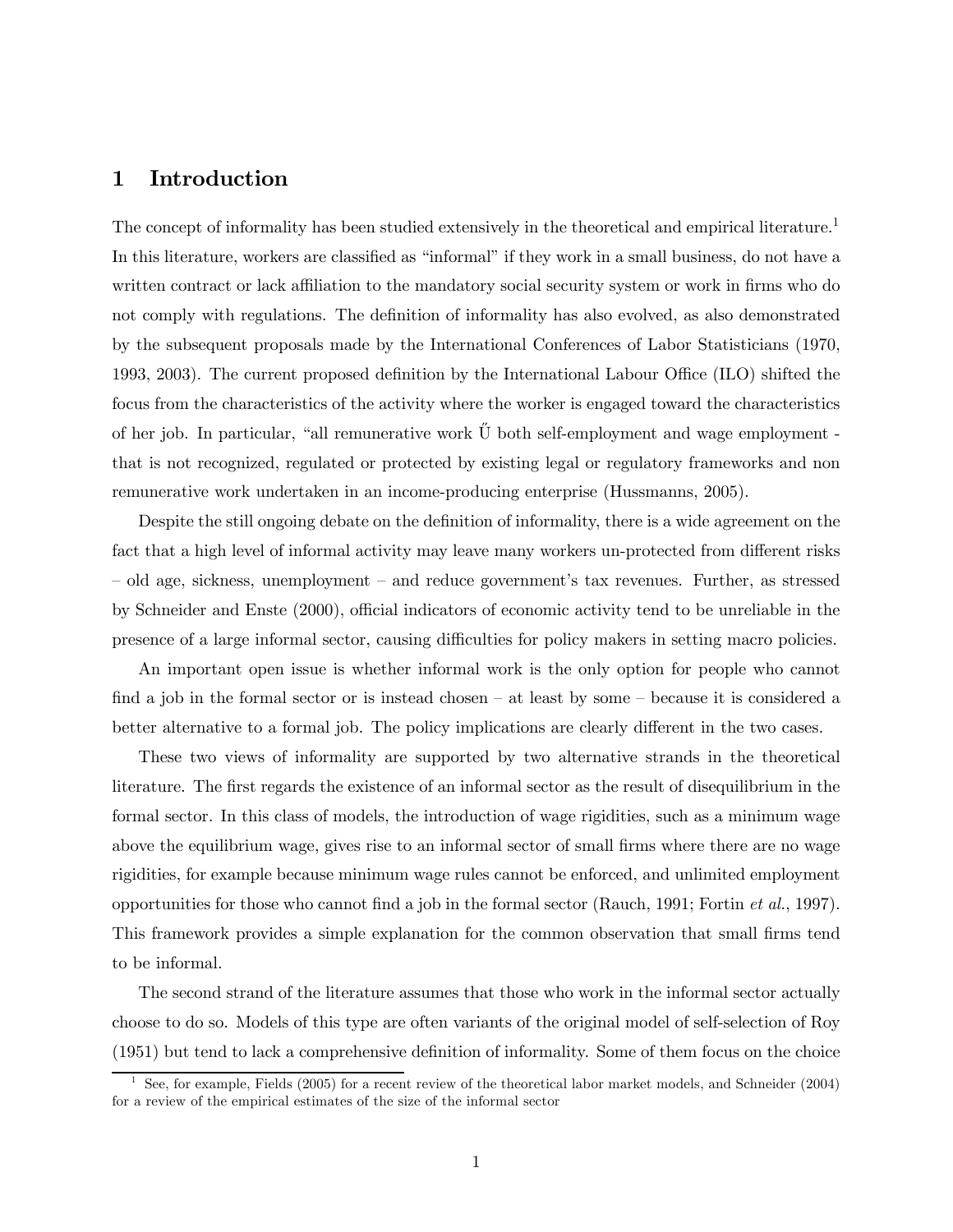of evading taxes but do not consider employment status, while others explain the determinants of entrepreneurship and firm size but do not include tax evasion among the determinants.

Models focusing on tax evasion extend the seminal papers by Allingham and Sandmo (1972) and Srinivasan (1973). The main idea is that tax evasion is risky because there is a positive probability of being detected by the fiscal authorities. The basic model has been extended to include labor supply choices (Baldry, 1979; Pencavel, 1979) and repeated games with the tax authority (Reinganum and Wilde, 1985). One problem with this type of models is that they imply very low compliance rates. To overcome this issue, some models introduce moral costs of evasion (Benjamini and Maital, 1985) or the provision of a public good by the government (Cowell and Gordon, 1988). Tax evasion models are usually static and they do not account for future benefits of compliance, such as old age pension benefits.

As the self-employed are entrepreneurs of small businesses, models of entrepreneurship and firm size are useful if the informal sector is identified with self-employment. Two theoretical models of entrepreneurship are Lucas (1978) and Kihlstrom and Laffont (1979). In the former, entrepreneurial ability varies across workers who are instead identical in terms of labor skills. In the latter, individuals do not differ in managerial or labor ability and the choice to run a business is driven only by attitudes toward risk. Possible obstacles to self-employment are liquidity constraints (Evans and Jovanovic, 1989) and discrimination (Borjas and Bronars, 1989).

In order to shed light on these issues, we propose a household survey instrument to assess the linkages between informality and social protection. The instrument can be implemented either through a stand-alone survey, or by adding a specific module to an existing general survey such as the World Bank's Living Standards Measurement Study. The main focus of the proposed survey is to understand the determinants of the joint decision to 1) work in the formal economy; and ii) participate to the social protection system.

A household survey is particularly suited for our purposes because it provides extensive information not only on the individual, but also on other members of her household. This is especially important, as the decision to work in the informal sector is likely to depend on household characteristics, especially the number, and the employment status, of the other members.

After describing the main survey instrument, we present the results of two pilot surveys, carried out in Bulgaria and Colombia, to test the effectiveness of the questionnaire and improve its design.

The remainder of the paper is organized as follows. Section 2 discusses the design of our basic questionnaire on the informal sector. In practice, this basic version has to be adapted to take into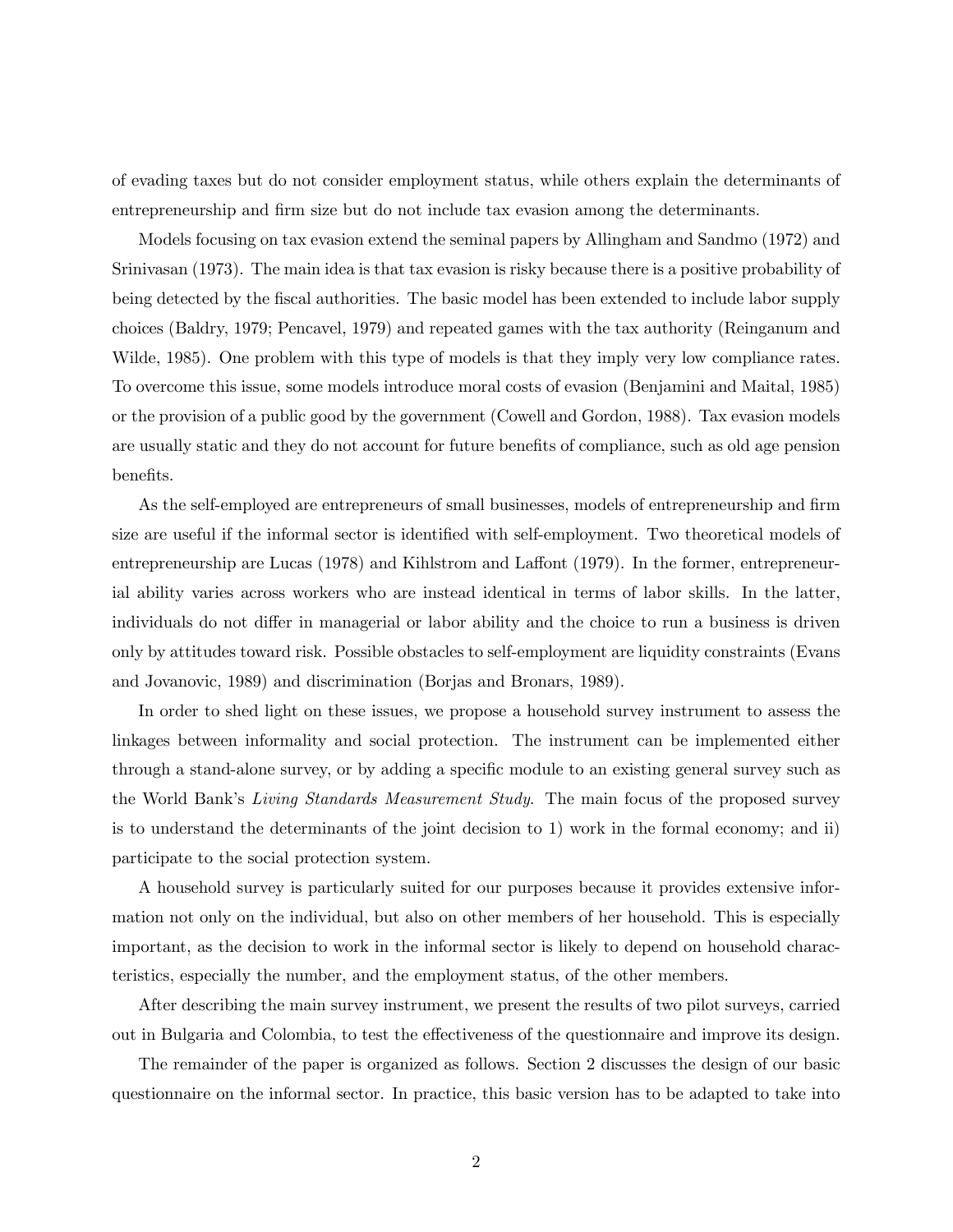account country-specific institutional settings. We present two adaptations of the questionnaire for Bulgaria and Colombia. Section 3 describes in detail the pilot surveys carried out in these two countries. Section 4 asks how representative are the samples of the two pilots. Section 5 presents the main empirical results of the two pilots. Finally, Section 7 offers our concluding remarks.

## 2 The basic questionnaire

A survey on informality should pay particular attention to a number of issues that are likely to play a key role in the choice of participating in the labor market, engaging in a self-employment activity or seek a dependent employment, and seeking a job with affiliation to social security. In particular, attitudes toward risk and liquidity constraints are important in self-employment choices, while opinions about the tax and social security system are important to understand whether workers seek formal jobs and whether firms are able/willing to evade tax and/or not report their workers. Impatience and life expectancy are other examples of relevant variables.

Our survey questionnaire focuses on three main sets of variables: (i) employment status (current and past, including subjective information like job satisfaction) and earnings, (ii) social protection (level of information about the system rules, current contributions, and personal attitudes toward the system), and (iii) subjective beliefs about uncertain events, individual attitudes toward risk, and intertemporal substitution.

The general design of the questionnaire follows the World Bank's Living Standards Measurement Study (LSMS). Some questions closely resemble those in existing surveys, such as the the European Community Household Panel (ECHP), the Survey of Health, Ageing and Retirement in Europe (SHARE), the English Longitudinal Study of Ageing (ELSA), the Health and Retirement Study (HRS), the Bank of Italy Survey of Italian Households' Income and Wealth (SHIW), and the Chilean Encuesta de Previsión de Riesgos Sociales (PRIESO). The last part of the questionnaire also takes into account the survey of attitudes toward the welfare state carried out by Boeri, Boersch-Supan and Tabellini (2001).

The basic questionnaire is in English and is organized in five chapters:

- 1. Demographics and main household characteristics,
- 2. Employment status and job characteristics,
- 3. Social protection,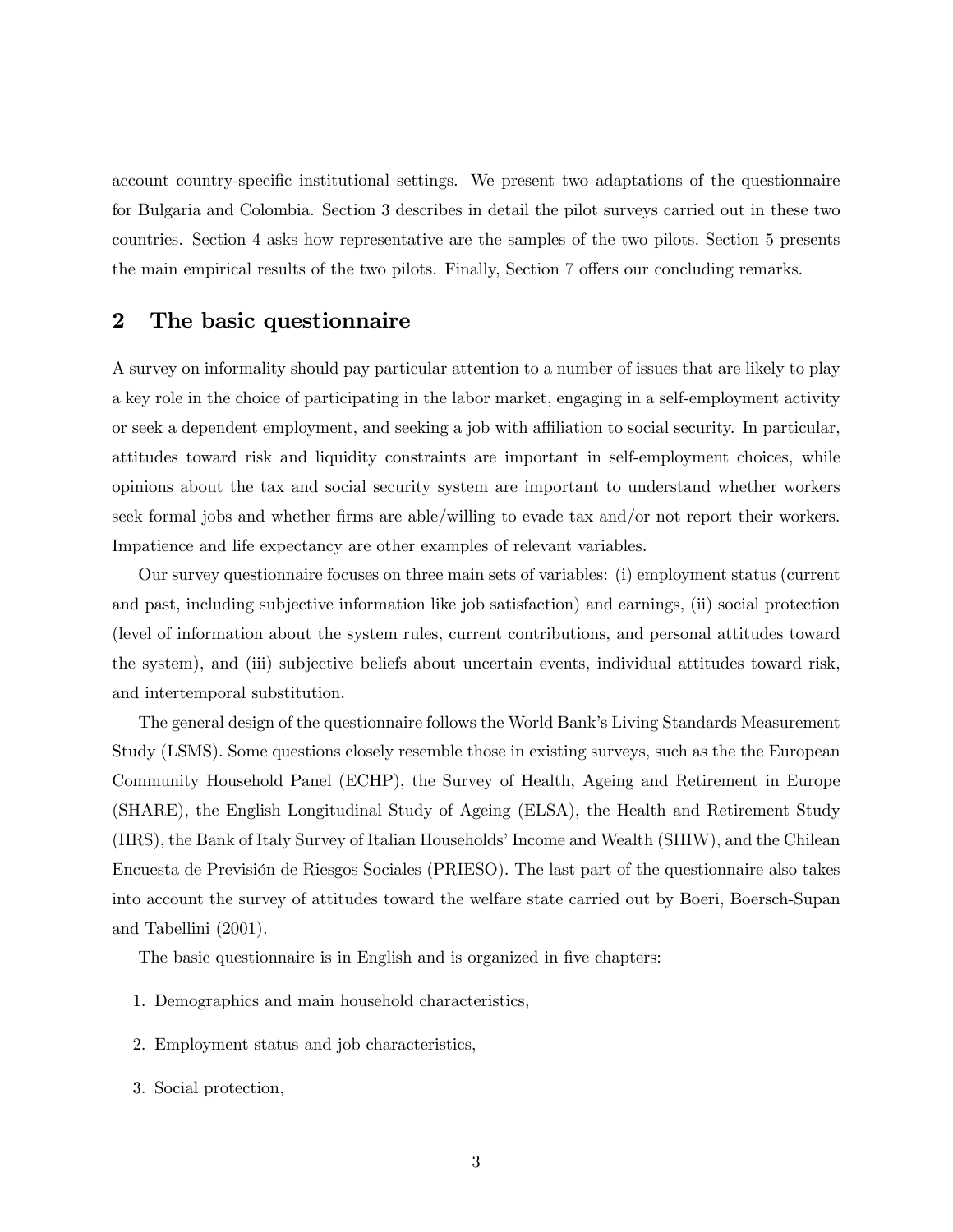- 4. Time preferences, subjective beliefs and risk attitudes,
- 5. Attitudes towards Social Security.

The household head answers Chapter 1, whereas Chapters 2—5 are answered by all household members aged 15+. The full survey includes all five chapters. The information in Chapter 1 and most of the information in Chapter 2 are usually asked in standard household surveys. Thus, only Chapters 3—5 are relevant if the survey is going to be an add-on to an existing survey.

The rest of this section describes the basic questionnaire in detail, whereas Section 3.4 describes its adaptation to the two countries, Bulgaria and Colombia, where pilot surveys have been carried out.

#### 2.1 Demographics and main household characteristics

This part of the questionnaire focuses on key individual characteristics of the members of the household, including gender, age and schooling level (last schooling level attended and last schooling level completed). It also collects information at the household level from the household head. Basic demographic information is available for all household members.

The chapter begins with a membership roster similar to that contained in the questionnaire of the World Bank's LSMS. It continues by asking information on housing, durables and financial wealth, together with the household's total income and savings. Depending on the country, monetary amounts may be asked either net or gross (in some countries people are more familiar with gross income, while in others they are used to refer to net amounts). This part of the questionnaire provides short, but complete background information about the household's living conditions.

#### 2.2 Employment status and job characteristics

This chapter of the questionnaire is divided into three parts: the first  $(Q1-Q36)$  is about the jobs (main and secondary) currently held by the respondent, the second is devoted to respondents without a job (Q37-Q41), and the last concerns past employment history (Q42—Q43). The basic version does not specify whether proxy respondents are allowed to answer in place of household members that are temporarily away.

Since respondents can hold more than one job, we begin by asking separate questions about the main job, which is defined as the one demanding more hours among all jobs held. If the individual has secondary jobs, we ask the same questions about the most important of them. Secondary jobs are an important issue in the study of informality. A person could have a formal main job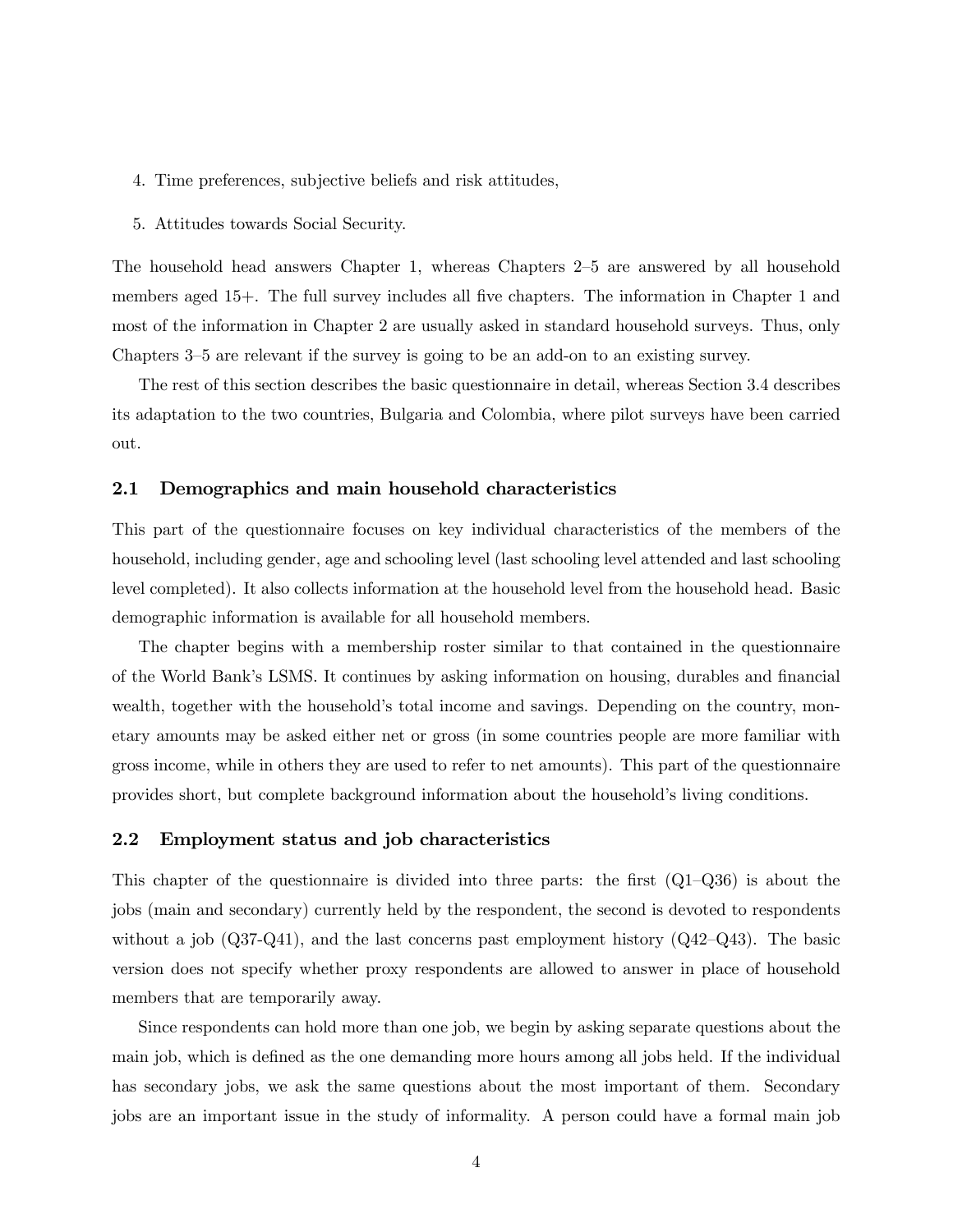that offers social security coverage, in fact, and a secondary job that is totally uncovered, but offers higher earnings (or more satisfaction, etc.). The secondary job could be completely different from the formal one in terms of professional content, contractual conditions, time span and career perspectives. From now on, by "second job" we mean the most important secondary job.

Information is collected on both current monthly earnings (earnings in the month before the survey) and annual earnings in the last calendar year. Whether earnings information is asked on a gross or net basis depends on the specificity of a country. Given information on usual weekly hours of work, a measure of current hourly earnings may be constructed by dividing current monthly earnings by monthly hours of work (usual weekly hours times 4.2).

The same set of questions is asked for the main job (questions Q9—Q24) and for the secondary job (questions Q27—Q36). Many more details are asked about the main job. The reference period is the last week as in the World Bank's LSMS. In Q9 (and similarly in Q27 for the second job), employment status is categorized into private employee (distinguishing between paid with regular installments or piecework), civil servant, apprentice, self-employed and unpaid worker in family business. Singling out the latter category is particularly important for assessing informality in developing countries. Q10—Q15 are about job characteristics, namely occupation (Q10), main activity of the business or organization (Q11), number of workers in the business or organization  $(Q15b)$ , usual weekly hours  $(Q12)$ , weekly hours last week  $(Q13)$ , earnings  $(Q14)$  and workplace (Q15). Q28—Q33 ask the same questions for the second job.

Job satisfaction can play a role in the decision of holding more than one job, being an informal worker or seeking a new job. Thus, we ask a number of questions concerning the level of job satisfaction of workers, including on the number of hours worked, social security benefits, skills matching, earnings, flexibility, work environment and fringe benefits (Q16), and the overall level of satisfaction with the current main job (Q17). Similar questions are asked for the second job (Q35 and Q36). Employees are asked an additional question (Q19) about the type of work contract (permanent, short-term or no contract, main job only). The following question (Q20) is about the motivations for working as an employee. This question is asked only for the main job. A similar question is asked to the self-employed (Q21).

Because an important feature of informality is the lack of social security coverage, a large part of the questionnaire is devoted to gather information on participation, coverage, and attitudes towards the social protection system. Questions about affiliation are asked in the chapter on employment status, information on the system and benefits is asked in the chapter presented in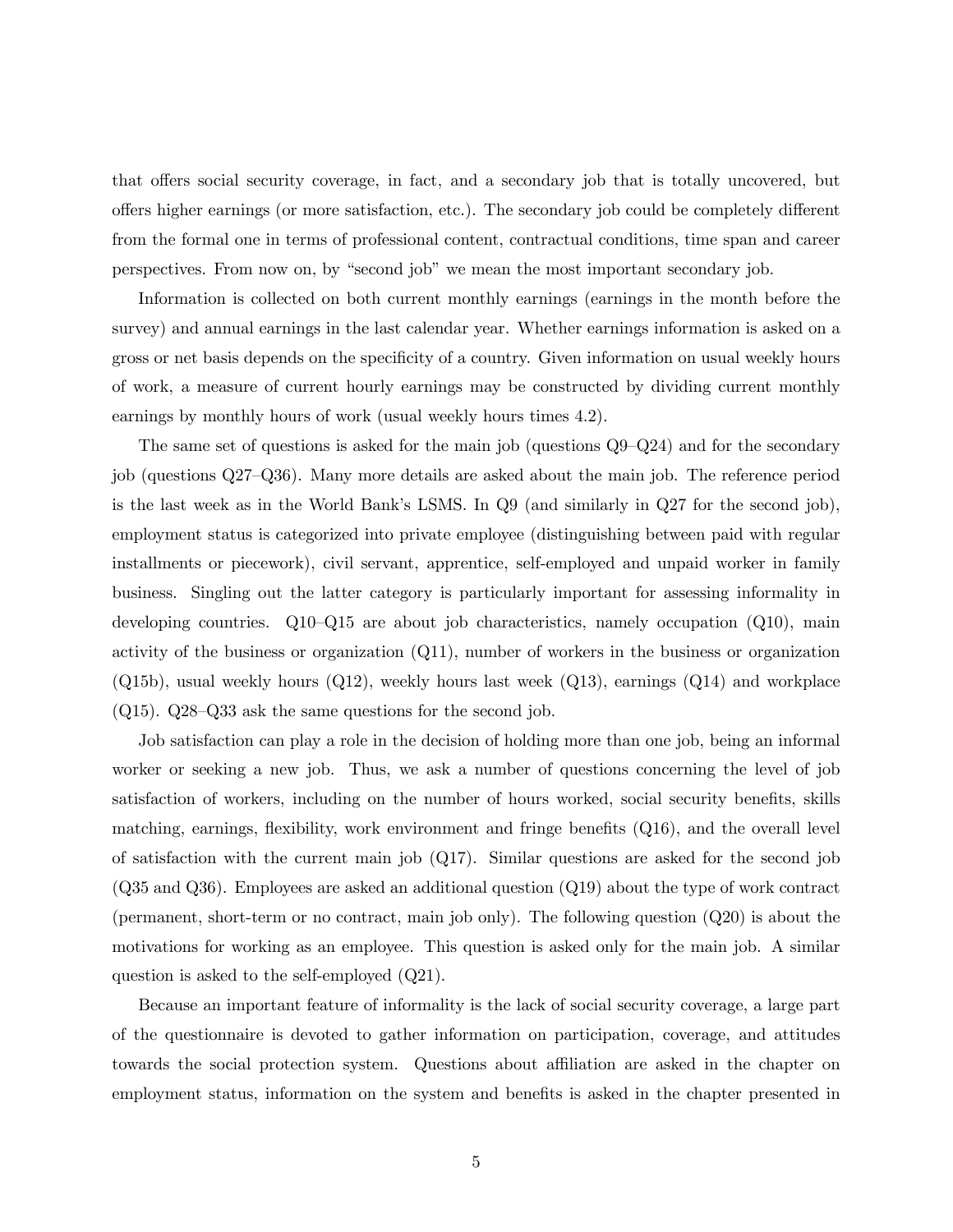Section 2.3, whereas attitudes towards the social protection system are asked in the last chapter of the questionnaire (see Section 2.5).

For each job, the questionnaire asks about the type of social insurance program the worker contributes to (old age, survivors, disability, sickness and maternity, work injury and unemployment insurance).<sup>2</sup> Separate questions are asked for the main job  $(Q22)$  and the second job  $(Q34)$ . Questions Q23 and Q24 ask the percentage of the main job's salary/earning currently paid as contributions for the public old age insurance. Asking about contributions in both jobs is important because the second job may provide supplementary or complementary insurance to the main job. We favor a line of questioning focusing on contributions rather than on entitlements, because the worker may be paying contributions but may not be entitled to any pension because of eligibility conditions. An important feature of our questionnaire is the separate analysis of the various programs included in the "social security package". The fact that they are usually "bundled" could be a reason for workers to be informal, if the willingness to pay for one program is more than offset by the lack of interest in others, or if the overall costs of affiliation is too high but workers would be willing to contribute to only some of the components of the social security system.<sup>3</sup>

If contributions to an insurance program are paid, there is a possibility that other household members could be covered by that insurance. The questionnaire does not address this issue, which may be relevant for some countries, depending on the institutional setting. In addition, asking about health insurance provided by the social security system might be useful in countries where contributing to the program entitles the workers to different and/or additional benefits with respect to the basic medical services.

Questions Q37—Q41 are directed to respondents who are not employed and are looking for a job. They provide information on the type of job that the unemployed are looking for. Questions Q37 and Q38 ask about search activities during the last four weeks and about availability to work within the next two weeks. They are therefore useful to check if respondents meet the ILO criteria for unemployment. We then ask if they would prefer a job in self- or paid employment (Q39) and if they would be ready to accept a job without social security coverage (Q40). Motivations for those who would accept an unprotected job are important to investigate whether informality is a voluntary choice or a forced decision (Q41). Finally, question Q42 offers a very short summary of employment

<sup>&</sup>lt;sup>2</sup> It asks questions about mandatory contributions through the employer, voluntary contribution through a private provider, both mandatory and voluntary or none.

<sup>&</sup>lt;sup>3</sup> For example, if a worker wants to have an old age insurance but is not concerned with the possibility of becoming disabled, he may not want to pay contributions for both programs. As a consequence, he may end up contributing to none of them.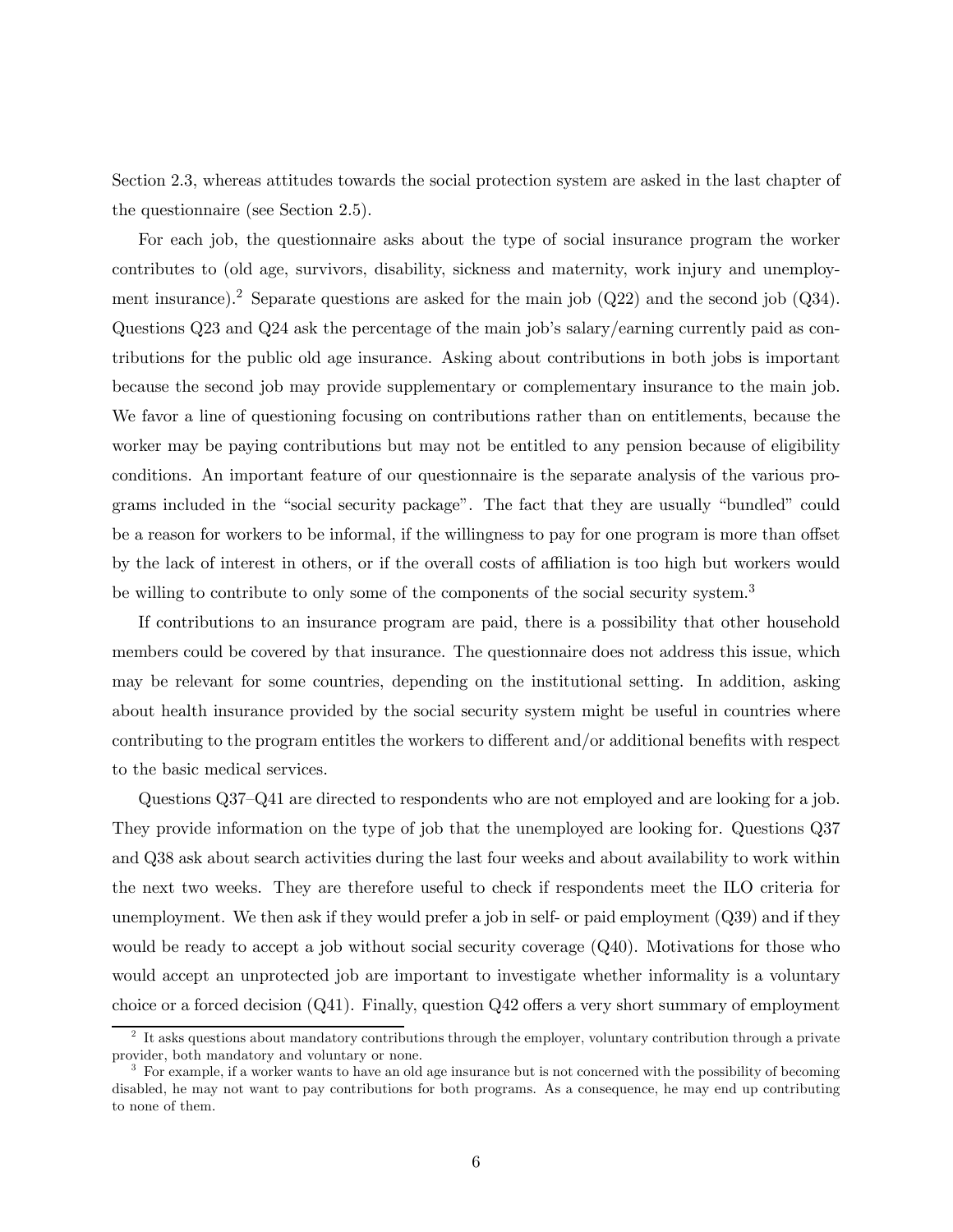status in the past calendar year, on a monthly basis. The choice of the calendar year allows us to have a common reference period for all interviews, also when field work lasts for a long period. The use of monthly employment status for the past year gives information on seasonal variations in the type of job. Employment status is categorized as private employee (distinguishing between paid with regular installments or piecework), civil servant, apprentice, self-employed, unpaid worker in family business, unemployed, retired or "other". Overall earnings in past calendar year are asked in question Q43.

#### 2.3 Social protection

This chapter of the questionnaire aims at understanding the level of information individuals have about the public social protection system — both in terms of eligibility conditions and with respect to the way benefits are calculated. If the employment status is the result of choice, then it is crucial to know what information individuals have about the variables that enter the choice problem.

The chapter begins with a question about the total number of years of contributions to the public social security system (Q44). It then asks if the respondent is currently receiving income from public insurance programs, distinguishing between old age  $(Q45)$ , survivors  $(Q48)$  and disability  $(Q51)$ . For each program, if the respondent is receiving a pension, she is asked the monthly amount (Q46,  $Q_49, Q_52$  and the year when she started receiving the benefit  $(Q_47, Q_50, Q_53)$ . Question  $Q_54$  asks if the person is receiving income from a private pension. If this is the case, the monthly amount (Q55) and the first year (Q56) are asked. The subsequent questions ask whether the respondent is receiving income from sickness and maternity (Q57) or public unemployment insurance (Q59). In case of positive answer, the monthly amount is asked (Q58 and Q60).

The level of knowledge of the social security system is assessed through a group of questions asked to all employed individuals. The first question (Q62) asks the respondent what she believes the minimum age to be in order to receive the public old age insurance. To restrict the possible answers, the respondent is asked the age requirements for an individual who contributed for 30 years. The next question (Q63) refers to the same hypothetical situation and asks what the pension benefit would be for that person, retiring at 65 if a man and at 60 if a woman. All amounts and ages in this part of the questionnaire need to be adapted to the local institutional settings. Question Q63 asks about the expected replacement rate, namely the expected pension as a percentage of last income. In question Q64, it is asked by how much the pension would increase if the individual were to work for additional 5 years. In question Q65, the eligibility conditions for public disability insurance are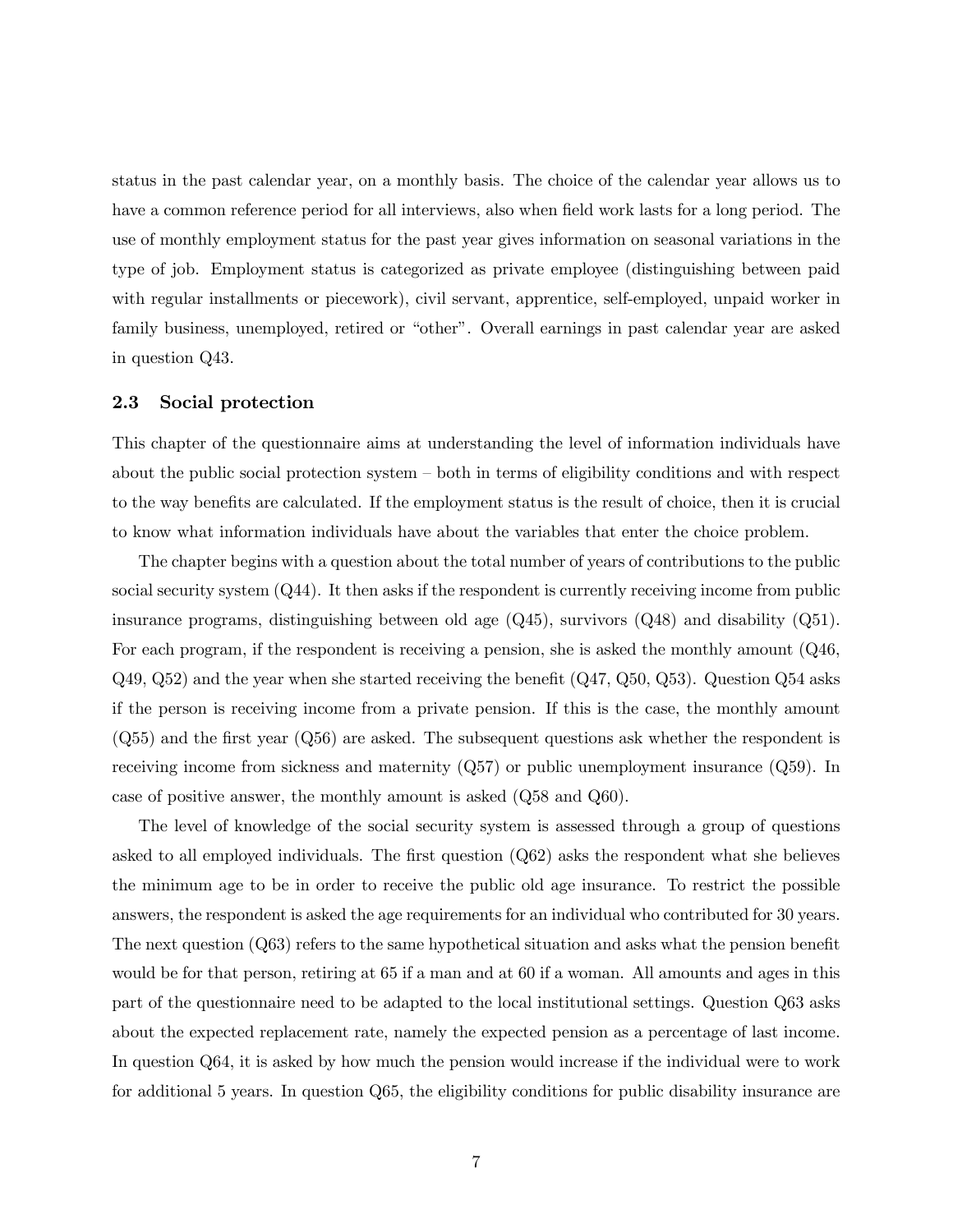asked. If the respondent is an employee, she is then asked the eligibility conditions for sickness and maternity benefits  $(Q67 \text{ and } Q68)$ , for work injury benefits  $(Q71)$  and for unemployment benefits (Q74). For unemployment insurance, an additional question is asked about the amount of the benefit (Q75). For each of these three insurance programs, the respondent is asked if she is currently receiving the benefit or has received it in the last five years (Q69 and Q70, Q72 and Q73, Q76 and Q77).

#### 2.4 Subjective beliefs, time preferences and risk attitudes

Individual beliefs about uncertain events, attitudes towards risk and impatience are important in understanding decisions related to social security coverage. Learning about individual risk attitudes and impatience, and the role they play, is crucial to understanding informal work as a possible object of choice.

Before asking about life expectancy, we ask respondents to self-report their health status. We only ask two questions (Q78 and Q79) because the proposed survey is not focusing on health, but rather on understanding whether personal health conditions may be related to affiliation and attitudes towards the social security system.

We try to uncover subjective beliefs about uncertain events by asking what probabilities are attached to them. There is strong evidence that this approach provides more reliable answers than traditional expectation questions (Hurd and McGerry, 2002; Manski, 2004). To familiarize respondents with this approach, the interviewer is expected to begin with the following example:

We have some questions about how likely you think various events might be. When I ask a question I'd like you to give me a number from  $\theta$  (absolutely no chance) to 100 (absolutely certain). Let's try an example together and start with the weather. What do you think the chances are that it will be sunny tomorrow? You can say any number from 0 to 100. For example, "90" would mean a 90 percent chance of sunny weather (i.e. sunny weather is very likely).

The subjective probability of reaching a certain age is elicited by repeatedly questioning the subject for different ages, that can be changed according to the country's demographics (Q80). Question Q81 asks whether the answer is based on information by the media, on family history or on medical records. Questions Q82—Q91 inquire about job and income expectations: standards of living in the next five years (Q82), chances of loss of property, serious illness or accident, physical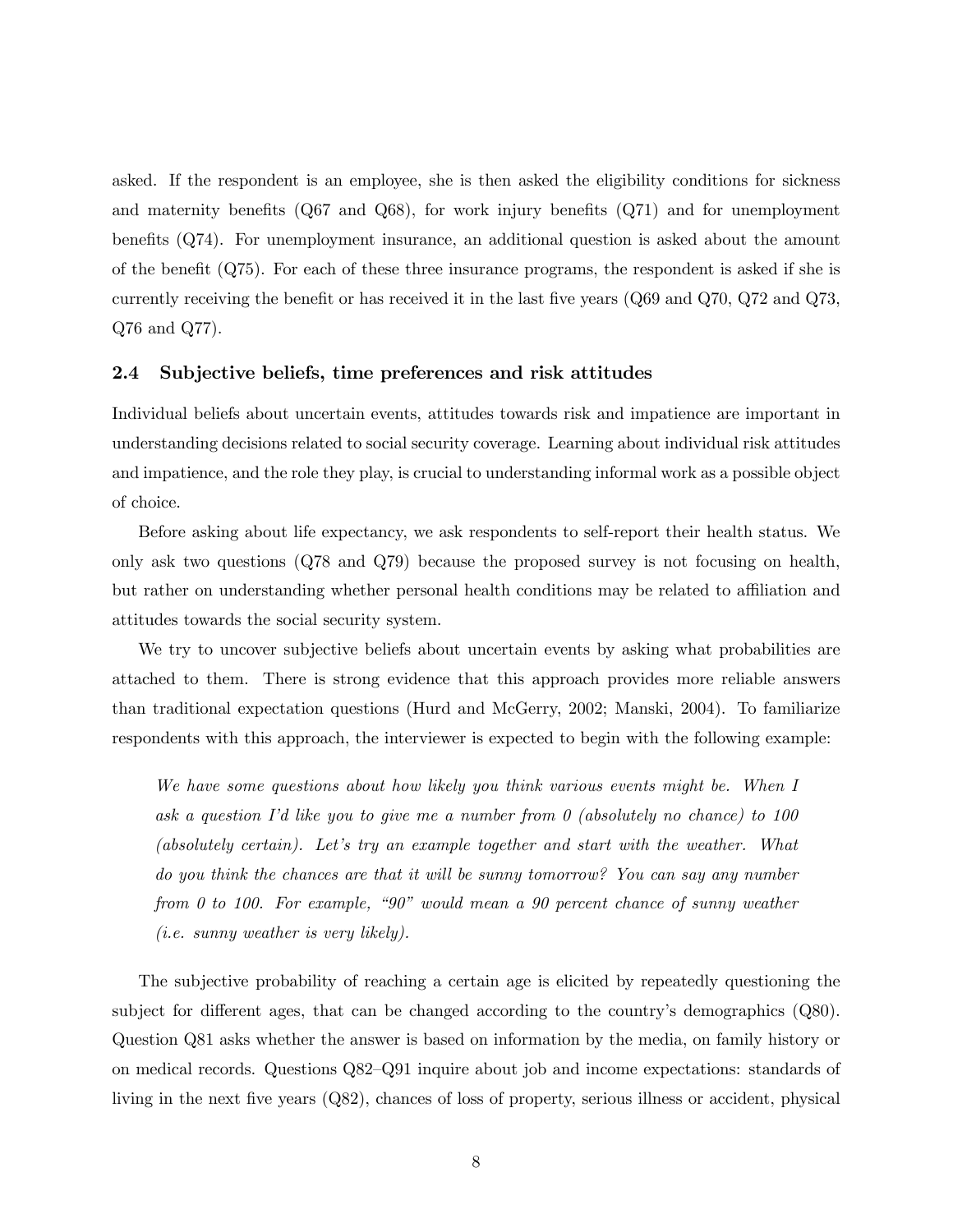incapacity or death within the next 12 months (Q83), chances of receiving/leaving an inheritance (Q84), probability of losing the job for the employees (Q86 and Q87) and of closure of the business/bankruptcy/substantial loss of clients for the self-employed (Q88), beliefs about increase in own income and prices in the next five years (Q89—Q91).

Questions Q92—Q105 are more specifically related to the post-retirement period. For our purposes, knowing the sources of expected income is very important, as family support or financial assets can substitute the social security program in providing insurance. Question Q92 asks what is the expected post-retirement pension as a percentage of current labor earnings. Questions Q93— Q104 ask whether the individual is expecting to receive (after retirement) income from pensions of other household members, work, properties, financial assets, friends and relatives or other sources. If some income is expected, the yearly amount is asked. Question Q105 is about the expected change in living standards after retirement.

Questions Q106—Q108 elicit intertemporal preferences and give a rough measure of an individual's discount rate. The method used is the following. Respondents are asked to imagine that they won the prize of a lottery which is worth 1000 in local currency.<sup>4</sup> The prize is certain but can be paid only one year later. There is however the possibility of selling the ticket for 920. If they accept 920, they are not asked other questions on this topic. If they prefer 1000 one year later, they are offered 950. If they still prefer 1000 one year later, they are finally offered 980. From answers to these questions, we can define brackets for the subjective discount rate. Following Harrison et al. (2002), the value of the ticket can be defined as  $T = x(1 + r)$ , where r is a rate of discount. If the respondent prefers to have  $T$  after one year, rather than  $x$  immediately, her discount rate is smaller than r. By repeating the question for different values of  $x$  we can identify four discount levels. The set of questions could be repeated with a different time horizon to capture variations of the discount rate over different time spans. As an alternative approach, it would be possible to ask directly the amount x for which respondents would be indifferent between selling and holding the ticket. These questions are discussed in more detail in Section 5.4, where we present results from the pilot surveys.

Questions Q109—Q111 have a similar structure, dealing with risk attitudes. In this case we assume that the prize won is to be paid immediately. However, the lottery organization is not entirely reliable. There is only a 70 percent probability of being paid. We now define x as the certain amount that is offered to individuals in exchange for the lottery ticket. The random gain

 $4$  The actual amount would be country specific.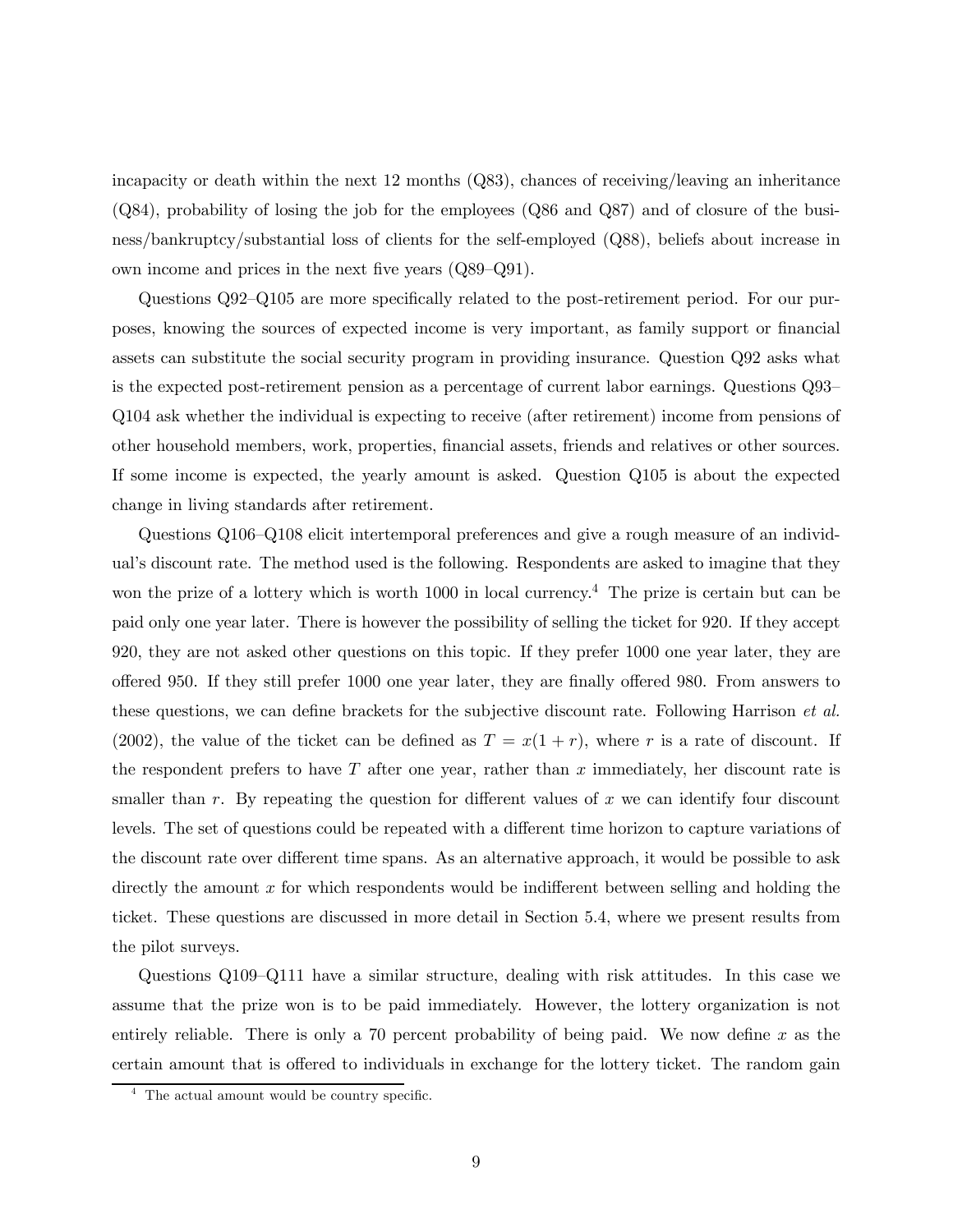from participation to the lottery, P, is  $1000-x$  with 70 percent probability and  $-x$  with 30 percent probability. To construct the Arrow-Pratt measure of absolute risk aversion (ARA), we follow Guiso and Paiella  $(2001)$ . If the respondent is indifferent between receiving x and holding the ticket, her absolute risk aversion is:

$$
ARA = 2\frac{E(P)}{E(P^2)}
$$
\n<sup>(1)</sup>

where

$$
E(P) = 0.7 \cdot (1000 - x) + 0.3 \cdot (-x), \qquad E(P^2) = 0.7 \cdot (1000 - x)^2 + 0.3 \cdot x^2.
$$

By repeating the questions with different levels of  $x$ , we are able to identify four brackets for the risk aversion measure. In particular, the first question offers  $x = 700$ , which is the expected value of the lottery. If the respondent is willing to accept, we then ask if she would accept  $x = 600$ . In the opposite case, we ask if she would accept  $x = 800$ . A possible extension is to repeat the questions with different prize values, to see whether risk attitudes change with wealth. An alternative approach would be to ask directly the amount  $x$  for which the individual is indifferent between selling the ticket and participating to the lottery. These questions are discussed in more detail in Section 5.4, where we present results from the pilot surveys.

#### 2.5 Attitudes towards social security

This last chapter of the questionnaire asks questions about the worker's personal views on the role of the social protection system, expectations about the future of the pension system, and willingness to pay for public protection programs. Workers who are not affiliated, in fact, may be willing to contribute (perhaps after some rules are changed), while affiliates may have been simply forced to join. Our aim is to understand the effects of personal views and attitudes on strategic behavior in life cycle planning and risk management.

We start with overall questions about the perceived role of the government in providing social security. The first question (Q112) asks the respondent whether the government, or the employer or the worker herself should be responsible for providing social security benefits. Question Q113 is about preferences between a pay-as-you-go (PAYG) and a fully-funded pension system. The next question, Q114, asks what the government should do to maintain the balance between contribution and benefits. Questions Q115 and Q116 are about personal views about social security contributions, i.e. whether the respondent sees them as a way to finance her own social security benefits,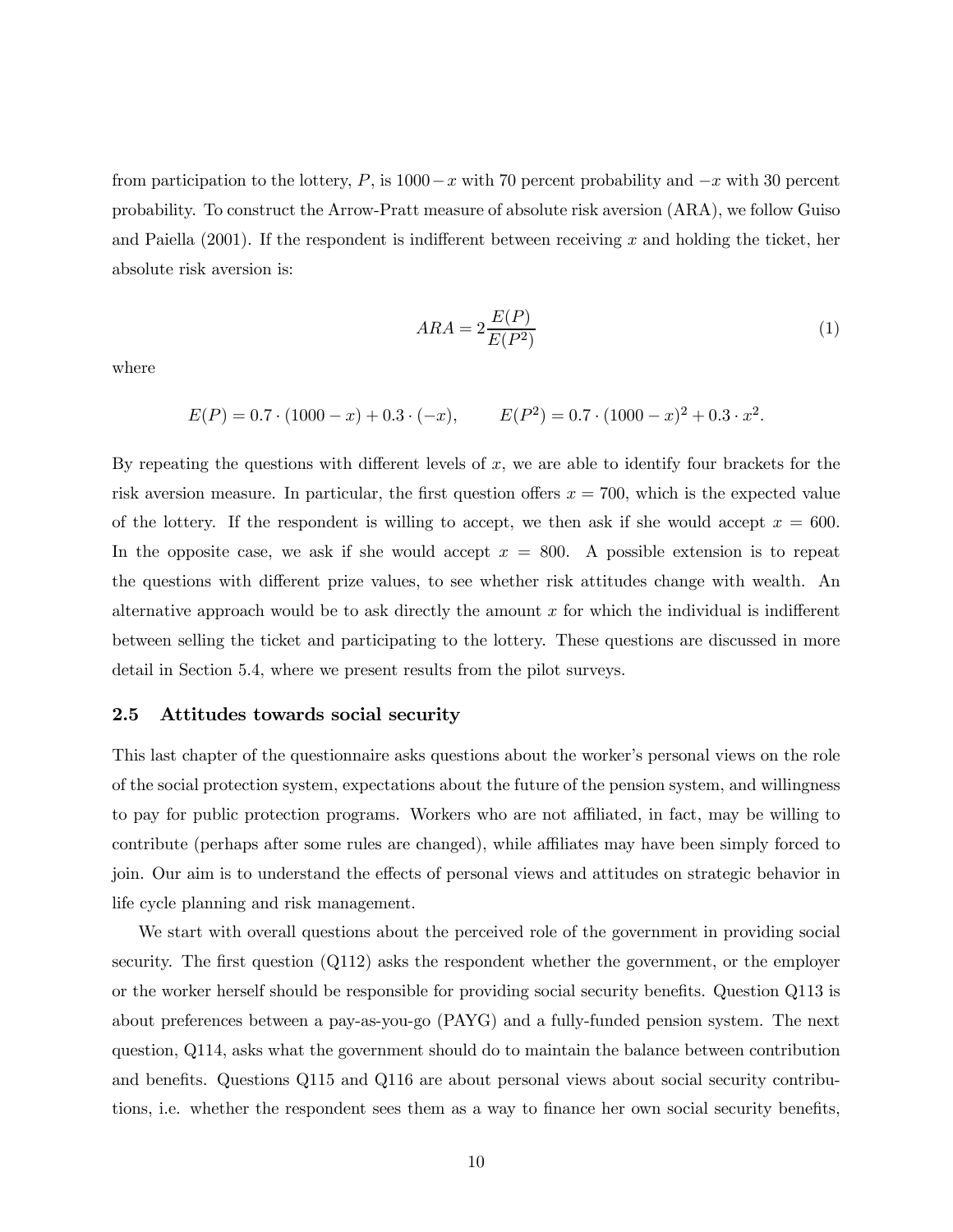as the duty of a good citizen, as a characteristic of stable jobs with better working conditions, as a way to redistribute wealth or as an investment for the future, etc.

Subjective probabilities of events related to the social security system are asked in questions Q117—Q124. In particular, the respondent is asked about the probability of change in: the type of social security system; contributions and benefits; the eligibility conditions; and the coverage. For contributions and benefits, respondents are asked the subjective probability of an increase or a decrease. For benefits, the probabilities of increase or decrease are asked separately for old age, disability and survivors.

In Q126—Q137 and Q140—Q142, individuals currently affiliated to the social security system are asked whether they would like to change the level of contributions, taking into account the associated changes in benefits. In particular, they are asked if they would like to receive a higher retirement pension even if this would imply higher contributions (Q126). Interviewers should stress that the change in contributions would affect the entire working life. Respondents are then asked whether they would like to reduce contributions even if this would imply a lower pension  $(Q127)$ . People willing to pay lower contributions are also asked what is their preferred percent reduction in contributions (Q129). They are also asked if they would like to stop contributing (Q128). Question Q130 asks about motivation for low willingness to pay. Questions Q131—Q135 repeat the same questions with respect to workplace accident insurance, while Q140—Q145 are about willingness to pay for the unemployment insurance.

The aim of Q137—Q138 and Q146—Q148 is to explore the willingness of non-contributing workers to become affiliated to the public system. Question Q137 and Q138 ask whether the person has ever paid social security contributions and reasons for not paying. Questions Q146—Q148 ask if she would have accepted to reduce her earnings in order to obtain an unemployment insurance. Different percent reductions in earnings are proposed in the three questions.

Finally, question Q149 tries to elicit preferences between different insurance programs in tradeoff situations (i.e. with a budget constraint). This question is important to understand if, for example, "unbundling" the social security package would increase affiliation. Respondents are asked for what public insurance program they would like to increase the benefit, provided that this would imply a reduction in benefits for other programs.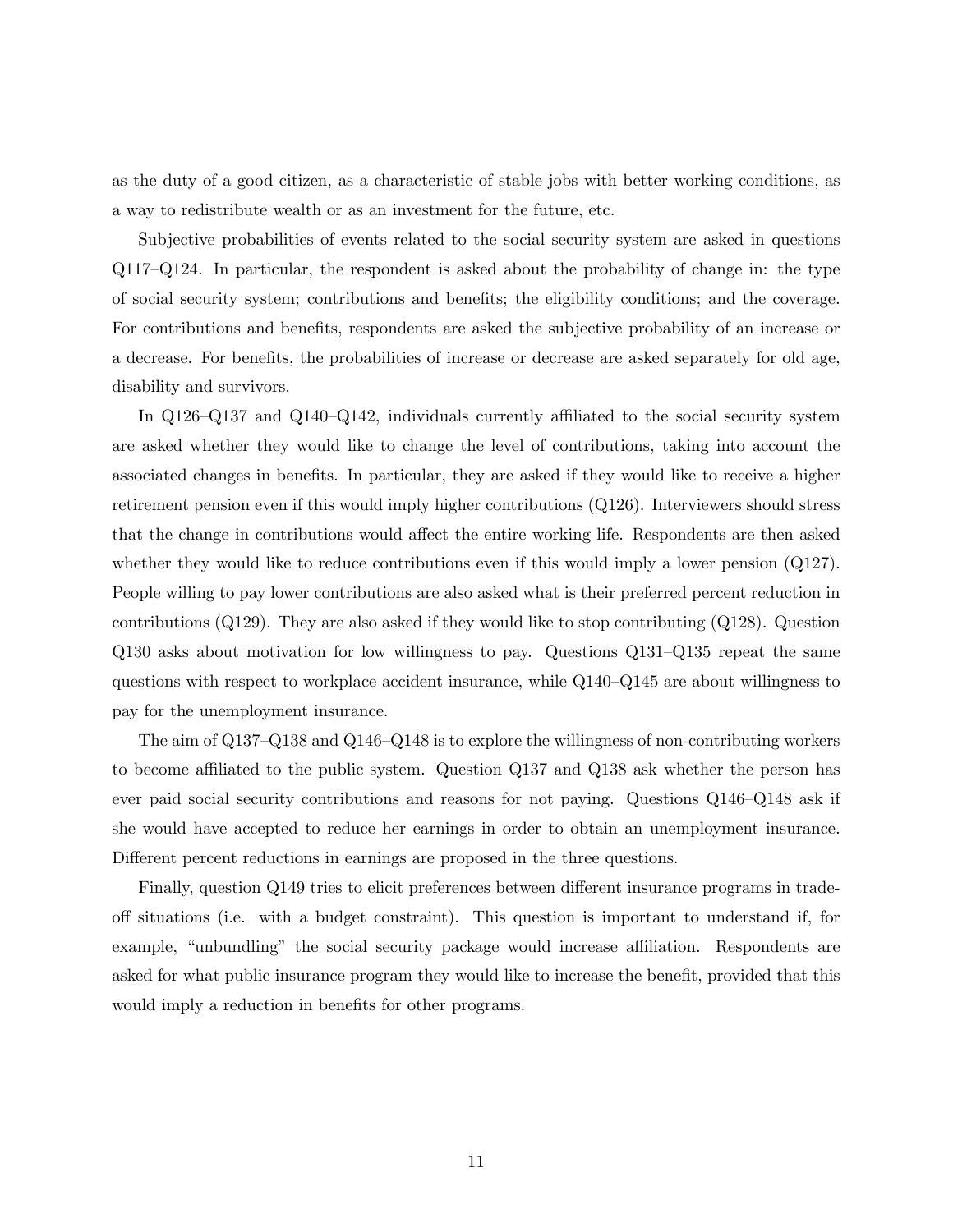## 3 The Bulgarian and Colombian pilots

Two pilot surveys were carried out to test the effectiveness of the basic questionnaire, to improve the questionnaire's design, and to identify problem areas and peculiarities of the fieldwork.

#### 3.1 Choice of countries

The two pilot surveys were carried out in Bulgaria and Colombia, during the months of May and June 2006, with a target sample size of 200 households in Bulgaria and 100 households in Colombia.

Appendix B compares a set of indicators for the two countries. In 2004, the level of per capita GDP in terms of purchasing power parity was a little higher in Bulgaria than in Colombia (7840 and 6975 US\$ respectively). However, the two economies show marked differences in performance and structural changes in the years preceding the pilot surveys. Bulgaria is a transition economy. Over the 1990s it experienced a systemic change to a market-based economy, with a major drop in GDP/capita in the early phases of the transition and and subsequent modest recovery. Only in the most recent year did the Bulgarian economy recovered fairly rapidly (GDP grew at 4.8 percent in the 2000-2004). Colombia undertook major reforms in the past decade but was also affected by the regional and domestic crises.

Despite these substantial differences, the structure of the two economies is fairly similar: agriculture accounts for around 10% of GDP, industry for around 30% and services for the remaining 60%. Unemployment is around 14% in both countries, but an important difference is the labor force participation rate among people aged 15—64, which is higher in Colombia for both men and women.

The fraction of female employment in industry is higher in Bulgaria than in Colombia, while the opposite is true for employment in services. The fraction of women in agriculture is exactly the same. For men, the fraction of agricultural employment is much higher in Colombia than in Bulgaria, while the opposite is true for employment in industry and roughly the same fraction is employed in services.

The size of the shadow economy as a share of GDP was found to be similar in the two countries in a study by Schneider (2005). The paper reports the share to be increasing from 1990 to 2000 for both countries, from 29.4 to 36.9 percent in Bulgaria and from 33.4 to 39.1 percent in Colombia. In his definition of shadow economy, Schneider includes all activities that are concealed to the authorities in order to avoid compliance with taxes, social security contributions and other government regulations. Another useful indicator of the level of informality is the share of self-employment,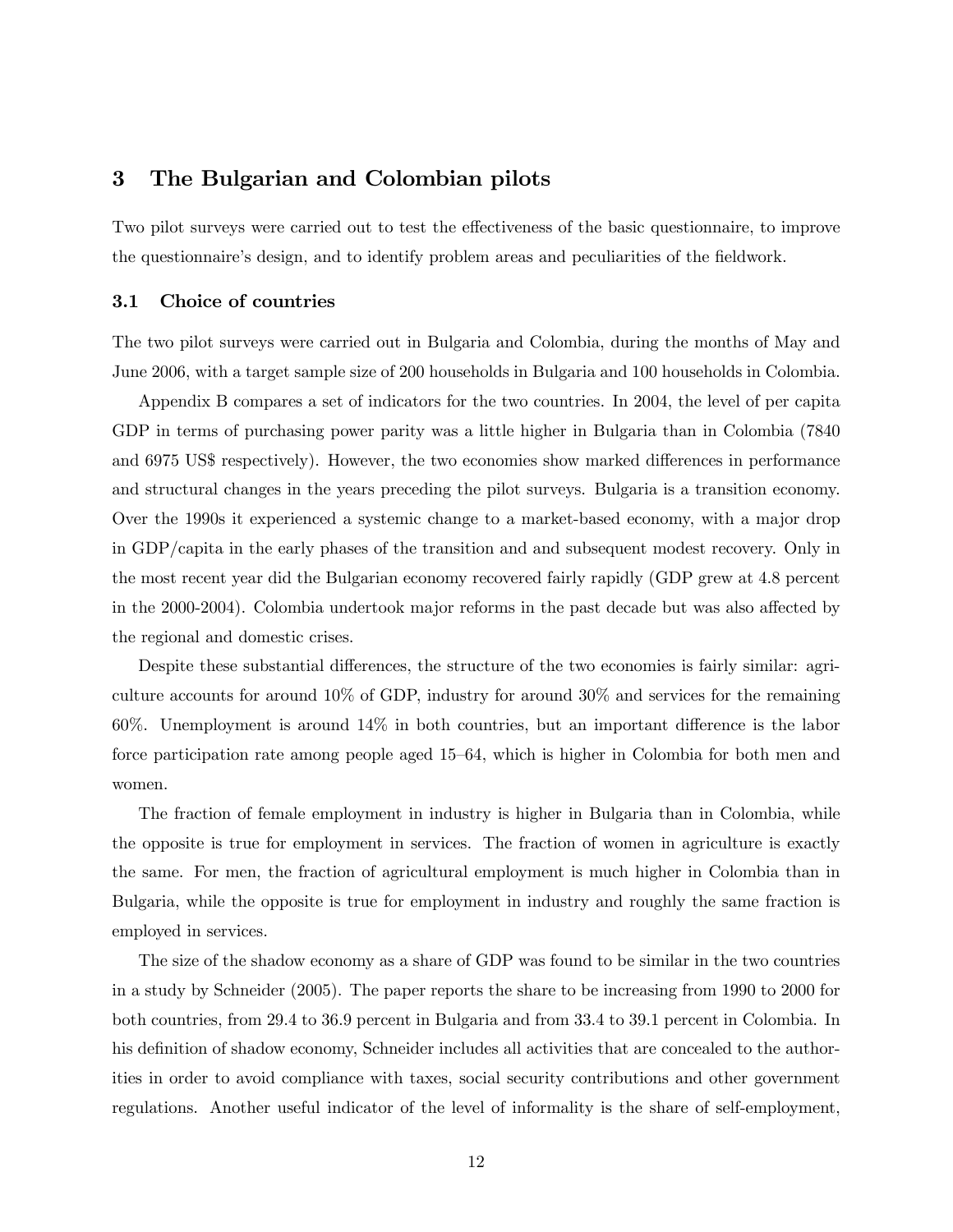which is much higher in Colombia than in Bulgaria (50.9 versus 14.9 percent). As far as social security, 64.0 percent of labor force is a pension contributor in Bulgaria, while the fraction is only 20.7 percent in Colombia. The tax revenue collected by the government as a fraction of GDP is much higher in Bulgaria than in Colombia (22.3 versus 13.8 percent), whereas the highest marginal tax rate is lower in Bulgaria both at the individual and the corporate level (29.0 and 20.0 percent versus 35.0 and 37.0 percent).

Appendix C compares the key features of the social security systems of the two countries. In Bulgaria, coverage is mandatory for all employed individuals and the system is based on both social insurance and individual account. In Colombia, coverage is mandatory for all workers but there is a choice between social insurance and individual account. The Bulgarian system requires a higher level of contributions towards the old age pension (roughly 25 versus 15 percent of earnings). Further, eligibility conditions are stricter in Bulgaria than in Colombia, both in terms of minimum age (63 versus 60 years for men, 58.5 versus 55 years for women) and in terms of years of contributions (37.0 for men and 33.5 for women versus 20.2 for both men and women in Colombia). The social insurance old age pension benefit for an individual with minimum age and contribution requirements is lower in Bulgaria than in Colombia (roughly 35 percent versus 80 percent). There are less differences with respect to sickness, maternity and work injury benefits. Unemployment benefits in Bulgaria are 60 percent of earnings and are paid for up to 12 months, according to the coverage period. In Colombia, the benefit is equal to 1 monthly wage for each year of employment.

Despite the differences in the main socio-economic indicators and in the characteristics of the fiscal and social security systems, both countries present a large informal sector. The differences in the fiscal and social security systems of the two countries are particularly useful for our purpose, because they can be exploited to identify the effects that the social protection system may have on the decision to participate to the informal sector.

#### 3.2 Prior empirical evidence

Previous studies about informality in Bulgaria and Colombia provide a useful background for our analysis, even if they were largely constrained by the available data. Hassan and Peters (1995) use data from the 1992 Individual Budget of Households survey to discuss the effectiveness of the Bulgarian social safety net. By analyzing the distribution of social security benefits among low, middle and high income groups, they conclude that while both the rich and the poor benefit from the pension scheme, social benefits such as unemployment benefits and child allowances often accrue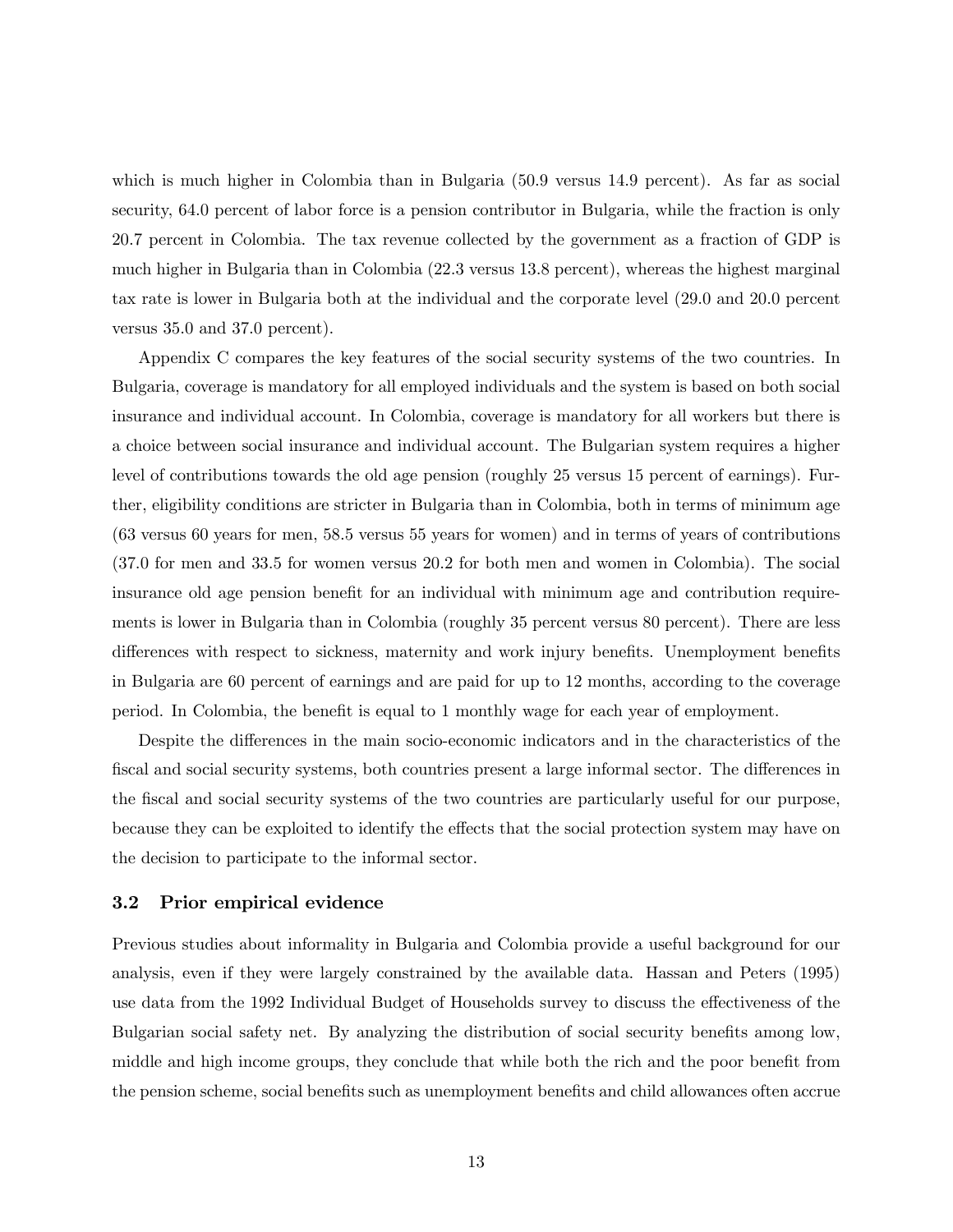to middle- and high-income households.

From a sociological perspective, Chavdarova (2003) analyzes the variety of informal activities in Bulgaria during the 1990s. According to Chavdarova, working in the informal sector has different motivations depending on the number of jobs held. Those who have only one (informal) job are likely to be underpaid and forced by subsistence needs, whereas moonlighters hold a second informal job to avoid regulations. However, there is no empirical evidence to confirm this hypothesis.

Marc and Kudatgobilik (2003) analyze informality in several South-East European countries. The paper is based on poverty assessments by World Bank staff and suggests that in these countries informality is a survival mechanism whose existence is due to the failure of the formal sector. The transition to a market economy led to a loss of public sector jobs and state-guaranteed job security, increasing acceptance of informal and even illegal activities. The authors also stress that the Roma minority is particularly involved in the informal sector, both because of poverty and cultural reasons.

As for Colombia, Magnac (1991) identifies the informal sector with self-employment (excluding employers) and estimates a probit model for participation to this sector using data from a 1980 household survey. Higher educational attainments decrease the probability of holding an informal job, whereas the effect of experience has an inverted U-shape. In the estimated log-wage regression, the coefficient of the informal sector dummy is positive and significant, even after controlling for education and experience. Another result is the larger variance of wages in the informal sector.

An empirical analysis of the determinants of self-employment in Colombia is provided by Destré and Henrard (2004), using data from the 1996 Colombian National Household Survey.<sup>5</sup> The estimates of selectivity-corrected earnings regressions show that selection into self-employment has a negative effect on earnings. Therefore, the authors suggest that self-employment in Colombia might be the result of a forced decision driven by subsistence needs. On the other hand, in a probit model for self-employment, a larger potential earnings differential increases the probability of being self-employed, after controlling for standard socio-demographic characteristics such as age, education, marital status and regional dummies. As in Magnac (1991), the probability of being self-employed decreases with higher educational attainments and increases with age.

The choice between different pension programs is studied by Kleinjans (2003) with specific reference to the Colombian system, where workers can choose between the social insurance and individual account system. Data are from the 1997 Colombian National Survey About Life Quality.

<sup>&</sup>lt;sup>5</sup> The agricultural sector is not covered by the survey, and the sample is composed by male household heads only.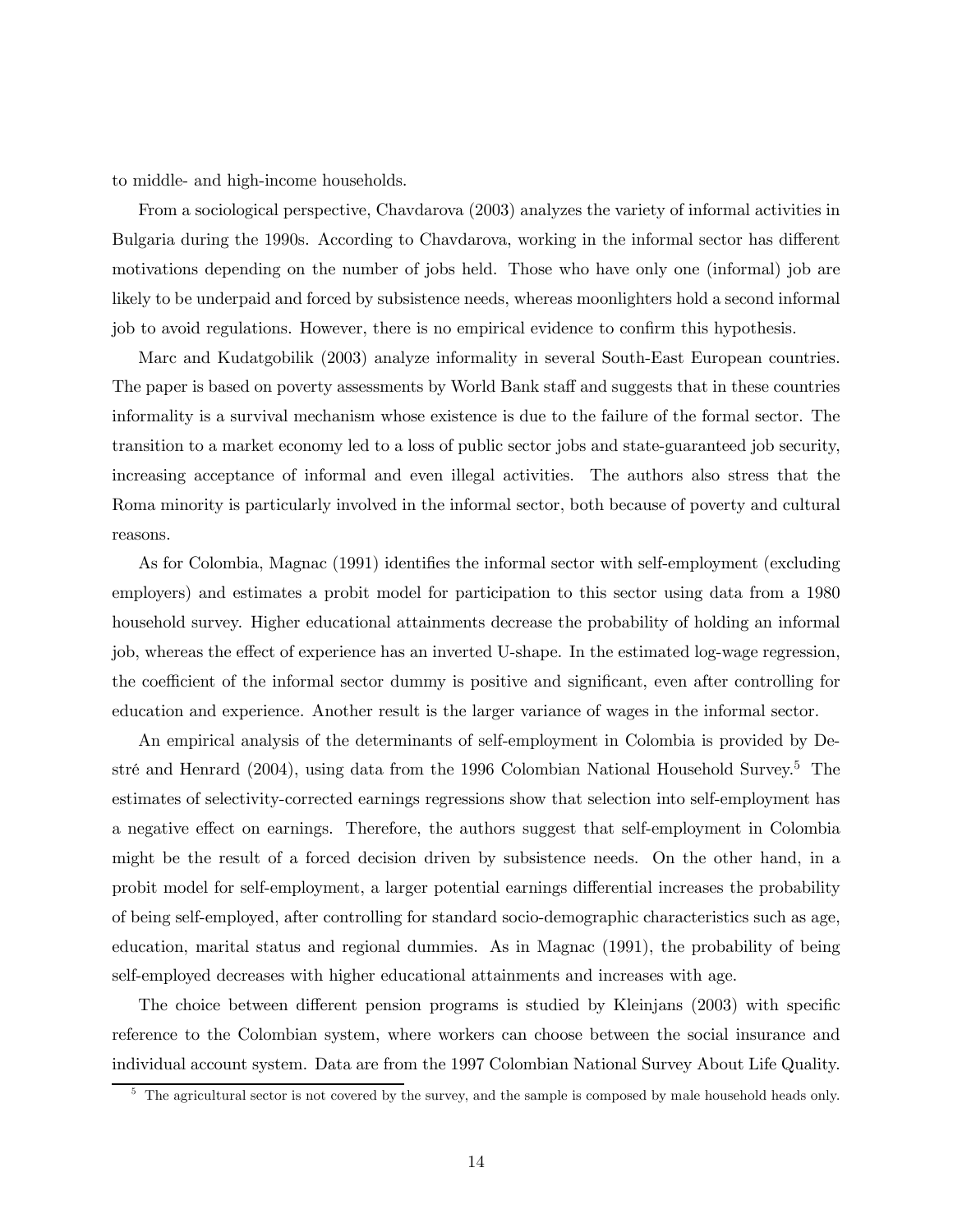The paper adopts a random utility approach, where agents choose between a public and a private pension plan by maximizing the expected random utility. The deterministic term of utility is a quadratic function of the rate of return in the chosen pension program. Taking into account the default risk for the public pension and the market risk for the private pension, the parameters of the utility function are estimated by maximum likelihood. Policy simulations suggest that a decrease in the default risk would allow the government to reduce public pension benefits, without causing a large number of workers to switch to the private system.

#### 3.3 Survey organization

The survey were carried out, on behalf of the World Bank, by a consulting company affiliated to Gallup in Bulgaria, and by a team headed by a researcher (Carlos Becerra) in Colombia.

Each country team was responsible for choosing the sampling frame and the sampling design, translating and adapting the survey instrument, selecting and training the interviewers, fielding the survey, preliminary clean-up of the data, and delivery of the final data files.

In Bulgaria, 200 household interviews were carried out in 4 geographical areas: Sofia city (49), Karzhali (51), Varna (50) and Razgrad (50). Households were purposively selected to make sure that the questionnaire was administered to households with different composition and characteristics. In particular, the aim was to represent the most widespread types of employment status. Given the focus on social security, another aim of the sample selection criteria was to include members of the Roma population and households with disabled individuals. In addition, since most of the questions in the survey are directed to employed individuals, households with members of working age were over-represented. The fieldwork team consisted of 1 supervisor and 2 enumerators in each of the 4 areas. All of them were trained and briefed for the survey's objectives on a training session held in Sofia in the period 12-14 May.

In Colombia, interviews were carried out in the capital city of Bogotà and the sample was stratified by income and other living standard into 6 strata, following the "estratificaciòn de Barrios e Manzanas" for the city of Bogotà. Starting from the lowest stratum, the actual proportions in the sample are, respectively 15, 20, 25, 29, 10, and 1 percent.

#### 3.4 Adaptation of the basic questionnaire

The basic questionnaire was adapted to take into account country-specific characteristics, feedback from the survey agencies, and the results of pre-tests aimed at checking the viability of certain questions, especially those having to do with subjective beliefs and attitudes towards the Social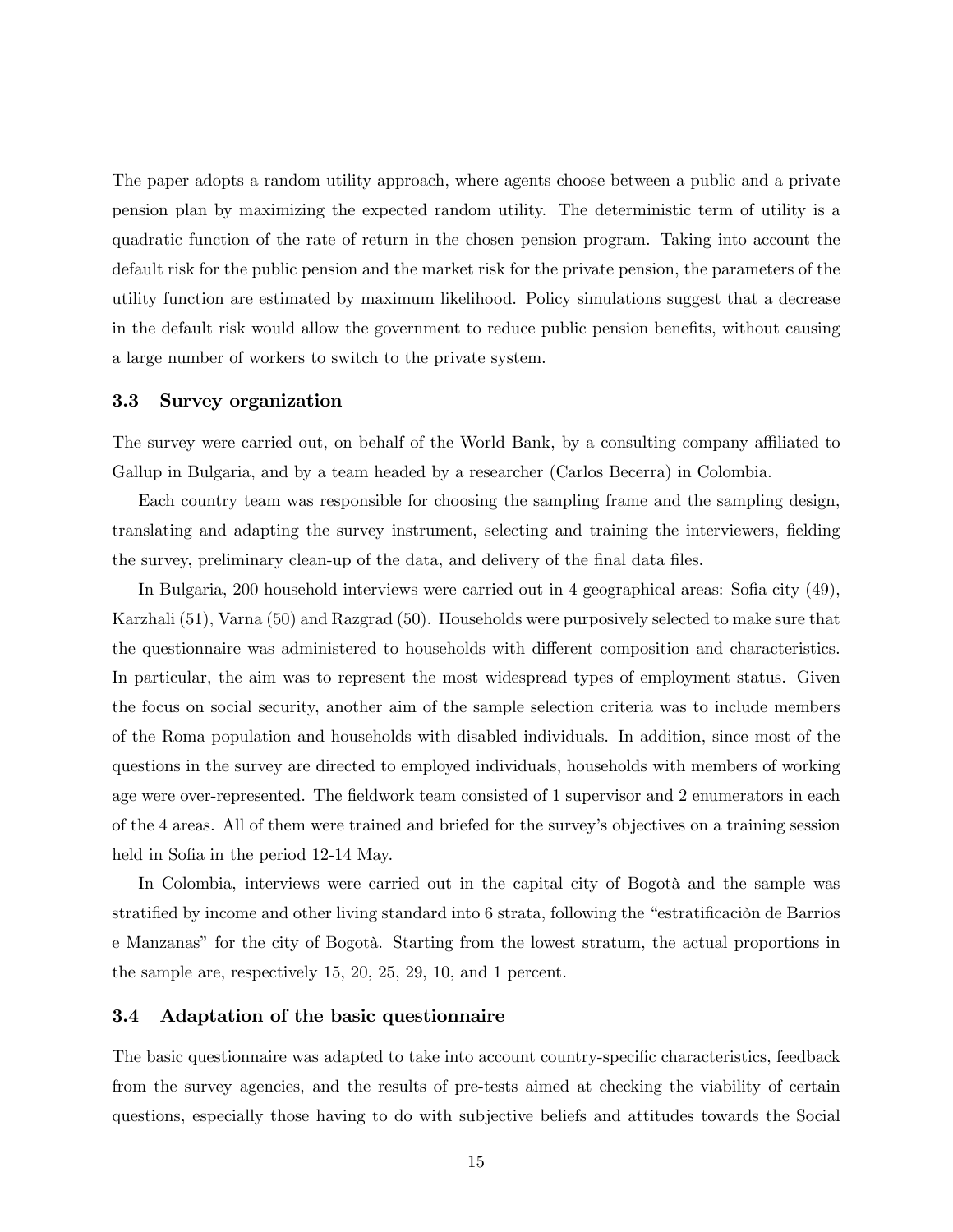Security system. As a result, the specific formulation of some questions differ. While this provides more evidence on how different formulations of the same question worked in the field, it also limits the comparability of the results for the two countries. In what follows, the questions in the Bulgarian questionnaire are denoted by  $B^*$ , while those in the Colombian questionnaire are denoted by  $C^*$ .

In the Bulgarian survey, household head status was self-reported by household members. In most of the cases, the household head was the male with highest earnings in the household.

When a household member was not available for personal interview, a proxy respondent was allowed to answer the majority of the questions in Chapter 2 and Chapter 3. The last two chapters ask about subjective beliefs and opinions, therefore proxy respondents were not asked these questions. The main job was defined as the one demanding more hours. For Colombia, we do not have information on the definition of household head and on the rule for proxy respondents.

There are minor differences between the two pilots in the questionnaire design. For example, different age groups were used as sample selection criteria for different parts of the questionnaire. In the Bulgarian survey, the reference age group was 15+ except for part of the questions in Chapter 4, that were asked only to people aged 40+. In the Colombian survey, the reference group was 15+ except for Chapter 3 and Chapter 4, that were asked to people aged 30+.

Other relatively small differences have to do with the set of questions asked and their precise formulation. In particular, no information on health status was collected in Bulgaria. Earnings are net of taxes and social security contributions in Bulgaria but are gross amounts in Columbia. The questions about life expectancy and retirement age were asked differently in the two surveys. In Colombia people 30+ were asked "till what age do you expect to live" (C83), whereas in Bulgaria people 15+ were asked "what are the chances (any number from 0 to 100, where 0 means unlikely and 100 means certain) that you will live to be age [70|80|90]?" (B89a—c). The formulation of the questions on retirement age (B91a—c and C95) is similar to that of the question on life expectancy. For the subset of questions about employment risks and health risks, property losses, and giving and receiving inheritances, the Colombian sample was split up in roughly two halves and two alternative formulations were adopted: one based on scales ("muy probable", "probable", "poco probable", "muy poco probable") and the other on percentages ("un numero entre  $1 \ y \ 100"$ "). In Bulgaria, the question on willingness to accept a job without social security coverage was only asked to people looking for a job. In Colombia, instead, it was asked to everybody.

An important piece of information missing in the two surveys is the age when the person first started working.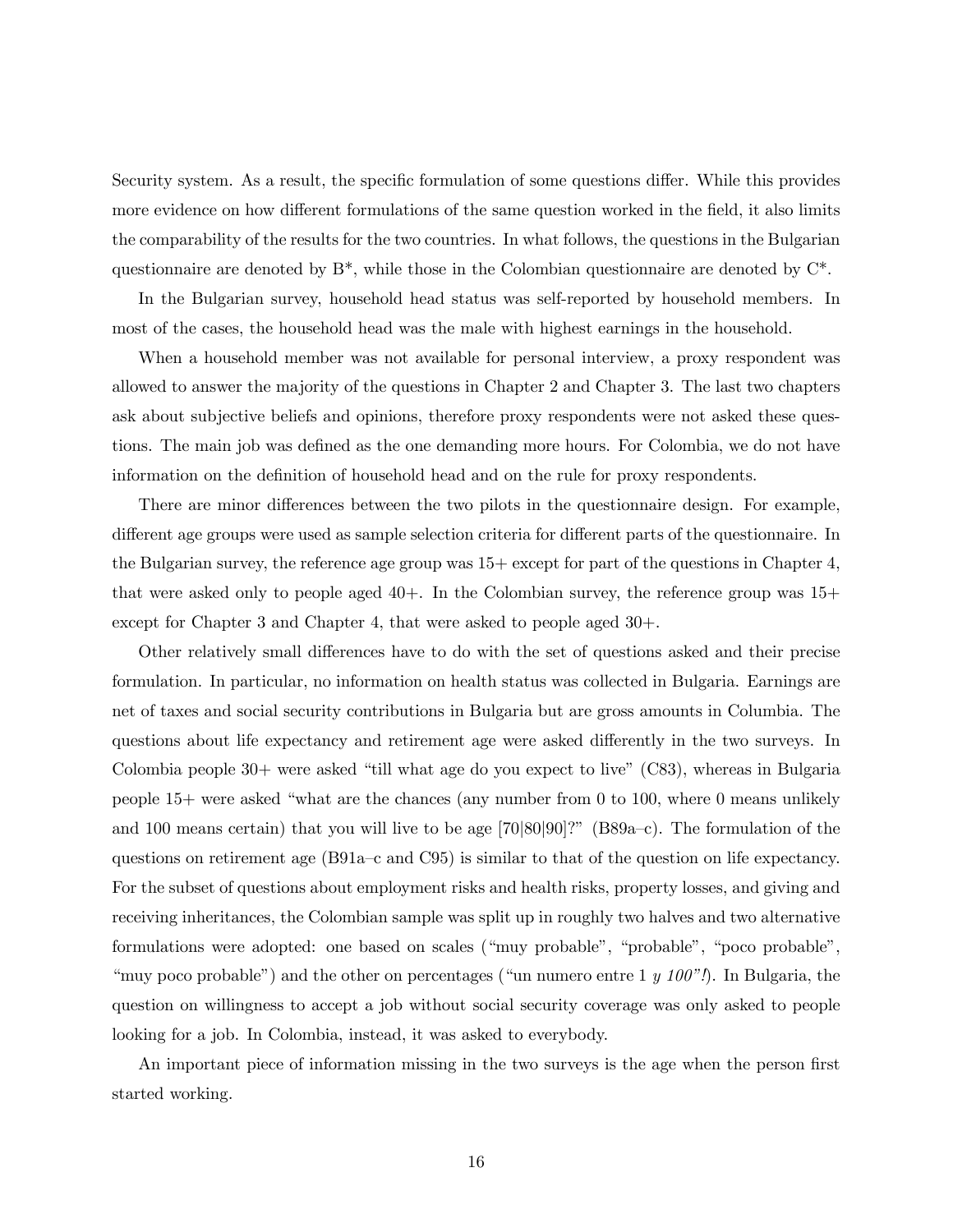#### 3.5 Fieldwork

Both pilots were conducted in the Spring of 2006. In Bulgaria, 23 interviews were carried out between May 15 and 19 to pre-test the questionnaire. The pilot survey was carried out between May 27 and June 18. In Colombia, the pilot survey was carried out between May 22 and June 3, and high-income households were interviewed during the weekends.

Interview duration ranges between 30 and 180 minutes and, on average, is equal to little less than 90 minutes. Average interview duration is slightly longer in Bulgaria (84 minutes) than in Colombia (79 minutes), and the minimum and maximum durations are also slightly longer in Bulgaria (30 and 191 minutes respectively) than in Colombia (20 and 185 minutes respectively). In both countries, interview duration varies with the number of household members eligible for interview (aged 15+) and tends to be higher for households where income and educational attainments are low. For these households, completing the questionnaire was often not easy because of the lack of information on many topics and the difficulties in understanding some of the questions. Interviewers spent a substantial amount of their time explaining survey questions in these cases.

As far as interviewers are concerned, it would be useful to have information on characteristics such as gender, age, education and past experience. Unfortunately, the available data does not contain this piece of information.

#### 3.6 Sample size

The initial number of records in the Bulgarian file is 512, from 200 households. After dropping people aged less than 15 (59 observations dropped) and people aged 15 and older who stopped answering at the question on employment status (29 observations dropped), we are left with a sample of 428 individuals of working age from 200 households. Among these, 125 (29.2 percent) were not available for personal interview and proxy respondents answered for them. As a consequence, for questions on subjective beliefs and personal opinions (Chapter 4 and Chapter 5 of the questionnaire), the sample size is 303. The fraction of people not available for personal interview is particularly high for age group 15—19 (80 percent).

The initial number of records in the Colombian file is 280, from 102 households. Of these, however, 26 records contain no suitable information. After dropping people aged less than 15 (69 observations dropped) and people for whom only basic demographic information is available (8 observations dropped), we are left with a sample of 177 individuals of working age from 79 households.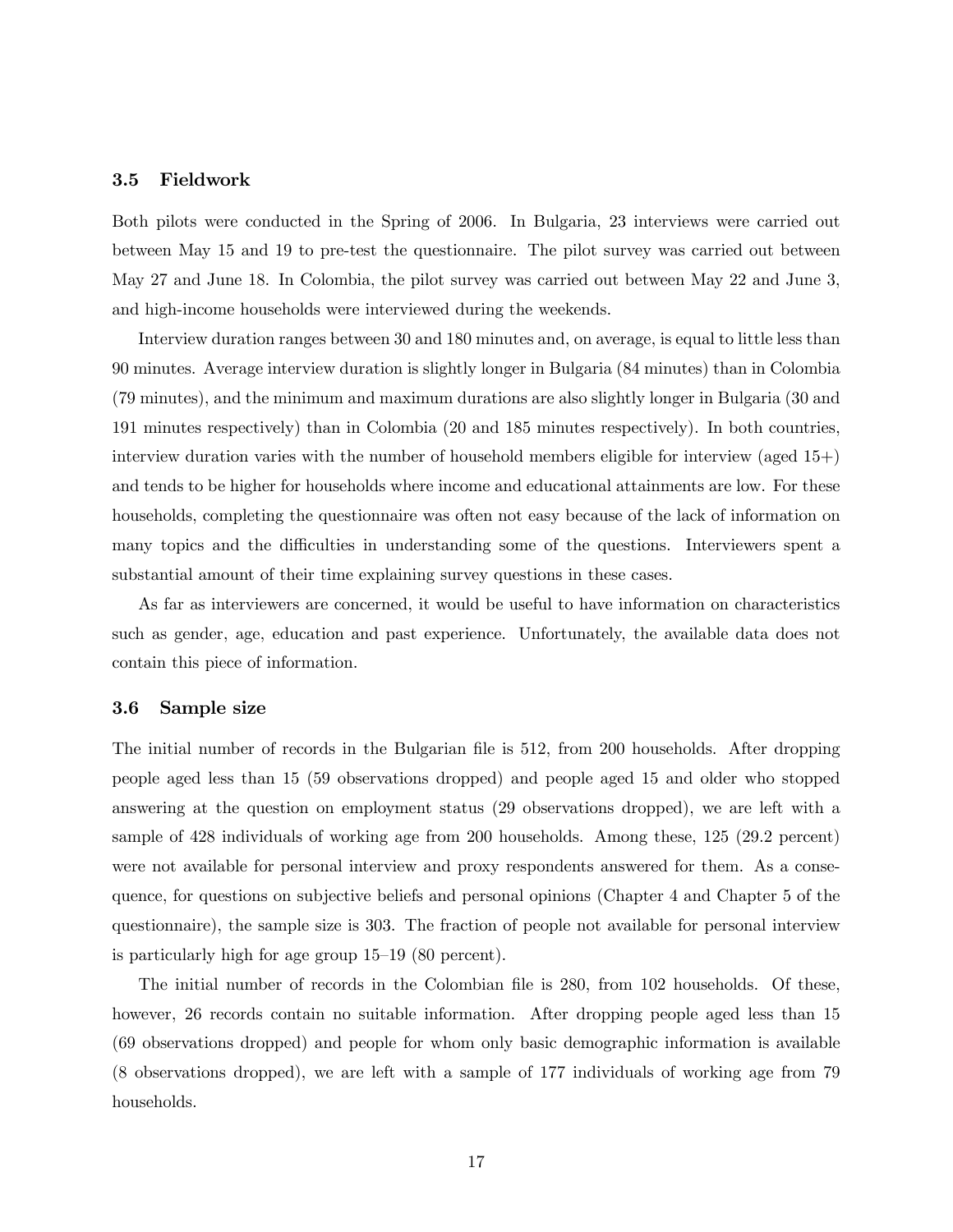Table 1 shows the distribution of the working age population by age group and gender in the two samples. Notice that women always represent more than half of the sample, but their percentage is lower in the Bulgarian sample (54.4 percent) than in the Colombian sample (57.6 percent).

#### 3.7 General problems with the survey

This section briefly lists some general problems encountered during the fieldwork in the two countries.

Although interviewers report that most survey questions have generally been well understood in Bulgaria, even by respondents with low educational level, a number of problems have to be kept in mind when analyzing the data from the Bulgarian pilot.

First, many respondents have a low level of awareness about the social security system and its specific details. Apparently, many respondents became aware of these details (like their own social security status, the criteria for receiving old age pension, or maternity/work injury/sickness insurances, etc.) during the interview. This group of respondents consist largely of low educated people (including the Roma population), teen-agers and adults without working experience. Some of them give tentative answers based on the knowledge or the estimates generated at the time of the interview, others just answer "Don't know" (DK) or provide no answer.

Second, some people are unwilling to answer questions concerning income from first/second job, total annual income and working time. This is particularly true for respondents employed in the informal sector, who tend to conceal part of their real income. Due to the uncertainty (job loss or control by the tax/social security administration) of the informal employment, they prefer to hide their income or even not to share their full employment status (second, third jobs).

Third, interviewers face strong social-psychological barriers when eliciting expectations about life expectations and other risky events (sickness, accidents). For many respondents these are "taboo" topics, and answering them is interpreted as "challenging the fate". This group of respondents consists largely of people who are low educated, strongly religious, elderly, sick or disabled.

Fourth, the design of the questionnaire ignores a few marginal categories who face difficulties to identify themselves in the indicators and the logic of the questionnaire. These categories include some forms of self-employed (for example seasonal/agricultural workers, people employed in tobacco growing), working pensioners and working students, people employed in family business, and people registered as unemployed but working occasionally.

Fifth, employment status is difficult to define for some types of respondents, such as people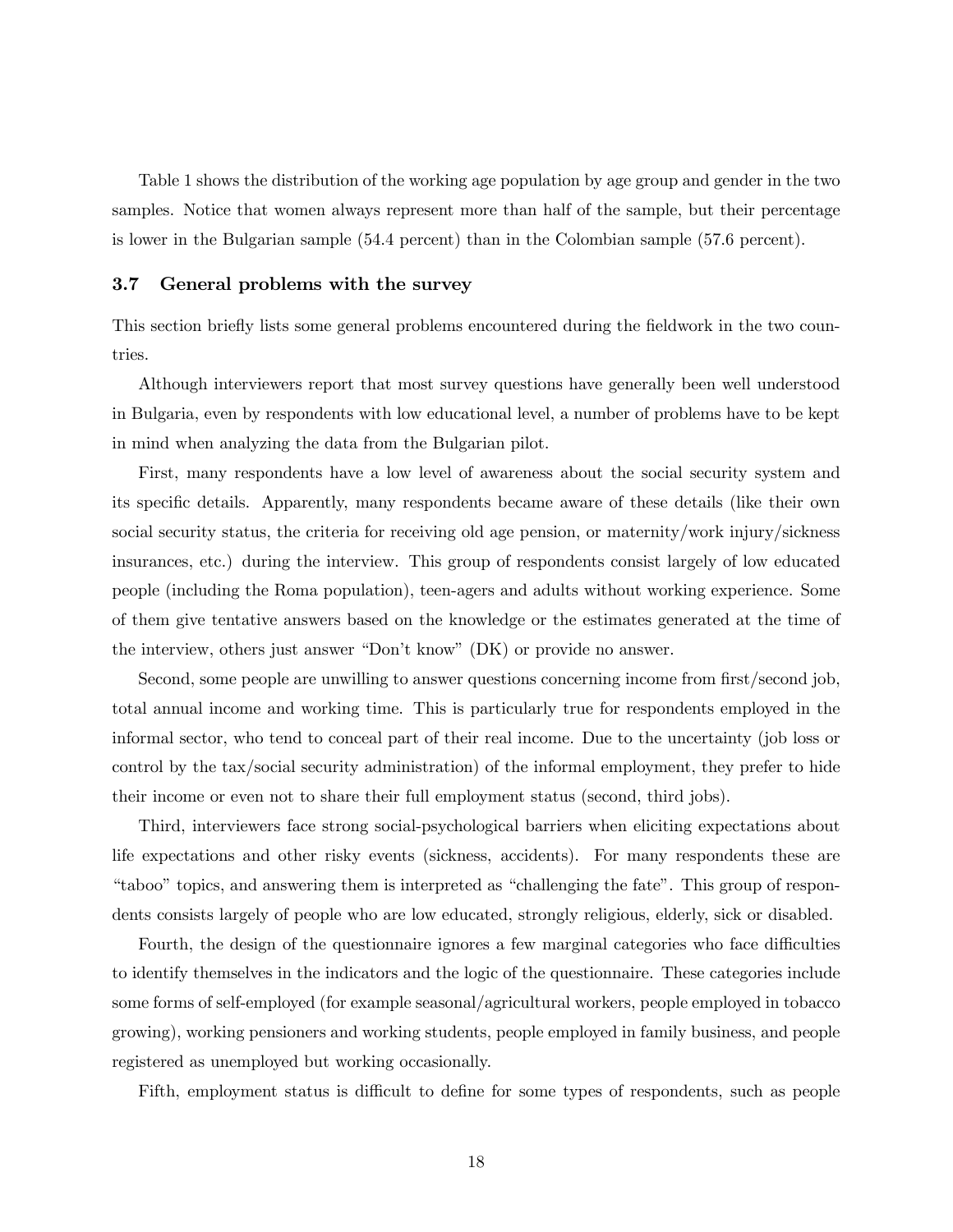employed in family business and caretakers for other persons.

Many of these problems also arise with the Colombian pilot. Specific problems include the quality of the Spanish translation of the basic questionnaire and the fact that the target for each question was not clear from the format of the paper questionnaire. For example, in Chapter 5, question C131 (about past contributions) is asked to people aged 15+, while the follow-up question on the reasons for not contributing is asked to people aged 30+ only. As a consequence, when answers are missing, it is sometimes difficult to distinguish between nonresponse and non-applicability.

### 4 How representative are the two samples?

This section analyzes how representative the two samples are. The analysis is restricted to the sample of people of working age, namely those aged 15 and older (428 observations from Bulgaria and 177 observations from Colombia). We report results from the standard questions on basic characteristics (age, gender and educational attainments), labor force status, employment status, and earnings. Results are discussed after a short description of nonresponse rates.

The main conclusion is that, although the distribution of the two samples by gender, age and education is somewhat different from the corresponding population distribution, the basic statistical relationships between labor market outcomes (activity rates, employment rates, unemployment rates and earnings) and personal characteristics are remarkably close to known results from other samples or other countries. This suggests that our samples may be used not only to check the quality of the field operations and the questionnaire, but also to draw tentative conclusions about at least some of the substantive relationships that our sample is designed to help analyze.

#### 4.1 Distribution by age

Table 2 shows the age structure of the two samples by gender, and compares it with the population age structure provided by the U.N. Population Division for 2005.

Both samples over-represent people in the central age group (aged 30—54) and under-represent the oldest people (aged 65+). The Colombian sample also under-represents the younger people (aged 15—29). Overall, however, the structure of the two samples by age and gender broadly agrees with the population structure.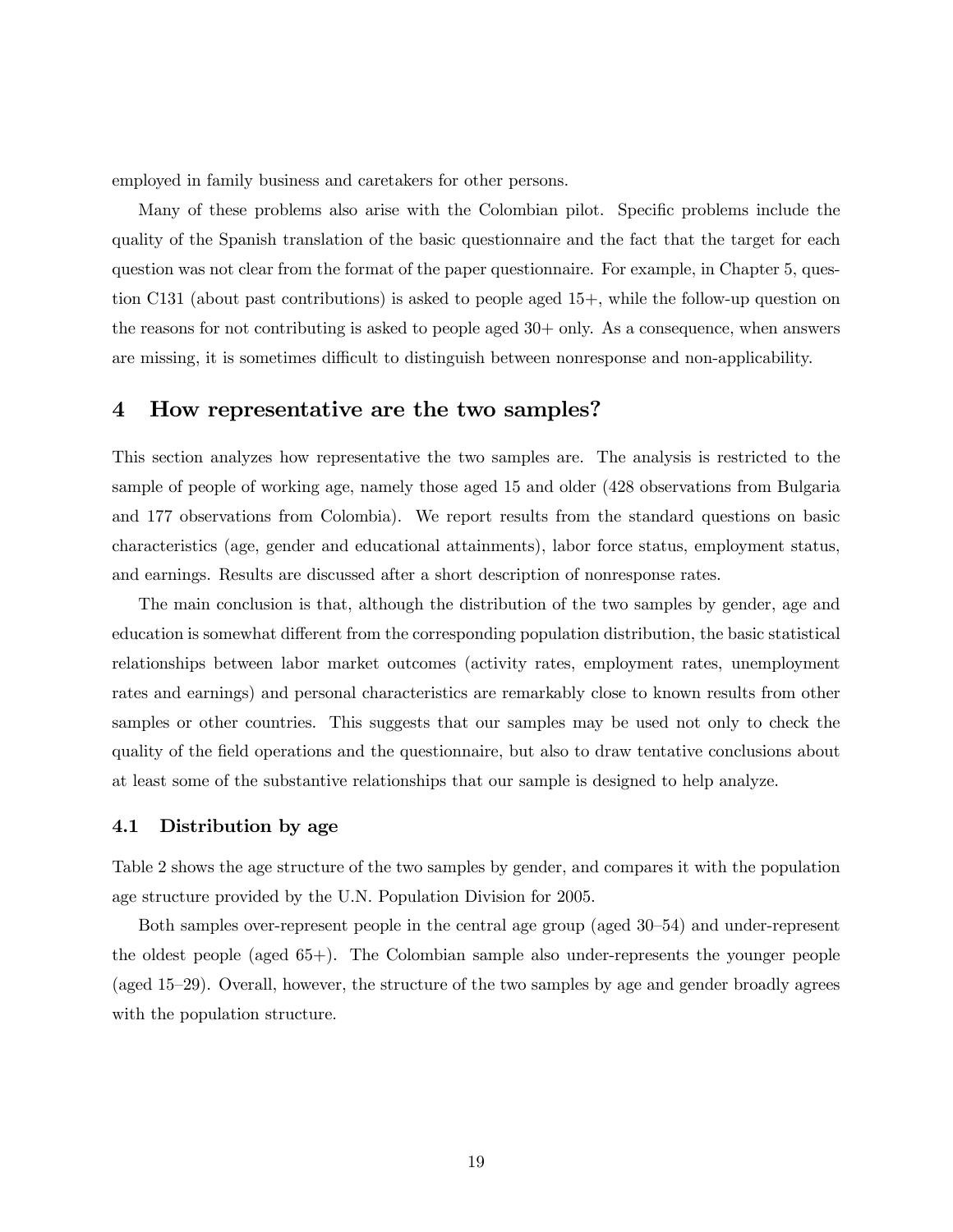#### 4.2 Distribution by educational attainments

Table 3 presents the breakdown of the two samples by age group, gender and completed education. We recoded educational attainments into three mutually exclusive categories: "tertiary education", "only secondary education" and "at most primary education".

For the Bulgarian sample, the category "tertiary education" includes people with university degrees (bachelor, master or postgraduate), the category "only secondary education" includes people with (vocational or general) upper-secondary education completed or with "semi-higher" education, while the category "at most primary education" includes people with lower educational attainments.

For the Colombian sample, the category "tertiary education" includes people with at least 5 years of graduate education or with postgraduate education, the category "secondary education" includes people with secondary education completed, "escuela tecnica o tecnologica" or less than 5 years of university education, while the category "primary education" includes people with lower educational attainments.

The Bulgarian sample contains only one missing value on education. The person for whom information is missing was not available for personal interview. The Colombian sample contains no missing values for education.

Relative to the Bulgarian sample, the Colombian sample contains a larger fraction of people with primary education (25.4 versus 19.0 percent), a smaller fraction of people with secondary education only (45.7 versus 54.3 percent), and a slightly larger fraction of people with tertiary education (28.8 versus 26.7 percent). Interestingly, whereas in the Bulgarian sample educational attainments vary little with gender and age, in the Colombian sample they are higher for men than for women and tend to fall with age.

#### 4.3 Labor force status

Table 4 shows the breakdown of the two samples by age group, gender and labor force status (employed, unemployed, and out of the labor force).6 From the table, one can compute and immediately compare activity rates, employment rates and unemployment rates by main sociodemographic group for the two samples.

The aggregate activity rate is a little higher in the Bulgarian than in the Colombian sample (78.9 versus 74.6 percent), but there are also noticeable differences by gender and age group between

 $6\;$  In the Colombian sample there is no missing value for labor force status, whereas in the Bulgarian sample there is only one.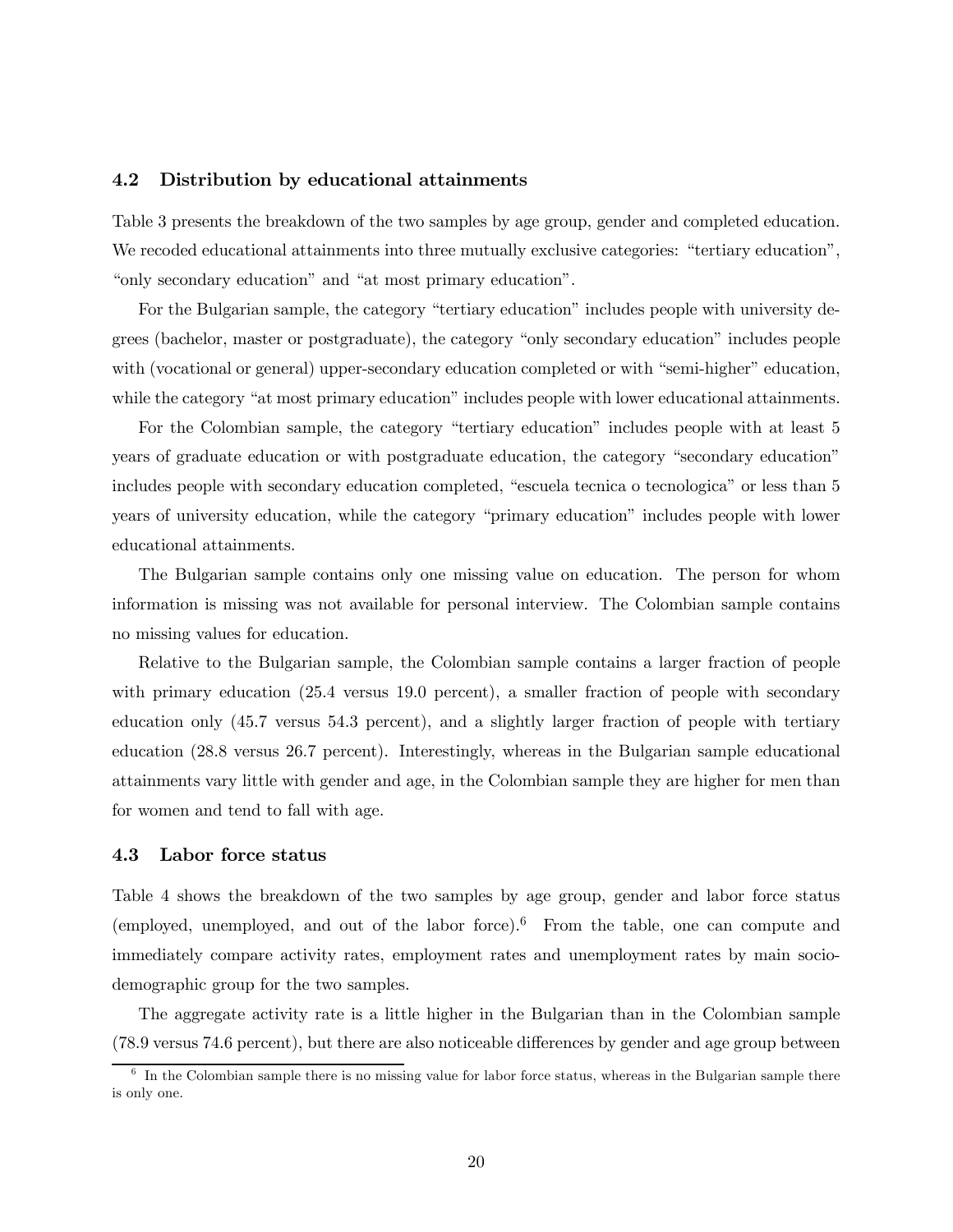the two samples.

In the Bulgarian sample the activity rate is higher for women (82 percent) than for men (75.3 percent), while in the Colombian sample it is just the opposite (85 percent for men and 66.7 percent for women). Thus, not only the gender differential differs in sign between the two samples (negative in Bulgaria and positive in Colombia), but it also differs in magnitude (much smaller in Bulgaria than in Colombia).

Turning to the age profile of activity rates, this has an inverted U-shape in the Bulgarian sample, with a peak of 98.1 percent for the 45—54 age group, but is monotonically declining in the Colombian sample starting from the 20—29 age group. As a result, while the activity rate is much lower in the Bulgarian than the Colombian sample for the age group 20—29 (81.4 versus 88.6 percent), it is much higher for the age group 55—64 (82.8 versus 76.2 percent).

The aggregate employment rate is about the same in the two samples (70.3 percent in Bulgaria and 71.8 percent in Colombia), but in the Bulgarian sample the employment rate is higher for women (73 percent) than for men (67.2 percent), while in the Colombian sample it is just the opposite (80 percent for men and 65.7 percent for women). Again, not only the differential between men and women is negative in Bulgaria and positive in Colombia, but its size is much smaller in Bulgaria than in Colombia.

Turning to the age profile of employment rates, this has an inverted U-shape in the Bulgarian sample, with a peak of 88.9 percent for the 45—54 age group, but is monotonically declining in the Colombian sample starting from the 20—29 age group. As a result, while the Bulgarian sample shows lower employment rates for people aged 20—29 than the Colombian sample (64.3 percent versus 82.9 percent), it shows higher employment rates for people aged 55—64 (81 percent versus 76.2 percent).

The aggregate unemployment rate is much higher in the Bulgarian sample (10.7 percent) than in the Colombian sample (3.8 percent). Further, while in the Bulgarian sample the unemployment rate is about the same for men and women (10.3 versus 11 percent), in the Colombian sample it is higher for men than for women  $(6.3 \text{ versus } 1.5 \text{ percent})$ .

Turning to the age profiles of unemployment rates, they tend to decline monotonically with age in both countries. The difference in unemployment rates are particularly striking for the 20—29 age group: 21.1 percent in the Bulgarian sample but only 6.5 percent in the Colombian sample. Also notice that there are no unemployed people in the Colombian sample after age 54.

Table 5 summarizes the variability of activity rates, employment rates and unemployment rates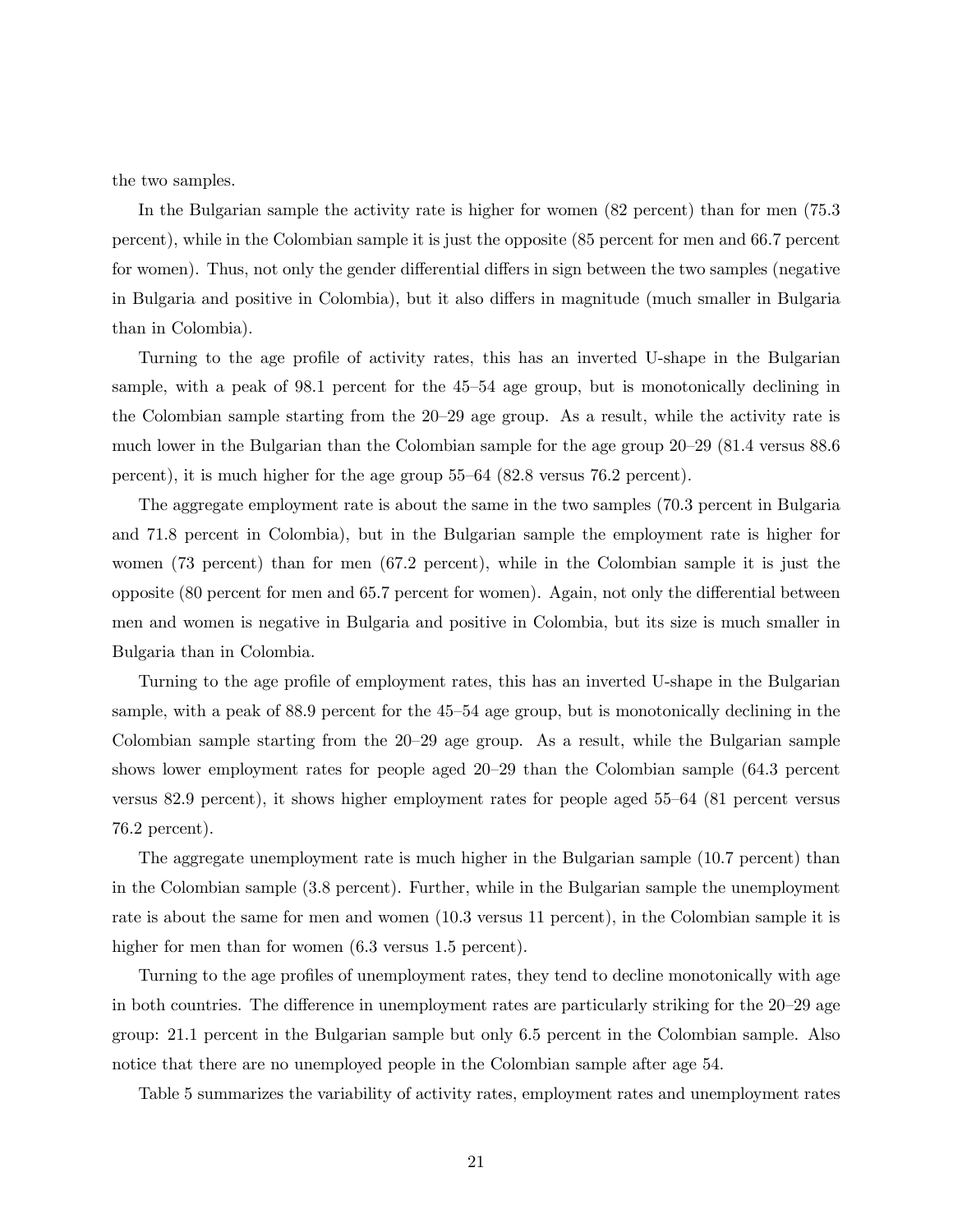across different socio-demographic groups in the two samples by fitting logit models to the individual data. The outcome variable is a 0-1 indicator representing whether a person is active (or employed or unemployed). The predictors are indicators for the gender, age group and educational attainments of a person (primary education only, or lower education, and tertiary education, or higher education). The intercept of the model represents the log-odds of being active (or employed or unemployed) for a men aged 30—44, with secondary education only. At the bottom of the table,  $\chi^2$  denotes the value of the statistics for testing the joint significance of age and education respectively.

While confirming our previous results on the role of age and gender, the table adds information on the role of schooling attainments. For both samples, lower education is associated with lower activity rates, lower employment rates and higher unemployment rates, whereas higher education is associated with higher activity rates, higher employment rates and (at least in Bulgaria) lower unemployment rates. Notice that the pseudo  $R^2$  of our logistic regressions are far from small, especially for activity and employment, indicating that gender, age and educational attainments alone are enough to predict labor force status for 30—40 percent of the cases in the Bulgarian sample and for 20—30 percent of the cases in the Colombian sample.

#### 4.4 Employment status

For people who are employed, we distinguish between formal and informal employment by using the information on the characteristics of the main job and the presence and nature of second jobs.

We consider several possible definitions of informal employment by distinguishing between: (i) self-employed and dependent employees, (ii) workers who pay and who do not pay social security contributions, and (iii) workers who have and who do not have an informal second job. Because almost all second jobs are informal, that is, either self-employment or jobs for which social security contributions are not paid (38 out of 40 in the Bulgarian sample, and 9 out of 11 in the Colombian sample), for simplicity in what follows we do not distinguish between formal and informal second jobs. For employees, we further distinguish between: (iv) workers with or without a (written) contract, and (v) workers employed in a small (less than 6 workers) or in a larger firm (6 employees or more).

Nonresponse rates for questions on job characteristics are very low. However, some respondents are not informed about all job features and sometimes answer "Don't know" (DK). For Bulgaria, there was no nonresponse for questions on employment status and dual job holding. When asked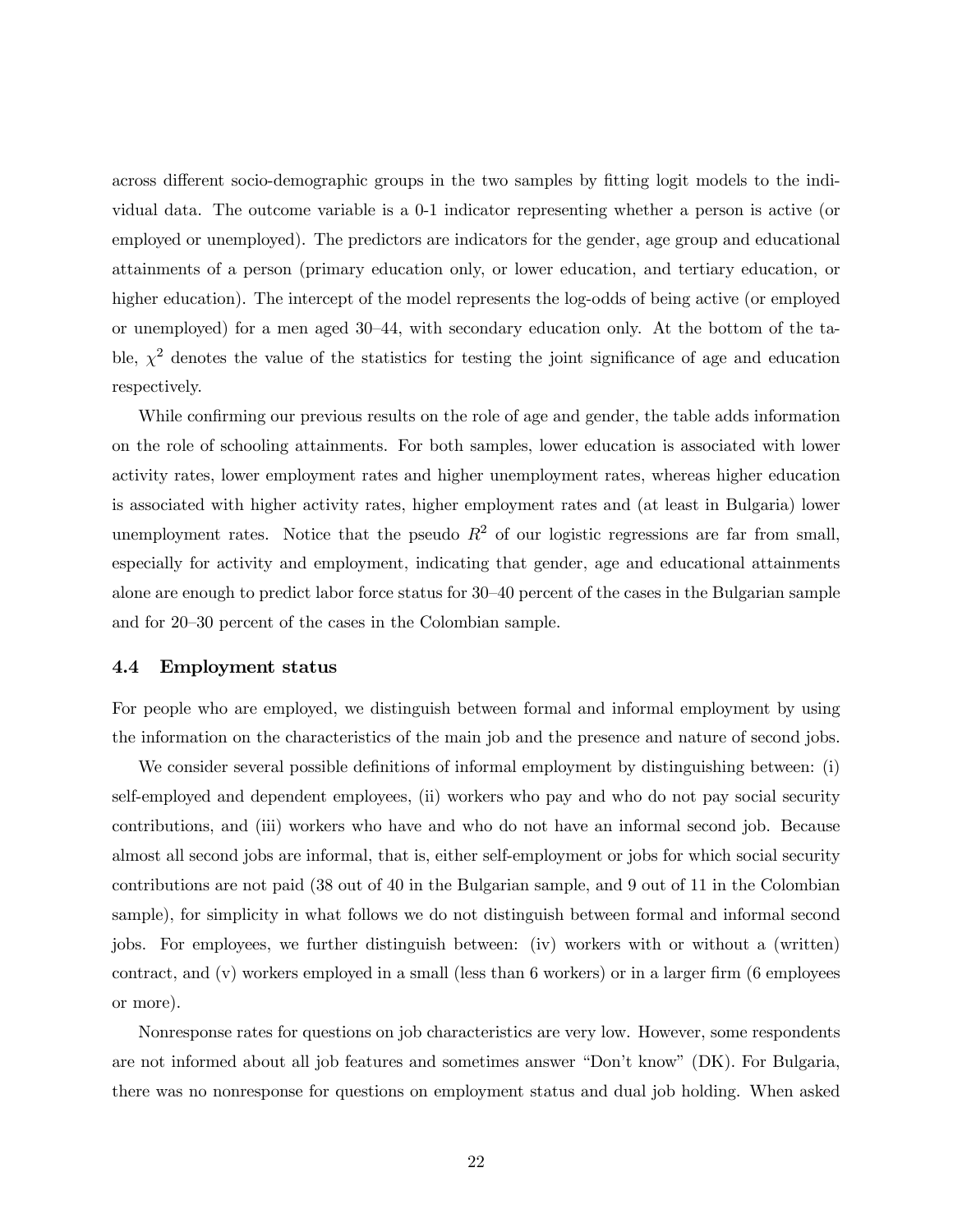about contributions to a pension fund, all 301 employed individuals provided an answer, but 8 of them (2.7 percent) answered DK. Information on the type of contract is missing for 23 out of 243 employees (9.5 percent) because they were not asked this question, due to misleading skip patterns (see also the beginning of section 4.3). Information on the size of the business is missing for 7 out of 243 employees (2.9 percent), and 37 respondents answered DK (15.7 percent of respondents).

In the Colombian survey, there was no nonresponse for questions on employment status and firm size. When asked about contributions to a pension fund, only 1 employed person did not provide an answer. Information on the type of contract is missing for only 1 employee. With respect to dual job holding, employed individuals were asked how many jobs they had at the beginning of Chapter 1. For this question, there is 1 nonrespondent out of 127. After questions on the main job, respondents were again asked if they had another job or if they did any paid work outside the main job. For these questions, there was no nonresponse.

In the Bulgarian sample, the fraction of workers who are self-employed is 19.3 percent (20.6 percent for men and 18.2 percent for women), the fraction of workers who report not paying contributions is 15.4 percent (14.2 percent for men and 16.3 percent for women), while the fraction of workers who report having a second job is 13.2 percent (10.6 percent for men and 15.3 percent for women). On the other hand, the fraction of employees who do not have a contract is only 4.5 percent (7.1 percent for men and 2.5 percent for women), while the fraction of employees working in small firms is 14.6 percent (11.9 percent for men and 16.5 percent for women). The fraction of workers with a secondary job is 13.3 percent (10.7 for men and 15.3 for women).

In the Colombian sample, instead, the importance of "informal" jobs is much higher than in the Bulgarian sample. The fraction of workers who are self-employed is 50.4 percent (41.7 percent for men and 58.2 percent for women), the fraction of workers who report not paying contributions is 46.0 percent (41.7 percent for men and 50.0 percent for women), while the fraction of workers who report having a second job is 8.7 percent (10 percent for men and 7.5 percent for women). On the other hand, the fraction of employees who do not have a contract is 22.6 percent (20.6 percent for men and 25.0 percent for women), while the fraction of employees working in small firms is 19.0 percent (14.3 percent for men and 25.0 percent for women). There are three questions on dual job holding. The number of workers reporting a secondary job in any of the questions is 11 out of 127 (8.7 percent, 10.0 percent for men and 7.5 percent for women). However, 4 of these 11 individuals do not give consistent answers to all the questions on second job holding.

Table 7 summarizes the variability of the first three indicators of informality, namely being self-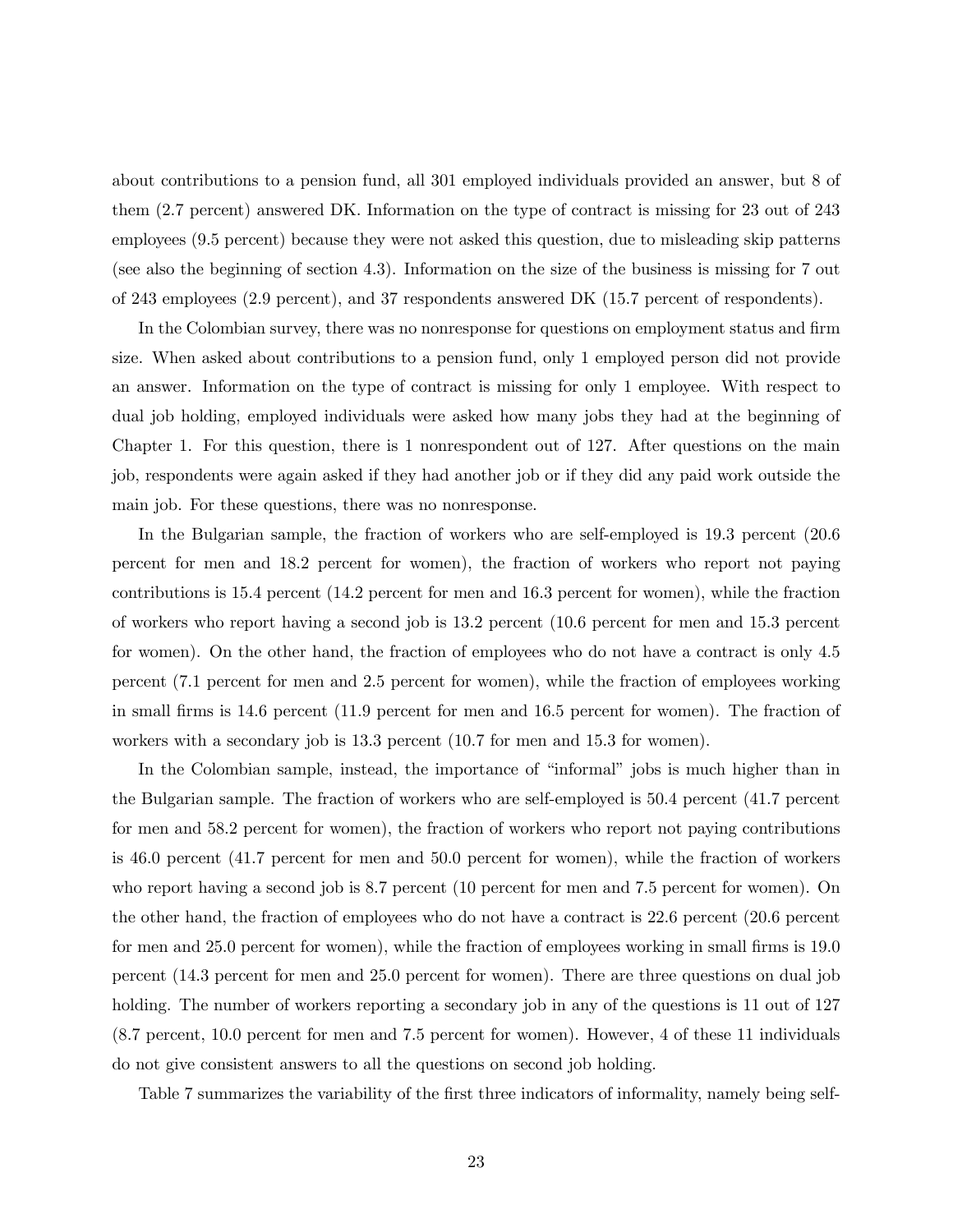employed (self), do not paying social security contributions (nocontrib), and having a second job (second), across different socio-demographic groups in the two samples by fitting logit models to the individual data. The outcome variable is a 0-1 indicator of informality. The predictors are indicators for the gender, age group and educational attainments of a person. The intercept of the model represents the log-odds of being informal (according to the four different definitions) for a men, aged 30—44, with secondary education only.

Self-employment and not paying social security contributions are more likely among people with lower education and less likely among people with higher education, while the opposite is true for having a second job. While the role of gender is less clear-cut, informality appears to be more frequent among younger and older people and less frequent among workers in the central age groups.

Table 8 summarizes instead the variability of the two indicators of informality for employees, namely not having a contract (nocontract) and working in a small firm (small f). Also in this case, informality is more likely among the lower educated employees and among employees who are younger and older, whereas gender is not statistically significant.

If compared to the 2004 country indicators in Appendix B, self-employment rates are somewhat higher in our sample for Bulgaria, while they are approximately the same for Colombia. With respect to the size of the informal sector, the survey provides multiple indicators that are not directly comparable to the single measure provided by Schneider (2005). However, while the informal sector size estimated by Schneider is similar for the two countries, indicators derived from the pilot surveys point towards a much larger informal sector in Colombia than in Bulgaria.

#### 4.5 Earnings

Information on hourly earnings was derived from questions on monthly earnings and usual weekly hours of work. In Bulgaria, usual weekly hours were missing for only 2 out of 301 workers  $(0.7)$ percent). Monthly earnings were missing for 32 workers (10.6 percent). As a result, hourly earnings were missing for 33 workers (11.0 percent). In Colombia, usual weekly hours were missing for 1 out of 127 workers (0.8 percent). Only 6 workers did not report monthly earnings and they are all self-employed (9.4 percent of self-employed workers). As a result, hourly earnings were missing for 8 workers (6.3 percent).

A simple way of describing the variability of earnings between workers with different observable characteristics is to estimate a Mincerian log-earnings equation for each of the two countries. The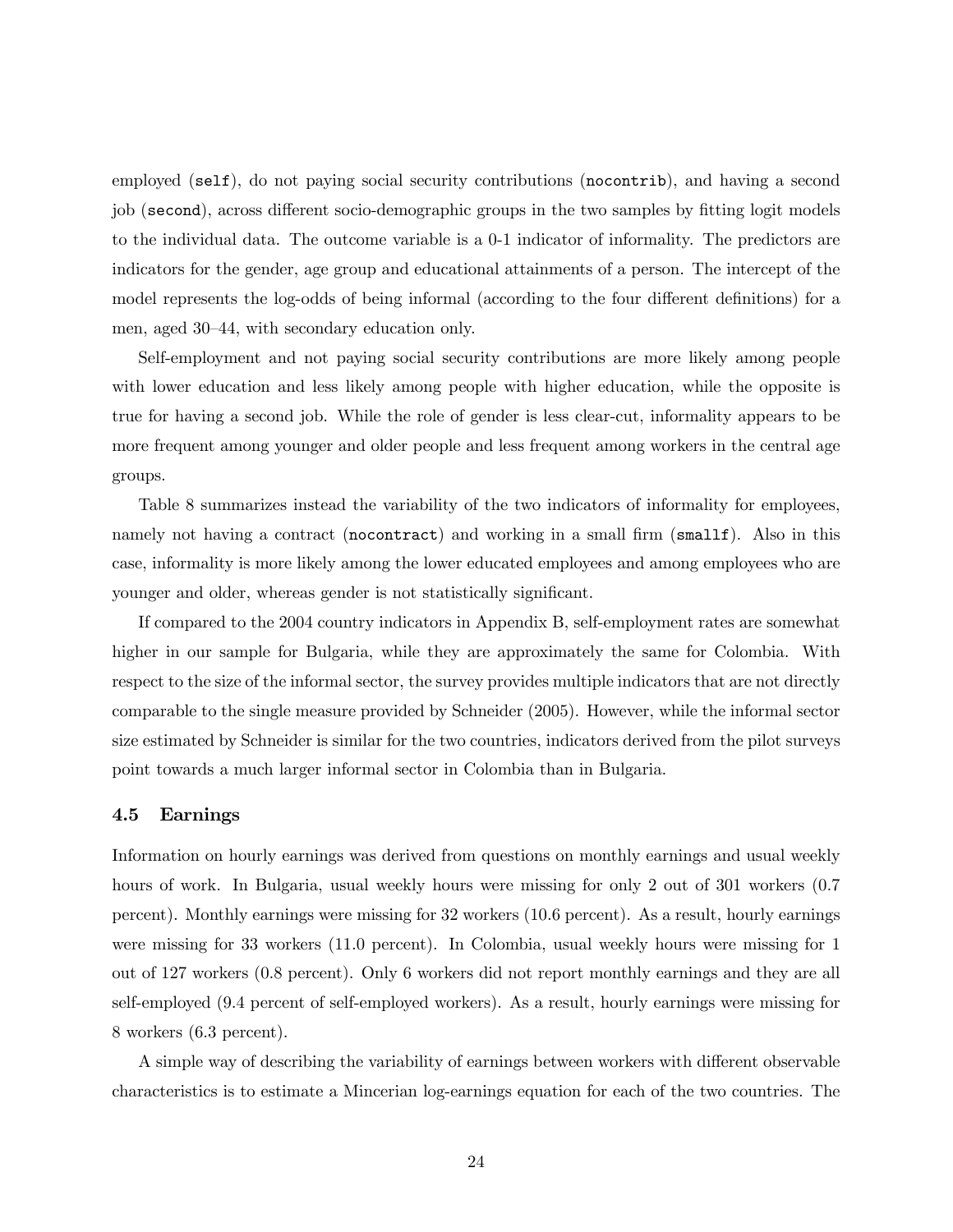outcome variable is the logarithm of current hourly earnings (defined as current monthly earnings divided by 4.2 times usual weekly hours of work), whereas the predictors are indicators for the gender, age and educational attainments of a worker. To avoid problems arising from extreme values of earnings, the log-earnings equation has been estimated by least absolute deviations rather than ordinary least squares. The results then best describe the behavior of the median of logearnings.

Table 9 presents, for each country, the results obtained from three models: (i) a basic model, fitted to all workers aged less than 65, with only gender, a quadratic term in age and schooling indicators as predictors, (ii) the basic model, fitted to all workers aged less than 65, with additional indicators for contributing to old age insurance (OAI) and for being self-employed , and (iii) the basic model, fitted only to the subset of employees aged less than 65. with additional indicators for working with a contract and for being an employee of a small firm For all three models, the constant term corresponds to the median hourly earnings of a male worker, aged 40, with secondary education only.

Not surprisingly, in both the Bulgarian and the Colombian samples, hourly earnings tend to be higher for men than for women, and tend to increase with the age and the schooling attainments of a person. The main differences between the two samples are that the gender gap and the educational premia tend to be smaller in Bulgaria than in Colombia. Further, while the coefficient on the self-employment indicator is positive in Bulgaria and negative (and insignificant) in Colombia, the coefficient on the indicator for contributing to OAI is negative in Bulgaria and positive in Colombia. Finally, while in Bulgaria the coefficients on the indicators for working with a contract and for being an employee of a small firm are both negative and statistically significant, in Colombia they are both positive but statistically insignificant. The results for our Colombian sample are in line with those obtained by Magnac (1991) and Attanasio et al. (2003) using different waves of the "Encuesta de Hogares".

## 5 Main empirical results

This section focuses on the areas that represent the main novelty of the survey, namely those concerning job satisfaction, job search, subjective beliefs about uncertain events and attitudes towards the social security system. For these questions, a more detailed analysis of nonresponse patterns is provided. First the number of missing answers is reported, relative to potential respondents. In cases where nonresponse rates were higher than 10 percent, a logistic regression is estimated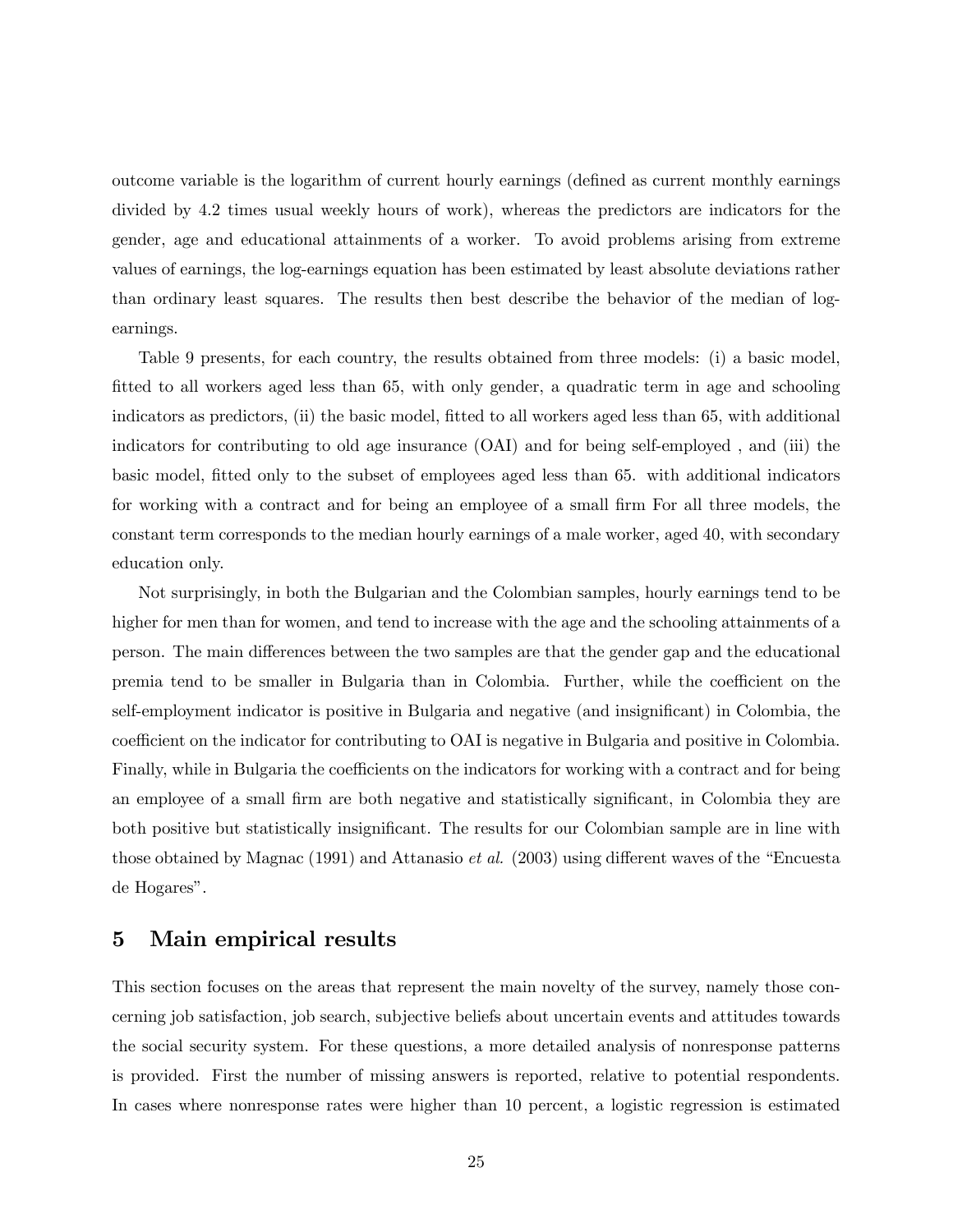to detect any systematic relationship between nonresponse and main socio-demographic variables (gender, age and educational attainments). The evaluation of nonresponse rates required a careful analysis of skip patterns in the questionnaire, because missing values and "not applicable" had the same code in the available data.

#### 5.1 Job satisfaction

In this section we consider a set of questions relating to overall satisfaction with the main job and, in particular, satisfaction with social security benefits.

In Bulgaria, the question on overall satisfaction with the main job was: "Overall, how satisfied are you with your first/main job?" (B20). Possible answers were "Very satisfied", "Satisfied", "Neither satisfied nor dissatisfied", "Dissatisfied" and "Very dissatisfied". This question was asked personally to all employed individuals (238 observations). In Colombia, the wording of the question was: "En general, que tan satisfecho está Ud. con su trabajo principal?" (C14). Possible answers were "Muy satisfecho", "Satisfecho", "Ni satisfecho ni insatisfecho", "Insatisfecho" and "Muy insatisfecho". The question was also asked to all employed individuals (127 observations).

For both Bulgaria and Colombia, there were no nonrespondents.

Table 10 presents the estimates of a logit model where the binary outcome is equal to 1 if the respondent is overall satisfied or very satisfied with the main job and 0 otherwise. In Bulgaria, 68.5 percent of the sample report to be satisfied (67.4 for men and 69.1 for women). While gender does not seem to be relevant, satisfaction is less likely among young people aged 20—29.

In Colombia, the fraction of satisfied workers is somewhat higher and equal to 76.4 percent (80.0 for men and 73.1 for women). Again, gender is not statistically significant, while satisfaction is less likely among workers of age 45—54.

More specific questions were asked about satisfaction with some features of the main job. In Bulgaria, the question was: "How satisfied are you with respect to the following characteristics of your first/main job? [Working hours per day|Social security benefits|Skills matching|Earnings|Flexibility|Work environment|Fringe benefits]" (B19). Possible answers were fewer than in the overall question: "Satisfied", "Neither satisfied nor dissatisfied" and "Dissatisfied". A "Not applicable" code was also provided in this case. This question was asked personally to all employed individuals.

In Colombia, the wording of the question was: "De las siguientes características de su trabajo principal, qué tan satisfecho está Ud. con [El número de horas trabajadas a la semana| Las presta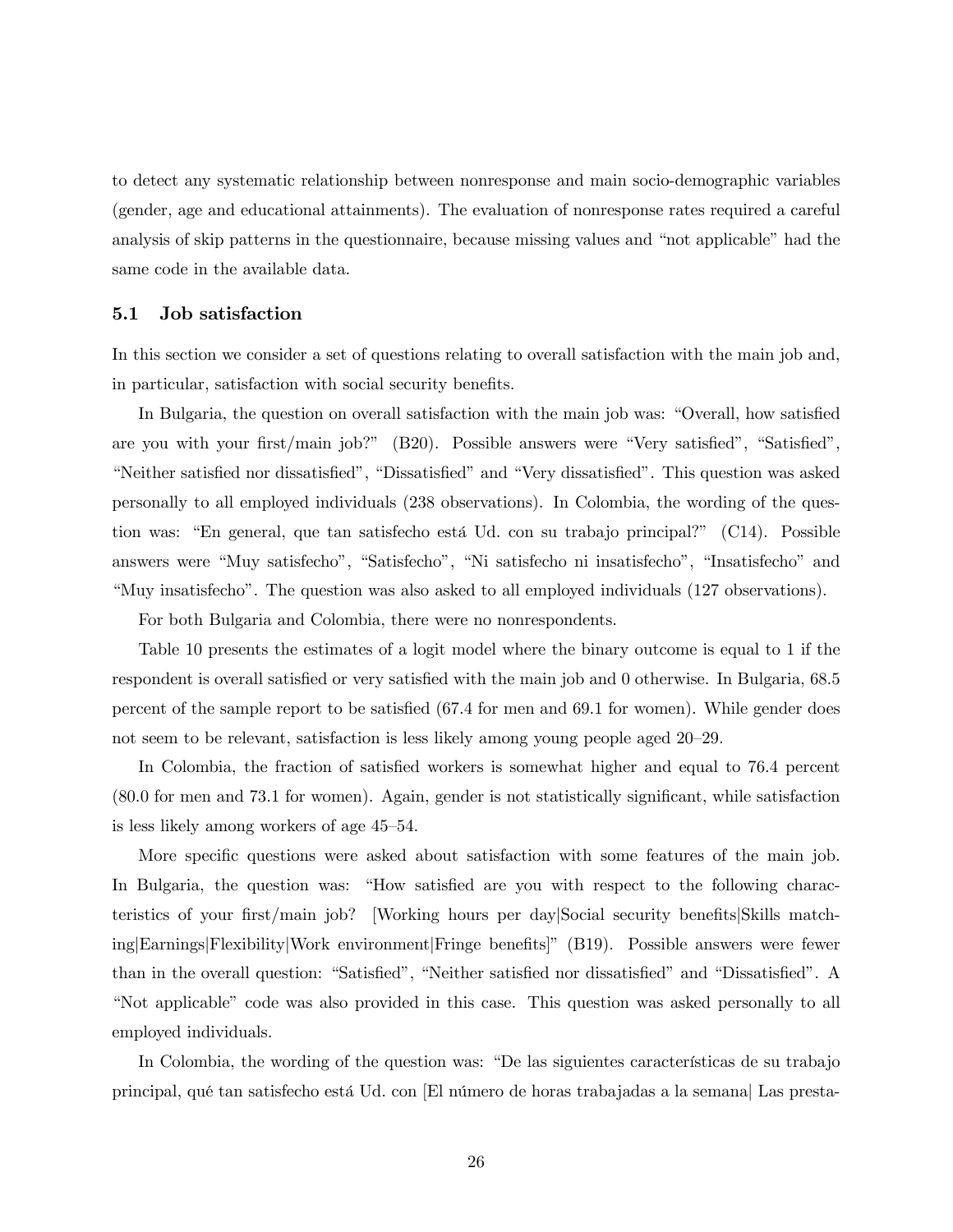ciones sociales que tiene|Con la aplicación de sus conocimientos o experiencia en su trabajo|Con el pago que recibe en este trabajo|Con el horario laboral actual|Con el ambiente de trabajo|Beneficios o subsidios distintos a los de ley que Ud. recibe]" (C13). Possible answers were different according to the form used. In questionnaire A, available answers were only "Satisfecho", "Ni satisfecho ni insatisfecho", "Insatisfecho" and "No aplica". In questionnaire B, there were two more available answers: "Muy satisfecho" and "Muy insatisfecho". Again, the question was asked to all employed individuals.

Satisfaction with social security benefits is particularly important for the study of informality. We therefore focus on response patterns to this question (B19b for Bulgaria and C13b for Colombia). For both Bulgaria and Colombia, there were no nonrespondents.

Table 11 presents the estimates of a logit model where the binary outcome is equal to 1 if the respondent is satisfied with social security benefits provided by the main job and 0 otherwise. In Colombia, we define as satisfied those who answer "Satisfecho" in form A and those who answer either "Muy satisfecho" or "Satisfecho" in form B.

When focusing on social security benefits, the fraction of workers who report to be satisfied with the main job is very different in the two samples.

In Bulgaria, 65.7 percent of the sample report to be satisfied with main job social security benefits (62.0 for men and 68.0 for women). Satisfaction is less likely among lower educated people, while gender and age are not statistically significant.

In Colombia, the fraction of workers satisfied with their main job social security benefits is only 23.4 percent (23.7 for men and 23.1 for women). There is no clear-cut relationship between satisfaction and socio-demographic variables such as gender, age or educational attainments.

#### 5.2 Job search

One of the questions in the survey asks about willingness to accept a job without social security coverage. If the respondent is willing to accept the job, the reason is then asked. This helps to understand whether informal jobs are chosen optimally or as a temporary occupation while looking for another job. Potential respondents were different in the two pilot surveys.

In Bulgaria, the question was: "Would you accept a job that did not offer social security benefits?" (B47). The question was only asked to unemployed people available to answer in person (23 people). In Colombia, the question was asked to both employed and unemployed people, excluding individuals with a second job (123 people). The wording was "Aceptaría Ud. un trabajo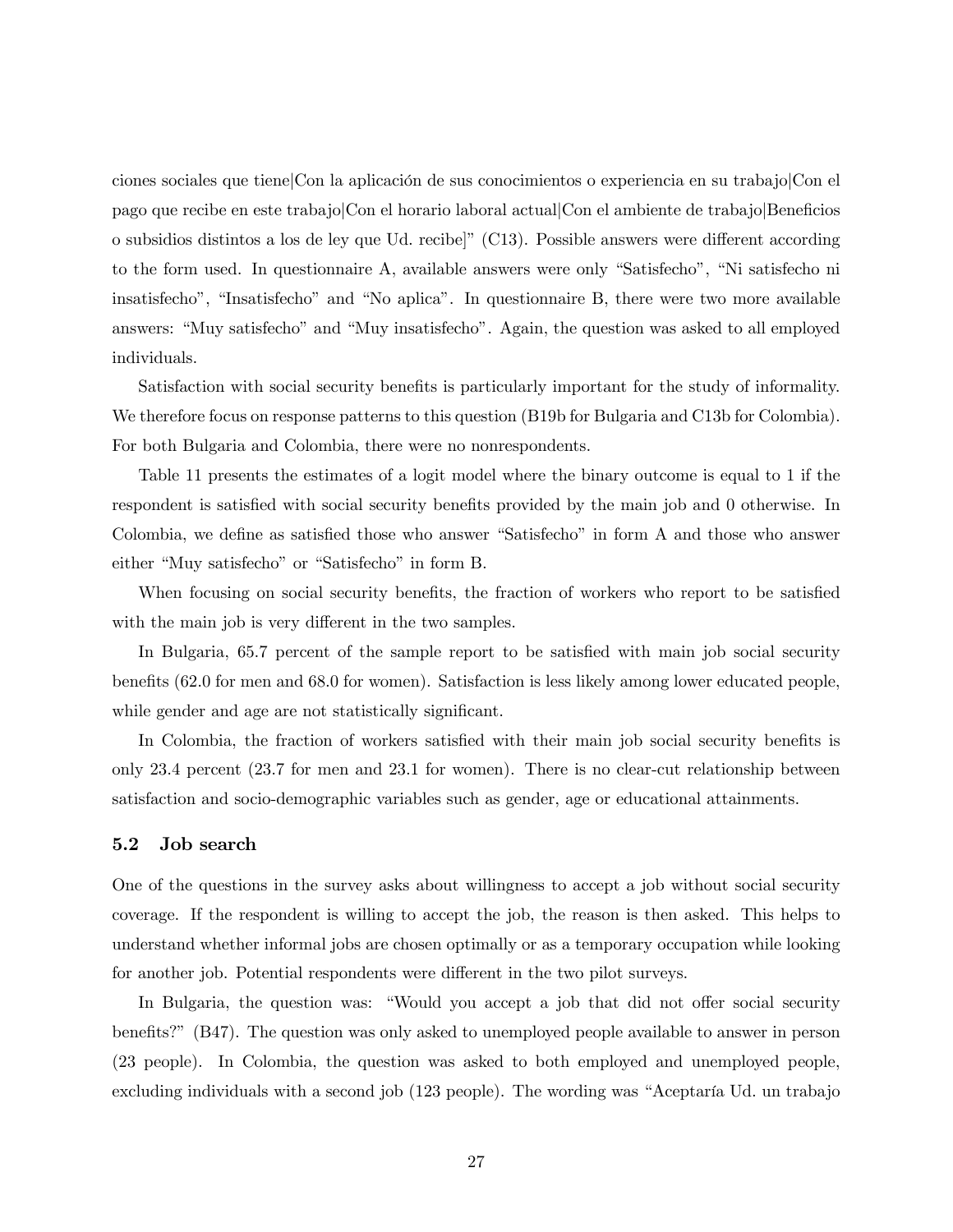sin prestaciones sociales?" (C44).

In Bulgaria there are no nonrespondents, whereas in Colombia the number of nonrespondents is only 3 (2.4 percent).

In the Bulgarian sample, the fraction of respondents who would accept a job without social security coverage is 65.2 percent (almost the same for men and women).

The fraction of Colombian respondents who would accept a job without social security coverage is only 41.7 percent, and is higher among women (51.6 percent) than among men (31.0 percent). Among the unemployed, however, the fraction is similar to the Bulgarian sample, because 3 out of 5 people are willing to accept the job.

Due to the small number of unemployed individuals in both samples, it is not possible to draw any conclusion on the relationship between willingness to accept an informal job and basic sociodemographic variables.

In Bulgaria, of those willing to accept a job without social security coverage (15 people), almost half (7) said that they would accept it temporarily while looking for a job offering social security coverage, 5 said that social security coverage was not important for them, and 3 gave other reasons. There were no missing values on this question.

In Colombia, of those unemployed willing to accept a job without social security coverage (3 people), 1 said that he would accept it temporarily while looking for a job offering social security coverage, 1 said that social security coverage was not important for him, and 1 gave other reasons. As for the Bulgarian sample, there were no missing values on this question.

#### 5.3 Subjective beliefs and perceptions

In this section we consider a set of questions relating to subjective expectation about life duration, retirement age, replacement rate, quality of life after retirement, future standards of living, and perceived employment and health risks, For each of these topics, we only focus on a few questions that we consider as representative of the response patterns in the two samples.

#### 5.3.1 Life duration

Individual beliefs about future or uncertain events are strictly related to the decision of contributing to social security. In particular, the value of affiliation to an old age pension program can be different depending on the respondent's subjective beliefs about life expectancy. For example, people who expect not to live for a long period after they retire, may be less interested in old age insurance. The way in which these beliefs have been elicited is different in the two pilot surveys.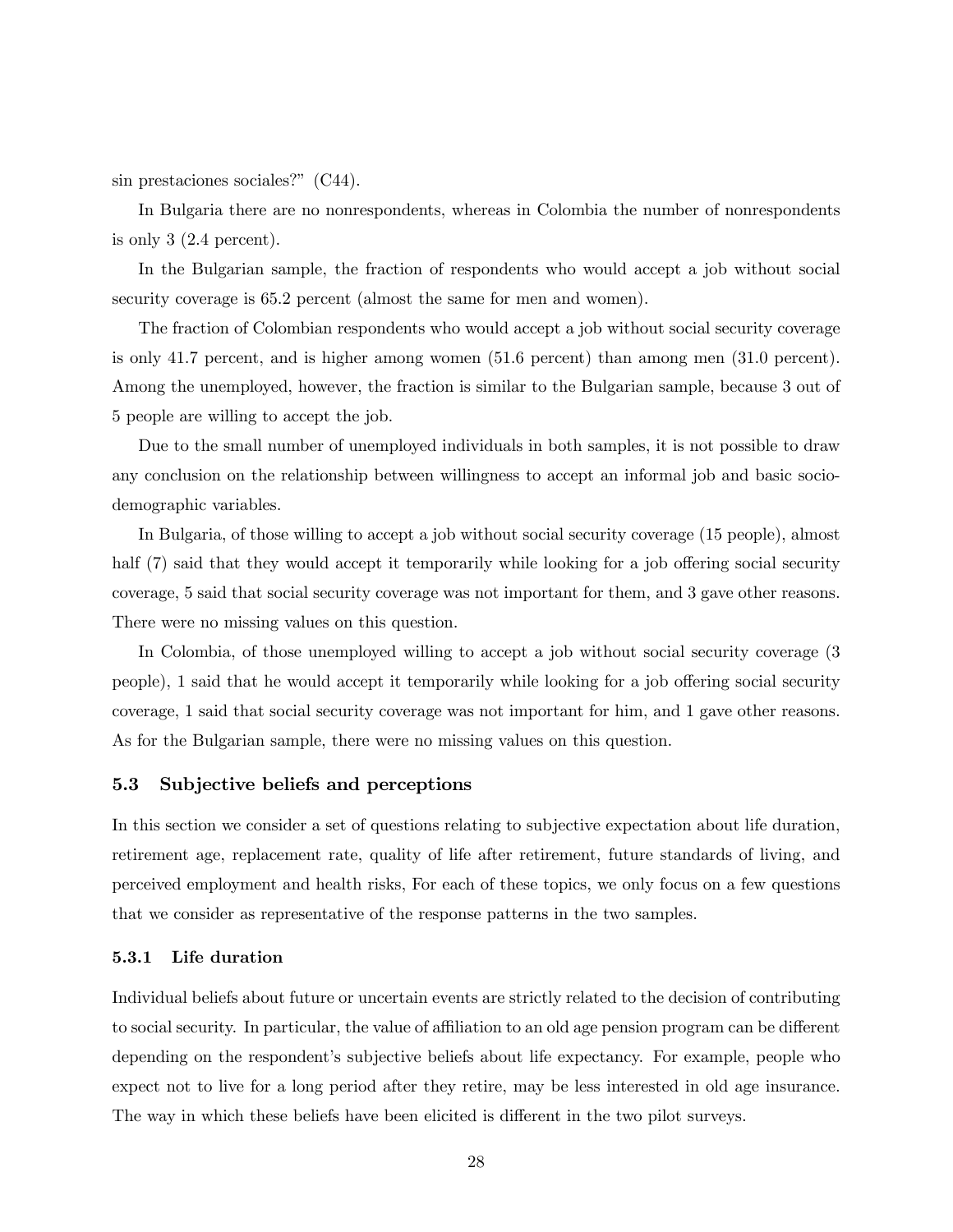In Bulgaria, respondents had to attach a probability to survive until age 70, 80 or 90 (B89a—c). The wording of each question was "What are the chances (any number from 0 to 100, where 0 means unlikely and 100 means certain) that you will live to be age [70|80|90]?". The questions were asked personally to all people over 15 years of age and below the target age (284, 297 and 302 individuals for the three questions respectively). In the Colombian survey, instead, people aged 30+ (130 individuals) were simply asked about their life expectancy (C83) ("Hasta qué edad cree Ud. que va a vivir?").

Nonrespondents in Bulgaria were only 8 (all women) for the first question (surviving till age 70), 13 (4.4 percent) for the second question (surviving till age 80), and 14 (4.6 percent) for the third question (surviving till age 90).

In Colombia, nonrespondents were only 2, both women aged between 50 and 60. This question was also answered by some individuals aged less than 30, who were not supposed to be asked. Our analysis of nonresponse and distribution of answers is limited to the reference group 30+.

Table 12 presents some statistics on the distribution of answers to the three survival probability questions in Bulgaria. We define as optimists those who assign a probability higher than 50 percent to a given event. Table 14 presents the estimates of a logit model where the outcome variable is a 0-1 indicator of optimism. Respondents in young and old age groups are more likely to give a high survival probability than middle-aged individuals. The effect of gender is less clear-cut.

Table 13 presents some statistics on the distribution of life expectancy in the Colombian sample. The mean life expectancy for women is equal to 75.7, which is fairly high given the fact that it is close to the current Colombian life expectancy at birth as reported in the 2004 World Development Indicators (see also Appendix B). For men, the sample mean is even higher than the WDI life expectancy at birth (77.6 and 69.6 respectively). It should be noted however that the sample life expectancy is an average of subjective beliefs of individuals of any age 30+.

Respondents are defined as "optimist" if they have a life expectancy higher than the median value (80 years). Table 14 shows that being older than 65 and having lower education increase the probability of a being an optimist. As for the Bulgarian sample, gender is not statistically significant.

#### 5.3.2 Retirement age and replacement rates

The similar sequence of questions was used to elicit respondents' beliefs about age at retirement.

In Bulgaria, respondents had to attach a probability to full-time work after age 50, 60 or 70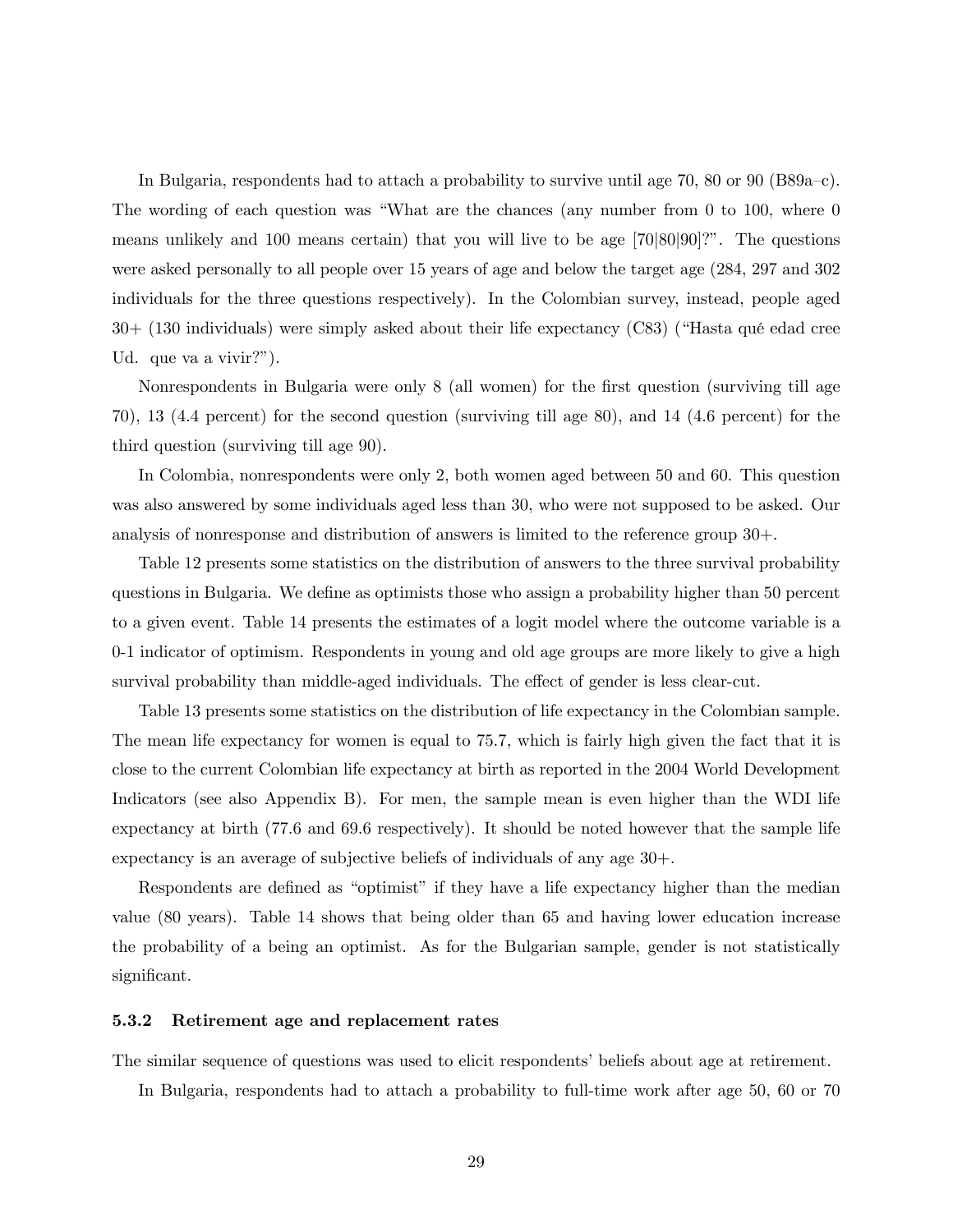(B91a—c). The wording of each question was "What do you think the chances are (any number from 0 to 100) that you will be working full-time after you reach age [50|60|70]?". The questions were asked personally to all people over 15 and below the target age (186, 253 and 284 individuals for the three questions respectively).

In the Colombian survey, instead, the expected age at retirement was asked (C95: "Hasta que edad cree Ud. qué va a trabajar?"). The question was asked to employed individuals aged  $30+$ , excluding unpaid workers in family business (96 individuals).

Nonrespondents in Bulgaria were only 4 for the first question (working full-time after age 50), 7 for the second question (working full-time after age 60), and 6 for the third question (working full-time after age 70).

In Colombia, there is only one nonrespondent. This question was also answered by some individuals aged less than 30, who were not supposed to be asked. Our analysis of nonresponse and distribution of answers is limited to the reference group 30+.

Table 15 presents some statistics on the distribution of answers to the three full-time work probability questions in Bulgaria.

Table 17 presents the estimates of a logit model where the binary outcome is equal to 1 if the respondent has a subjective probability higher than 50 percent, and 0 otherwise. Women are less likely to have a high subjective probability of working full-time after age 60 and 70. There is also a negative effect of lower educational attainments and a positive effect for age group 45—54.

Table 16 presents some statistics on the distribution of expected retirement age in the Colombian sample. It is worth noting that the mean expected retirement age, 62 for men and 60.6 for women, is higher than the minimum age required for the social insurance old age pension (60 for men and 55 for women) (see also Appendix C).

Table 17 presents the estimates of a logit model where the binary outcome is equal to 1 if the respondent has an expected retirement age higher than the sample median (60), and 0 otherwise. Women and lower educated respondents are less likely to have a high expected retirement age, while the effect of higher education and of age groups 45—54 and 55—64 is positive. Despite the different methods used to elicit subjective beliefs about working life duration, some results are common in the two samples. Being a male, having higher educational attainments and being aged 45—54 have a positive effect either on the subjective probability of being working (Bulgaria) or on the expected retirement age (Colombia).

Another subjective belief that the survey tries to elicit is the expected replacement rate, i.e.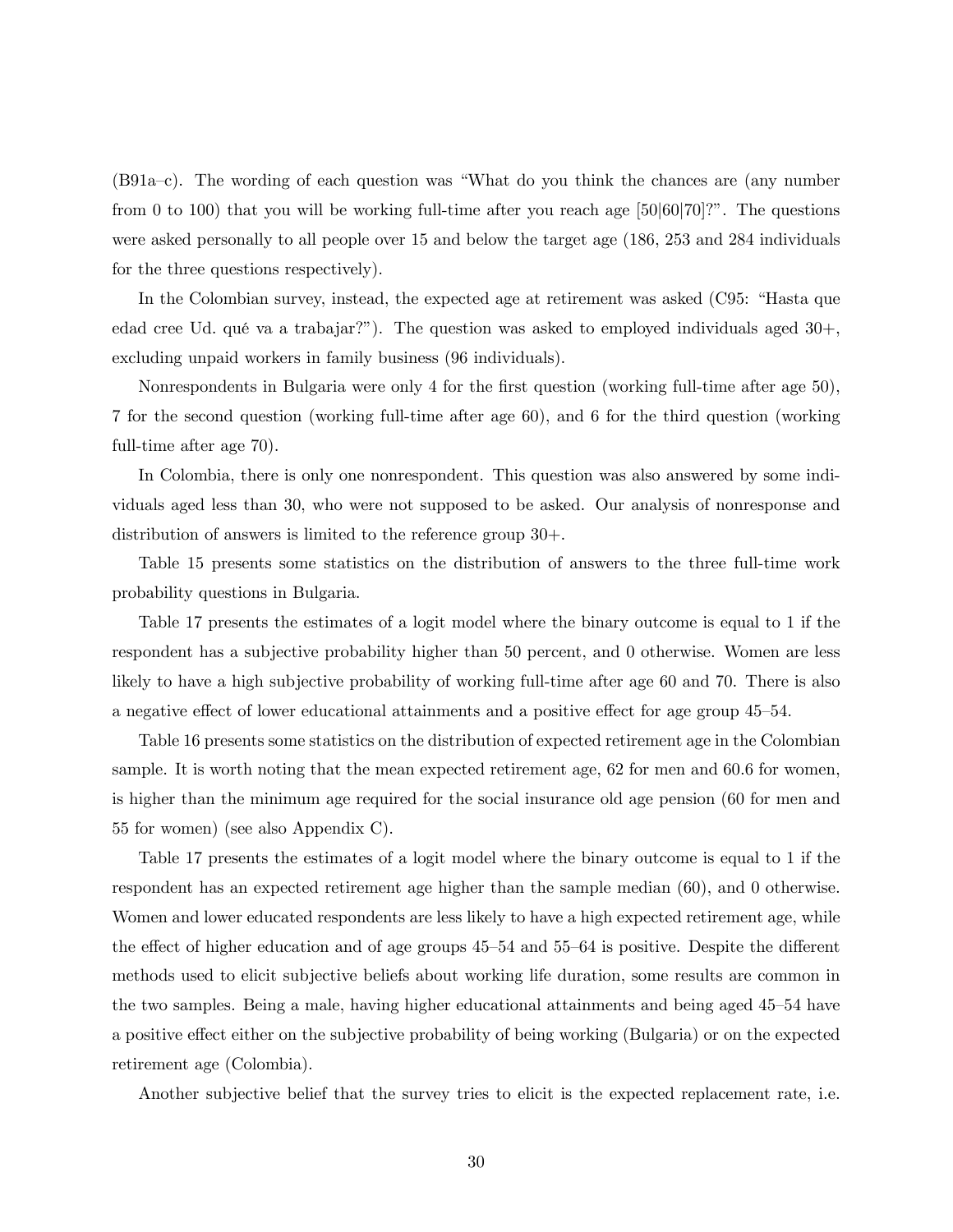the expected pension as a percentage of last earnings. The wording of the question and the target group was different in the two pilot surveys.

In Bulgaria, the question was: "What percentage of your last (after tax) labor earnings you expect your post-retirement pension to represent?" (B105). This question was asked personally to employed individuals aged 40+ (159 individuals). The status of respondents (working or not working) was assessed in question B99, by checking answers to previous questions B4 and B5. In the Colombian survey, the question was "Qué porcentaje de su último ingreso laboral cree usted que representará su pensión de jubilación?" (C96). Respondents had to choose between the following brackets: "Menos de 30%", "Entre 30% y 40%", "Entre 40% y 50%", "Entre 50% y 60%", "Entre 60% y 70%", "Entre 70% y 80%", "Entre 80% y 90%", "Mas de 90%". The question was asked to employed individuals aged 30+, excluding unpaid workers in family business (96 individuals). Among these, 27 are excluded from nonresponse calculations because their answer is coded as "No aplica".

While nonresponse rates for the other questions were very low for both the Bulgarian and Colombian sample (usually below 5 percent), this question had very different nonresponse rates in the two samples, much higher in Bulgaria than in Colombia. Nonrespondents in Bulgaria were 49 (30.8 percent, 36.8 for men and 27.4 for women). To check the existence of a systematic relationship between nonresponse and socio-demographic variables, a logistic regression model is estimated, with the binary outcome equal to 1 if the answer is missing and 0 otherwise. Being a man increases the probability of nonresponse, as well as having a lower educational attainment and being older than 65. People aged 45—54 are instead more likely to answer the question. On the other hand, in Colombia there is only one nonrespondent.<sup>7</sup>

Table 18 presents some statistics on the distribution of answers to replacement rate question in Bulgaria.

Table 19 presents the estimates of two simple linear regression models where the subjective replacement rate is the dependent variable. In the first model, standard explanatory variables are used, whereas in the second model we use the number of years of contributions instead of age. The intercept of the model is the average subjective replacement rate for a man with secondary educational attainments and 40 years of age or 20 years of contributions. There is no statistically significant relationship except for a negative effect of higher educational attainments, however the coefficient is not significant after controlling for years of contributions.

<sup>7</sup> This question was also answered by some individuals aged less than 30, who were not supposed to be asked. Our analysis of nonresponse and distribution of answers is limited to the reference group 30+.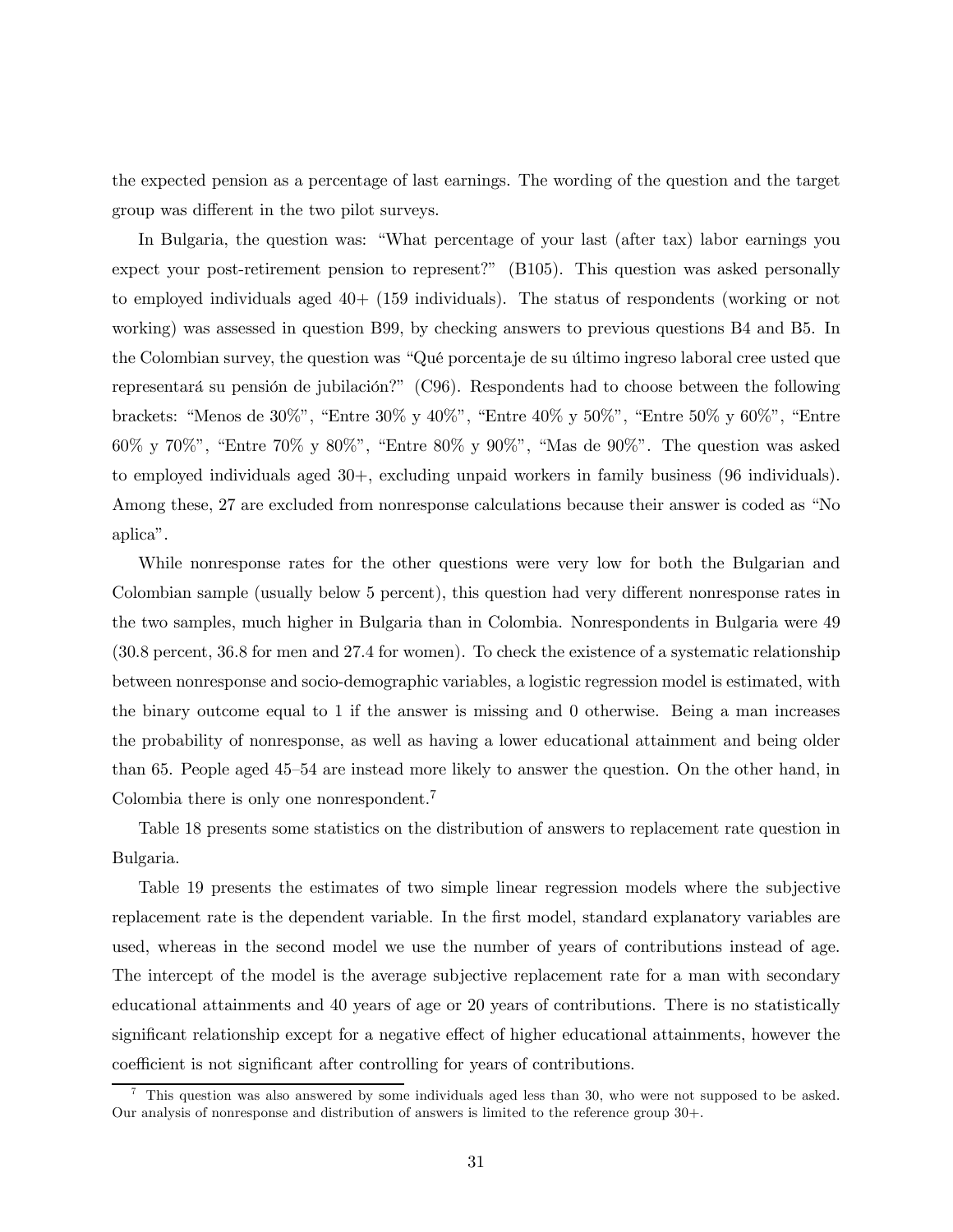With respect to the Colombian sample, subjective replacement rates were categorized into intervals. Therefore, Table 19 presents the estimates of interval regression models where the dependent variable is the latent subjective replacement rate. As for Bulgaria, the first model includes age whereas the second model controls for the number of years of contributions. In this sample, the effect of education is reversed with respect to the Bulgarian sample. In both models, the coefficient for lower educational attainments is negative and significant. Further, coefficients for age and years of contributions are positive and significant, although the latter is somewhat smaller. As for the Bulgarian sample, gender is not statistically significant.

#### 5.3.3 Future standards of living

Individuals were asked to report their beliefs about future standards of living in two different questions. The first one asked about the next five years, while the second asked about postretirement living standards.

Subjective beliefs about standards of living in the next five years were asked in both surveys, although in a slightly different way. In Bulgaria, the question was: "In your opinion, compared to today, your standards of living in 5 years will be:" (B93). Possible answers were "Much improved", "Slightly improved", "Same", "Slightly worse" and "Much worse". This question was asked to all individuals in the sample and available to answer personally (303 individuals).

In the Colombian survey, the question was "En los próximos cinco años su nivel de vida será:" (C85). Possible answers were "Mejor que el actual", "Igual que el actual" and "Peor que el actual". The question was asked to all people aged  $30+$  (130 individuals).

In Bulgaria there was only 1 nonrespondent, whereas in Colombia there was none.

Table 20 presents the estimates of a logit model where the binary outcome is equal to 1 if the respondent is optimist with respect to her quality of life in the next five years and 0 otherwise. For Bulgaria, optimists are those who answer "Much improved" or "Slightly improved". They are 42.4 percent of the sample (49.6 for men and 37.6 for women). Optimism is positively associated with being male and age groups  $15-19$  and  $20-29$ . People aged  $55-64$  and  $65+$  are less likely to be optimists. In Colombia, optimists were a much higher fraction than in the Bulgarian sample: 68.5 percent of respondents (61.8 for men and 73.3 for women). Optimism is less likely among the lower educated and again among people aged 55—64, while gender does not seem to be relevant.

The question on expected quality of life after retirement had a very similar wording in the two pilot surveys. In Bulgaria, the question was: "What do you expect your standards of living will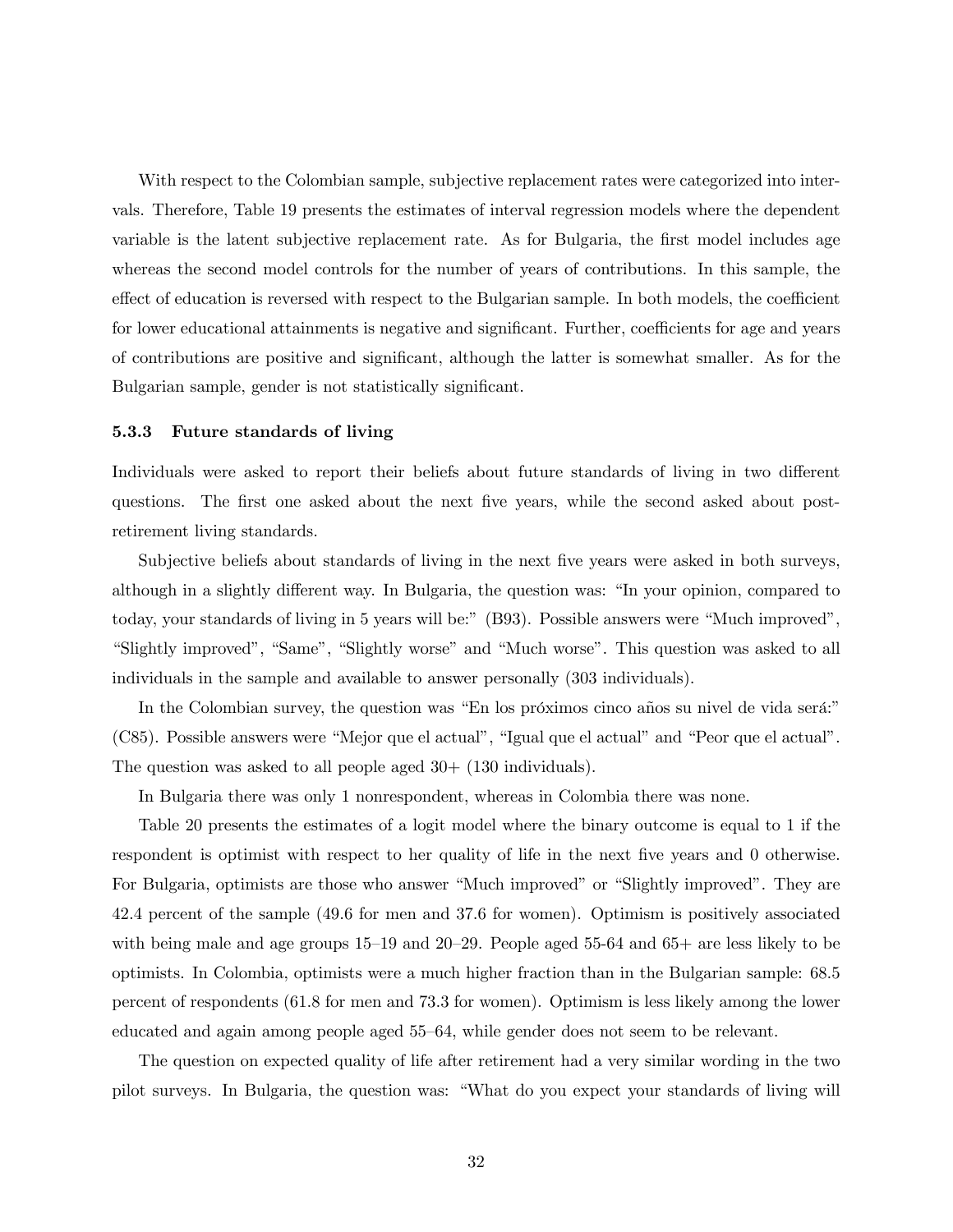be after you retire from your main job?" (B114). Possible answers were "Better than today", "Like today", "Worse than today" and DK (DK). This question was asked personally to employed individuals regardless of age (238 individuals). The status of respondents (working or not working) was assessed in question B99 as for the question on expected replacement rate (B105).

In the Colombian survey, the question was "Despúes de retirarse de su trabajo principal, Ud cree que su calidad de vida será:" (C103). Possible answers were "Mejor que la de hoy", "Como la de hoy" and "Peor que la de hoy". A DK answer was not provided. The skip pattern for this question was not clear. To avoid overestimates of nonresponse, we use the same reference group as for question C96 (expected replacement rate), namely employed individuals aged 30+, excluding unpaid workers in family business (96 individuals).

Nonrespondents in Bulgaria were 21 (8.8 percent, 2.2 for men and 12.7 for women) and, among the respondents, 36 answered DK (16.6 percent, 14.9 for men and 17.7 for women). A logistic regression model is estimated, with the binary outcome equal to 1 if the answer is DK and 0 otherwise. People aged 20—29 and with low educational attainments are more likely to give a DK answer. In Colombia, instead, all individuals answered the question and there is no DK answer.

Table 21 presents the estimates of a logit model where the binary outcome is equal to 1 if the respondent expects her post-retirement quality of life to be better than at the time of interview, and 0 otherwise. In Bulgaria, optimists were 18.9 percent of respondents (24.1 for men and 15.4 for women). Optimism is associated with male gender and age 20—29. In Colombia, optimists were a much higher fraction than in the Bulgarian sample: 55.2 percent of respondents (55.3 for men and 55.1 for women). There is no clear-cut relationship between optimism and standard socio-demographic variables.

#### 5.3.4 Employment risks

Some questions aimed at eliciting subjective beliefs about employment risks. In particular, one question was about the possibility of loosing one's job in the next 12 months. In Bulgaria, this question was asked personally to employees of any age (186 individuals): "In your opinion, how likely is it that you will lose your job within the next 12 months?" (B101). Possible answers were "Very likely", "Likely", "Unlikely" and "Very unlikely". In Colombia, a similar question (C89) was asked to employed individuals aged 30+, excluding unpaid workers in family business but including the self-employed (96 individuals). The question had a different wording in form A and B. The former asked for a qualitative answer: "Ud. Cree muy probable; probable; poco probable o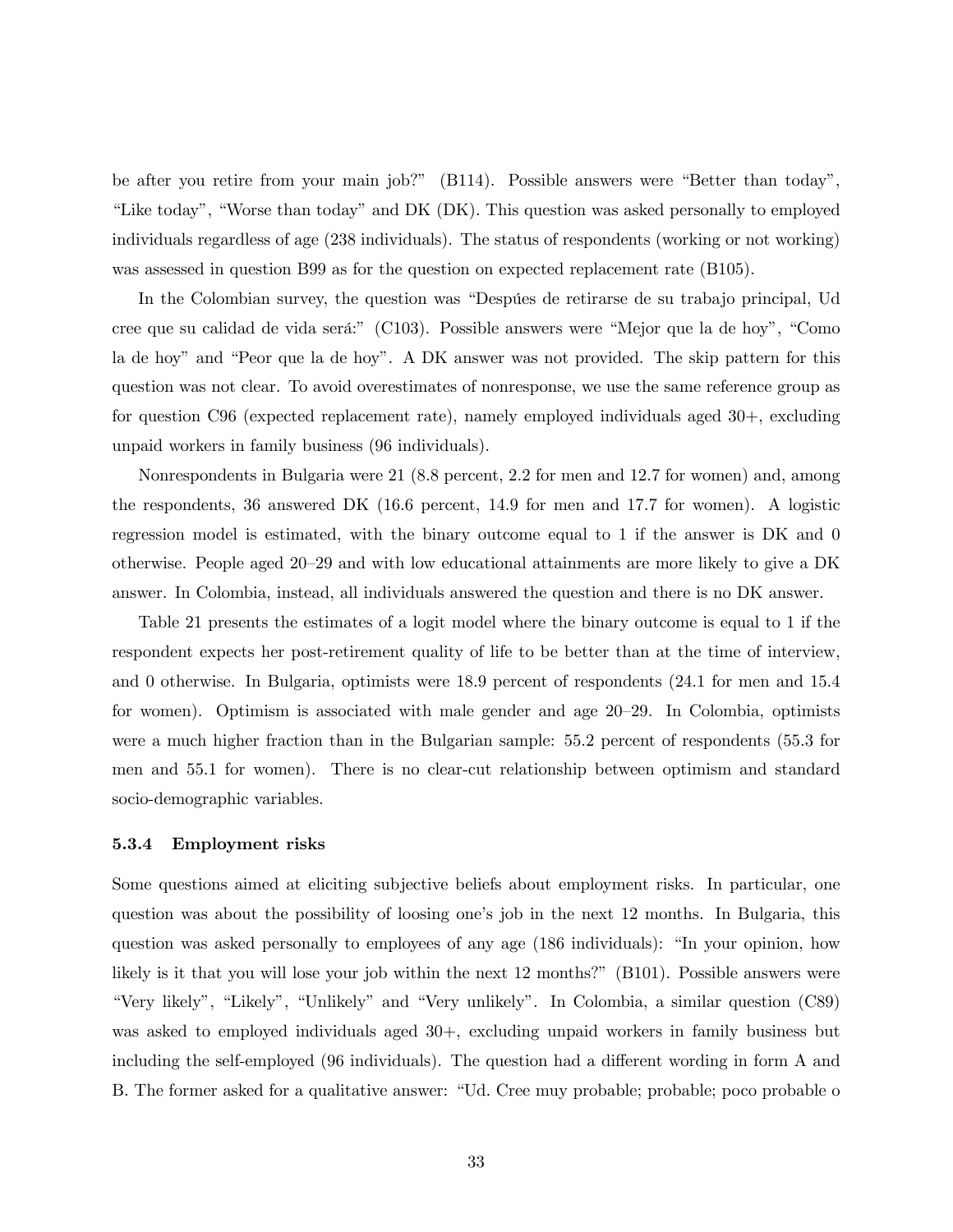improbable que Ud pierda su trabajo dentro de los próximos 12 meses?". Answers were coded as "Muy probable", "Probable", "Poco probable" and "Muy poco probable". For those with form B, the question was: "Cuál es la probabilidad (un número entre 1 y 100) que Ud. pierda su trabajo dentro de los próximos 12 meses?". Unfortunately, in the wording of this question probabilities range from 1 to 100 instead of 0 to 100. Actually, a very large fraction of respondents answered "1". Nonrespondents in Bulgaria were only 2, whereas in Colombia there was none.

Table 22 presents the estimates of a logit model where the binary outcome is equal to 1 if the respondent is optimist with respect to employment risks in the next 12 months, and 0 otherwise. For Bulgaria, optimists are those who answer "Very unlikely" or "Unlikely". They are 65.6 percent of the sample (63.8 for men and 66.7 for women). Optimism is negatively associated with older age, while gender does not seem to be relevant.

In Colombia, a similar definition of optimism is used for respondents to form A (answers "Poco probable" and "Muy poco probable"). Optimists were 68.1 percent of form-A respondents (75.0 for men and 63.0 for women). Respondents to form B were defined as optimists if they had a subjective probability lower than 50%. Optimists among this group were 67.3 percent (77.8 for men and 54.5 for women). These results are not directly comparable due to the arbitrary choice of 50% as the probability below which a person is considered as an optimist. For respondents of form B, the median subjective probability is 10%. From Table 22 and for form-B respondents, optimism is less likely among women, while age group variables are not statistically significant. Results from form A are less clear-cut.

#### 5.3.5 Health risks

The survey tries to elicit subjective beliefs about health-related risks for the 12 months following the interview. One of the questions is about the possibility of a serious illness and another one is about the possibility of a serious accident. In both the Bulgarian and the Colombian samples, individual assessments of the two risks are highly positively correlated. However, there are important differences in the way beliefs were elicited in the two samples. The main one is that in Bulgaria people were asked to attach a probability to a certain event, while in Colombia two different forms were used. For respondents using form B, a subjective probability was asked. For those using form A, answers were simply qualitative. This section discusses the main results for the two questions and for each form separately.

In Bulgaria, both questions on illness and accident risk had the same wording: "Now we would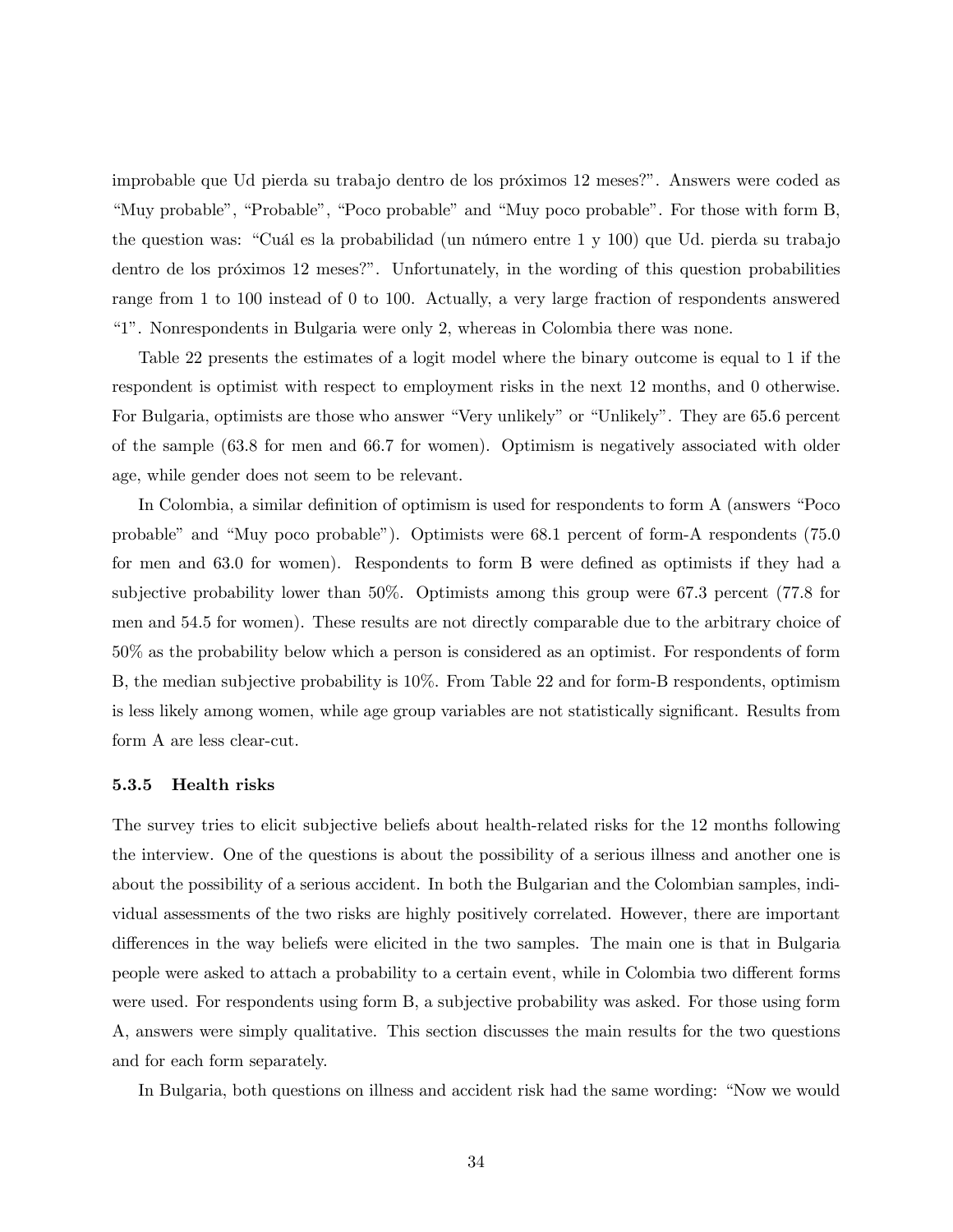like to ask you some questions about risks. What are the chances (any number from 0 to 100) that each of the following events could happen to you within the next 12 months? [Serious illness (causing physical incapacity/unable to work for long time)| Serious accident (causing physical incapacity/unable to work for long time)]" (B94b—c). This question was asked to all individuals available to answer personally (303 people).

In the Colombian survey, the questions for individuals with form A were: "Ud. cree muy probable; probable; poco probable o muy poco probable, que en los proximos 12 meses le pueda ocurrir a usted [Enfermedad grave|Accidente grave]" (C86b—c). For those with form B, the questions were: "Cuál es la probabilidad (un número entre 1 y 100) que en los proximos 12 meses le pueda ocurrir a usted [Enfermedad grave|Accidente grave]". Unfortunately, in the wording of this question probabilities range from 1 to 100 instead of 0 to 100. Actually, a very large fraction of respondents answered "1". In both forms, the question was asked to all people aged 30+ (130 people).

Nonrespondents in Bulgaria were only 3 for the illness question, and 5 for the accident question. In Colombia, there were no missing answers to questions in form B (quantitative answers). For form A (qualitative answers), there was only 1 nonrespondent for both the illness and accident questions.

Table 23 presents the estimates of a logit model where the binary outcome is equal to 1 if the respondent is optimist with respect to helth risks in the next 12 months, and 0 otherwise. For Bulgaria, optimists are those who have a subjective probability lower than 50%. They are 76.0 percent of the sample (76.0 for both men and women) for the illness question and 79.5 percent of the sample (75.6 for men and 82.1 for women) for the accident question. The median subjective probability for both questions is 10%.

Optimism is positively associated with ages 20—29 and 45—54 for both illness and accident questions. Lower education has a negative and statistically significant effect for optimism about accident risk, while age 65+ has a significant negative effect on optimism about illness risk. Gender is not statistically significant for any of the questions.

In Colombia, respondents to form B were defined as optimists if they had a subjective probability lower than 50%, as for the Bulgarian sample. Optimists among this group were a higher fraction than in Bulgaria: 86.1 percent (82.8 for men and 88.9 for women) for the illness question and 81.5 percent (82.8 for men and 80.6 for women) for the accident question. The median subjective probabilities are 3% for the illness question and 5% for the accident question, both lower than the Bulgarian sample. Colombian respondents to form A were defined as optimists if they answered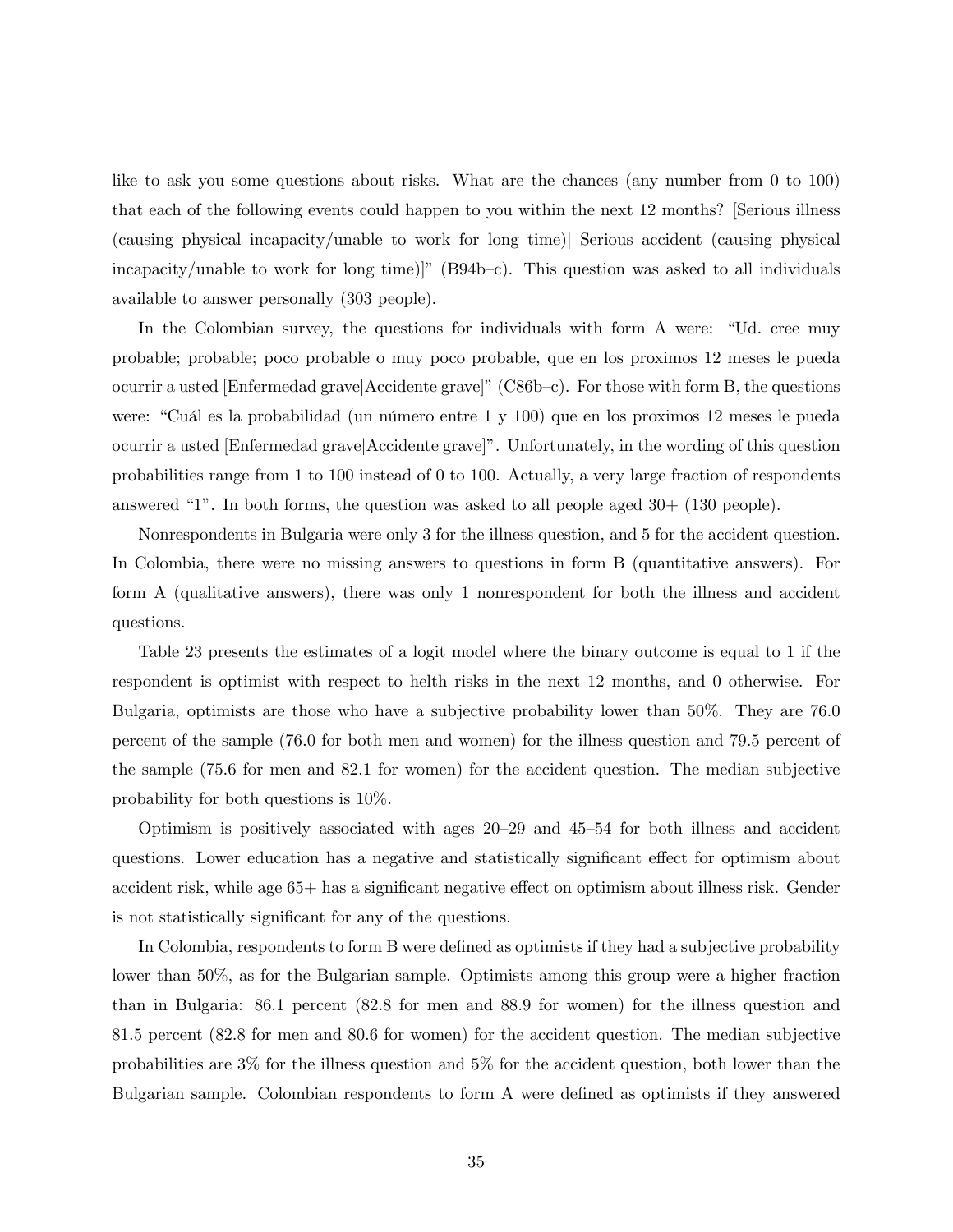"Poco probable" or "Muy poco probable". They were 70.3 percent of respondents (73.1 for men and 68.4 for women) for the illness question and 62.5 percent (61.5 for men and 63.2 for women) for the accident question. These results are not directly comparable to form B, due to the arbitrary choice of 50% as the probability below which a person is considered as an optimist. From Table 23 and for form-A respondents, optimism about both risks is less likely among individuals aged 65+ (as in the Bulgarian sample) and more likely among people with lowest and highest educational attainments, while gender does not seem to be relevant. Results from form B are less clear-cut.

## 5.4 Impatience and risk aversion

To elicit individual risk aversion and impatience, the survey asked three questions for each of the two topics. As discussed above, respondents were asked to imagine a hypothetical situation where they held the winning ticket of a lottery. In the first three questions (time preferences), the prize is assumed to be certain but payable after one year. In the second group of questions (risk attitudes), the prize would be paid immediately, but there is a positive probability that the lottery organization will not be able to pay for the prize. In both situations, individuals are asked if they would accept to sell the winning ticket in exchange for a lower amount to be paid immediately (time preferences)/for sure (risk aversion). According to the answer, the question is repeated using a different amount to be paid for the ticket. The questioning structure is the same for both pilot surveys, although amounts and skip patterns actually used are different.

### 5.4.1 Impatience

The impatience question for Bulgaria was: "Imagine you won the first prize of a national lottery, which is worth 1000 leva. The lottery administration is very reliable, so that you would get the money for sure, but only one year from now (suppose there is no inflation). Then a friend of yours asks you to sell him the ticket for 700, which he would pay immediately. What would you prefer to have?" (B115). If respondents preferred to have 700, they were not asked further questions. On the other hand, if they chose 1000, they were asked if they would accept 800 (B116). If they still preferred to have 1000 after one year, they were asked if they would accept 900 (B117). This set of questions was asked to all individuals available for personal interview (303 people). The following table presents the discount rates implied by the answers received.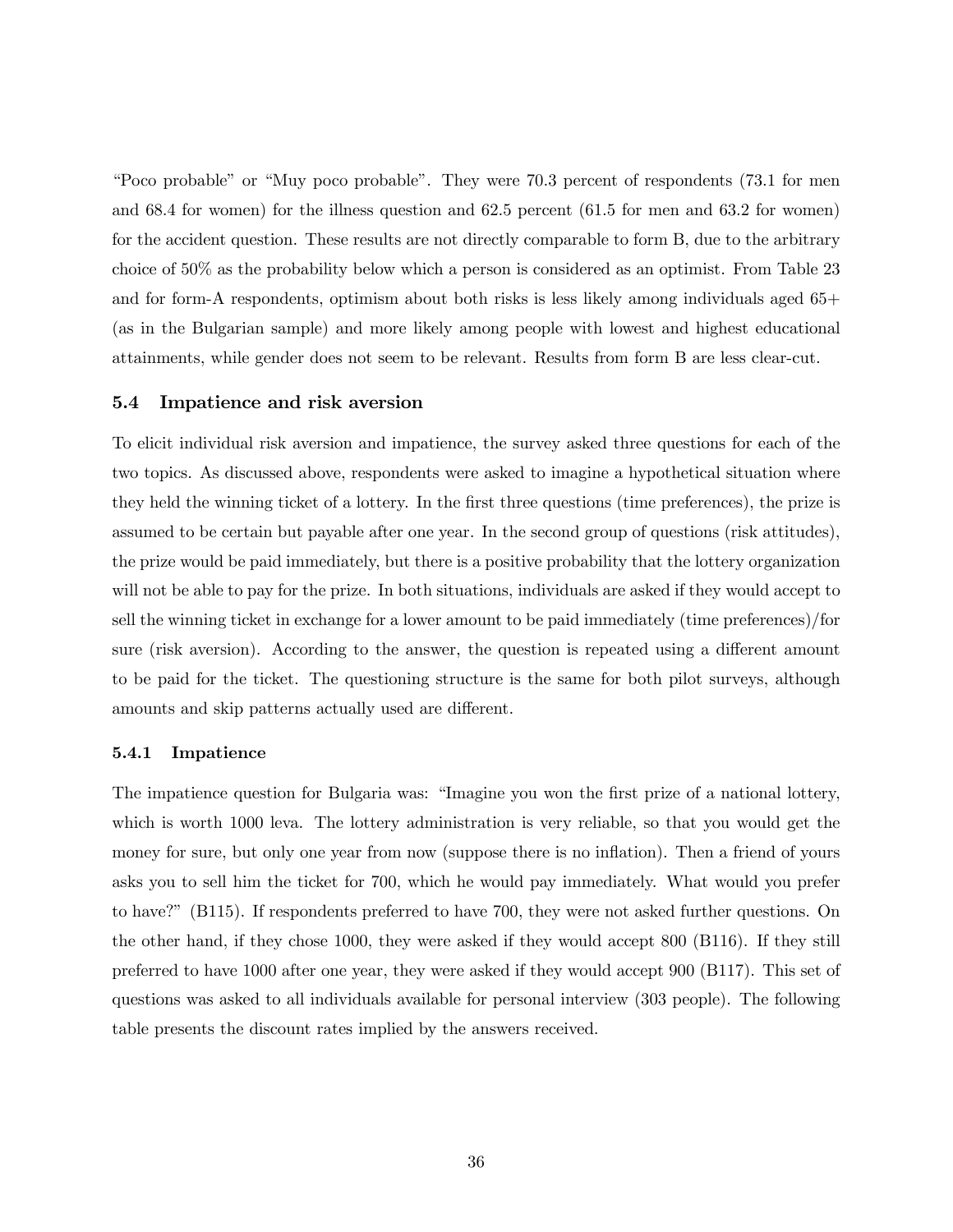|           |                      | B115 B116 B117 | Discount rate                                                                                             |                   |  |  |                    |  |  |
|-----------|----------------------|----------------|-----------------------------------------------------------------------------------------------------------|-------------------|--|--|--------------------|--|--|
|           | $1000$ $1000$ $1000$ |                |                                                                                                           |                   |  |  | $\rm r ~ < ~ 0.11$ |  |  |
| 1000 1000 |                      |                |                                                                                                           |                   |  |  |                    |  |  |
| 1000      | 800                  |                | $\begin{array}{c cccc} 900 & 0.11 & < & \text{r} & < & 0.25 \ 0.25 & < & \text{r} & < & 0.43 \end{array}$ |                   |  |  |                    |  |  |
| 700       |                      |                | $\mid$ 0.43                                                                                               | $\langle \quad$ r |  |  |                    |  |  |

In the Colombian survey, the first question on impatience was: "Imaginese que Ud. se gana el premio mayor de la loteria, que vale 1 millon de pesos, pero la loteria sólo le entregará el dinero dentro de un año. Se sabe que la lotería siempre paga los premios y que el dinero vale lo mismo en un año. Un amigo le propone comprarle el billete de loteria por 920,000 pesos que le pagaria de inmediato. Qué preferiría?" (C104). If respondents chose 920,000, they were not asked any other question on this topic. If they preferred 1,000,000 one year later, they were asked if they would accept 950,000 (C105). Finally, if they still preferred 1,000,000 after one year, they were offered 980,000 (C106). This set of questions was asked to all people aged 30+ (130 people). The following table presents the discount rates implied by the answers received.

| C <sub>104</sub> | C <sub>105</sub> | C <sub>106</sub>         | Discount rate |  |  |  |                        |
|------------------|------------------|--------------------------|---------------|--|--|--|------------------------|
| 1,000,000        | 1,000,000        | 1,000,000                |               |  |  |  | $\langle 0.02 \rangle$ |
| 1,000,000        | 1,000,000        | 980,000                  | 0.02          |  |  |  | $\rm <\ r\ <\ 0.05$    |
| 1,000,000        | 950,000          |                          | 0.05          |  |  |  | $<$ r $<$ 0.09         |
| 920,000          |                  | $\overline{\phantom{0}}$ | 0.09          |  |  |  |                        |

We define as missing those observations for which the complete set of answers is not available, after taking into account the correct skip patterns. For Bulgaria there were no nonrespondents, whereas in Colombia nonrespondents were only 5.

Table 24 presents the estimates of a logit model where the binary outcome is equal to 1 if the respondent is impatient, i.e. if she is willing to accept the lower amount available immediately, and 0 otherwise. Of course, direct comparisons are not possible, because impatience corresponds to a subjective discount rate higher than 43% in Bulgaria and higher than 9% in Colombia. In Bulgaria, 58.4 percent of the sample are impatient (59.5 for men and 57.7 for women), whereas in Colombia, 74.4 percent of respondents were impatient (73.1 for men and 75.3 for women). In both samples, age and gender help predict impatience. On the other hand, the coefficient for lower educational attainments is always statistically significant, although with a different sign in the two countries.

#### 5.4.2 Risk aversion

The risk aversion question for Bulgaria was: "Suppose now that the prize you won is not from a national lottery, but from one which is less reliable, so that there is only a 50% chance to get the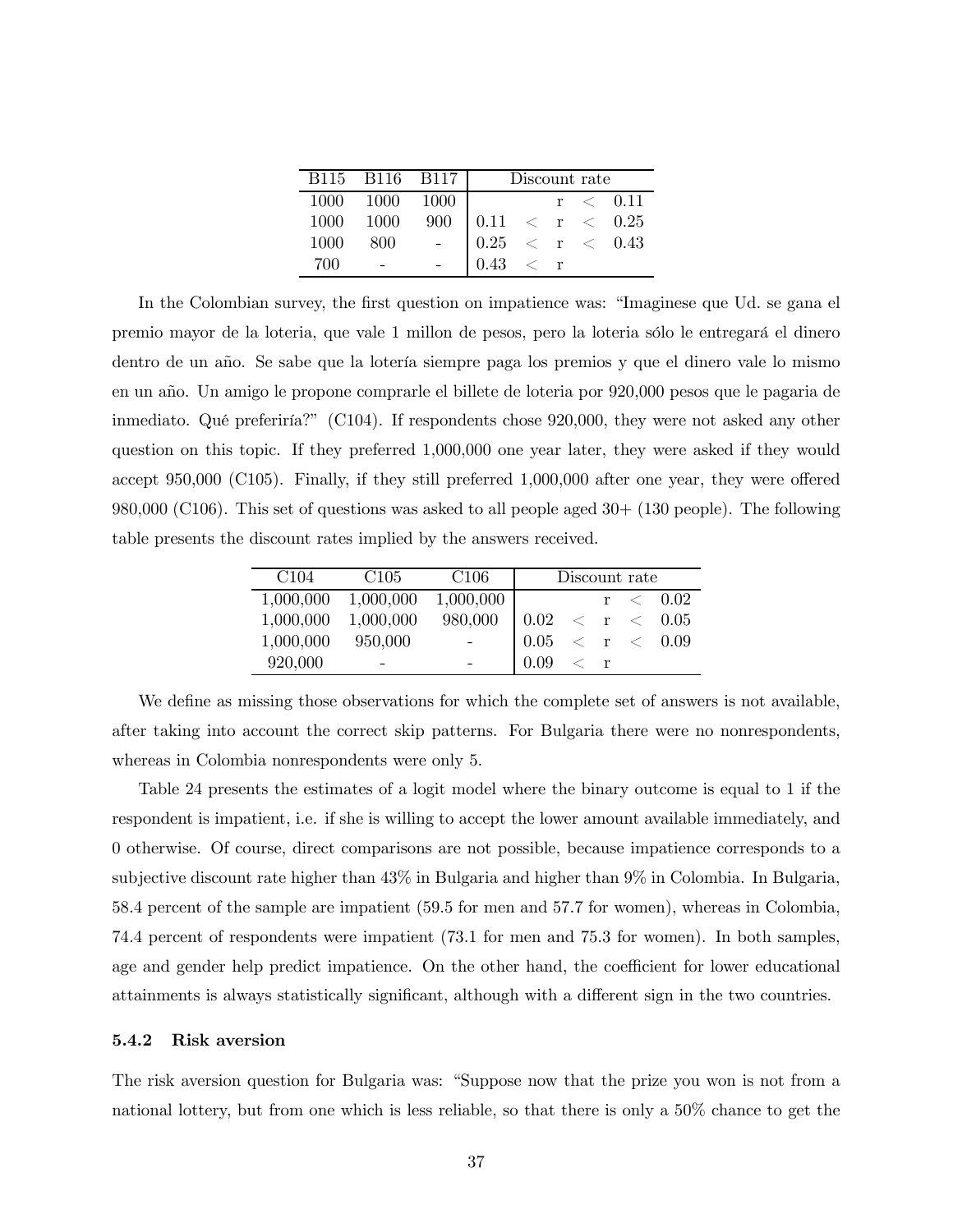money. However, in case you are lucky you get paid tomorrow. Your friend offers you 500 for this ticket. What would you prefer to have?" (B118). If respondents preferred to have 500, they were asked if they would accept 400 instead (B120). On the other hand, if they chose 1000 at question B119, they were asked if they would accept 600 (B119). This set of questions was asked to all individuals available to answer personally (303 people).

The answers to these questions may be used to obtain a range for the Arrow-Pratt measure of absolute risk aversion (ARA). We use the method presented in Guiso and Paiella (2001). The following table summarizes how individuals are classified according to answers given. Risk neutral individuals have ARA equal to 0, while for risk averse individuals ARA>0 and for risk lovers ARA<0. To obtain the relative measure of risk aversion, ARA should be multiplied by the level of wealth.

|      | B <sub>118</sub> B <sub>119</sub> B <sub>120</sub> |      | Absolute risk aversion |  |  |  |                    |  |  |
|------|----------------------------------------------------|------|------------------------|--|--|--|--------------------|--|--|
| 1000 | - 1000                                             |      |                        |  |  |  | $ARA \leq -0.0008$ |  |  |
| 1000 | 600                                                |      | $-0.0008$ < ARA <      |  |  |  |                    |  |  |
| 500  |                                                    | 1000 | $\mathbf{U}$           |  |  |  | $<$ ARA $<$ 0.0008 |  |  |
| 500  |                                                    | 400  | $0.0008 \leq ARA$      |  |  |  |                    |  |  |

In the Colombian survey, the same structure was used, although with a probability of 70% instead of 50%, and with different amounts. The starting question was "Ahora suponga que el premio ganado, un millon de pesos, no es de una lotería igual de confiable a la anterior y que solo hay un 70% de probabilidad de que le pagen el premio, pero teniendo mucha suerte se la podrían pagar mañana. Un amigo le ofrece 700,000, que preferiría Ud.?" (C107). Unfortunately, the skip patterns were not properly defined for this set of questions. If respondents preferred 700,000, they were not asked any other question on this topic. As a consequence, the measure of risk aversion that we obtain is not as detailed as for Bulgaria, because we cannot separate risk neutral from risk averse individuals. If respondents preferred 1,000,000, they were asked if they would accept 800,000 instead (C108). This set of questions was asked to all people aged 30+ (130 people). The following table summarizes the implied level of absolute risk aversion.

| C107    | C <sub>108</sub> | Absolute risk aversion      |  |              |  |                       |  |  |
|---------|------------------|-----------------------------|--|--------------|--|-----------------------|--|--|
| 1000000 | 1000000          |                             |  |              |  | $ARA \leq -0.0000009$ |  |  |
| 1000000 |                  | $800000$   -0.0000009 < ARA |  |              |  |                       |  |  |
| 700000  |                  |                             |  | $\angle$ ARA |  |                       |  |  |

We define as missing those observations for which the complete set of answers is not available, after taking into account the correct skip patterns. In Bulgaria there were no nonrespondents, whereas in Colombia there were only 2.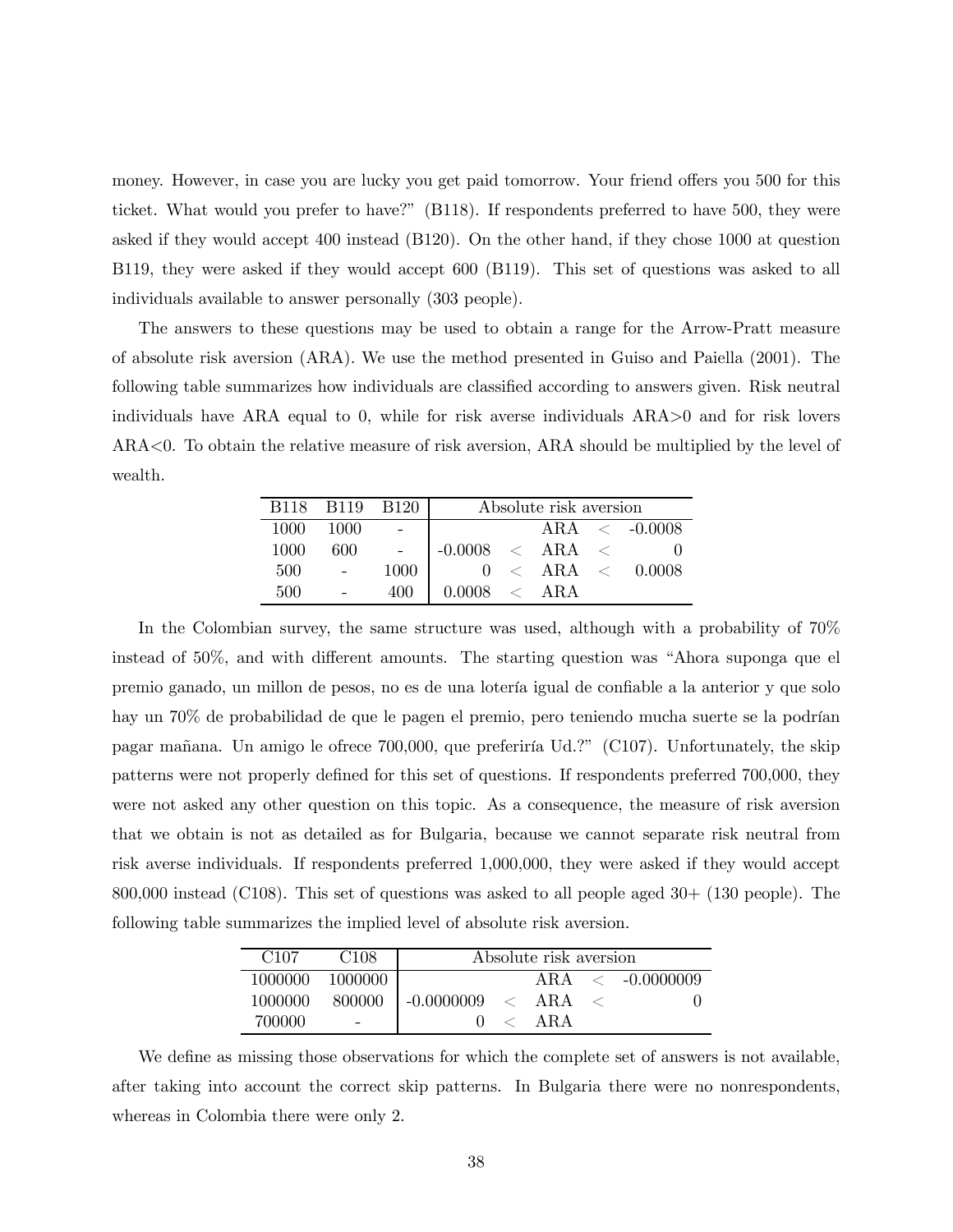Table 25 presents the estimates of a logit model where the binary outcome is equal to 1 if the respondent has the lowest level of absolute risk aversion (less than -0.0008 for Bulgaria and less than -0.0000009 for Colombia), and 0 otherwise. Of course, direct comparisons of the two samples is not possible. In Bulgaria, 24.7 percent of the sample consist of risk lovers (25.6 for men and 24.2 for women). Risk loving is negatively associated with age 45—54. Gender is not statistically significant.

In Colombia, a lower fraction of respondents is risk lover (13.3 percent, 9.3 for men and 16.2 for women). Risk loving is more likely among older people (aged 65+). Again, gender does not seem to matter much.

## 5.5 Participation and attitudes towards Social Security

In this section we consider a set of questions relating to who should be responsible for social security, preferences between a PAYG and a fully-funded pension scheme, reasons for paying social security contributions, expected future changes in the generosity of the social security system, willingness to pay more contributions in order to receive a higher pension, willingness to receive a lower pension in order to pay less contributions, and trade-offs between the various components of the "social security package". As before, for each topic we only focus on a few questions that we consider as representative of the response patterns in the two samples. Unless sated otherwise, these questions were asked to all individuals in the sample.

### 5.5.1 Personal views on the social security system

Personal views about the social security system were asked somewhat differently in the two countries.

In Bulgaria, opinions about who should be responsible for social security were asked through four different questions: "Who do you think should be responsible for paying the [old age pensions|social pensions, such as disability, survivors, etc.|social insurances (such as for unemployment, work injury, etc.)|medical services]?" (B121-B124). For all questions, the possible answers were "The state", "The employer", "Oneself" or "Other". A DK answer was possible as well.

In Colombia, instead, a single question was asked: "En su opinión, quién debería encargarse de las prestaciones sociales como la pensión de jubilación (vejez), los servicios médicos o de salud, la pensión de invalidez o de supervivencia?" (C110). The possible answers were "El gobierno", "El empleador", "Uno mismo contratando una compañia de seguros" or "Otro".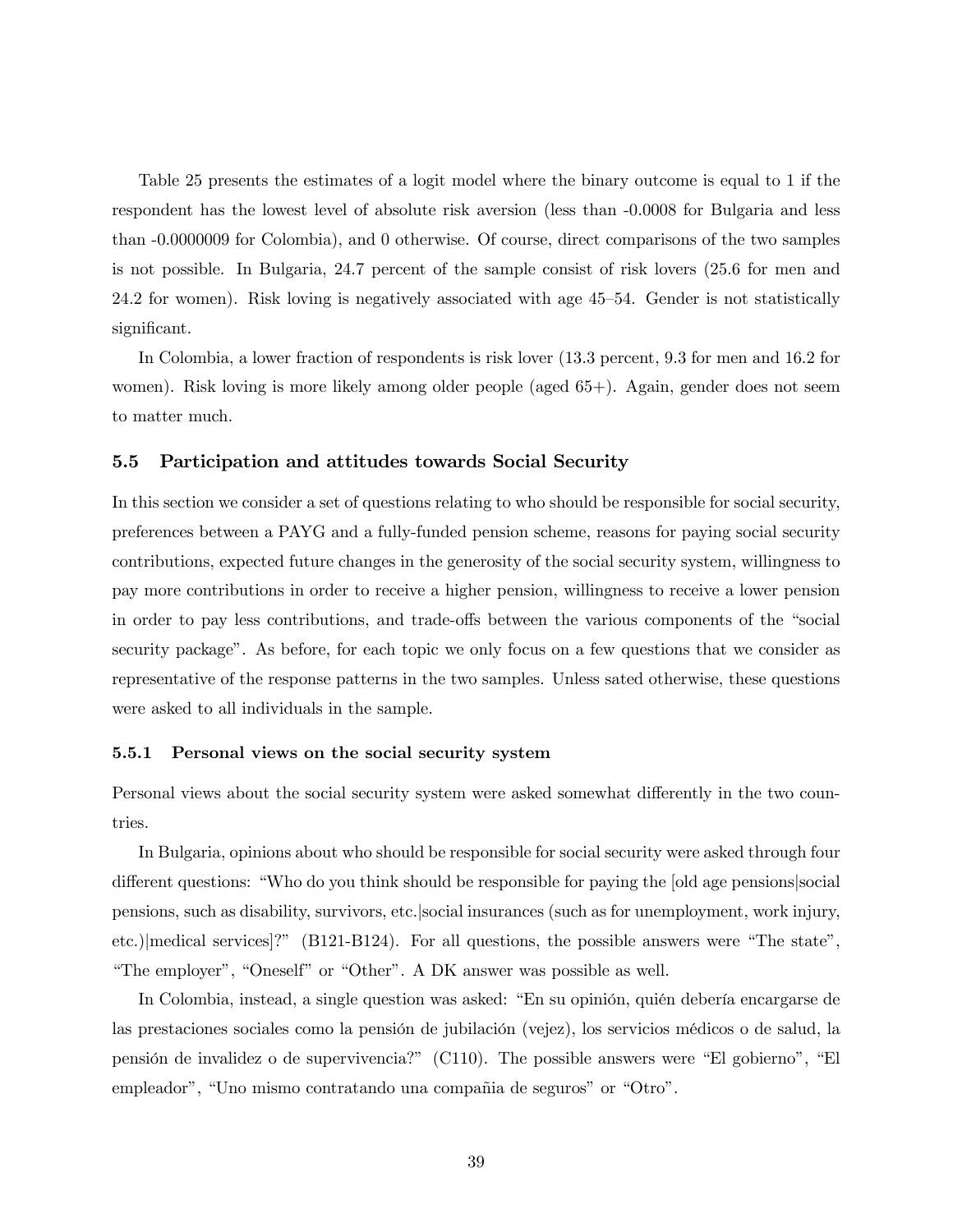For Bulgaria, we focus on response patterns for questions B121 (old age pensions) and B122 (disability and survivors pensions). There are no nonrespondents for both questions, and among respondents only 2 answer DK to the first question (old age pensions) and only 1 to the second question (disability and survivors pensions). The number of nonrespondents in the Colombian sample is 7, with no DK.

The fraction of Bulgarian respondents who think that only the state should be responsible for old age pensions is 84.8 percent, and is about the same for men and women. After controlling for gender, age and educational attainments through a logistic regression, this fraction is significantly lower for teen-agers and people with higher education, and significantly higher for older people and people with lower education (Table 26). Gender does not seem to be relevant. Almost all respondents think that only the state should be responsible for disability and survivors pensions (96.7 percent, about the same for men and women). There is no statistically significant relationship between this fraction and main socio-demographic variables.

In Colombia, the fraction of respondents who think that the state should be responsible for social security is 64.1 percent, much lower than in the Bulgarian sample, but again about the same for men and women. After controlling for gender, age and educational attainments through a logistic regression, no systematic relationship emerges except that this fraction is significantly lower for people with higher education.

In Bulgaria, the question about preferences between a pay-as-you-go (PAYG) or a fully-funded pension scheme was: "Suppose there are two possible pension schemes. In the first one, current contributions are used to finance pensions for current retirees, while in the second one contributions add to your own pension. Which would you prefer?" (B125). The possible answers were "Current contributors paying for current pensioners" or "Contributions accumulating to own pension".

In Colombia, the following question was asked: "Suponga Ud. que hay dos planes de pensiones. En el primero, las cotizaciones se usan para financiar las pensiones de los jubilados actuales. Mientras que en el segundo las cotizaciones de cada persona se acumulan para pagar su propia pensión. Cuál plan preferiría Ud.?" (C111). The possible answers were "Cotizaciones para pagar los pensionados actuales" or "Cotizaciones que se acumulan para la propia pensión". A DK answer was also possible.

There were 11 nonrespondents in Bulgaria (3.6 percent) and 8 in Colombia (4.5 percent). Among the respondents, only 1 person in Colombia answered DK.

The fraction of Bulgarian respondents who would prefer a PAYG pension scheme is 22.3 percent,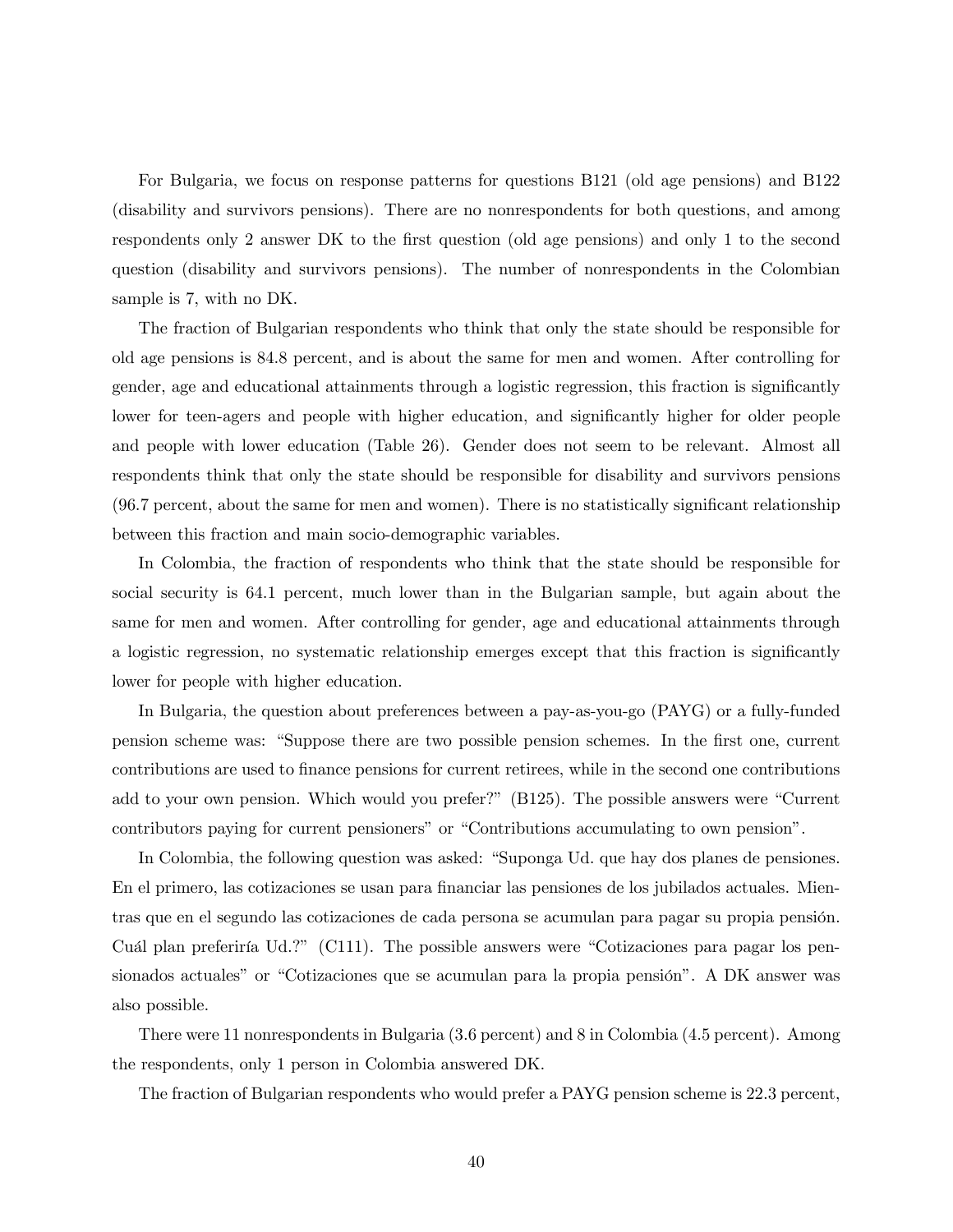about the same for men and women. Table 27 presents the estimates of a logistic regression model where the binary outcome is equal to 1 if the individual prefers a PAYG scheme and 0 otherwise. The PAYG scheme is preferred by people aged  $65+$ , while gender is not statistically significant.

In Colombia, the fraction of respondents who would prefer a PAYG pension scheme is slightly lower (18.9 percent), and is again about the same for men and women. Preference for PAYG schemes is positively associated with age 55—64, whereas gender does not seem to be relevant.

#### 5.5.2 Reasons for paying social security

There are many reasons why people may decide to pay social security contributions. One possibility is that the social security system is perceived as a tool to support people in need ("solidarity argument"). Another possibility is that the public pension is considered as a fair return on paid contributions ("economic argument"). Respondents to both surveys were asked to say how much they agreed with a set of statements related to these different motivations.

One statement was about the "solidarity argument". For Bulgaria, the sentence was: "People that are older or poorer need to be helped" (B127g). The possible answers were "Strongly agree", "Agree", "Neither agree nor disagree", "Disagree" or "Strongly disagree". In Colombia, the sentence was instead: "Las personas mayores o las pobres necesitan ser ayudadas" (C113c). The possible answers were "Muy de acuerdo", "De acuerdo", "Ni de acuerdo ni en desacuerdo", "En desacuerdo" or "Muy en desacuerdo". The number of nonrespondents is 4 in Bulgaria and 6 in Colombia.

The fraction of Bulgarian respondents who agree or strongly agree with the "solidarity argument" is 96.3 percent, about the same for men and women. Table 28 presents the estimates of a logistic regression model where the binary outcome is equal to 1 if the individual agrees or strongly agrees with the statement and 0 otherwise. There are no clear-cut relationships between agreement and main socio-demographic variables.

In Colombia, the fraction of respondents who agree or strongly agree is just a little lower (92.4 percent), although with some difference between men (95.8 percent) and women (89.9 percent). Table 28 confirms that agreement is less likely among women and, surprisingly, among older people  $(\text{age } 65+)$ .

The statement about the "economic argument" for paying social security contributions was phrased as follows in Bulgaria: "Paying SS contributions today is a good deal for me because the return is adequate and secure" (B127h). In Colombia, the statement on economic convenience was: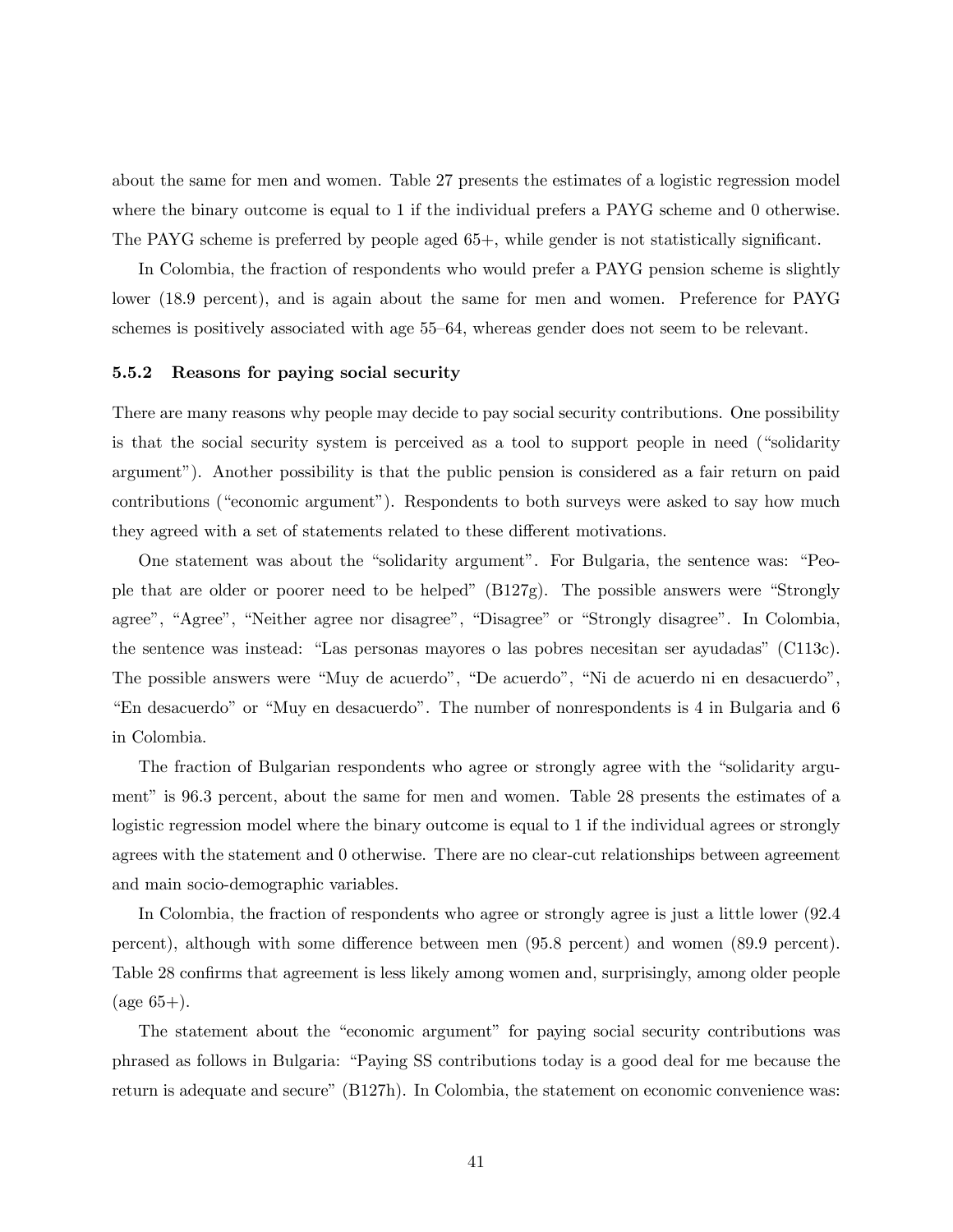"Pagando las cotizaciones a la SS hoy es un buen arreglo para mi porque la devolución es segura y adecuada" (C113d). For both countries, the possible answers were the same as for the "solidarity argument" question. The number of nonrespondents is 5 in Bulgaria and 6 in Colombia.

The fraction of Bulgarian respondents who agree or strongly agree with the "economic argument" is only 36.9 percent, about the same for men and women. Table 29 presents the estimates of a logistic regression model where the binary outcome is equal to 1 if the individual agrees or strongly agrees with the statement and 0 otherwise. Agreement is less likely among people aged 20—29 and more likely among those aged 65+, while gender is not relevant.

In Colombia, the fraction of respondents who agree or strongly agree is instead quite high and equal to 63.2 percent, with some differences between men and women (56.9 and 67.7 percent respectively). After controlling for gender and age, agreement is associated positively with lower education and negatively with higher education.

An additional question about reasons for not contributing to a pension fund was asked to people who never contributed. In Bulgaria, the question was: "Why haven't you paid (did you stop paying) social security contributions?" (B134). Possible answers were "Benefits are too low compared to the costs", "Salary is too low to afford it", "You don't have any choice (you are forced by the circumstances, the decision of your employer,etc.", "Don't know how to do it", "I have already paid enough" and "Other".8 Potential respondents were people available for personal interview who never paid contributions to the social security system (25 people). In Colombia, the question was "Por qué razón no cotizò?" (C132). Possible answers were "Prestaciones demasiado bajas en comparación con lo cotizado", "El salario no me alcanza", "Mi empleador no me ha afiliado", "No sabe como hacerlo", and "Otro". Potential respondents were people aged 30+ who never paid contributions to social security (13 people). In both surveys, there were no nonrespondents. In the Bulgarian sample, 16 respondents out of 25 did not pay contributions because they were unemployed, students, or not earning income. Other respondents did not contribute because benefits were too low compared with the costs (4 people), because they did not have any choice (3 people) or because salary was too low to afford it (1 respondent). In Colombia, 13 respondents did not contribute because salary was too low to afford it (6 people), because of the employer (2 people), because they did not know how do it (2 people), or for other reasons (3 people).

<sup>&</sup>lt;sup>8</sup> The question was only asked to people who never contributed, therefore the wording "(did you stop paying)" and the answer "I have already paid enough" did not apply.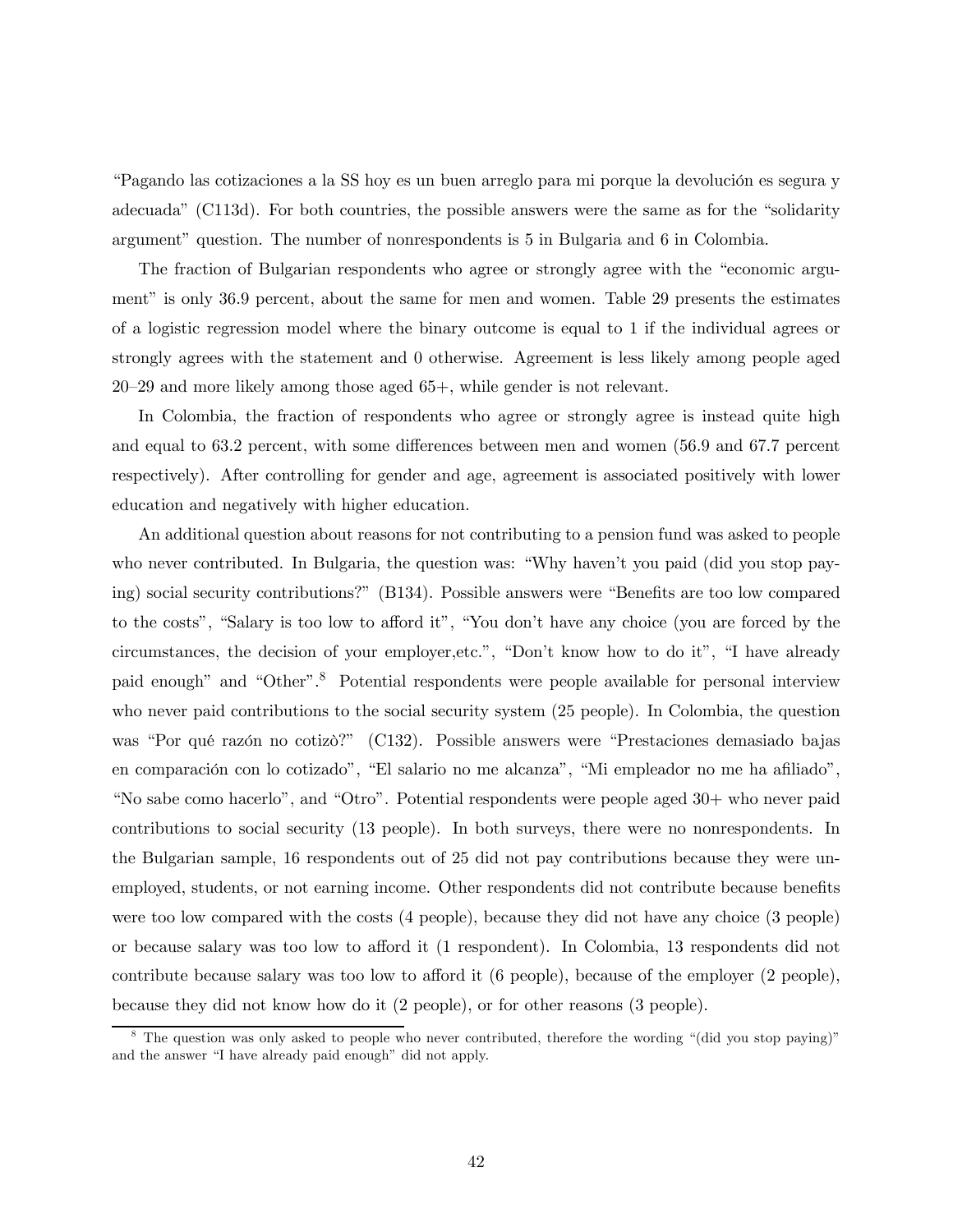#### 5.5.3 Expected changes in the social security system

Subjective beliefs about future changes in the social security system might affect the decision to affiliate. One of the survey questions asks about expected changes in the generosity of the system in the next 10 years.

In Bulgaria, the question was: "In your opinion, over the next 10 years the public social security system will be more generous, less generous or unchanged?" (B131). The possible answers were "More generous", "Unchanged" and "Less generous". In Colombia, the question was: "Cómo cree Ud que será el sistema público de pensiones en los próximos 10 años?" (C115). The possible answers were the same as in Bulgaria, although with a different ordering: "Más generoso", "Menos generoso" and "Igual que ahora". In the Bulgarian sample nonrespondents were 15 (4.9 percent, 2.5 for men and 6.6 for women), whereas in the Colombian sample they were only 5.

Table 30 presents the estimates of a logistic regression model where the binary outcome is equal to 1 if the individual expects the system to become more generous and 0 otherwise. In Bulgaria, the fraction of optimists is 37.1 percent, higher for men than for women (41.5 percent and 34.1 percent respectively). However, after controlling for standard socio-demographic variables such as age and education, neither gender nor age appear to be statistically significant.

In Colombia, the fraction of optimists is smaller than in Bulgaria (13.9 percent), but again higher for men than for women (17.8 percent and 11.1 percent respectively). The negative relationship between optimism and female gender is confirmed by the estimated logistic regression in Table 30. Further, lower educated people are more likely to be optimists, while age is not relevant.

#### 5.5.4 Willingness to pay and preferences over social security programs

A set of questions in Chapter 5 asks about respondents' willingness to reduce (or to increase) the level of contributions for the old age pension. The question make it clear that a reduction (increase) in contributions would also imply a reduction (increase) in future benefits. Respondents were first asked if they would have liked to pay higher contributions throughout their working life, in order to receive a higher old age pension. Only if the answer was negative, they were asked if they would have liked to reduce contributions throughout their working life, even if that implied a reduction in the old age pension.

Potential respondents were different for the two pilot surveys. In Bulgaria, they were people currently paying social security contributions or who contributed in the past. In Colombia, potential respondents were only workers currently contributing to social security, excluding unpaid workers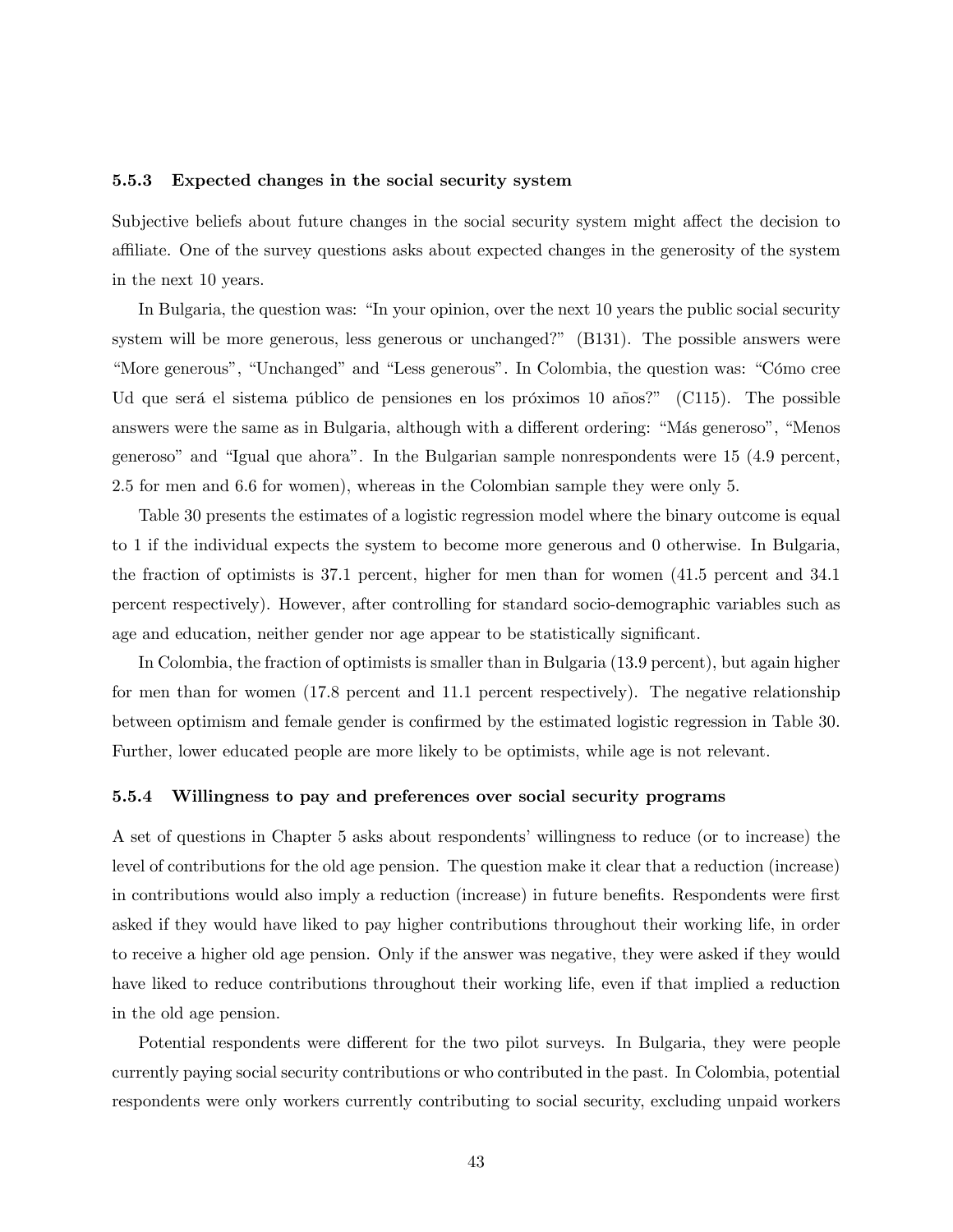in family business.

In Bulgaria, the exact wording for the first question (willing to increase contributions) was: "Would you like to receive a higher retirement pension even if that implies paying a higher contribution throughout all your working life? " (B137). Potential respondents were individuals available for personal interview, who were currently contributing to social security or contributed at least in the past (278 people).

In Colombia, the first question was: "A Ud. le gustaría recibir una pensión de jubilación mayor y mayores beneficios, aunque eso le implique aumentar el valor de las cotizaciones durante toda su vida laboral ?" (C121). Potential respondents were all workers who were currently paying social security contributions (36 people).

In Bulgaria there were no nonrespondents, while in Colombia there was only 1. The number of potential respondents in Colombia is very small due to the low fraction of workers paying contributions to social security.

Table 31 presents the estimates of a logistic regression model where the binary outcome is equal to 1 if the individual is willing to pay higher contributions and 0 otherwise. In Bulgaria, the fraction of people willing to pay more is 56.1 percent, smaller for men than for women (52.2 percent and 58.7 percent respectively). However, after controlling for standard socio-demographic variables such as age and education, gender is not statistically significant in explaining willingness to pay higher contributions. On the other hand, lower educated people are less likely to be willing to pay more. People aged 65+ are instead more likely to be in favour of higher contributions. It should be noted that this question was asked also to people already retired, because potential respondents were all individuals who ever paid contributions.

In Colombia, the fraction of people willing to pay more is much higher than in Bulgaria: 91.4 percent, 100.0 percent for men and 81.2 percent for women. However, results are not directly comparable, because in Colombia only people who were currently paying contributions were asked this question. Retired people are therefore excluded. Due to the small sample size, it is not possible to relate willingness to pay higher contributions to any standard socio-demographic variable.

In both pilot surveys, an opposite question was asked only to those who were not willing to pay higher contributions for the old age pension.

In Bulgaria, the exact wording for the second question (willing to reduce contributions) was: "Would you like to contribute less for your retirement pension throughout your working life even if that implies receiving lower benefits when you retire?" (B138).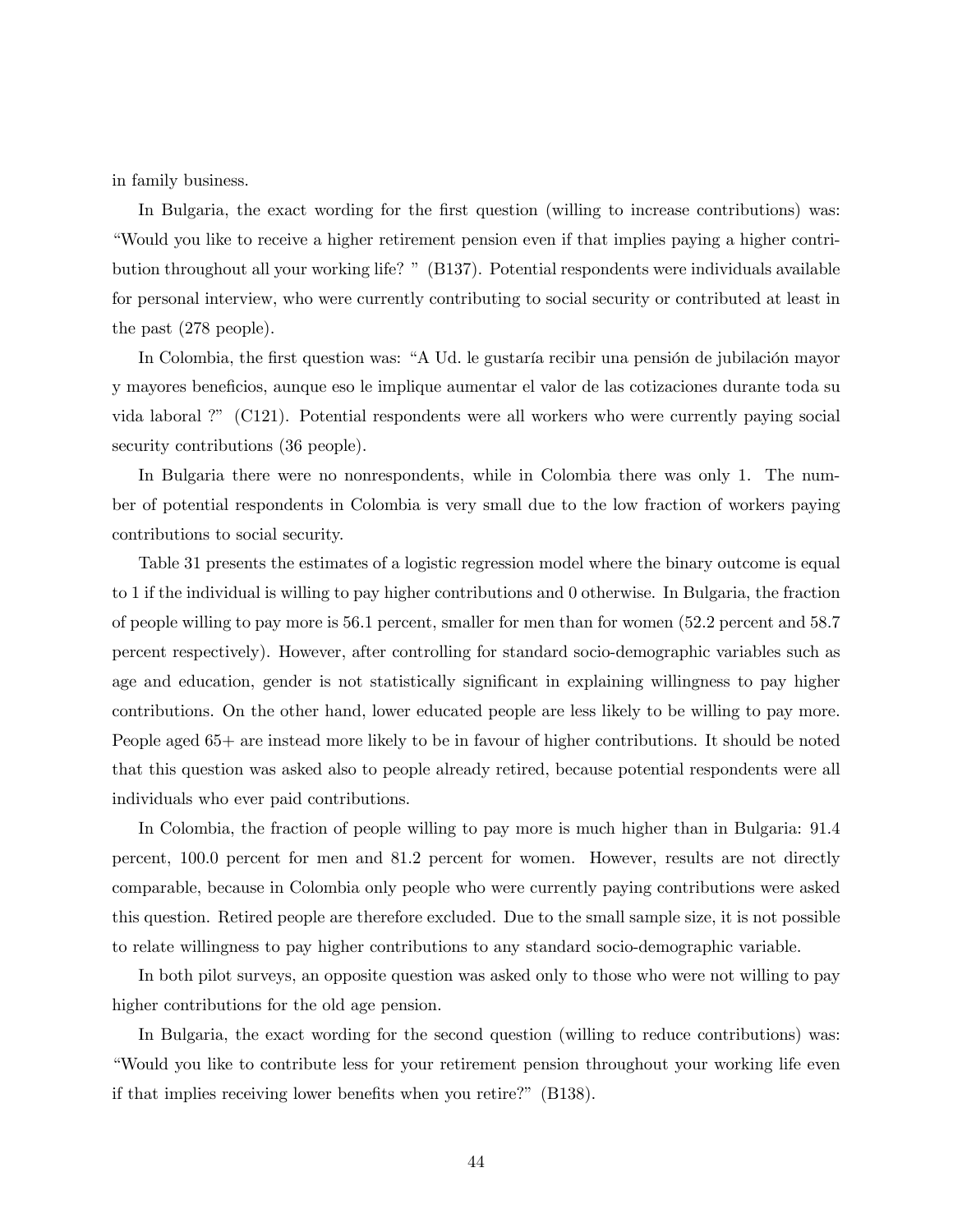In Colombia, the second question was: "A Ud. le gustaría cotizar menos para la pensión de jubilación aunque esto implique una disminución en el valor de la pensión, despúes de su retiro?" (C122).

In Bulgaria there were no nonrespondents out of 122 individuals, whereas in Colombia potential respondents were only 4 and 1 is nonrespondent, male.

Table 31 presents the estimates of a logistic regression model where the binary outcome is equal to 1 if the individual is willing to pay lower contributions and 0 otherwise. In Bulgaria, the fraction of people willing to pay less is 32.8 percent, higher for men than for women (39.6 percent and 27.5 percent respectively). However, after controlling for standard socio-demographic variables such as age and education, gender is not statistically significant in explaining willingness to pay lower contributions. On the other hand, people aged 20—29 are more likely to be willing to reduce contributions. In Colombia, only 1 of the 3 respondents, female, is willing to pay lower contributions.

People who never contributed to social security were asked if they would be willing to contribute. The wording of the question was however different in the two pilots. In Bulgaria, the question was "Would you like to pay social security contributions in order to receive a pension when you retire?" (B135), and it was asked to people available for personal interview who never paid contributions (25 people). In Colombia, the wording took into account the relationship between contributions and benefits: "Hubiera usted cotizado si las contribuciones hubieran sido más bajas, aun cuando los beneficios recibidos también hubieran sido menores?" (C133). Potential respondents were individuals aged 30+ who never contributed to social security (13 people).

In both pilots, there were no nonrespondents. In the Bulgarian sample, the number of people willing to pay contributions is 15 out of 25 if we consider all respondents, and 4 out of 9 if we do not include those who said they did not contribute because they were unemployed, students or with no income. It is worth noting that answers to this question are consistent with reasons for not paying contributions (B134): all respondents who did not pay because "benefits are too low compared to the costs" said they were not willing to contribute, whereas 3 people out of 4 who did not contribute for other reasons ("Don't know how to do it" or "Salary is too low to afford it") said they would be willing to contribute. In the Colombian sample, all 13 respondents were working and 6 of them said they would be willing to contribute. Cross-tabulations with reasons for not paying contributions provide mixed results: for example, those who did not contribute because of the employer's decision said they would not be willing to contribute, whereas those who did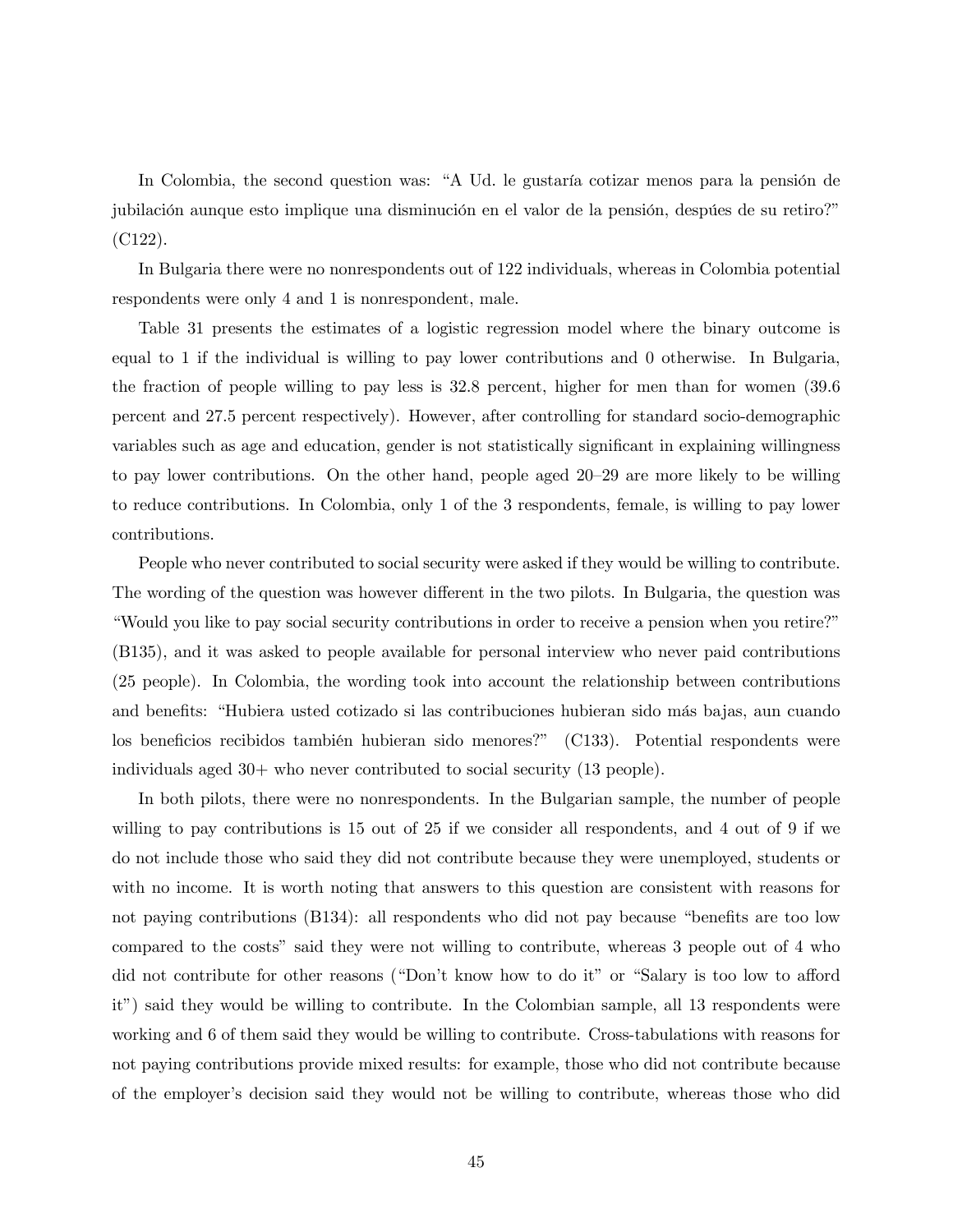not know how to contribute said they would be willing to pay contributions, and 4 people out of 6 whose "salary was too low to afford it", said they would have affiliated (if contributions were lower).

Respondents were also asked a question about preference among different social security programs. The wording and potential respondents for this question were very different in the two pilot surveys.

In Bulgaria, the question was: "Consider old age, survivors and disability insurance provided by the public social security administration. Suppose that you can only increase the benefits provided by one program but, for budgetary reasons, this increase must be compensated by a decrease in all other benefits. Which of the following benefits would you like to increase?" (B147). The possible answers were "Old age insurance", "Survivors insurance", "Disability insurance", "Sickness and maternity benefits", "Work injury benefits", "Unemployment benefits" or "None".

Potential respondents were people available for personal interview and who contributed to social security at least in the past, either currently working or not (278 individuals).

In Colombia, the question was: "A cuál de los siguientes programas considera Ud. que el gobierno debiera darle más recursos aunque disminuya el presupuesto de otros programas?" (C141). The possible answers were "Pensión de vejez", "Pensión por discapacidad", "Beneficios por enfermedad y maternidad", "Beneficios por accidente de trabajo", "Beneficios por desempleo" or "Ninguno". Potential respondents were employees and apprentices, whether contributing to social security or not (63 individuals).

For Bulgaria, there was only 1 nonrespondent, whereas 1 of the respondents answered DK. In Colombia, nonrespondents were 5, with no DK.

Table 32 presents the estimates of a logistic regression model where the binary outcome is equal to 1 if the individual would like to increase the old age pension benefit and 0 otherwise. In Bulgaria, the fraction of people with a preference for the old age insurance program is 65.0 percent, about the same for men and women. Preference for the old age insurance program is more likely among people aged 55—64 and 65+, and less likely among people aged 20—29. Gender, instead, is not statistically significant.

In Colombia, 58.6 percent of respondents prefers the old age insurance (56.2 percent for men and 61.5 percent for women). There is no clear-cut relationship between preference for the old age insurance program and standard socio-demographic variables.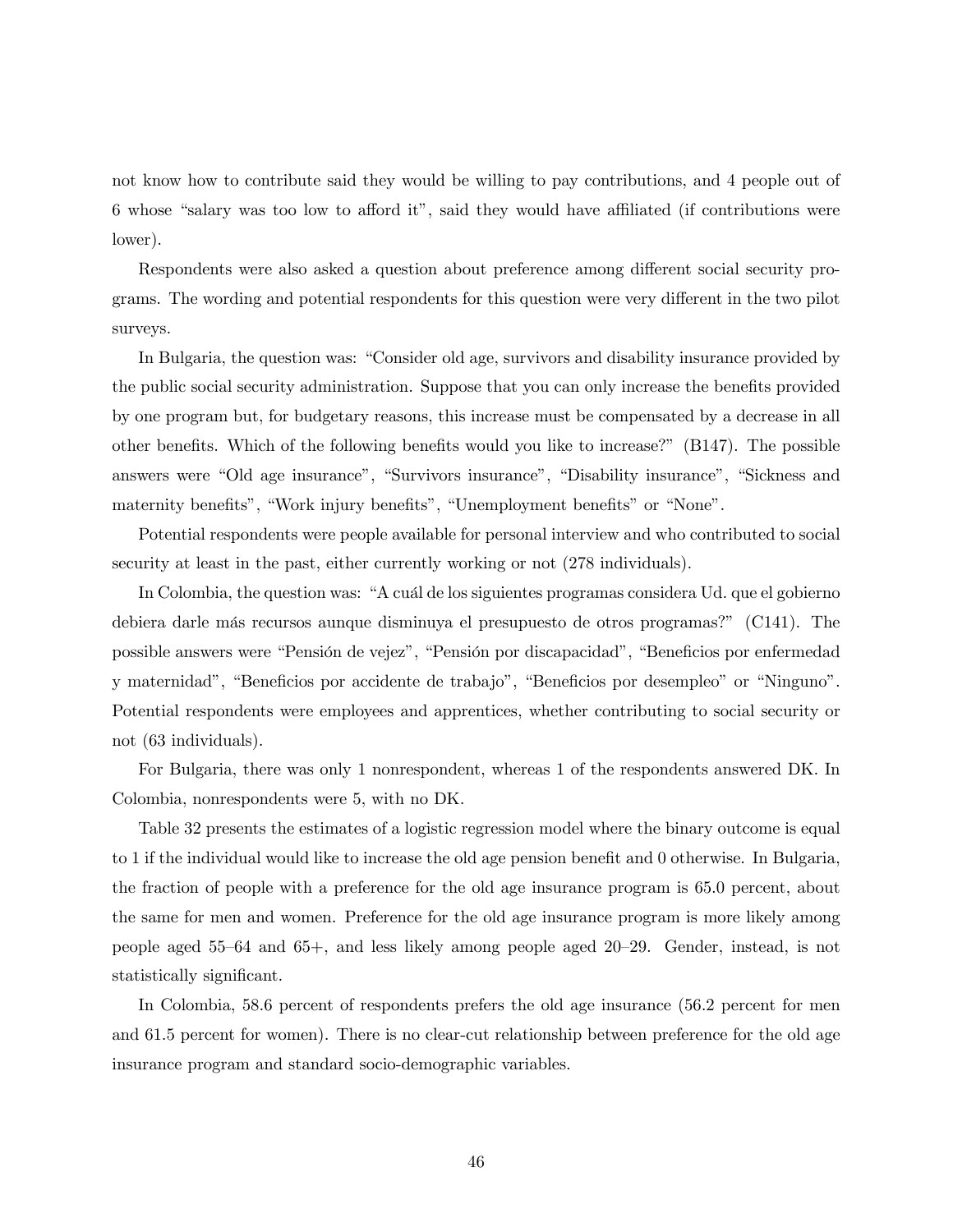# 6 What have we learned?

The results from the pilot surveys provide useful indications in order to improve both the questionnaire and the organization of the survey.

#### 6.1 Improvements to the questionnaire

A few questions should be added on self-reported health status and age when the person first started working. In addition, specific questions might be included in order to identify seasonal workers and students or pensioners for whom work is not the main activity.

Life expectancy questions should be asked to everybody, whereas one should drop the question on what source (media, family history or on medical records) was used to assess life expectancy. It might be useful, however, to ask whether the parents of the respondent are still alive, if so how old they are, and if they are not alive, at what age they died.

All questions related to the social security system should avoid synonyms and use either the term "social security" or "social protection". Amounts used in the risk aversion and impatience questions should be calibrated to obtain useful brackets for the risk aversion parameter and the subjective discount rate. For risk aversion, it should be noted that the obtained measure (ARA) should be multiplied by wealth to obtain the relative risk aversion coefficient.<sup>9</sup> For the subjective discount rate, a possible benchmark is the market interest rate, which should fall in an intermediate bracket.

In some cases, rewording the question could help to reduce difficulties when asking about sensitive issues, such as subjective beliefs about mortality. In the pilot surveys, nonresponse rates were very low even for this question, but problems may be encountered in less developed countries, due to superstition or distrust of strangers. One possibility is to soften the question by avoiding reference to death, and focusing on the probability of being in good health after a certain age. With this formulation, a low subjective probability could imply that the individual does not expect to live enough to receive a pension, but it could also mean that she would need health care and economic support when older. As a consequence, the overall effect on interest in social security programs could be not straightforward.

In countries with a large fraction of low educated individuals, with a large size of the informal sector, or with low media coverage of social security issues, knowledge of the system will be

<sup>&</sup>lt;sup>9</sup> The relative risk aversion coefficient is often assumed to be between 1 and 2, but some studies provide higher estimates. An example is Barsky et al. (1997), where the coefficient is estimated to be between 3 and 4.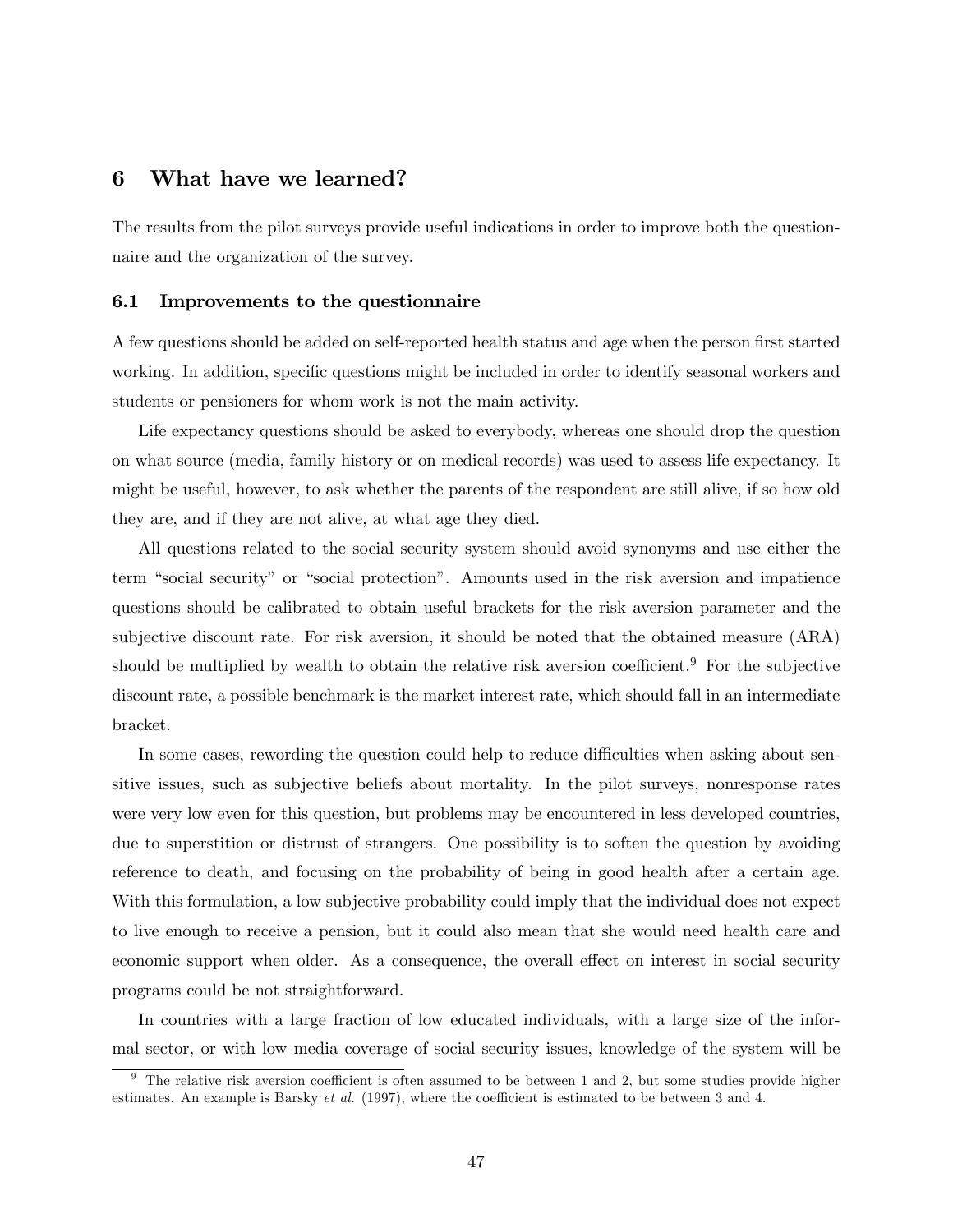infrequent and questions on the social security rules could be affected by nonreponse and a high incidence of "Don't know" answers. In this case, it is preferable to ask a single very simple question, for example about minimum age requirements for the old age pension.

The set of questions on time preferences  $(Q106-Q108)$  and risk aversion  $(Q109-Q111)$  was asked using simple closed-form answers and follow-up questions. In theory, it would be better to ask a single open-ended question such as "What is the minimum amount for which you would sell the ticket?". This formulation would allow to construct a continuous variable for the subjective discount rate and for the risk aversion parameter. On the other hand, it is possible that the respondent would need more time to provide an answer. For questions on time preferences, it is important to avoid any wording that could introduce the issue of risk. As a consequence, referring to the winning ticket of a lottery might not be the best choice if the lottery administration is not considered reliable.

The part on willingness to pay for social security programs was designed after considering several alternative formulations. In a preliminary version of the questionnaire, willingness to pay was assessed through a payment card method. The respondent was asked the maximum percent increase in contributions she would have paid in order to have a certain percent increase in the pension benefit. The question was then repeated for different percent increases in the benefit. The hypothetical increase in benefits is however very difficult to determine, because one should know the baseline benefit the respondent has in mind. This approach is rather complicated and time-consuming, so a second version of the question was formulated using double-bounded dichotomous choice methods, i.e. a set of yes/no questions with follow-up questions. The wording also specified that the hypothetical increase in contributions would apply to the entire working life of the respondent, to avoid a bias for older respondents. If the actual replacement rate was  $y$ , the question asked: "Consider all the contributions you paid for public old age pension and those you will pay in your future working life: Had you had the choice, would you have paid  $x\%$  higher contributions (for all of your working life) in order to get benefits that are  $y(1 + x/100)\%$  of the salary instead of  $y\%$ ? (Suppose you retire at the minimum age with 30 years of contributions)". Then the respondent was asked if she would otherwise be willing to pay a certain percentage, higher (lower) than x if she answered yes (no). Even with this formulation, the question is too long and complicated for a multi-purpose household survey. A simplified version (for example Q126 for the old-age pension) was therefore used for the pilots, simply asking about willingness to pay higher (lower) contributions throughout one's working life and stressing the positive (negative) consequences implied for future benefits. Of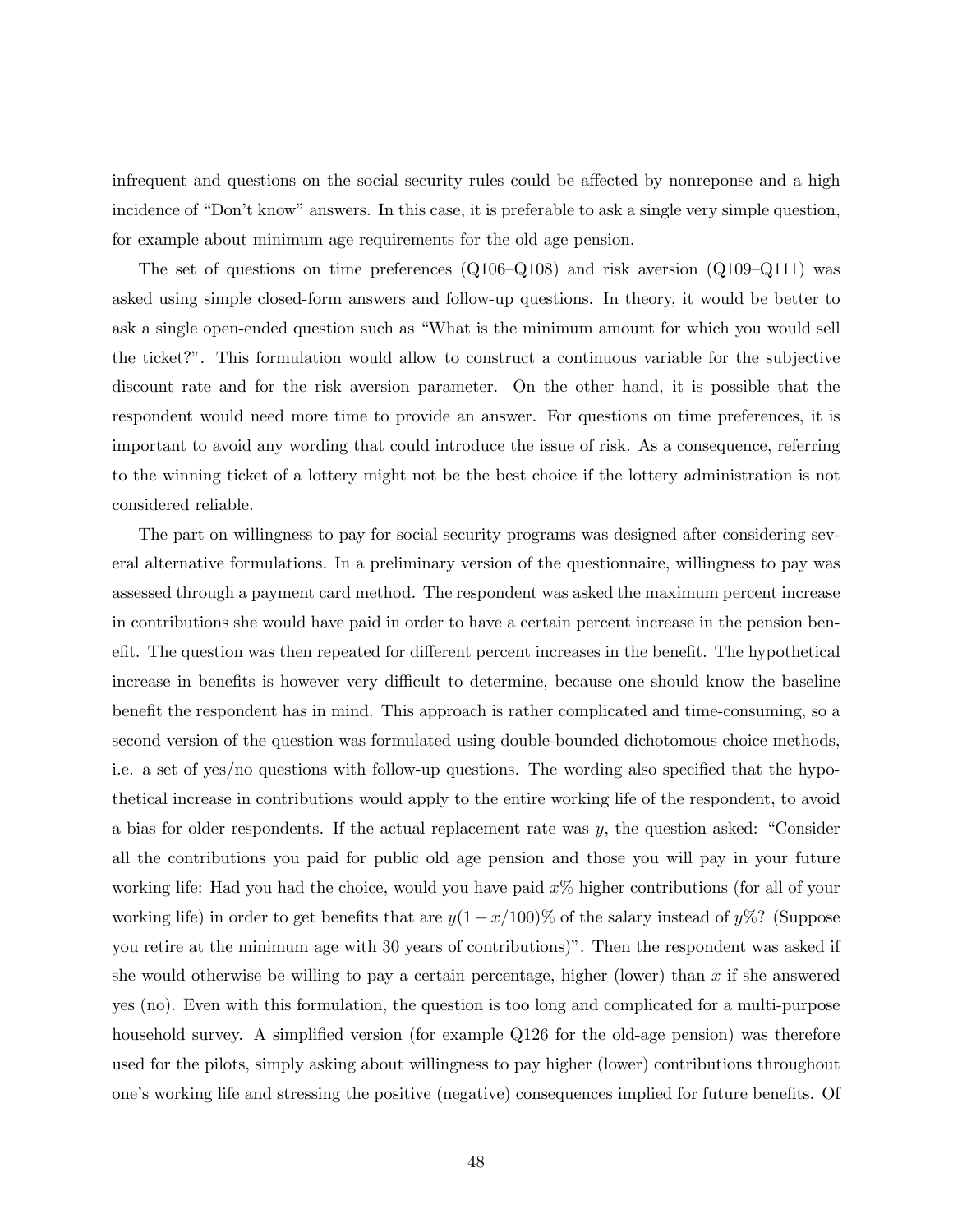course, the information that it is possible to get from this question is very different with respect to preliminary versions, and a more quantitative approach might be desirable in a stand-alone survey.

## 6.2 Improvements of survey organization

The training of interviewers is particularly important. In particular, interviewers should be introduced in details to the current rules of the social security system. In addition, they should be asked to fill in a special module describing the perceived characteristics of the respondents and the interview.

## 7 Summary and conclusions

Nonresponse rates were generally very low (below 5 percent), even for questions on life duration and subjective probabilities. The only notable exception is the question on expected replacement rates in Bulgaria. Nonresponse or DK answers are always associated with low educational attainments, while the role of age and gender depends on the type of question.

The pilot surveys were carried out in two countries that share some similarities but also have important differences in economic structure and institutional setting. Therefore, the finding of a similar behavior of respondents in the two samples is particularly interesting. For example, in both samples being younger, being older, or having a lower educational attainment is associated with a higher probability of not paying contributions. As for the opinions on the social security system, the same low fraction of respondents (roughly 20 percent) reports to prefer a PAYG to a fully-funded pension system. On the other hand, higher educated people are less likely to say that the government should be responsible for social security. In both samples, the old age pension is the most important social security program for the majority of respondents. The fraction of respondents who think that employment risks are unlikely is about 67 percent in both samples.

As far as health risks are concerned, not surprisingly older workers but also those with lower levels of educational attainments are less optimistic. Finally, there are some similarities in subjective beliefs about retirement. For example, even if Bulgarian respondents provide subjective probabilities of working after a certain age, while Colombian respondents are asked their expected retirement age, the same positive effect of male gender, higher education and age 45—54 is found.

Different response patterns to questions on job satisfaction and opinions on the social security system may reflect differences in the economic structure and the institutional setting of the countries. In the Bulgarian sample, the fraction of respondents who are not paying contributions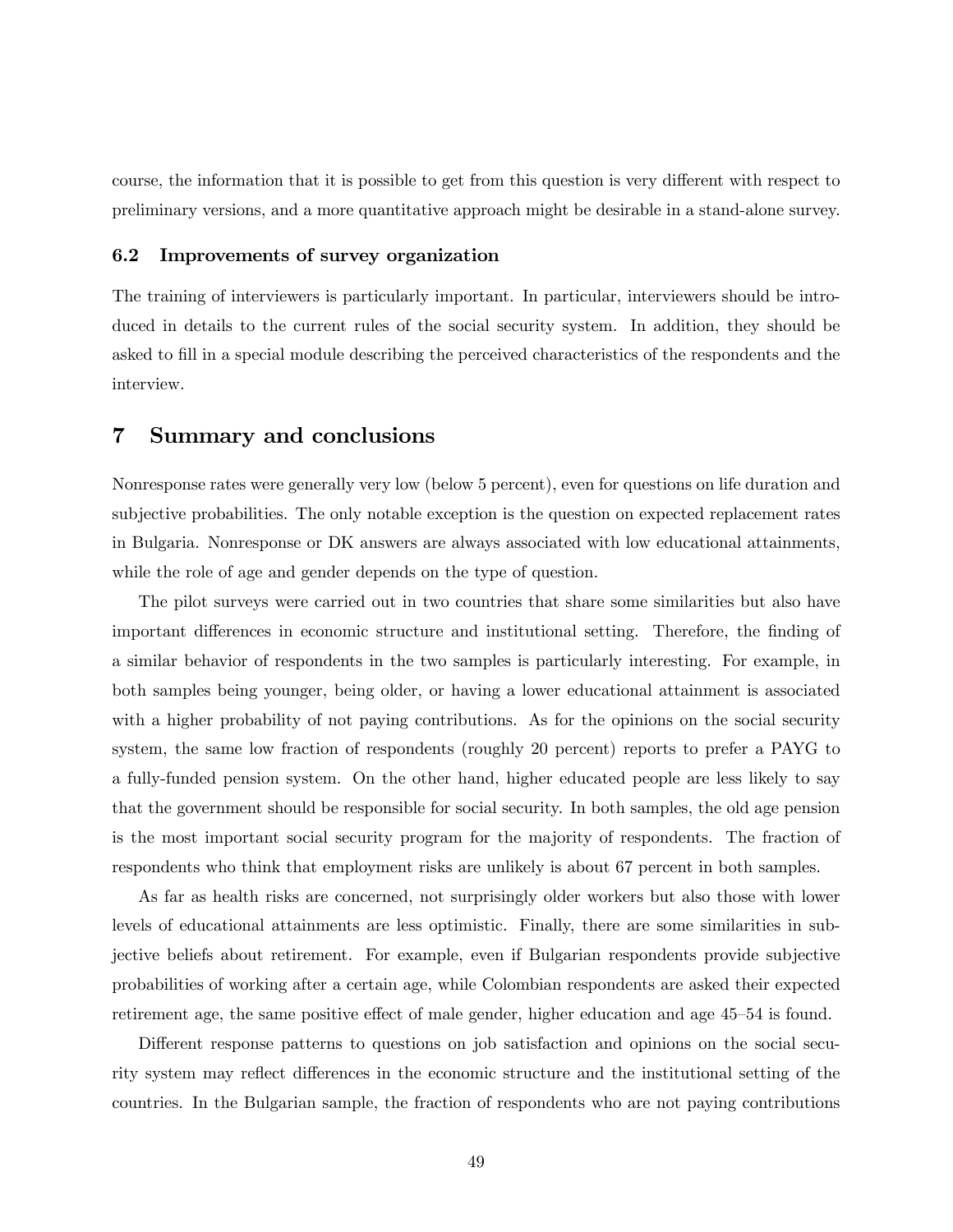towards the old age pension is 15.4 percent, whereas in Colombia it is much higher and equal to 46.0 percent. Therefore, as it might be expected, only 23.4 percent of workers in the Colombian sample report to be satisfied with the social security benefits of their main job, while the fraction is 65.7 percent in the Bulgarian sample. The percentage of workers who report to be overall satisfied with their main job is much more similar in the two samples, and even higher in Colombia than in Bulgaria (76.4 versus 68.5 percent). Another difference is that overall job satisfaction in Bulgaria is less likely among young workers, while in Colombia it is less likely among middle-aged workers. Self-employment rates are much higher in Colombia than in Bulgaria (50.4 versus 19.3 percent). On the other hand, self-employment is associated with higher earnings in the Bulgarian sample, while there is no statistically significant relationship in the Colombian sample.

The fraction of optimists about future quality of life (both 5 years from now and after retirement) and about health risks is higher in Colombia. However, optimism about the future generosity of the social security system is less common in the Colombian than the Bulgarian sample (13.9 versus 37.1 percent). With respect to the old age pension, the average subjective replacement rate is higher in the Colombian than the Bulgarian sample. Only in the former, however, expectations are (positively) related to age and years of contributions.

Finally, most respondents in the Colombian sample report to be willing to pay higher contributions in order to have a higher pension benefit (91.4 percent), whereas the fraction is only 56.1 percent in the Bulgarian sample. On the other hand, while 63.2 percent of the Colombian respondents agree with the "economic argument" for paying contributions ("Paying SS contributions today is a good deal"), the fraction is only 36.9 percent in the Bulgarian sample.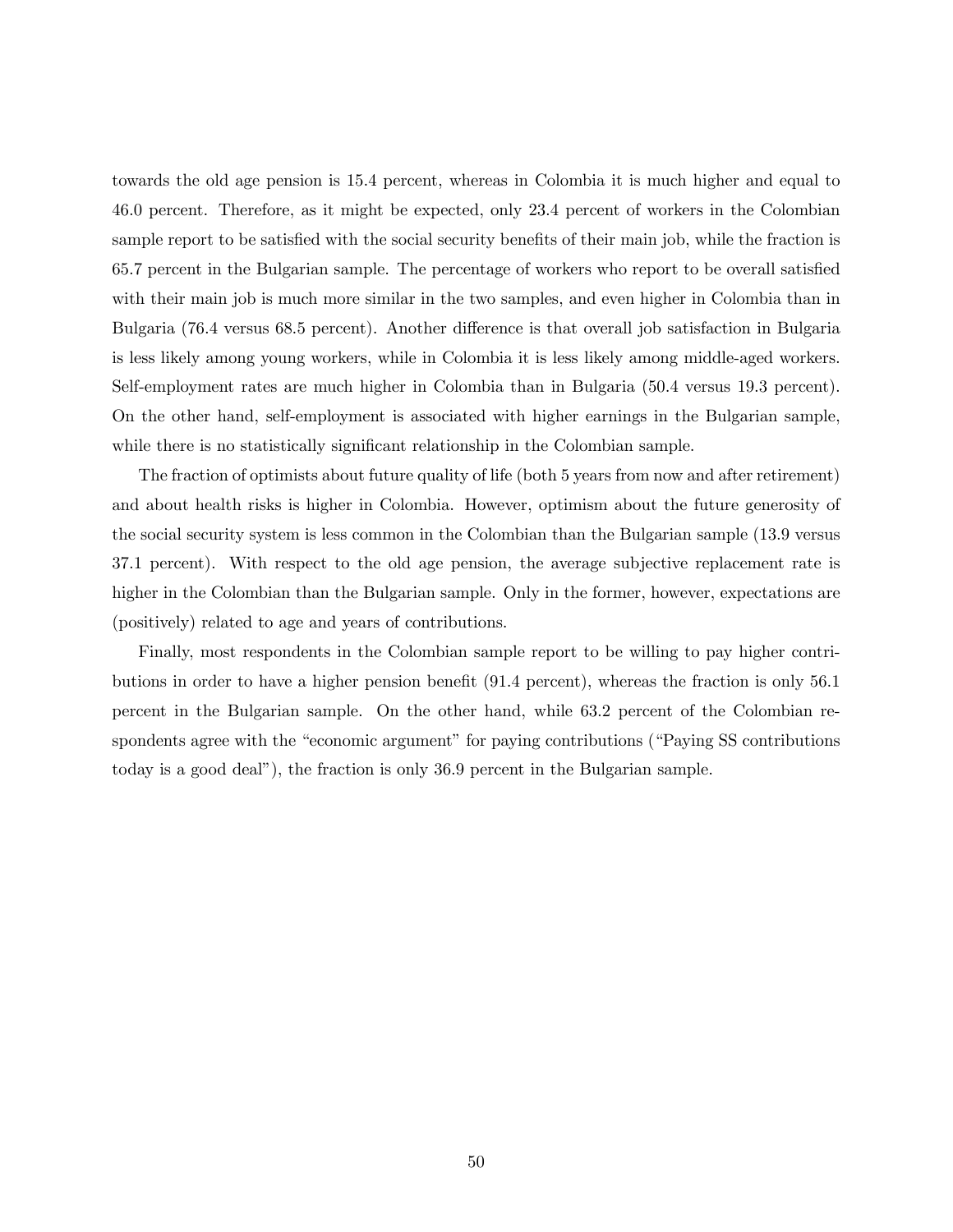# References

- Allingham, M.G., and Sandmo, A. (1972), "Income tax evasion: a theoretical analysis", Journal of Public Economics, 1, 323—338.
- Attanasio, O., Goldberg, P.K., and Pavcnik, N. (2003), "Trade reforms and wage inequality in Colombia", NBER Working Paper No. 9830.
- Baldry, J.C. (1979), "Tax evasion and labor supply", Economics Letters, 3, 53—56.
- Barsky, R.B., Kimball, M.S., Juster, F.T. and Shapiro, M.D. (1997), "Preference parameters and behavioral heterogeneity: An experimental approach in the health and retirement Survey", Quarterly Journal of Economics, 112, 537—579.
- Benjamini, Y., and Maital, S. (1985), "Optimal tax evasion and optimal tax evasion policy", in W. Gartner and A. Wenig (eds.), The economics of the shadow economy, Springer, Berlin, 245—264.
- Boeri, T., Boersch-Supan, A., and Tabellini, G. (2001), "Would you like to shrink the welfare state? The opinions of European citizens", Economic Policy, 32, 9-50.
- Borjas, G.J., and Bronars, S.G. (1989), "Consumer discrimination and self-employment", Journal of Political Economy, 97, 581—605.
- Chavdarova, T. (2003), "Transactions versus work: The informal economy in Bulgaria in the 1990s", in B. Belev (ed.) The Informal Economy in the EU Accession Countries: Size, Scope, Trends and Challenges to the Process of EU Enlargement, Center for the Study of Democracy, Sofia, Bulgaria.
- Cowell, F.A., and Gordon, J.P.F. (1988), "Unwillingness to pay", Journal of Public Economics, 36, 305—321.
- Destré, G., and Henrard, V. (2004), "The determinants of occupational choice in Colombia: An empirical analysis", mimeo, TEAM, Université de Paris I and CNRS.
- Evans, D.S., and Jovanovic, B. (1989), "An estimated model of entrepreneurial choice under liquidity constraints", Journal of Political Economy, 97, 808—27.
- Fortin, B., Marceau, N., and Savard, L. (1997), "Taxation, wage controls and the informal sector", Journal of Public Economics, 66, 293—312.
- Guiso, L., and Paiella, M. (2001), "Risk aversion, wealth and background risk", CEPR Discussion Papers No. 2728.
- Harrison, G.W., Lau, M.I., and Williams, M.B. (2002), "Estimating individual discount rates in Denmark: A field experiment", American Economic Review, 92(5), 1606—1617.
- Hassan, F.M.A., and Peters, R.K. (1995), "Social safety net and the poor during the transition: The case of Bulgaria", Policy Research Working Paper No. 1450, The World Bank, Washington DC.
- Hurd, M., and McGarry, K. (2002), "The predictive validity of subjective probabilities of survival", *Eco*nomic Journal, 112, 966—985.
- Hussmanns, R. (2005), "Measuring the informal economy: from employment in the informal sector to informal employment", Policy Integration Department Working Papers No. 53, ILO.
- Kihlstrom, R.E., and Laffont, J.J. (1979), "A general equilibrium entrepreneurial theory of firm formation based on risk aversion", Journal of Political Economy, 87, 719—748.
- Kleinjans, K. (2003), "The impact of political risk on pension program choice: Evidence from Colombia", mimeo, Department of Economics, University of Pittsburgh.
- Lucas, R.E. (1978), "On the size distribution of business firms", Bell Journal of Economics, 9, 508—523.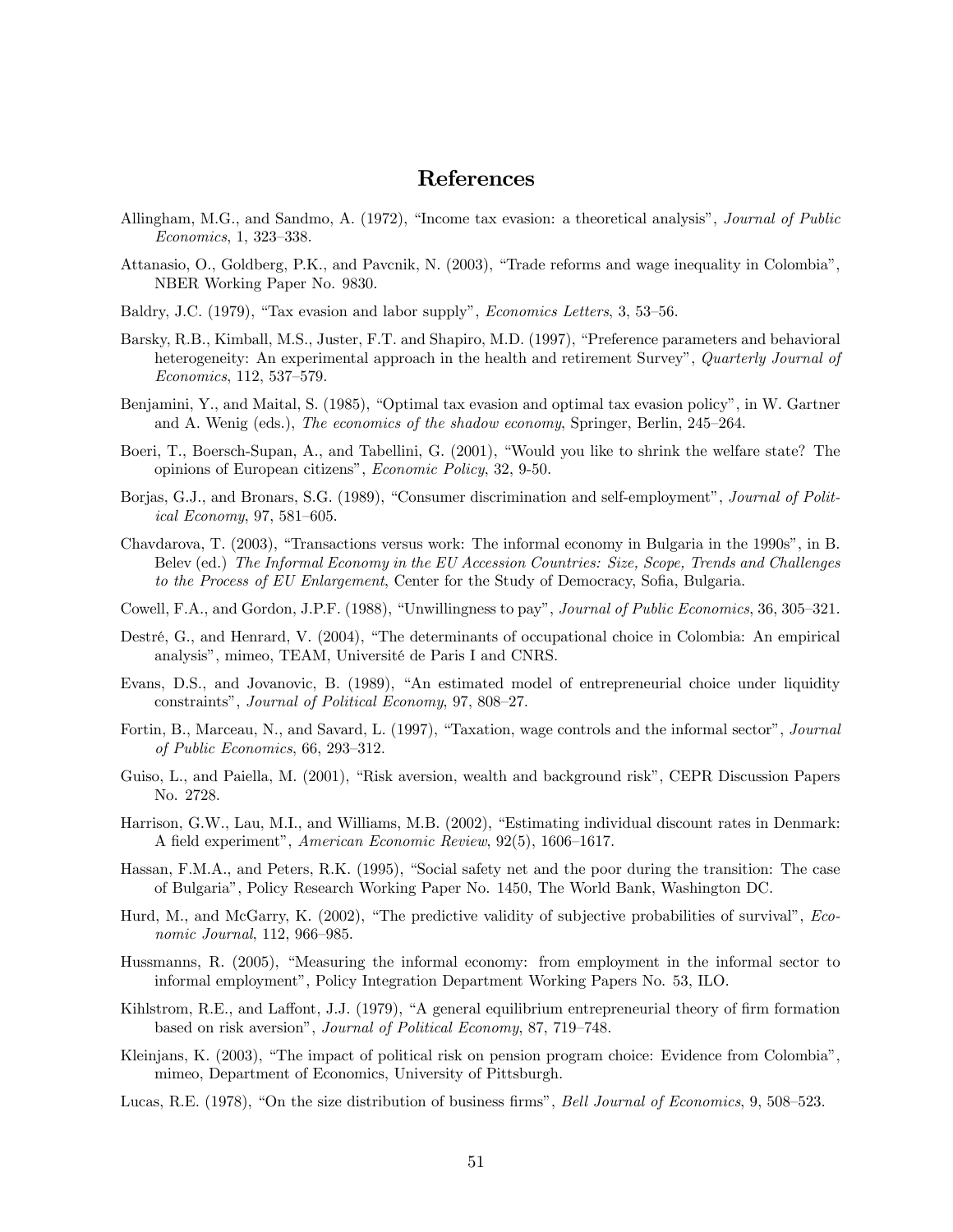Magnac, T. (1991), "Segmented or competitive labor markets?", Econometrica, 59, 165—187.

- Manski, C.F. (2004), "Measuring expectations", Econometrica, 72, 1329—1376.
- Marc, A., and Kudatgobilik, Z. (2003), "Poverty and informality in South East Europe", in B. Belev (ed.) The Informal Economy in the EU Accession Countries: Size, Scope, Trends and Challenges to the Process of EU Enlargement, Center for the Study of Democracy, Sofia, Bulgaria.
- Pencavel, J.H. (1979), "A note on income tax evasion, labor supply, and nonlinear tax schedules", Journal of Public Economics, 12, 115—124.
- Rauch, J.E. (1991), "Modelling the informal sector formally", *Journal of Development Economics*, 35, 33—47.
- Reinganum, J.F., and Wilde, L.L. (1985), "Income tax compliance in a principal-agent framework", Journal of Public Economics, 26, 1—18.
- Roy, A. (1951), "Some thoughts on the distribution of earnings", Oxford Economic Papers, 3, 135—146.
- Schneider, F. (2005), "Shadow economies around the world: what do we really know?", European Journal of Political Economy, 21, 598—642.
- Schneider, F., and Enste, D.H. (2000), "Shadow economies: Size, causes, and consequences", *Journal of* Economic Literature, 38, 77—114.
- Srinivasan, T.N. (1973), "Tax evasion: A model", Journal of Public Economics, 2, 339—346.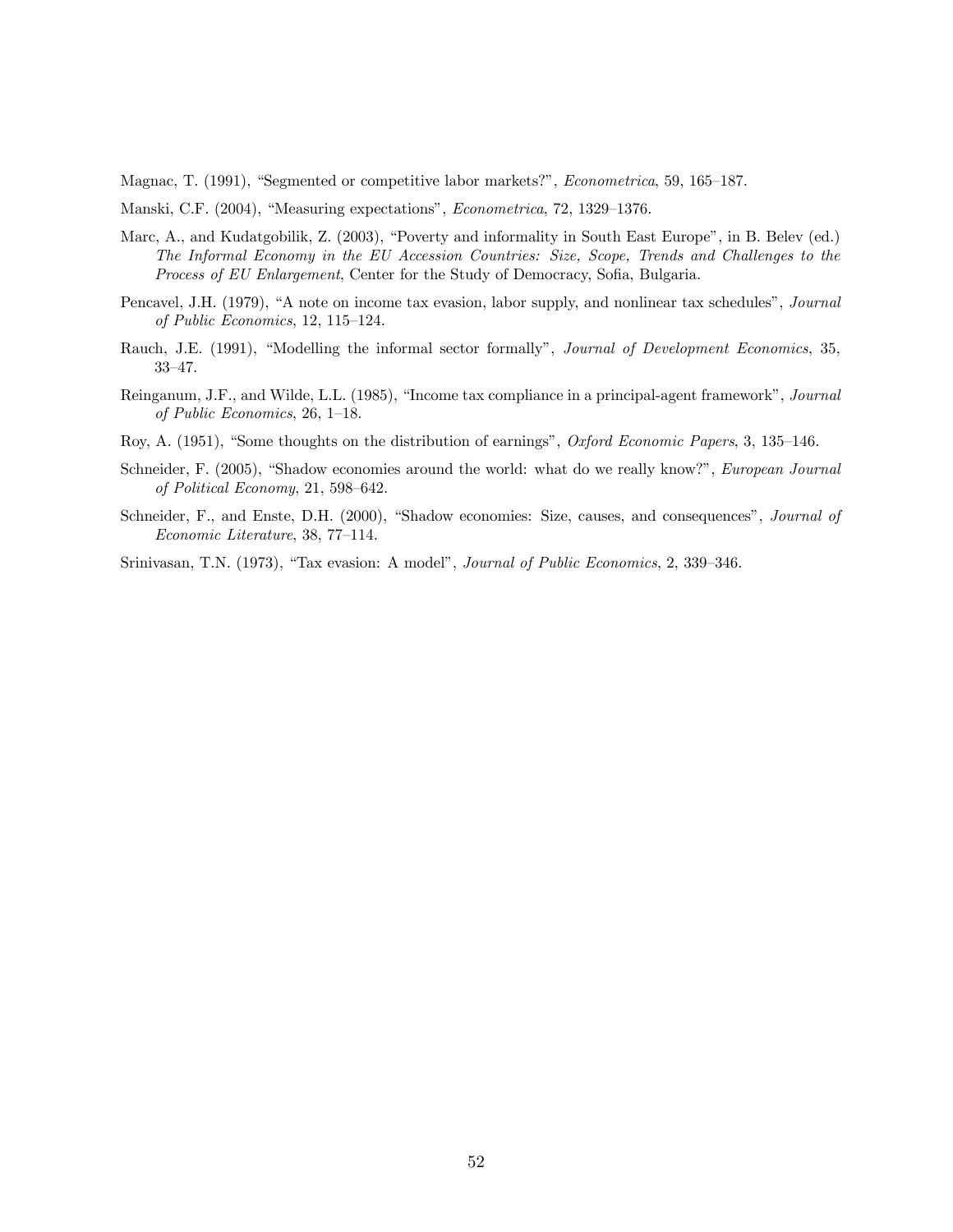|           |     | Bulgaria |       | Colombia |       |       |  |  |
|-----------|-----|----------|-------|----------|-------|-------|--|--|
| Age group | Men | Women    | Total | Men      | Women | Total |  |  |
| $15 - 19$ | 20  | 20       | 40    | 4        |       | 12    |  |  |
| $20 - 29$ | 38  | 32       | 70    | 16       | 19    | 35    |  |  |
| $30 - 44$ | 45  | 68       | 113   | 26       | 36    | 62    |  |  |
| $45 - 54$ | 48  | 60       | 108   | 15       | 24    | 39    |  |  |
| $55 - 64$ | 28  | 30       | 58    | 10       | 11    | 21    |  |  |
| $65+$     | 16  | 23       | 39    | 4        |       | 8     |  |  |
| Total     | 195 | 233      | 428   | 75       | 102   | 177   |  |  |

Table 1: Distribution of the sample by gender and age group.

Table 2: Age structure of the sample and population age structure from the U.N. Population Division data for 2005 (UN 2005).

|           |          | Sample    |          |       | UN 2005 |       |
|-----------|----------|-----------|----------|-------|---------|-------|
| Age group | Men      | Women     | Total    | Men   | Women   | Total |
|           |          |           | Bulgaria |       |         |       |
| $15 - 19$ | $10.3\,$ | 8.6       | 9.3      | 8.3   | 7.3     | 7.8   |
| $20 - 29$ | 19.5     | 13.7      | 16.4     | 18.2  | 16.0    | 17.0  |
| 30–44     | 23.1     | 29.2      | 26.4     | 25.4  | 23.1    | 24.2  |
| $45 - 54$ | 24.6     | 25.8      | 25.2     | 17.0  | 16.6    | 16.8  |
| $55 - 64$ | 14.4     | 12.9      | 13.6     | 14.4  | 15.1    | 14.8  |
| $65+$     | 8.2      | 9.9       | 9.1      | 16.8  | 22.0    | 19.5  |
| Total     | 100.0    | 100.0     | 100.0    | 100.0 | 100.0   | 100.0 |
|           |          |           | Colombia |       |         |       |
| $15 - 19$ | 5.3      | 7.8       | 6.8      | 14.3  | 13.1    | 13.7  |
| $20 - 29$ | 21.3     | 18.6      | 19.8     | 25.8  | 24.2    | 25.0  |
| $30 - 44$ | 34.7     | 35.3      | 35.0     | 31.1  | 31.2    | 31.2  |
| $45 - 54$ | 20.0     | 23.5      | 22.0     | 14.1  | 14.7    | 14.4  |
| $55 - 64$ | 13.3     | 10.8      | 11.9     | 8.1   | 8.6     | 8.4   |
| $65+$     | 5.3      | 3.9       | 4.5      | 6.6   | 8.1     | 7.4   |
| Total     | 100.0    | $100.0\,$ | 100.0    | 100.0 | 100.0   | 100.0 |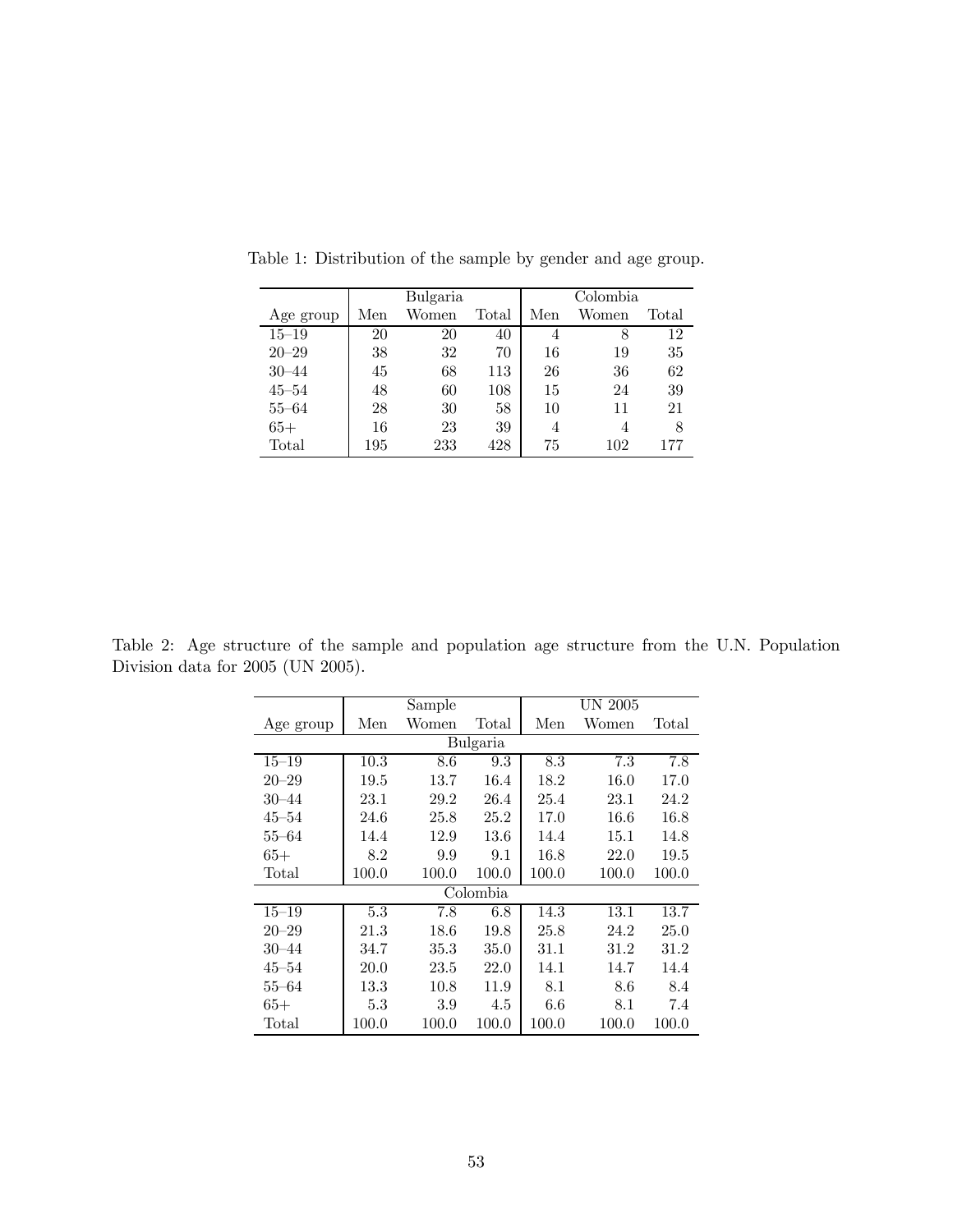|                |                |                | Men            |       |    |          | Women          |       |    |                | Total          |       |
|----------------|----------------|----------------|----------------|-------|----|----------|----------------|-------|----|----------------|----------------|-------|
|                |                |                |                |       |    |          |                |       |    |                |                |       |
| Age group      | Ι              | Н              | Ш              | Total | T  | Н        | Ш              | Total | T  | П              | Ш              | Total |
|                |                |                |                |       |    | Bulgaria |                |       |    |                |                |       |
| $15 - 19$      | 14             | 6              | $\theta$       | 20    | 15 | 5        | $\theta$       | 20    | 29 | 11             | $\theta$       | 40    |
| $20 - 29$      | 5              | 22             | 11             | 38    | 3  | 21       | 8              | 32    | 8  | 43             | 19             | 70    |
| $30 - 44$      | 7              | 27             | 11             | 45    | 4  | 32       | 32             | 68    | 11 | 59             | 43             | 113   |
| $45 - 54$      | 6              | 34             | 8              | 48    | 5  | 39       | 16             | 60    | 11 | 73             | 24             | 108   |
| $55 - 64$      | $\overline{2}$ | 12             | 14             | 28    | 3  | 18       | 9              | 30    | 5  | 30             | 23             | 58    |
| $65+$          | 5              | 8              | $\overline{2}$ | 15    | 12 | 8        | 3              | 23    | 17 | 16             | 5              | 38    |
| Total          | 39             | 109            | 46             | 194   | 42 | 123      | 68             | 233   | 81 | 232            | 114            | 427   |
|                |                |                |                |       |    | Colombia |                |       |    |                |                |       |
| $15 - 19$      | $\overline{2}$ | $\mathfrak{D}$ | $\theta$       | 4     | 4  | 4        | $\theta$       | 8     | 6  | 6              | $\theta$       | 12    |
| $20 - 29$      | 1              | 11             | 4              | 16    | 5  | 10       | $\overline{4}$ | 19    | 6  | 21             | 8              | 35    |
| $30 - 44$      | 3              | 12             | 11             | 26    | 6  | 14       | 16             | 36    | 9  | 26             | 27             | 62    |
| $45 - 54$      | $\overline{4}$ | 5              | 6              | 15    | 7  | 11       | 6              | 24    | 11 | 16             | 12             | 39    |
| $55 - 64$      | 1              | 5              | 4              | 10    | 6  | 5        | $\overline{0}$ | 11    | 7  | 10             | $\overline{4}$ | 21    |
| $65+$          | 3              | 1              | $\Omega$       | 4     | 3  | 1        | $\theta$       | 4     | 6  | $\overline{2}$ | $\theta$       | 8     |
| $\text{Total}$ | 14             | 36             | 25             | 75    | 31 | 45       | 26             | 102   | 45 | 81             | 51             | 177   |

Table 3: Distribution of the sample by gender, age group and schooling attainments (I: primary, II: secondary, III: tertiary).

Table 4: Distribution of the sample by gender, age group and labor force status.

|           |          | Men            |                   |       |          | Women          |              |       |      | Total          |                |        |
|-----------|----------|----------------|-------------------|-------|----------|----------------|--------------|-------|------|----------------|----------------|--------|
| Age group | Empl     | Unemp          | Out               | Total | Empl     | Unemp          | Out          | Total | Empl | Unemp          | Out            | Total  |
|           |          |                |                   |       |          | Bulgaria       |              |       |      |                |                |        |
| $15 - 19$ | $\theta$ | $\overline{2}$ | 17                | 19    | 4        | $\overline{2}$ | 14           | 20    | 4    | 4              | 31             | $39\,$ |
| $20 - 29$ | 27       | 5              | 6                 | 38    | 18       | 7              | 7            | 32    | 45   | 12             | 13             | 70     |
| $30 - 44$ | 38       | $\overline{4}$ | 3                 | 45    | 60       | 5              | 3            | 68    | 98   | 9              | 6              | 113    |
| $45 - 54$ | 43       | 4              | 1                 | 48    | 53       | 6              | 1<br>T       | 60    | 96   | 10             | $\overline{2}$ | 108    |
| $55 - 64$ | 20       | $\theta$       | 8                 | 28    | 27       |                | $\mathbf{2}$ | 30    | 47   | 1              | 10             | 58     |
| $65+$     | 3        | $\overline{0}$ | 13                | 16    | 8        | $\overline{0}$ | 15           | 23    | 11   | $\theta$       | 28             | 39     |
| Total     | 131      | 15             | 48                | 194   | 170      | 21             | 42           | 233   | 301  | 36             | 90             | 427    |
|           |          |                |                   |       |          | Colombia       |              |       |      |                |                |        |
| $15 - 19$ | $\theta$ | $\theta$       | $\overline{4}$    | 4     |          | $\overline{0}$ | 7            | 8     |      | $\overline{0}$ | 11             | 12     |
| $20 - 29$ | 13       | $\overline{2}$ | 1<br>T            | 16    | 16       | $\theta$       | 3            | 19    | 29   | $\overline{2}$ | 4              | 35     |
| $30 - 44$ | 25       |                | $\overline{0}$    | 26    | 25       |                | 10           | 36    | 50   | $\overline{2}$ | 10             | 62     |
| $45 - 54$ | 12       |                | $\overline{2}$    | 15    | 18       | $\theta$       | 6            | 24    | 30   |                | 8              | 39     |
| $55 - 64$ | 9        | $\theta$       | $\mathbf{I}$<br>T | 10    | 7        | $\theta$       | 4            | 11    | 16   | $\theta$       | 5              | 21     |
| $65+$     |          | $\theta$       | 3                 | 4     | $\theta$ | $\theta$       | 4            | 4     |      | $\theta$       | 7              | 8      |
| Total     | 60       | 4              | 11                | 75    | 67       |                | 34           | 102   | 127  | 5              | 45             | 177    |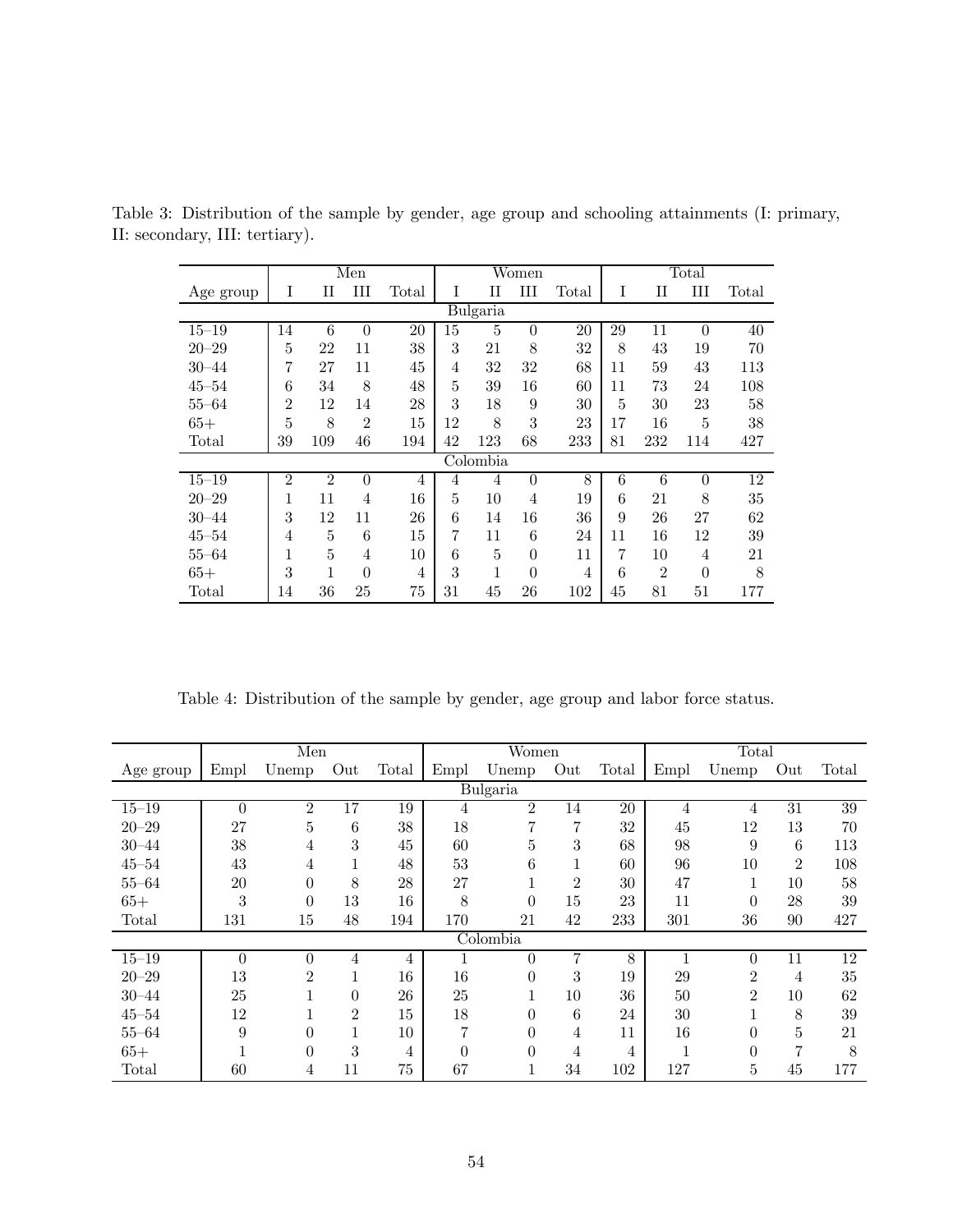|                             |            | Bulgaria   |            |            | Colombia   |            |
|-----------------------------|------------|------------|------------|------------|------------|------------|
| Variables                   | Active     | Empl       | Unemp      | Active     | Empl       | Unemp      |
| Female                      | $0.670**$  | 0.276      | 0.233      | $-1.508**$ | $-0.888**$ | $-1.619$   |
| Age $15-19$                 | $-3.849**$ | $-3.595**$ | $1.899**$  | $-4.268**$ | $-3.833**$ |            |
| Age $20-29$                 | $-1.281**$ | $-1.207**$ | $1.049**$  | 0.361      | 0.098      | 0.660      |
| Age $45-54$                 | 1.250      | 0.353      | 0.002      | $-0.224$   | $-0.152$   | $-0.133$   |
| Age $55-64$                 | $-1.381**$ | $-0.458$   | $-1.466$   | $-0.520$   | $-0.248$   |            |
| Age $65+$                   | $-3.714**$ | $-2.599**$ |            | $-3.889**$ | $-3.358**$ |            |
| Lower education             | $-0.214$   | $-0.280$   | 0.468      | $-0.600$   | $-0.624$   | 0.660      |
| Higher education            | $1.178**$  | $1.090**$  | $-0.944*$  | $-0.246$   | $-0.263$   | 0.448      |
| Constant                    | $2.275**$  | $1.450**$  | $-2.308**$ | $2.918**$  | $2.224**$  | $-2.986**$ |
| No. obs.                    | 427        | 428        | 326        | 177        | 177        | 114        |
| Log-likelihood              | $-130.6$   | $-185.0$   | $-100.9$   | $-71.4$    | $-82.1$    | $-19.0$    |
| Pseudo $R^2$                | 0.406      | 0.289      | 0.109      | 0.288      | 0.221      | 0.074      |
| $\chi^2$ (age)              | $76.81**$  | $69.70**$  | $14.06**$  | $22.58**$  | $19.43**$  | 0.53       |
| $\chi^2$<br>$(\text{educ})$ | $7.09**$   | $11.00**$  | $4.95*$    | 1.36       | 1.67       | 0.31       |

Table 5: Estimated logistic regressions for labor force status (\* denotes asymptotic p-values between 5 and 10 percent, \*\* denotes asymptotic *p*-values below 5 percent).

Table 6: Distribution of the sample by gender, age group and type of employment (C denotes contribution to a pension fund, NC denotes lack of contribution to a pension fund).

|           |      |      | Men  |      |       |      |          | Women |      |       |      |      | Total |           |       |
|-----------|------|------|------|------|-------|------|----------|-------|------|-------|------|------|-------|-----------|-------|
|           |      | Self |      | Empl | Tot   |      | Self     | Empl  |      | Tot   |      | Self | Empl  |           | Tot   |
| Age       | С    | NC   | С    | NС   |       | С    | ΝC       | С     | ΝC   |       | С    | ΝC   | С     | ΝC        |       |
|           |      |      |      |      |       |      | Bulgaria |       |      |       |      |      |       |           |       |
| $15 - 29$ | 0.0  | 4.0  | 80.0 | 16.0 | 100.0 | 14.3 | 9.5      | 57.1  | 19.0 | 100.0 | 6.5  | 6.5  | 69.6  | 17.<br>.4 | 100.0 |
| $30 - 54$ | 25.3 | 3.8  | 63.3 | 7.6  | 100.0 | 10.0 | 4.5      | 82.7  | 2.7  | 100.0 | 16.4 | 4.2  | 74.6  | 4.8       | 100.0 |
| $55+$     | 0.0  | 13.0 | 82.6 | 4.3  | 100.0 | 5.7  | 20.0     | 57.1  | 17.1 | 100.0 | 3.4  | 17.2 | 67.2  | 12.1      | 100.0 |
| Total     | 15.7 | 5.5  | 70.1 | 8.7  | 100.0 | 9.6  | 8.4      | 74.1  | 7.8  | 100.0 | 12.3 | 7.2  | 72.4  | 8.2       | 100.0 |
|           |      |      |      |      |       |      | Colombia |       |      |       |      |      |       |           |       |
| $15 - 29$ | 7.7  | 23.1 | 38.5 | 30.8 | 100.0 | 29.4 | 23.5     | 29.4  | 17.6 | 100.0 | 20.0 | 23.3 | 33.3  | 23.3      | 100.0 |
| $30 - 54$ | 8.1  | 32.4 | 51.4 | 8.1  | 100.0 | 16.7 | 38.1     | 35.7  | 9.5  | 100.0 | 12.7 | 35.4 | 43.0  | 8.9       | 100.0 |
| $55+$     | 30.0 | 30.0 | 40.0 | 0.0  | 100.0 | 0.0  | 85.7     | 14.3  | 0.0  | 100.0 | 17.6 | 52.9 | 29.4  | 0.0       | 100.0 |
| Total     | 11.7 | 30.0 | 46.7 | 11.7 | 100.0 | 18.2 | 39.4     | 31.8  | 10.6 | 100.0 | 15.1 | 34.9 | 38.9  | 11.1      | 100.0 |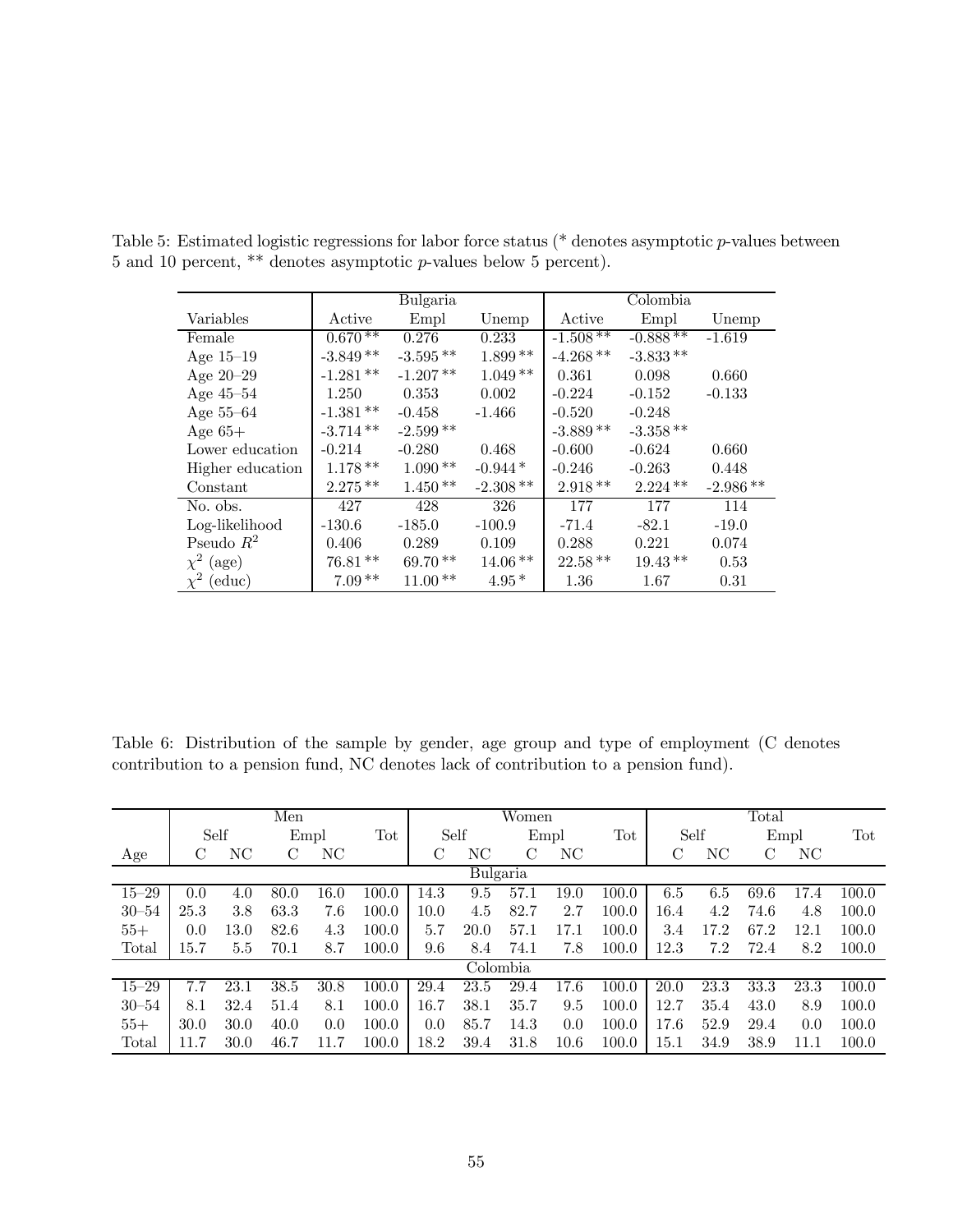Table 7: Estimated logistic regressions for informal employment (\* denotes asymptotic p-values between 5 and 10 percent, \*\* denotes asymptotic p-values below 5 percent).

|                  |            | Bulgaria   |            |           | Colombia   |            |
|------------------|------------|------------|------------|-----------|------------|------------|
| Variables        | Self       | Nocontrib  | Second     | Self      | Nocontrib  | Second     |
| Female           | $-0.257$   | 0.143      | 0.386      | $0.757**$ | 0.173      | $-0.397$   |
| Age $15-19$      | 1.000      | 1.434      |            |           |            |            |
| Age $20-29$      | $-1.076*$  | $1.312**$  | $-0.491$   | $-0.091$  | $-0.085$   | $-1.341$   |
| Age $45-54$      | $-0.093$   | 0.368      | $-0.038$   | 0.357     | 0.613      | 0.152      |
| Age $55-64$      | $-0.072$   | $1.269**$  | 0.006      | 1.029     | 0.089      |            |
| Age $65+$        | 0.334      | $3.500**$  | $-0.720$   |           |            |            |
| Lower education  | 0.381      | $1.929**$  | 0.291      | 0.334     | $1.246**$  | $-0.019$   |
| Higher education | $-0.610*$  | $-0.469$   | 0.420      | $-0.193$  | $-1.433**$ | $-0.083$   |
| Constant         | $-1.030**$ | $-2.813**$ | $-2.181**$ | $-0.574$  | $-0.221$   | $-1.770**$ |
| No. obs.         | 301        | 293        | 297        | 125       | 124        | 109        |
| Log-likelihood   | $-141.6$   | $-100.5$   | $-115.3$   | $-82.0$   | $-72.4$    | $-34.3$    |
| Pseudo $R^2$     | 0.040      | 0.201      | 0.017      | 0.054     | 0.152      | 0.038      |
| $\chi^2$ (age)   | 4.89       | $20.91**$  | 1.11       | 3.40      | 1.71       | 1.73       |
| $(\text{educ})$  | 4.46       | $19.89**$  | 1.32       | 0.89      | $17.43**$  | 0.01       |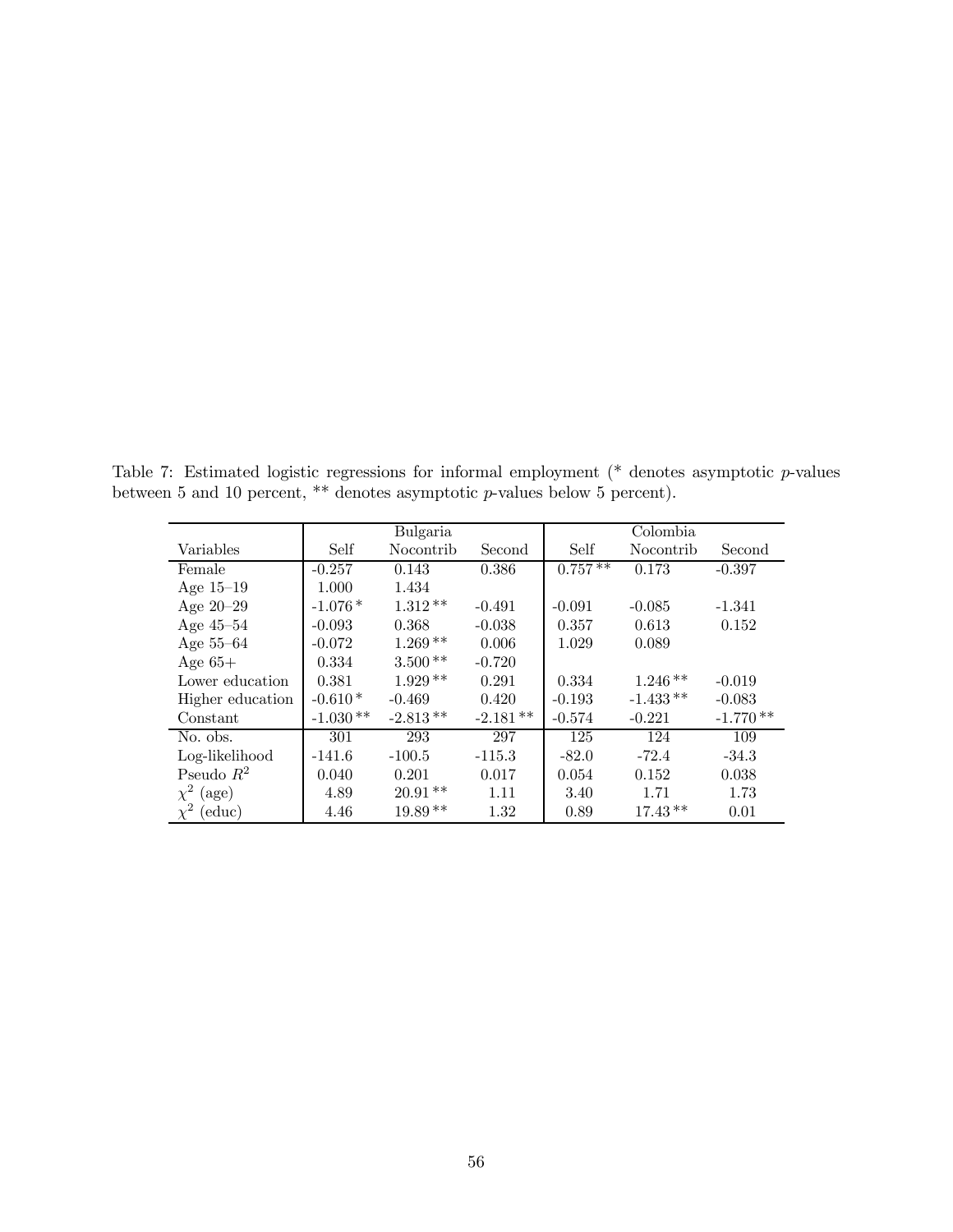|                  | Bulgaria   |            | Colombia   |            |
|------------------|------------|------------|------------|------------|
| Variables        | Nocontract | Smallf     | Nocontract | Smallf     |
| Female           | $-1.037$   | $0.810*$   | $-0.154$   | 0.766      |
| Age $20-29$      | 0.795      | $1.994**$  | $2.247*$   | $-0.012$   |
| Age $45-54$      | $-0.739$   | $-0.329$   | $2.195*$   | $-0.111$   |
| Age $55-64$      | 0.667      | $1.061*$   | $2.792*$   | 0.171      |
| Age $65+$        |            | 0.377      |            |            |
| Lower education  | $3.172**$  | 0.826      | 1.309      | 0.933      |
| Higher education |            | $-0.056$   |            | $-1.933*$  |
| Constant         | $-3.382**$ | $-2.935**$ | $-2.754**$ | $-1.536**$ |
| No. obs.         | 140        | 199        | 39         | 62         |
| Log-likelihood   | $-23.1$    | $-73.0$    | $-20.4$    | $-26.0$    |
| Pseudo $R^2$     | 0.309      | 0.117      | 0.179      | 0.146      |
| $\chi^2$ (age)   | 2.09       | $16.53**$  | 4.34       | 0.04       |
| $\chi^2$ (educ)  | $14.16**$  | 1.24       | 1.98       | $4.98*$    |

Table 8: Estimated logistic regressions for informal employment of employees (\* denotes asymptotic p-values between 5 and 10 percent, \*\* denotes asymptotic p-values below 5 percent).

Table 9: Estimated log-earnings regressions (\* denotes asymptotic p-values between 5 and 10 percent, \*\* denotes asymptotic  $p$ -values below 5 percent).

|                            | Bulgaria   |            |                  | Colombia   |            |                  |
|----------------------------|------------|------------|------------------|------------|------------|------------------|
| Variables                  | All        | All        | <b>Employees</b> | All        | All        | <b>Employees</b> |
| Female                     | $-0.137**$ | $-0.093*$  | $-0.145*$        | $-0.157$   | $-0.234*$  | $-0.093$         |
| Age                        | 0.004      | $0.007**$  | 0.005            | 0.010      | $0.010**$  | $0.017**$        |
| Age squared                | $-0.000$   | $-0.000$   | 0.000            | 0.000      | 0.000      | 0.001            |
| Lower education            | $-0.360**$ | $-0.496**$ | $-0.504**$       | $-0.544**$ | $-0.643**$ | $-0.735**$       |
| Higher education           | $0.226**$  | $0.268**$  | $0.248**$        | $1.238**$  | $1.080**$  | $1.037**$        |
| Self-employed              |            | $0.211**$  |                  |            | $-0.110$   |                  |
| Not contributing to OAI    |            | $0.269**$  | 0.037            |            | $-0.489**$ | $-0.324$         |
| Working without a contract |            |            | $0.692**$        |            |            | $-0.126$         |
| Employee of a small firm   |            |            | $-0.320**$       |            |            | $-0.232$         |
| Constant                   | $0.482**$  | $0.398**$  | $0.461**$        | $1.335**$  | $1.534**$  | $1.562**$        |
| No. obs.                   | 254        | 248        | 165              | 118        | 118        | 62               |
| MAE                        | 0.356      | 0.344      | 0.317            | 0.859      | 0.823      | 0.387            |
| Pseudo $R^2$               | 0.102      | 0.130      | 0.142            | 0.185      | 0.219      | 0.519            |
| $\chi^2$ (age)             | 1.01       | $3.85**$   | 0.79             | 0.70       | 2.18       | $5.81**$         |
| $\chi^2$<br>(educ)         | $12.98**$  | $27.60**$  | $9.17**$         | $23.87**$  | $45.25**$  | $55.99**$        |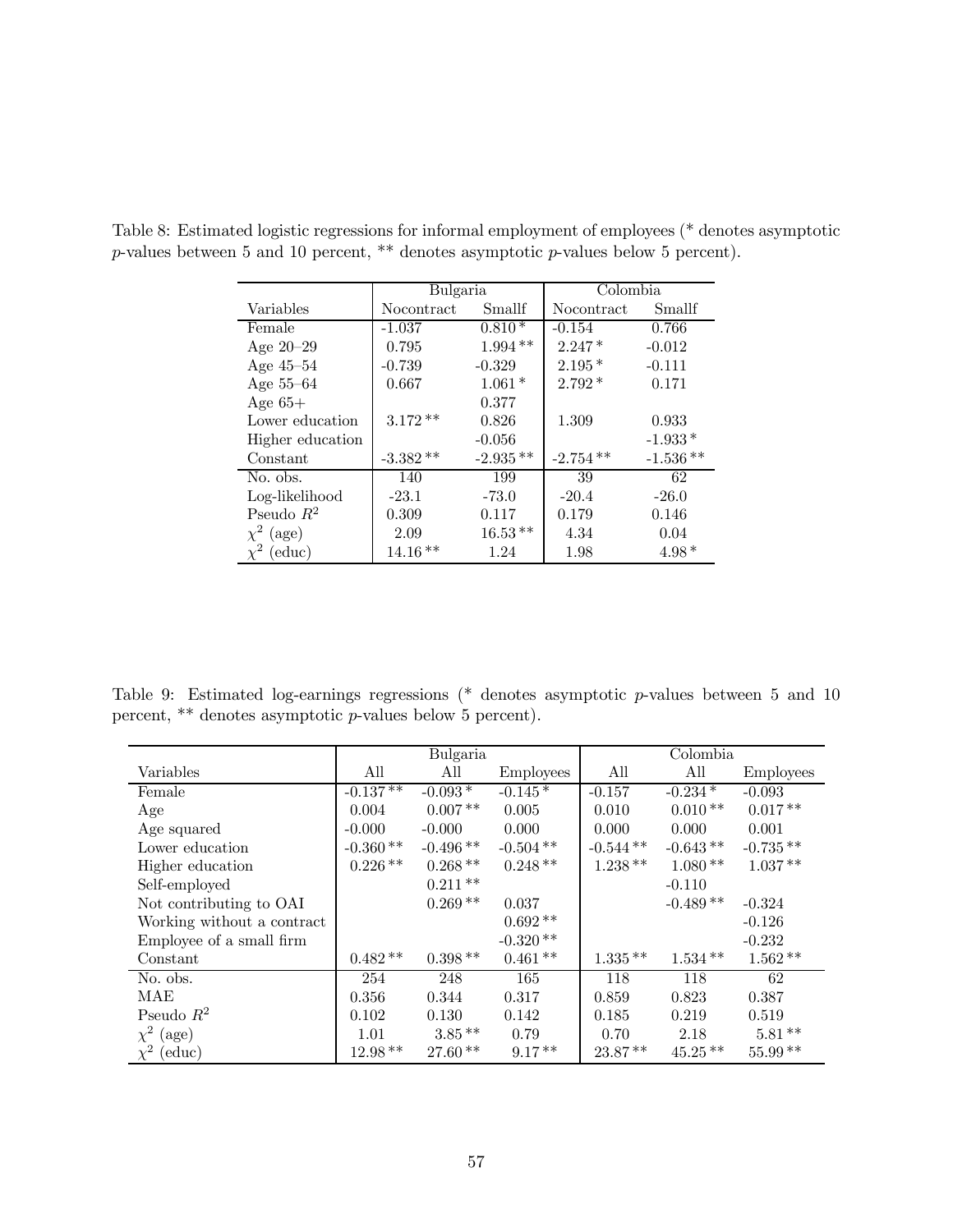| Variables        | Bulgaria   | Colombia   |
|------------------|------------|------------|
| Female           | 0.025      | $-0.279$   |
| Age $20-29$      | $-0.883**$ | $-0.535$   |
| Age $45-54$      | $-0.210$   | $-1.374**$ |
| Age $55-64$      | $-0.234$   | 0.237      |
| Age $65+$        | 1.439      |            |
| Lower education  | $-0.646$   | $-0.135$   |
| Higher education | $-0.401$   | $-0.193$   |
| Constant         | $1.211**$  | $1.909**$  |
| No. obs.         | 236        | 125        |
| Log-likelihood   | -141.2     | $-64.3$    |
| Pseudo $R^2$     | 0.033      | 0.067      |
| $\chi^2$ (age)   | 6.67       | $7.80*$    |
| $\chi^2$ (educ)  | 2.73       | 0.15       |

Table 10: Estimated logistic regressions for overall satisfaction with main job (\* denotes asymptotic p-values between 5 and 10 percent, \*\* denotes asymptotic p-values below 5 percent).

Table 11: Estimated logistic regressions for satisfaction with social security benefits provided by the main job (\* denotes asymptotic p-values between 5 and 10 percent, \*\* denotes asymptotic p-values below 5 percent).

| Variables          | Bulgaria   | Colombia |
|--------------------|------------|----------|
| Female             | 0.235      | $-0.081$ |
| Age $20-29$        | $-0.484$   | $-0.736$ |
| Age $45-54$        | 0.110      | 0.739    |
| Age 55–64          | $-0.100$   | $-1.189$ |
| Age $65+$          | $-0.837$   |          |
| Lower education    | $-1.096**$ | $-1.899$ |
| Higher education   | $-0.034$   | $-0.866$ |
| Constant           | $0.699*$   | $-0.484$ |
| No. obs.           | 204        | 64       |
| Log-likelihood     | $-127.2$   | $-32.4$  |
| Pseudo $R^2$       | 0.030      | 0.071    |
| $\chi^2$ (age)     | 2.55       | 2.97     |
| (educ)<br>$\chi^2$ | 4.18       | 3.02     |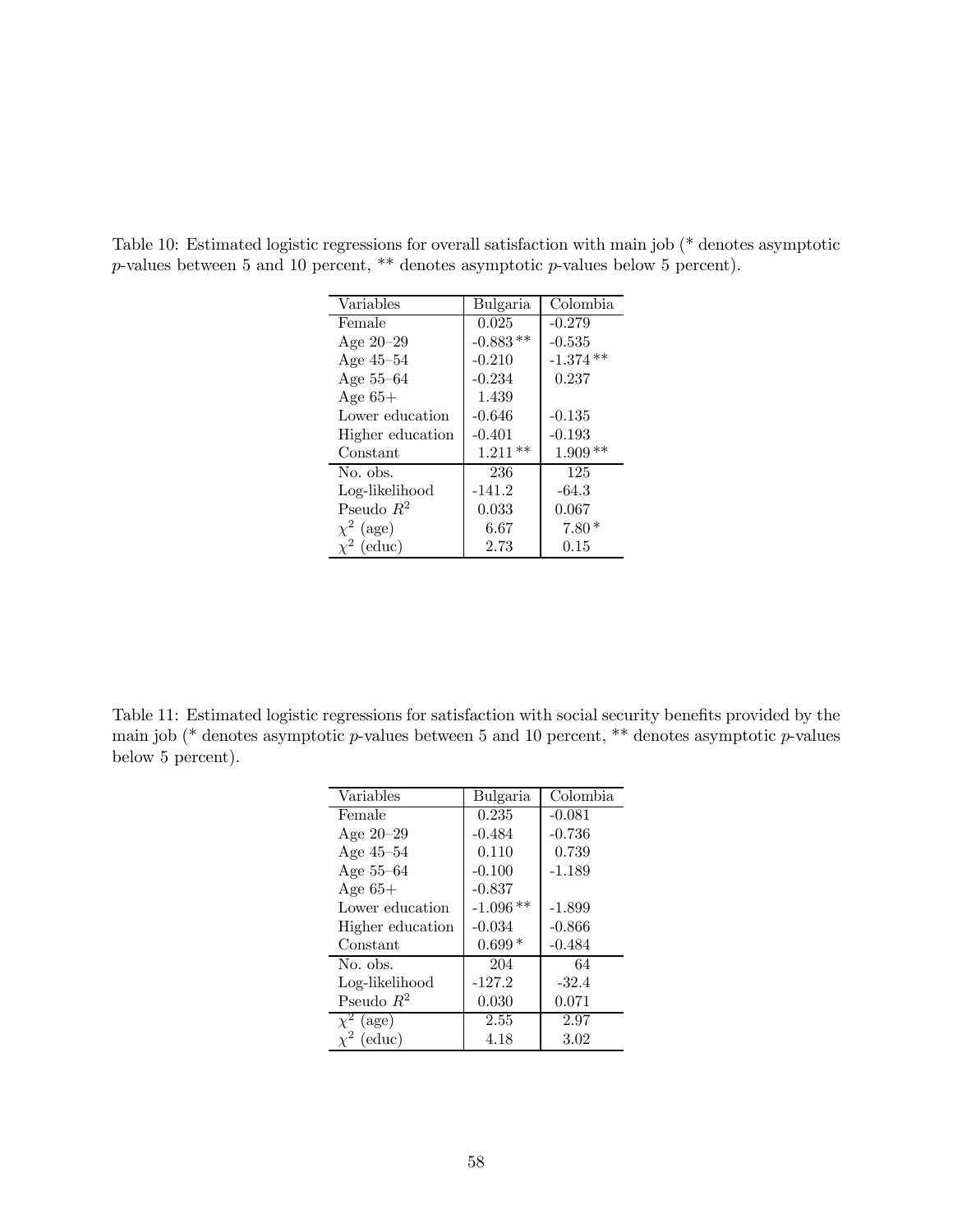|           |          | Age $70$        |        |                  |          | Age $80$       |        |     | Age $90$          |                  |                  |                 |
|-----------|----------|-----------------|--------|------------------|----------|----------------|--------|-----|-------------------|------------------|------------------|-----------------|
| Age group | Mean     | q25             | q50    | q75              | Mean     | q25            | q50    | q75 | Mean              | $\rm q25$        | q50              | q75             |
| Men       |          |                 |        |                  |          |                |        |     |                   |                  |                  |                 |
| 15-19     | 90.0     | $\overline{80}$ | 90     | 100              | 55.0     | 50             | 55     | 60  | $\overline{25.0}$ | $\overline{20}$  | 25               | $\overline{30}$ |
| $20 - 29$ | 66.8     | 50              | 65     | 100              | 40.0     | 15             | 35     | 60  | 18.3              | $\overline{0}$   | 8                | 30              |
| 30-44     | 44.2     | $30\,$          | $50\,$ | 50               | 21.9     | $\theta$       | 20     | 40  | 6.0               | $\overline{0}$   | $\theta$         | 10              |
| 45-54     | 47.3     | 10              | 50     | 80               | 27.3     | $\overline{0}$ | 20     | 50  | 8.4               | $\theta$         | $\overline{0}$   | 20              |
| 55-64     | 53.5     | 30              | 50     | 80               | 22.4     | $\theta$       | 10     | 50  | 8.2               | $\overline{0}$   | $\overline{0}$   | 20              |
| $65+$     | 70.0     | 10              | 100    | 100              | 58.2     | 50             | 50     | 100 | 22.7              | $\overline{0}$   | $10\,$           | 20              |
| Total     | 52.3     | 30              | 50     | 80               | 30.7     | $\theta$       | 30     | 50  | 11.3              | $\boldsymbol{0}$ | $\boldsymbol{0}$ | 20              |
| Women     |          |                 |        |                  |          |                |        |     |                   |                  |                  |                 |
| $15 - 19$ | 92.0     | 100             | 100    | 100              | 54.0     | 40             | 50     | 50  | 10.0              | $\overline{0}$   | $10\,$           | 20              |
| 20-29     | 61.4     | $50\,$          | 60     | 80               | 39.2     | $20\,$         | 40     | 50  | 11.7              | $\overline{0}$   | $\boldsymbol{0}$ | 20              |
| 30-44     | 45.5     | $30\,$          | 50     | 60               | 20.6     | 6              | 20     | 30  | 3.9               | $\overline{0}$   | $\overline{0}$   | $\overline{2}$  |
| 45-54     | 49.6     | 30              | 50     | 60               | $27.4\,$ | 10             | 20     | 40  | 9.5               | $\overline{0}$   | $\boldsymbol{0}$ | 10              |
| 55-64     | 53.0     | 30              | 50     | 80               | 33.1     | $20\,$         | 30     | 50  | 6.2               | $\overline{0}$   | $\overline{0}$   | 10              |
| $65+$     | 71.4     | 40              | 80     | 100              | 49.3     | 20             | 50     | 60  | 17.6              | $\overline{0}$   | 10               | 20              |
| Total     | 52.8     | 40              | $50\,$ | 70               | 30.5     | 10             | 20     | 45  | 8.4               | $\overline{0}$   | $\overline{0}$   | 10              |
|           |          |                 |        |                  | Total    |                |        |     |                   |                  |                  |                 |
| $15 - 19$ | 91.4     | 80              | 100    | $\overline{100}$ | 54.3     | 40             | 50     | 60  | 14.3              | $\overline{0}$   | $\overline{20}$  | $\overline{20}$ |
| $20 - 29$ | 63.8     | $50\,$          | 60     | 100              | 39.5     | 20             | 40     | 50  | 14.7              | $\overline{0}$   | 3                | $20\,$          |
| 30-44     | 45.0     | 30              | 50     | 50               | 21.1     | $\theta$       | 20     | 30  | 4.7               | $\theta$         | $\boldsymbol{0}$ | $\bf 5$         |
| 45-54     | 48.6     | 20              | 50     | 70               | $27.3\,$ | 5              | 20     | 40  | 9.0               | $\overline{0}$   | $\boldsymbol{0}$ | 10              |
| 55-64     | $53.2\,$ | 30              | 50     | 80               | 28.8     | 5              | 20     | 50  | 7.0               | $\overline{0}$   | $\overline{0}$   | 10              |
| $65+$     | 71.0     | 40              | 90     | 100              | 53.2     | $40\,$         | 50     | 60  | 19.8              | $\overline{0}$   | $10\,$           | 20              |
| Total     | 52.6     | 30              | $50\,$ | 80               | 30.6     | 10             | $30\,$ | 50  | 9.6               | $\overline{0}$   | $\boldsymbol{0}$ | $10\,$          |

Table 12: Mean and percentiles of subjective survival probabilities by gender and age group, Bulgaria.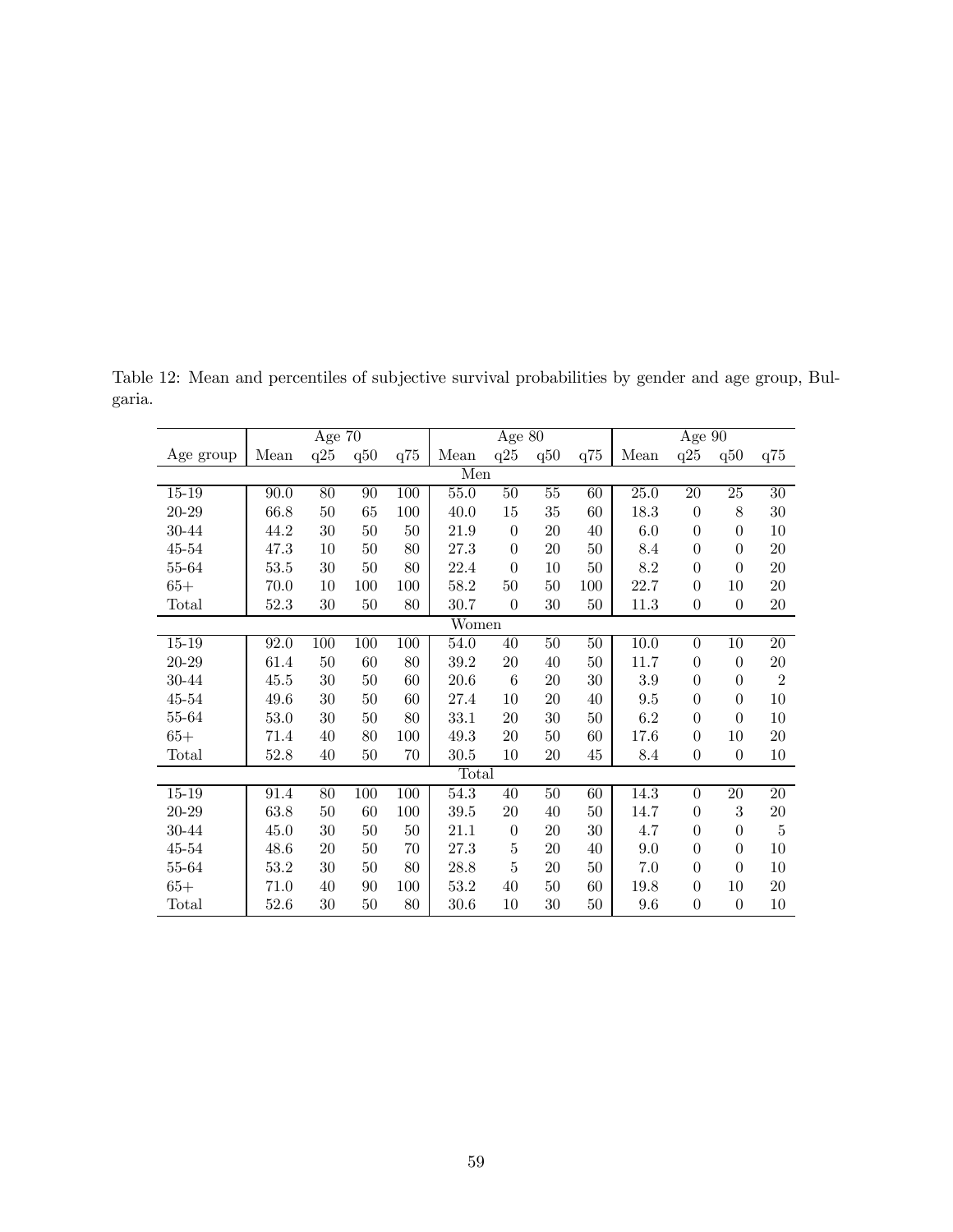| Agegroup | Mean     | q25 | q50 | q75 |  |  |  |  |  |
|----------|----------|-----|-----|-----|--|--|--|--|--|
| Men      |          |     |     |     |  |  |  |  |  |
| 30-44    | 76.7     | 70  | 70  | 80  |  |  |  |  |  |
| 45-54    | 78.7     | 70  | 80  | 85  |  |  |  |  |  |
| 55-64    | 73.9     | 80  | 80  | 80  |  |  |  |  |  |
| $65+$    | 88.8     | 83  | 88  | 95  |  |  |  |  |  |
| Total    | 77.6     | 70  | 80  | 85  |  |  |  |  |  |
| Women    |          |     |     |     |  |  |  |  |  |
| 30-44    | 74.0     | 70  | 70  | 80  |  |  |  |  |  |
| 45-54    | 77.2     | 70  | 80  | 80  |  |  |  |  |  |
| 55-64    | 75.0     | 70  | 75  | 80  |  |  |  |  |  |
| $65+$    | 85.0     | 83  | 85  | 88  |  |  |  |  |  |
| Total    | 75.7     | 70  | 75  | 80  |  |  |  |  |  |
|          | Total    |     |     |     |  |  |  |  |  |
| 30-44    | 75.1     | 70  | 70  | 80  |  |  |  |  |  |
| 45-54    | 77.8     | 70  | 80  | 80  |  |  |  |  |  |
| 55-64    | 74.4     | 70  | 80  | 80  |  |  |  |  |  |
| $65+$    | 86.9     | 83  | 85  | 90  |  |  |  |  |  |
| Total    | $76.5\,$ | 70  | 80  | 80  |  |  |  |  |  |

Table 13: Mean and percentiles of subjective life expectancy by gender and age group, Colombia.

Table 14: Estimated logistic regressions for optimism about life duration (\* denotes asymptotic p-values between 5 and 10 percent, \*\* denotes asymptotic p-values below 5 percent).

|                  |            | Bulgaria   |             | Colombia   |
|------------------|------------|------------|-------------|------------|
| Variables        | Age $70$   | Age $80$   | Age $90$    |            |
| Female           | $-0.106$   | $-0.115$   | $-0.737$    | $-0.577$   |
| Age $15-19$      |            | $2.291**$  |             |            |
| Age $20-29$      | $1.354**$  | $1.386**$  | $16.799**$  |            |
| Age $45-54$      | $0.638*$   | 0.705      | 14.960      | $-0.184$   |
| Age $55-64$      | $0.853**$  | 0.904      |             | $-0.946$   |
| Age $65+$        | $1.753**$  | $2.579**$  | 17.270**    | $2.196**$  |
| Lower education  | $-0.361$   | $-0.774$   | $-0.376$    | $1.371**$  |
| Higher education | $-0.089$   | 0.261      | 1.010       | 0.814      |
| Constant         | $-1.090**$ | $-2.716**$ | $-19.228**$ | $-1.738**$ |
| No. obs.         | 269        | 284        | 238         | 128        |
| Log-likelihood   | $-168.3$   | $-106.4$   | $-26.9$     | $-56.5$    |
| Pseudo $R^2$     | 0.046      | 0.092      | 0.230       | 0.143      |
| $\chi^2$ (age)   | $14.81**$  | $19.88**$  | $241.81**$  | $8.11**$   |
| (educ)           | 0.72       | 2.67       | 2.03        | $4.81*$    |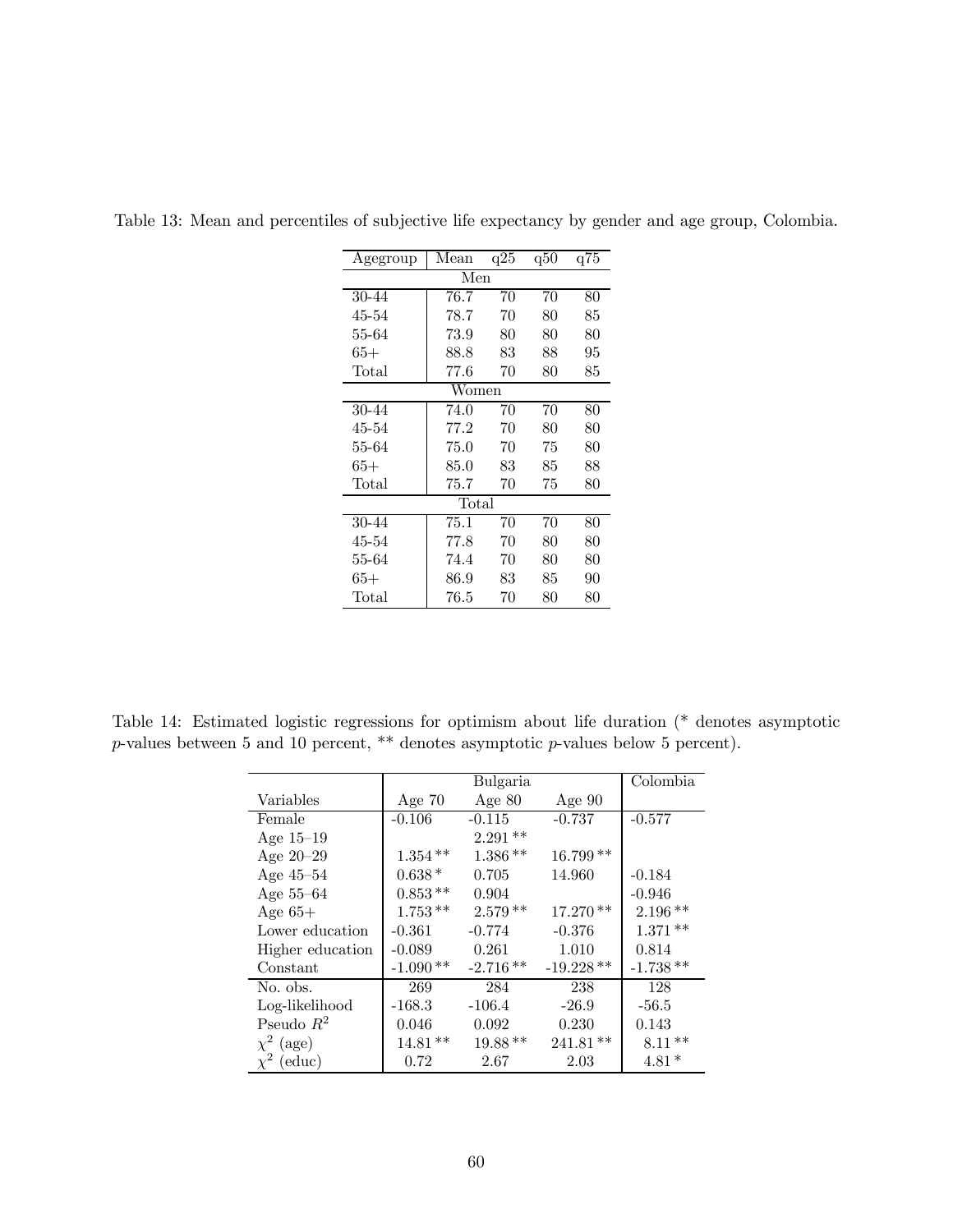|           |       | Age $50$ |     |           | Age $60$          |                      |        | Age $70$ |                   |                  |                  |                  |
|-----------|-------|----------|-----|-----------|-------------------|----------------------|--------|----------|-------------------|------------------|------------------|------------------|
| Age group | Mean  | q25      | q50 | q75       | Mean              | q25                  | q50    | q75      | Mean              | q25              | q50              | q75              |
| Men       |       |          |     |           |                   |                      |        |          |                   |                  |                  |                  |
| $15 - 19$ | 100.0 | 100      | 100 | 100       | $\overline{75.0}$ | 50                   | 75     | 100      | $\overline{20.0}$ | $\overline{10}$  | $\overline{20}$  | $\overline{30}$  |
| 20-29     | 81.0  | 65       | 100 | 100       | 60.5              | 40                   | 55     | 95       | 11.5              | $\overline{0}$   | $\boldsymbol{0}$ | 20               |
| 30-44     | 84.0  | 80       | 95  | 100       | 55.7              | 30                   | 50     | 70       | 14.5              | $\theta$         | 3                | 20               |
| 45-54     | 85.2  | 100      | 100 | 100       | 68.3              | 50                   | 70     | 100      | 14.2              | $\overline{0}$   | $\boldsymbol{0}$ | 20               |
| 55-64     |       |          |     |           | 63.3              | 40                   | 70     | 100      | $5.3\,$           | $\Omega$         | $\boldsymbol{0}$ | $\theta$         |
| $65+$     |       |          |     |           |                   | $\ddot{\phantom{1}}$ |        |          | 0.0               | $\overline{0}$   | $\boldsymbol{0}$ | $\Omega$         |
| Total     | 84.0  | 80       | 100 | 100       | 62.4              | 50                   | 65     | 100      | 12.1              | $\overline{0}$   | $\boldsymbol{0}$ | 20               |
| Women     |       |          |     |           |                   |                      |        |          |                   |                  |                  |                  |
| $15 - 19$ | 100.0 | 100      | 100 | 100       | $40.\overline{0}$ | 30                   | 50     | $50\,$   | 0.0               | $\overline{0}$   | $\boldsymbol{0}$ | $\Omega$         |
| 20-29     | 83.5  | 80       | 100 | 100       | 48.1              | 20                   | 50     | 80       | 11.0              | $\overline{0}$   | $\theta$         | 20               |
| 30-44     | 80.0  | 50       | 100 | 100       | 48.6              | 20                   | 50     | 80       | 6.7               | $\overline{0}$   | $\boldsymbol{0}$ | 10               |
| 45-54     | 91.3  | 100      | 100 | 100       | 58.0              | 30                   | 55     | 90       | 6.3               | $\overline{0}$   | $\boldsymbol{0}$ | $\theta$         |
| 55-64     |       |          |     |           | 46.7              | $\theta$             | 40     | 100      | 8.7               | $\theta$         | $\boldsymbol{0}$ | 10               |
| $65+$     |       |          |     |           |                   |                      |        |          | 10.0              | $\theta$         | $\boldsymbol{0}$ | 10               |
| Total     | 84.2  | 80       | 100 | 100       | 51.2              | 20                   | 50     | 80       | 7.5               | $\overline{0}$   | $\theta$         | 5                |
|           |       |          |     |           | Total             |                      |        |          |                   |                  |                  |                  |
| $15 - 19$ | 100.0 | 100      | 100 | 100       | $50.0\,$          | $\overline{30}$      | 50     | 70       | 5.7               | $\theta$         | $\boldsymbol{0}$ | 10               |
| 20-29     | 82.4  | 80       | 100 | 100       | $53.5\,$          | $20\,$               | $50\,$ | 80       | $11.2\,$          | $\overline{0}$   | $\boldsymbol{0}$ | 20               |
| 30-44     | 81.4  | 65       | 100 | 100       | 51.1              | 25                   | 50     | 75       | 9.5               | $\boldsymbol{0}$ | $\boldsymbol{0}$ | 10               |
| 45-54     | 88.4  | 100      | 100 | 100       | 62.2              | 40                   | 70     | 100      | 9.6               | $\overline{0}$   | $\boldsymbol{0}$ | 10               |
| 55-64     |       |          |     | $\bullet$ | 52.9              | 5                    | 55     | 100      | 7.4               | $\Omega$         | $\boldsymbol{0}$ | $\boldsymbol{3}$ |
| $65+$     |       |          |     |           |                   |                      |        |          | $7.5\,$           | $\overline{0}$   | $\boldsymbol{0}$ | 5                |
| Total     | 84.1  | 80       | 100 | 100       | $55.5\,$          | $30\,$               | $50\,$ | 90       | 9.3               | $\theta$         | $\boldsymbol{0}$ | 10               |

Table 15: Mean and percentiles of subjective full-time work probabilities by gender and age group, Bulgaria.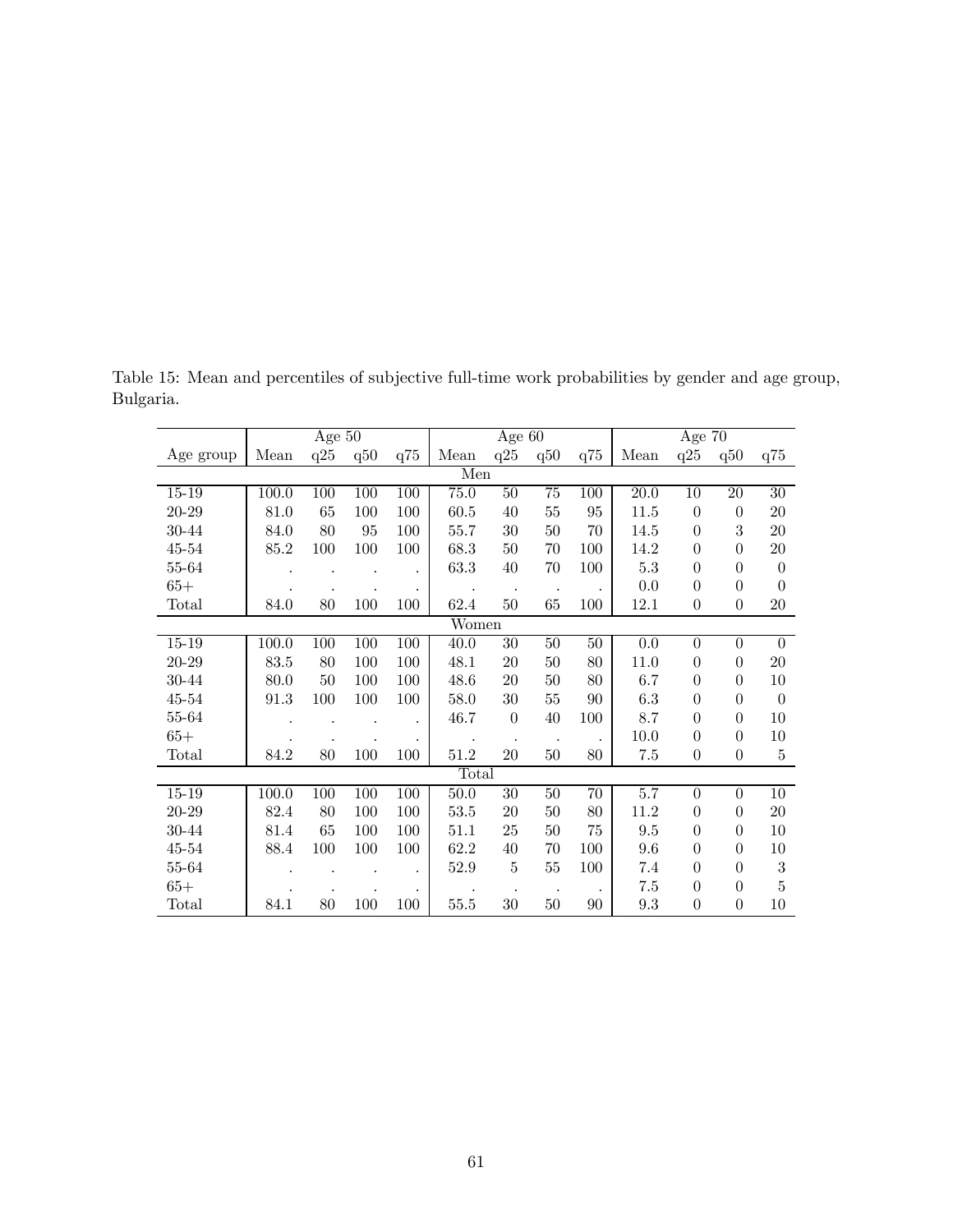| Agegroup | Mean     | q25 | q50 | q75 |  |  |  |  |  |
|----------|----------|-----|-----|-----|--|--|--|--|--|
| Men      |          |     |     |     |  |  |  |  |  |
| 30-44    | 60.8     | 58  | 60  | 65  |  |  |  |  |  |
| 45-54    | 64.1     | 60  | 65  | 70  |  |  |  |  |  |
| 55-64    | 60.1     | 65  | 65  | 70  |  |  |  |  |  |
| $65+$    | 80.0     | 80  | 80  | 80  |  |  |  |  |  |
| Total    | 62.0     | 60  | 65  | 70  |  |  |  |  |  |
| Women    |          |     |     |     |  |  |  |  |  |
| 30-44    | 57.8     | 50  | 60  | 60  |  |  |  |  |  |
| 45-54    | 63.4     | 58  | 60  | 65  |  |  |  |  |  |
| 55-64    | 64.0     | 60  | 61  | 65  |  |  |  |  |  |
| Total    | 60.6     | 56  | 60  | 61  |  |  |  |  |  |
|          | Total    |     |     |     |  |  |  |  |  |
| 30-44    | 59.3     | 55  | 60  | 60  |  |  |  |  |  |
| 45-54    | 63.7     | 60  | 60  | 70  |  |  |  |  |  |
| 55-64    | $61.8\,$ | 60  | 65  | 69  |  |  |  |  |  |
| $65+$    | 80.0     | 80  | 80  | 80  |  |  |  |  |  |
| Total    | 61.3     | 58  | 60  | 65  |  |  |  |  |  |

Table 16: Mean and percentiles of expected retirement age by gender and age group, Colombia.

Table 17: Estimated logistic regressions for optimism about working life duration (\* denotes asymptotic p-values between 5 and 10 percent, \*\* denotes asymptotic p-values below 5 percent).

|                  |            | Bulgaria   |            | Colombia    |
|------------------|------------|------------|------------|-------------|
| Variables        | Age $50$   | Age $60$   | Age $70$   |             |
| Female           | $-0.296$   | $-0.540*$  | $-2.176**$ | $-1.175***$ |
| Age $15-19$      |            | 0.147      |            |             |
| Age $20-29$      | $-0.152$   | 0.246      | 0.059      |             |
| Age 45-54        | 0.590      | $0.584*$   | $2.394**$  | $1.681**$   |
| Age $55-64$      |            | 0.302      |            | $2.930**$   |
| Lower education  | $-1.057**$ | $-1.609**$ |            | $-1.492*$   |
| Higher education | 0.041      | 0.182      | $2.261**$  | $1.268**$   |
| Constant         | $1.633**$  | 0.093      | $-4.685**$ | $-1.219**$  |
| No. obs.         | 175        | 246        | 188        | 94          |
| Log-likelihood   | $-84.4$    | $-159.8$   | $-25.1$    | $-47.3$     |
| Pseudo $R^2$     | 0.036      | 0.062      | 0.241      | 0.243       |
| $\chi^2$ (age)   | 1.78       | 3.25       | $6.06**$   | $14.46**$   |
| $(\text{educ})$  | 4.48       | $11.86**$  | $6.16**$   | $10.58**$   |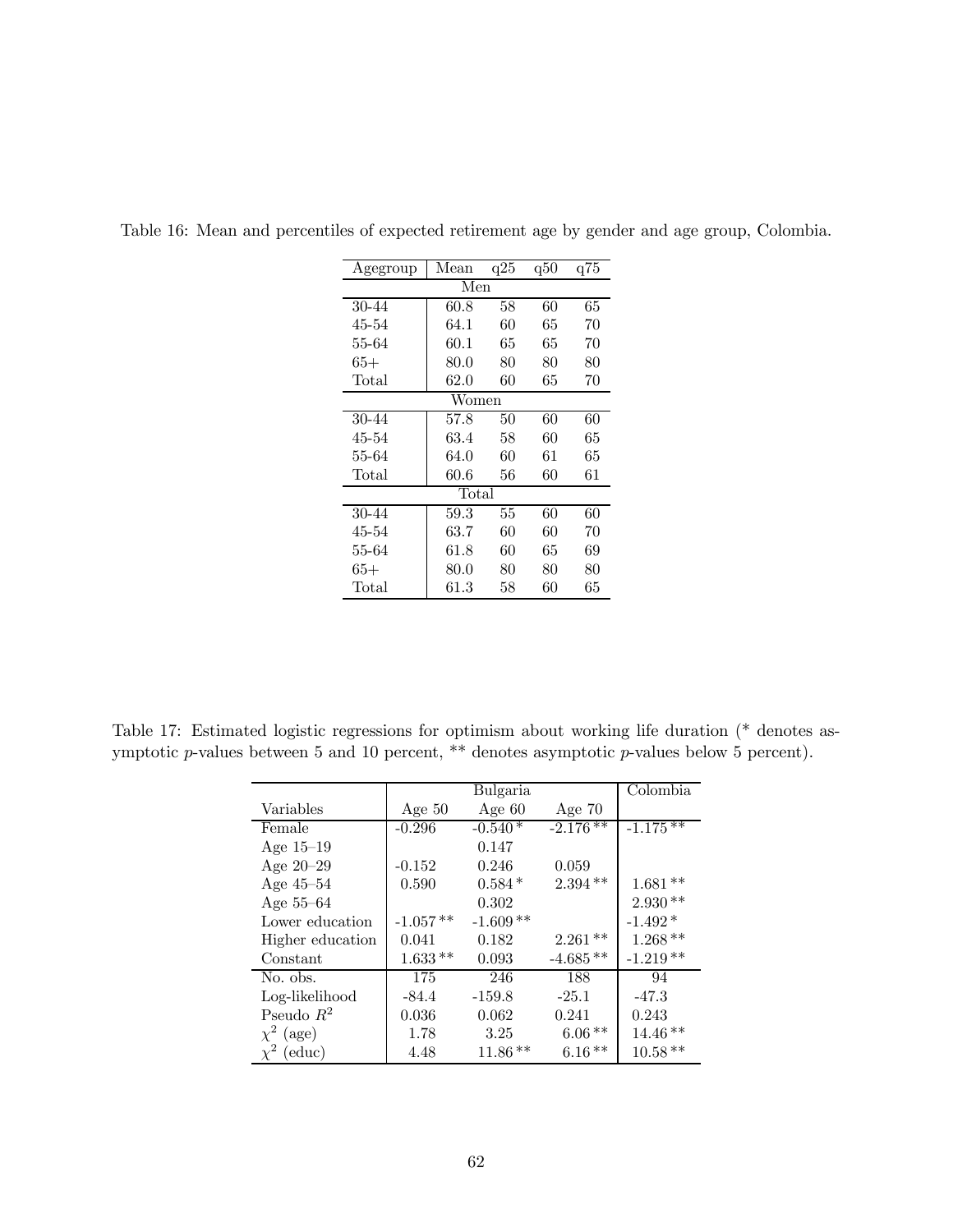| Age group | Mean  | q25 | q50 | q75 |  |  |  |  |
|-----------|-------|-----|-----|-----|--|--|--|--|
|           | Men   |     |     |     |  |  |  |  |
| 30-44     | 60.0  | 40  | 50  | 70  |  |  |  |  |
| 45-54     | 55.2  | 40  | 50  | 70  |  |  |  |  |
| 55-64     | 55.0  | 45  | 50  | 60  |  |  |  |  |
| $65+$     | 60.0  | 60  | 60  | 60  |  |  |  |  |
| Total     | 56.0  | 40  | 50  | 70  |  |  |  |  |
| Women     |       |     |     |     |  |  |  |  |
| 30-44     | 54.4  | 40  | 50  | 60  |  |  |  |  |
| 45-54     | 65.4  | 50  | 60  | 80  |  |  |  |  |
| 55-64     | 62.0  | 40  | 60  | 80  |  |  |  |  |
| $65+$     | 50.0  | 50  | 50  | 50  |  |  |  |  |
| Total     | 62.0  | 48  | 60  | 70  |  |  |  |  |
|           | Total |     |     |     |  |  |  |  |
| 30-44     | 55.7  | 40  | 50  | 70  |  |  |  |  |
| 45-54     | 61.8  | 47  | 55  | 73  |  |  |  |  |
| 55-64     | 59.8  | 40  | 60  | 80  |  |  |  |  |
| $65+$     | 55.0  | 50  | 55  | 60  |  |  |  |  |
| Total     | 60.0  | 45  | 50  | 70  |  |  |  |  |

Table 18: Mean and percentiles of expected replacement rates by gender and age group, Bulgaria.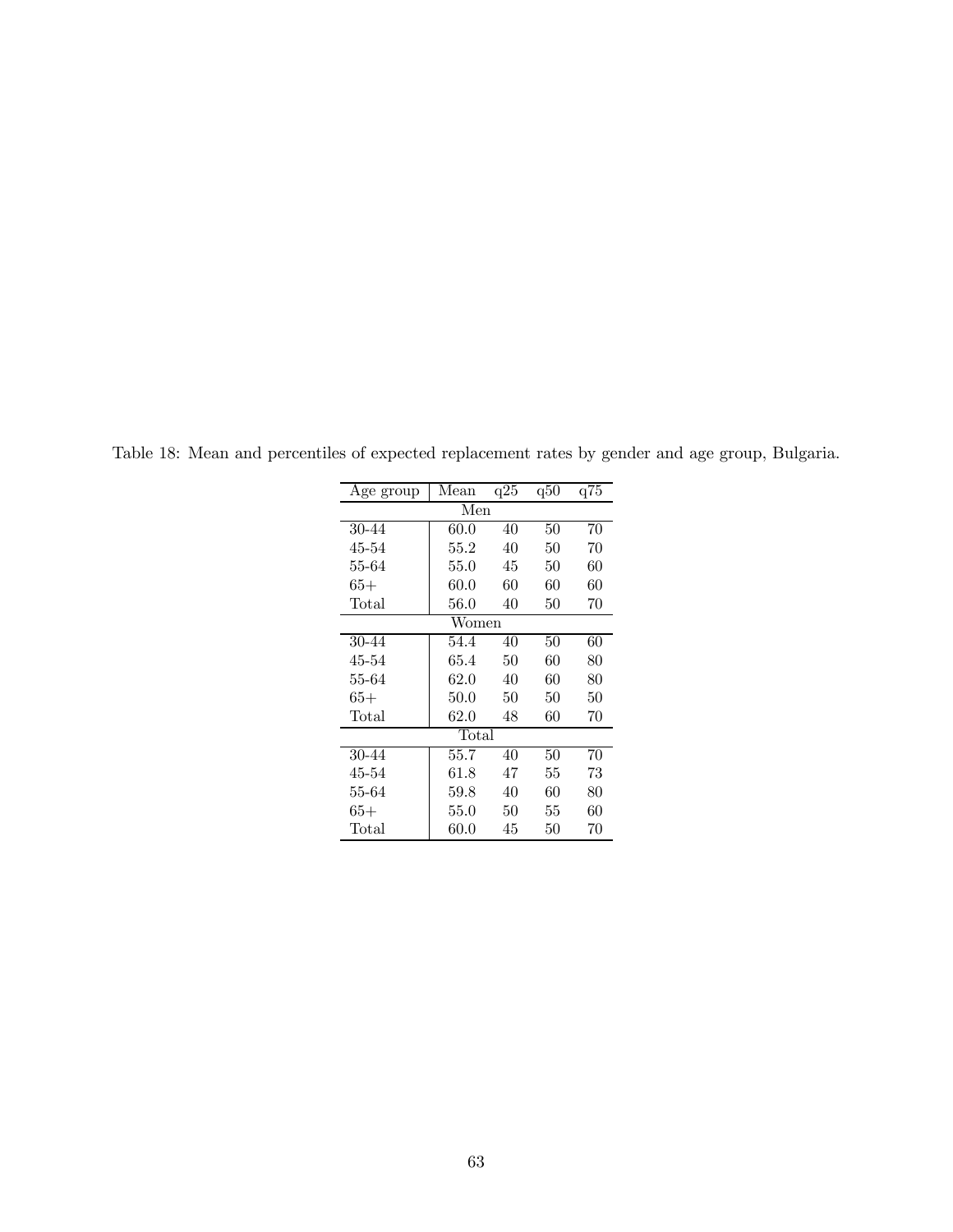Table 19: Estimated regressions for expected replacement rate (\* denotes asymptotic p-values between 5 and 10 percent, \*\* denotes asymptotic p-values below 5 percent; Pseudo  $R^2$  is McKelvey and Zavoina's  $R^2$ ).

| Variables             |            | Bulgaria   | Colombia    |             |  |
|-----------------------|------------|------------|-------------|-------------|--|
| Female                | 3.642      | 3.280      | 1.691       | 1.679       |  |
| Age                   | 0.182      |            | $0.505**$   |             |  |
| Years of contribution |            | 0.132      |             | $0.420**$   |  |
| Lower education       | $-8.256$   | $-6.967$   | $-15.303**$ | $-12.076**$ |  |
| Higher education      | $-6.856*$  | $-6.377$   | 2.454       | 0.614       |  |
| Constant              | $56.200**$ | $57.068**$ | 64.598 **   | $70.696**$  |  |
| No. obs.              | 109        | 107        | 68          | 68          |  |
| Log-likelihood        | $-473.0$   | $-464.8$   | $-125.8$    | $-126.2$    |  |
| $R^2$                 | 0.039      | 0.034      |             |             |  |
| Pseudo $R^2$          |            |            | 0.156       | 0.147       |  |
| $(\text{educ})$       | 1.72       | 1.41       | $9.11**$    | $4.8*$      |  |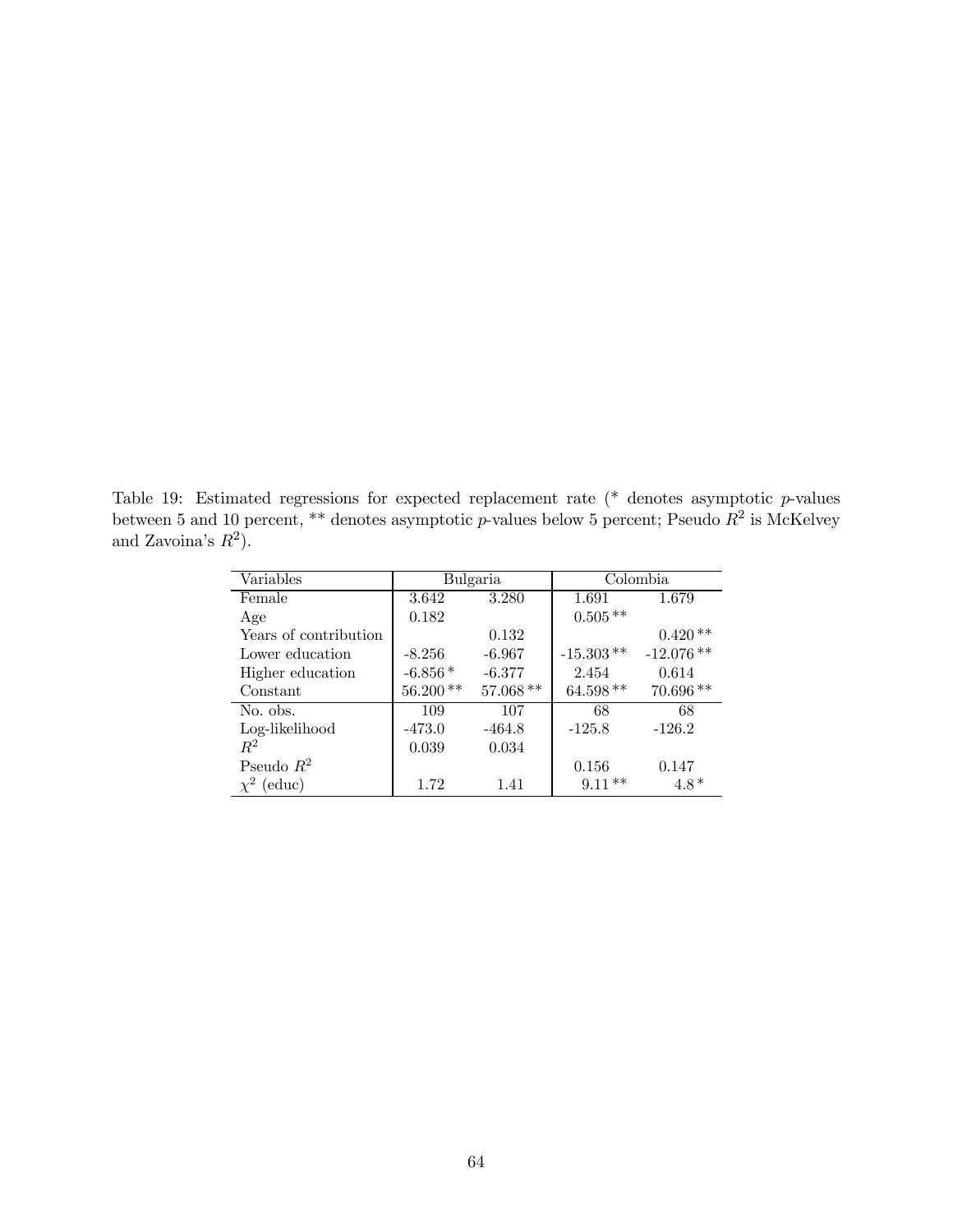Table 20: Estimated logistic regressions for optimism about next 5 years quality of life (\* denotes asymptotic *p*-values between 5 and 10 percent, \*\* denotes asymptotic *p*-values below 5 percent).

| Variables        | Bulgaria   | Colombia  |
|------------------|------------|-----------|
| Female           | $-0.659**$ | 0.613     |
| Age $15-19$      | $2.420**$  |           |
| Age $20-29$      | $1.235**$  |           |
| Age $45-54$      | $-0.285$   | 0.110     |
| Age $55-64$      | $-0.812**$ | $-0.909*$ |
| Age $65+$        | $-2.479**$ | 1.534     |
| Lower education  | $-0.379$   | $-0.883*$ |
| Higher education | $-0.150$   | $-0.354$  |
| Constant         | 0.303      | $0.853*$  |
| No. obs.         | 302        | 130       |
| Log-likelihood   | -177.1     | $-75.7$   |
| Pseudo $R^2$     | 0.139      | 0.066     |
| $\chi^2$ (age)   | $36.12**$  | 5.91      |
| $\chi^2$ (educ)  | 0.95       | 2.96      |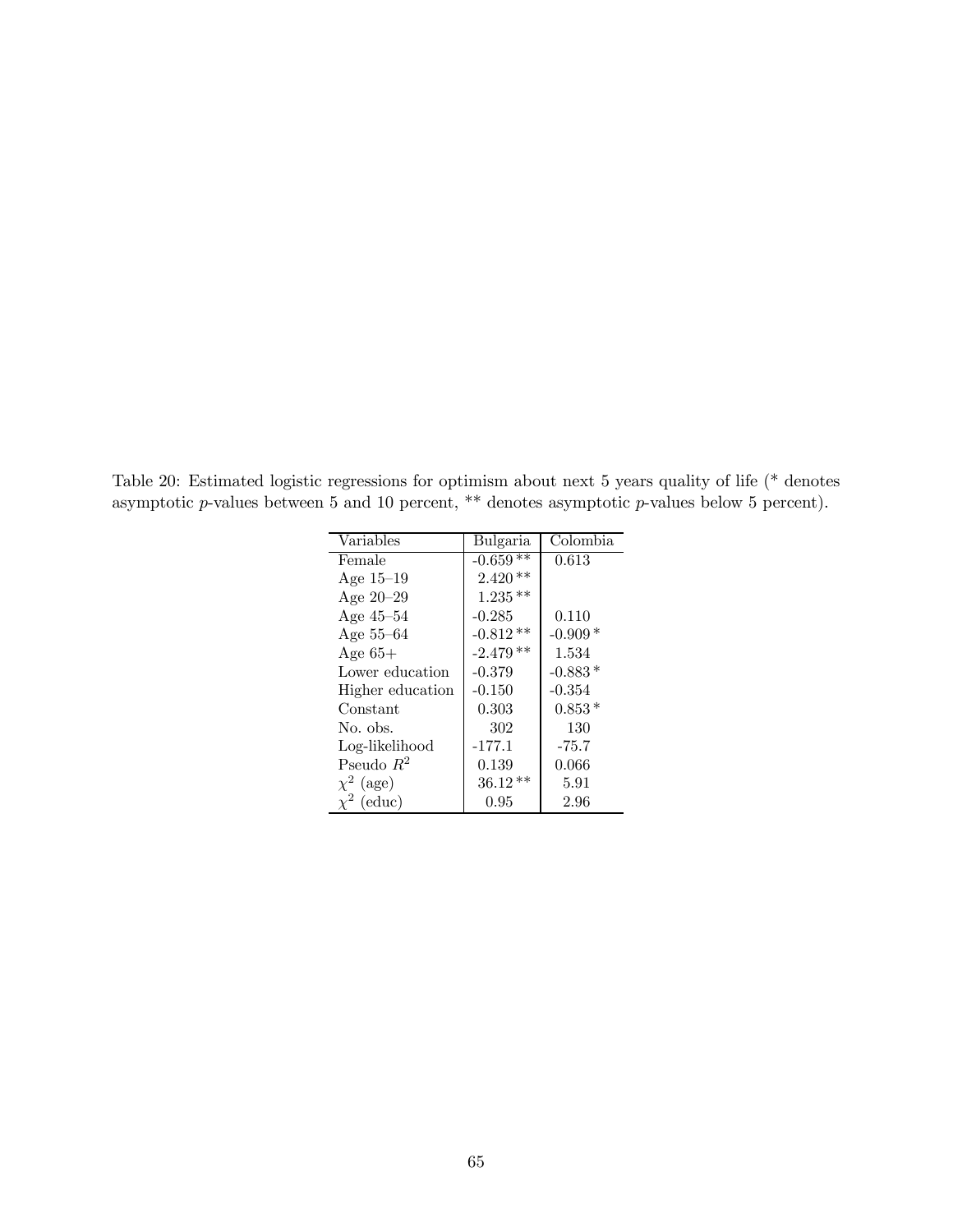Table 21: Estimated logistic regressions for optimism about post-retirement quality of life (\* denotes asymptotic  $p$ -values between 5 and 10 percent, \*\* denotes asymptotic  $p$ -values below 5 percent).

| Variables        | Bulgaria   | Colombia |
|------------------|------------|----------|
| Female           | $-0.628*$  | $-0.000$ |
| Age $20-29$      | $0.890*$   |          |
| Age $45-54$      | $-0.457$   | $-0.199$ |
| Age $55-64$      | $-1.161$   | $-1.003$ |
| Lower education  | $-1.185$   | $-0.344$ |
| Higher education | $-0.207$   | $-0.471$ |
| Constant         | $-0.861**$ | 0.662    |
| No. obs.         | 213        | 95       |
| Log-likelihood   | -96.6      | $-63.7$  |
| Pseudo $R^2$     | 0.074      | 0.027    |
| $\chi^2$ (age)   | $10.31**$  | 2.71     |
| (educ)           | 2.24       | 1.03     |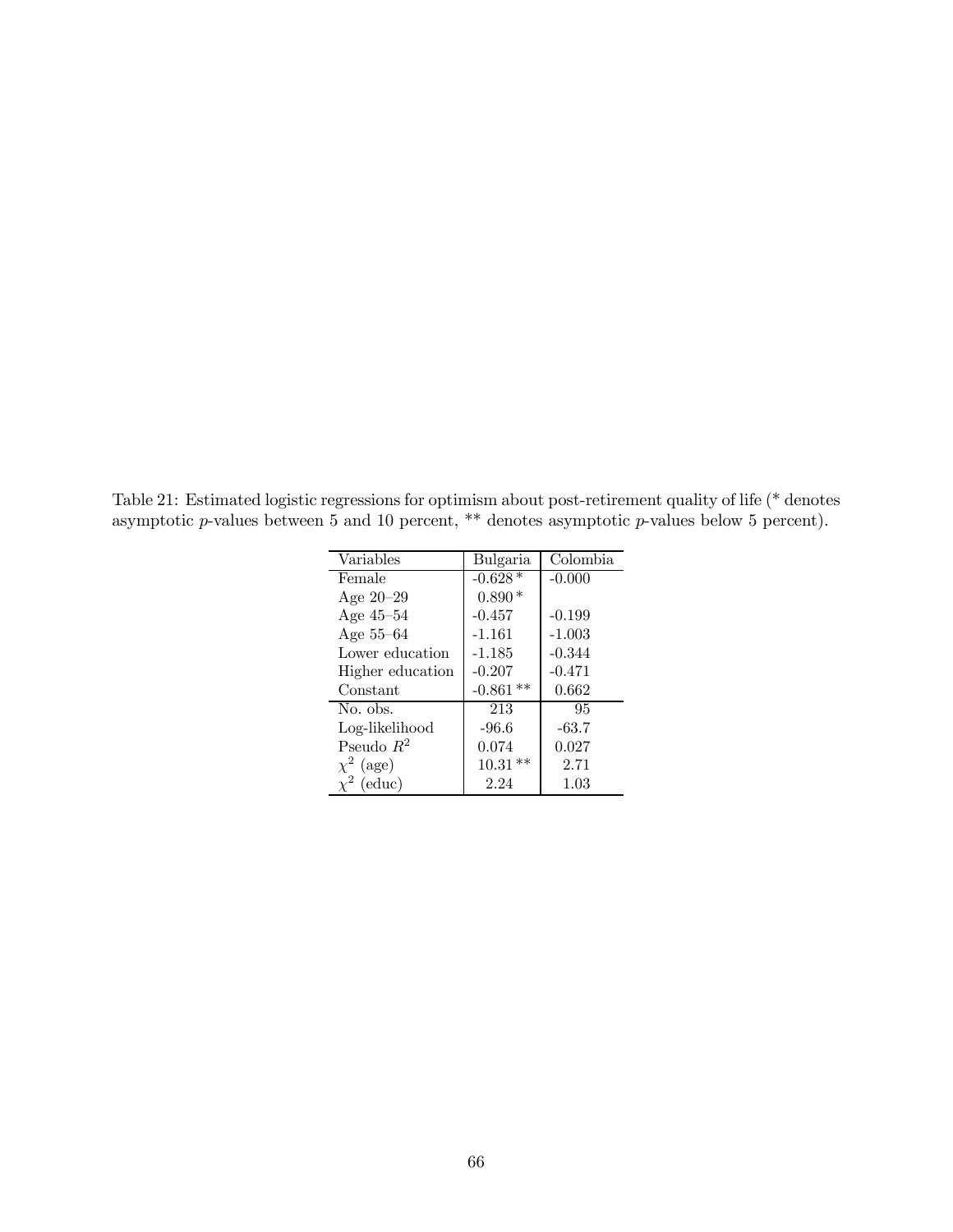| Variables        | Bulgaria  | Colombia A | Colombia B |
|------------------|-----------|------------|------------|
| Female           | 0.122     | $-0.375$   | $-1.252*$  |
| Age $20-29$      | $-0.643$  |            |            |
| Age $45-54$      | 0.106     | 0.910      | 0.520      |
| Age $55-64$      | $-0.038$  |            | $-0.566$   |
| Age $65+$        | $-1.390*$ |            |            |
| Lower education  | $-0.350$  | $-1.130$   | 0.655      |
| Higher education | 0.262     | $-0.326$   | 0.325      |
| Constant         | $0.703*$  | 0.706      | 1.022      |
| No. obs.         | 184       | 39         | 48         |
| Log-likelihood   | $-114.0$  | $-24.8$    | $-28.1$    |
| Pseudo $R^2$     | 0.031     | 0.045      | 0.080      |
| $\chi^2$ (age)   | 5.58      | 1.35       | 1.25       |
| $(\text{educ})$  | 1.39      | 1.15       | 0.55       |

Table 22: Estimated logistic regressions for optimism about employment risks (\* denotes asymptotic p-values between 5 and 10 percent, \*\* denotes asymptotic p-values below 5 percent).

Table 23: Estimated logistic regressions for optimism about health risks (\* denotes asymptotic  $p$ -values between 5 and 10 percent, \*\* denotes asymptotic  $p$ -values below 5 percent).

|                   |           | Illness    |            |            | Accident   |            |
|-------------------|-----------|------------|------------|------------|------------|------------|
| Variables         | Bulgaria  | Colombia A | Colombia B | Bulgaria   | Colombia A | Colombia B |
| Female            | $-0.001$  | $-0.466$   | 0.200      | 0.399      | 0.067      | $-0.404$   |
| Age $15-19$       | 1.088     |            |            | 1.112      |            |            |
| Age $20-29$       | $1.850**$ |            |            | $1.048**$  |            |            |
| Age $45-54$       | $0.880**$ | $-0.846$   | $-0.284$   | $0.812**$  | 0.171      | $-0.743$   |
| Age $55-64$       | $-0.069$  |            | $-0.096$   | 0.719      | 0.995      | $-0.728$   |
| Age $65+$         | $-0.774*$ | $-4.046**$ |            | $-0.056$   | $-3.346**$ |            |
| Lower education   | $-0.528$  | $2.587**$  |            | $-0.855**$ | $2.691**$  | 1.247      |
| Higher education  | $-0.371$  | $1.665**$  | $-0.999$   | $-0.435$   | $1.270*$   | $-0.585$   |
| Constant          | $1.030**$ | 0.466      | $2.029**$  | $0.952**$  | $-0.460$   | $2.079**$  |
| No. obs.          | 300       | 53         | 48         | 298        | 64         | 61         |
| Log-likelihood    | $-150.3$  | $-28.2$    | $-22.3$    | $-142.5$   | $-34.7$    | $-28.5$    |
| Pseudo $R^2$      | 0.091     | 0.183      | 0.038      | 0.056      | 0.180      | 0.058      |
| $\chi^2$<br>(age) | $21.70**$ | $5.86*$    | 0.11       | 8.93       | $6.38*$    | 1.07       |
| $(\text{educ})$   | 2.34      | $7.33**$   | 1.45       | $4.90*$    | $7.80**$   | 2.31       |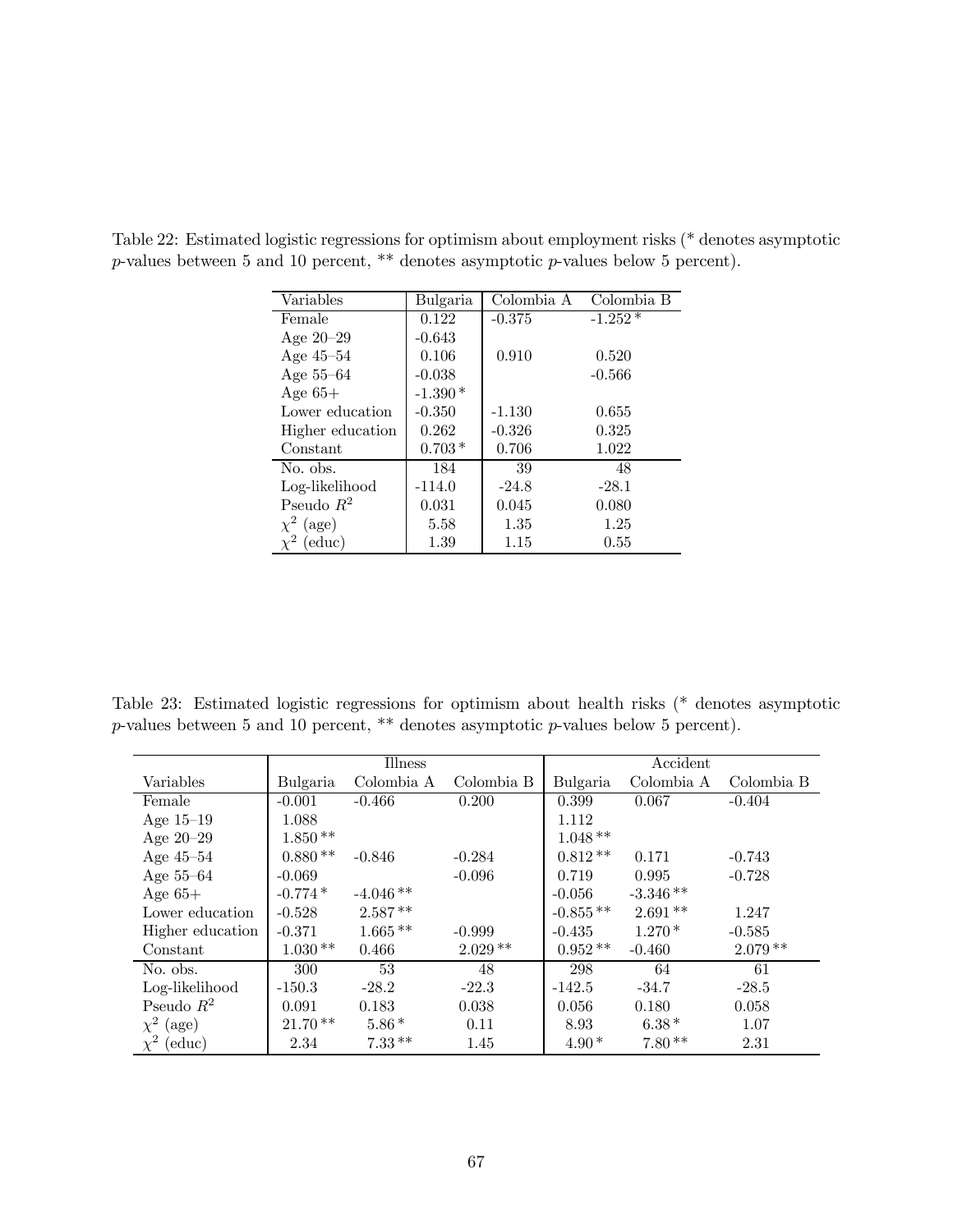| Variables        | Bulgaria  | Colombia   |
|------------------|-----------|------------|
| Female           | $-0.016$  | 0.274      |
| Age $15-19$      | $-0.168$  |            |
| Age $20-29$      | 0.219     |            |
| Age 45-54        | 0.198     | $-0.664$   |
| Age $55-64$      | $-0.102$  | 0.284      |
| Age $65+$        | 0.148     | 0.309      |
| Lower education  | $0.848**$ | $-1.169**$ |
| Higher education | $-0.127$  | $-0.595$   |
| Constant         | 0.180     | $1.599**$  |
| No. obs.         | 303       | 125        |
| Log-likelihood   | $-201.6$  | $-67.2$    |
| Pseudo $R^2$     | 0.020     | 0.055      |
| $\chi^2$ (age)   | 1.11      | 3.12       |
| $\chi^2$ (educ)  | $5.83*$   | $4.56\,$   |

Table 24: Estimated logistic regressions for impatience (\* denotes asymptotic p-values between 5 and 10 percent, \*\* denotes asymptotic p-values below 5 percent).

Table 25: Estimated logistic regressions for risk aversion (\* denotes asymptotic p-values between 5 and 10 percent, \*\* denotes asymptotic p-values below 5 percent).

| Variables        | Bulgaria   | Colombia   |
|------------------|------------|------------|
| Female           | $-0.163$   | 0.685      |
| Age $15-19$      | 0.614      |            |
| Age $20-29$      | $-0.470$   |            |
| Age $45-54$      | $-0.639*$  | 0.769      |
| Age $55-64$      | 0.142      | $-0.709$   |
| Age $65+$        | $-0.976$   | $1.689*$   |
| Lower education  | $-0.596$   | 0.896      |
| Higher education | $-0.034$   | 0.846      |
| Constant         | $-0.640**$ | $-3.250**$ |
| No. obs.         | 303        | 128        |
| Log-likelihood   | $-164.2$   | $-45.2$    |
| Pseudo $R^2$     | 0.032      | 0.099      |
| $\chi^2$ (age)   | 8.12       | 5.04       |
| $\chi^2$ (educ)  | 1.75       | 1.98       |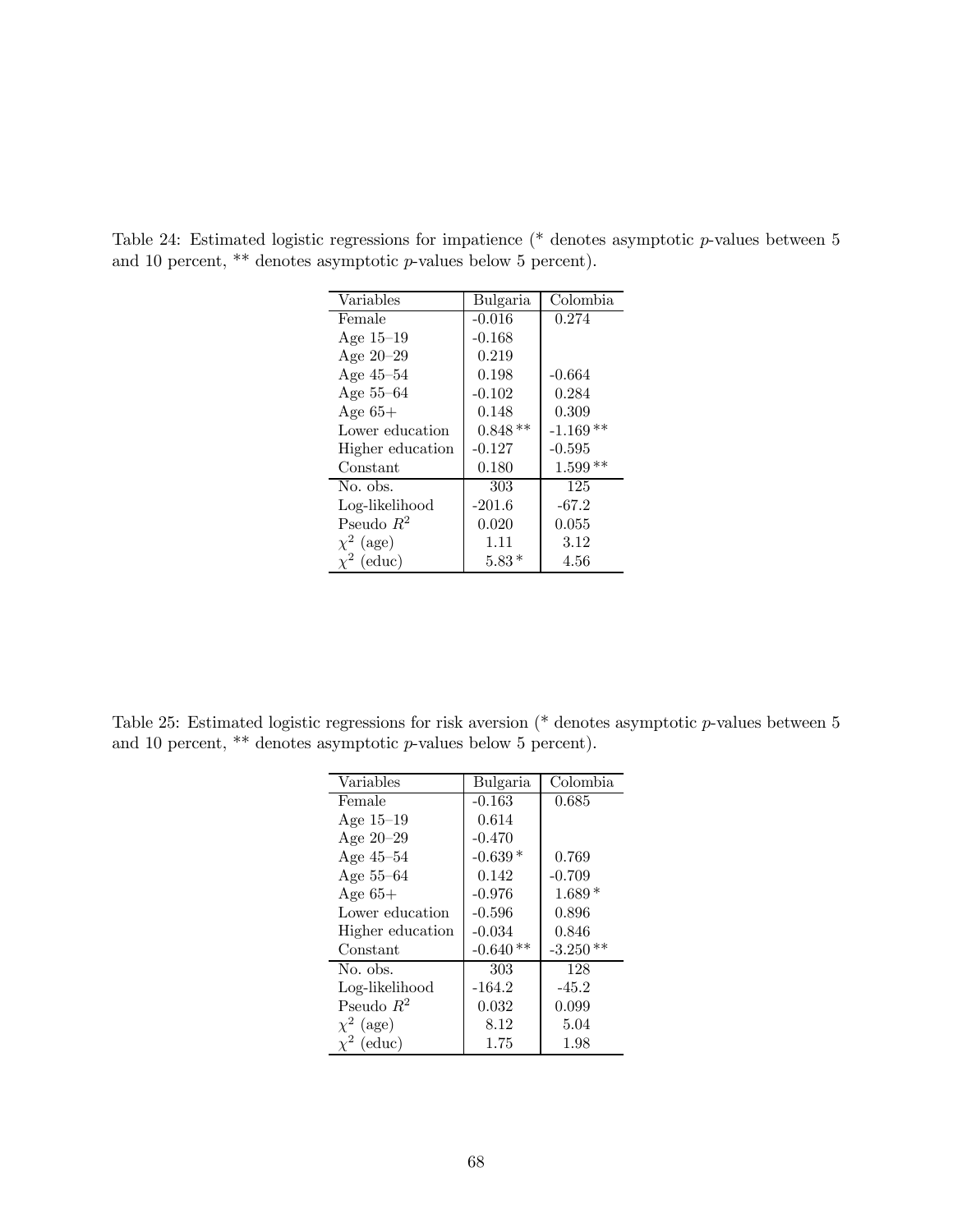| Variables        | Bulgaria (OAI) | Bulgaria (SDI) | Colombia  |
|------------------|----------------|----------------|-----------|
| Female           | 0.216          | $-0.461$       | $-0.083$  |
| Age $15-19$      | $-2.372**$     | $-1.058$       | 0.220     |
| Age $20-29$      | 0.092          |                | $-0.346$  |
| Age $45-54$      | $-0.073$       | 0.219          | 0.003     |
| Age $55-64$      | $-0.071$       | 0.808          | 0.551     |
| Lower education  | $1.752*$       | 0.969          | $-0.281$  |
| Higher education | $-0.720**$     | 1.510          | $-0.715*$ |
| Constant         | $1.699\,**$    | $2.832**$      | $0.850**$ |
| No. obs.         | 272            | 226            | 162       |
| Log-likelihood   | $-116.4$       | $-38.6$        | $-104.4$  |
| Pseudo $R^2$     | 0.058          | 0.059          | 0.027     |
| $\chi^2$ (age)   | 6.17           | 1.53           | 2.15      |
| (educ)           | $8.99**$       | 2.44           | 3.34      |

Table 26: Estimated logistic regressions for government responsibility for social security (\* denotes asymptotic p-values between 5 and 10 percent, \*\* denotes asymptotic p-values below 5 percent).

Table 27: Estimated logistic regressions for preference for PAYG pension scheme (\* denotes asymptotic p-values between 5 and 10 percent, \*\* denotes asymptotic p-values below 5 percent).

| Variables        | Bulgaria   | Colombia   |
|------------------|------------|------------|
| Female           | 0.026      | $-0.049$   |
| Age $15-19$      | $-0.484$   | 0.499      |
| Age $20-29$      | $-0.365$   | 0.553      |
| Age $45-54$      | 0.297      | 0.248      |
| Age 55–64        | 0.200      | $1.262**$  |
| Age $65+$        | $0.818*$   | 0.801      |
| Lower education  | 0.337      | $-0.122$   |
| Higher education | 0.145      | $-0.140$   |
| Constant         | $-1.529**$ | $-1.784**$ |
| No. obs.         | 292        | 169        |
| Log-likelihood   | $-151.6$   | $-79.5$    |
| Pseudo $R^2$     | 0.021      | 0.030      |
| $\chi^2$ (age)   | 5.19       | 4.56       |
| $\chi^2$ (educ)  | 0.72       | 0.11       |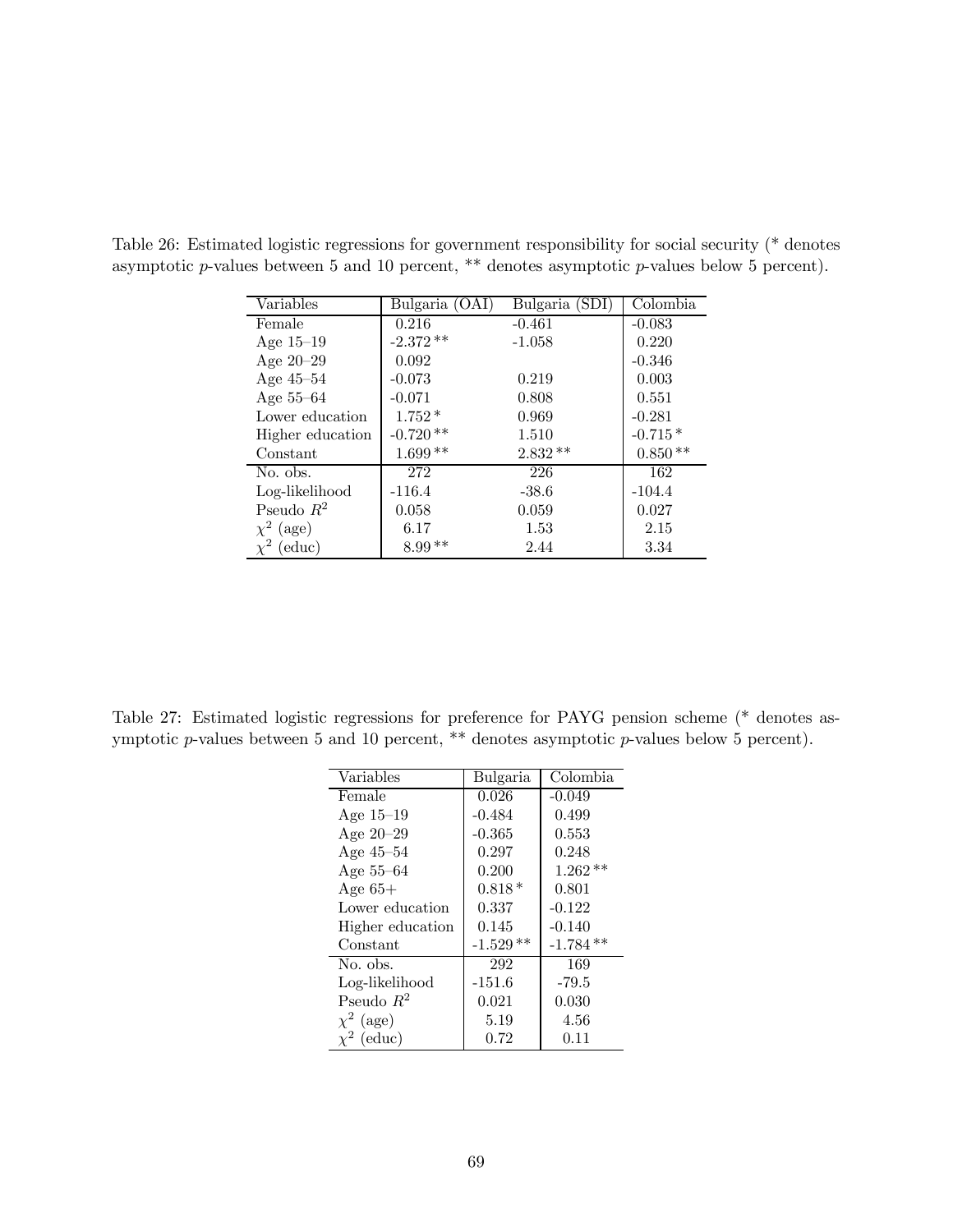Table 28: Estimated logistic regressions for agreement with solidarity argument in paying social security contributions ( $*$  denotes asymptotic p-values between 5 and 10 percent,  $**$  denotes asymptotic p-values below 5 percent).

| Variables        | Bulgaria  | Colombia   |  |
|------------------|-----------|------------|--|
| Female           | 0.869     | $-1.409*$  |  |
| Age $20-29$      | $-0.635$  | $-0.480$   |  |
| Age 45-54        | 0.813     | 0.935      |  |
| Age $55-64$      | 0.695     | $-0.318$   |  |
| Age $65+$        |           | $-4.009**$ |  |
| Lower education  | $-0.949$  | 1.849      |  |
| Higher education | 0.091     | $-1.078$   |  |
| Constant         | $2.702**$ | $3.933**$  |  |
| No. obs.         | 262       | 161        |  |
| Log-likelihood   | $-41.9$   | $-36.6$    |  |
| Pseudo $R^2$     | 0.082     | 0.189      |  |
| $\chi^2$ (age)   | 3.11      | $10.03**$  |  |
| $\chi^2$ (educ)  | 1.79      | $4.80*$    |  |

Table 29: Estimated logistic regressions for agreement with economic argument in paying social security contributions ( $*$  denotes asymptotic p-values between 5 and 10 percent,  $**$  denotes asymptotic p-values below 5 percent).

| Variables        | Bulgaria   | Colombia   |
|------------------|------------|------------|
| Female           | $-0.023$   | 0.369      |
| Age $15-19$      | 1.046      | $-0.532$   |
| Age $20-29$      | $-1.383**$ | 0.267      |
| Age $45-54$      | $-0.020$   | 0.337      |
| Age $55-64$      | 0.216      | 0.972      |
| Age $65+$        | $0.795*$   | $-0.526$   |
| Lower education  | $-0.641$   | $0.886*$   |
| Higher education | $-0.141$   | $-0.756**$ |
| Constant         | $-0.367$   | 0.206      |
| No. obs.         | 298        | 171        |
| Log-likelihood   | $-185.9$   | $-103.6$   |
| Pseudo $R^2$     | 0.052      | 0.079      |
| $\chi^2$ (age)   | $15.81**$  | 4.31       |
| $\chi^2$ (educ)  | 2.61       | $9.89**$   |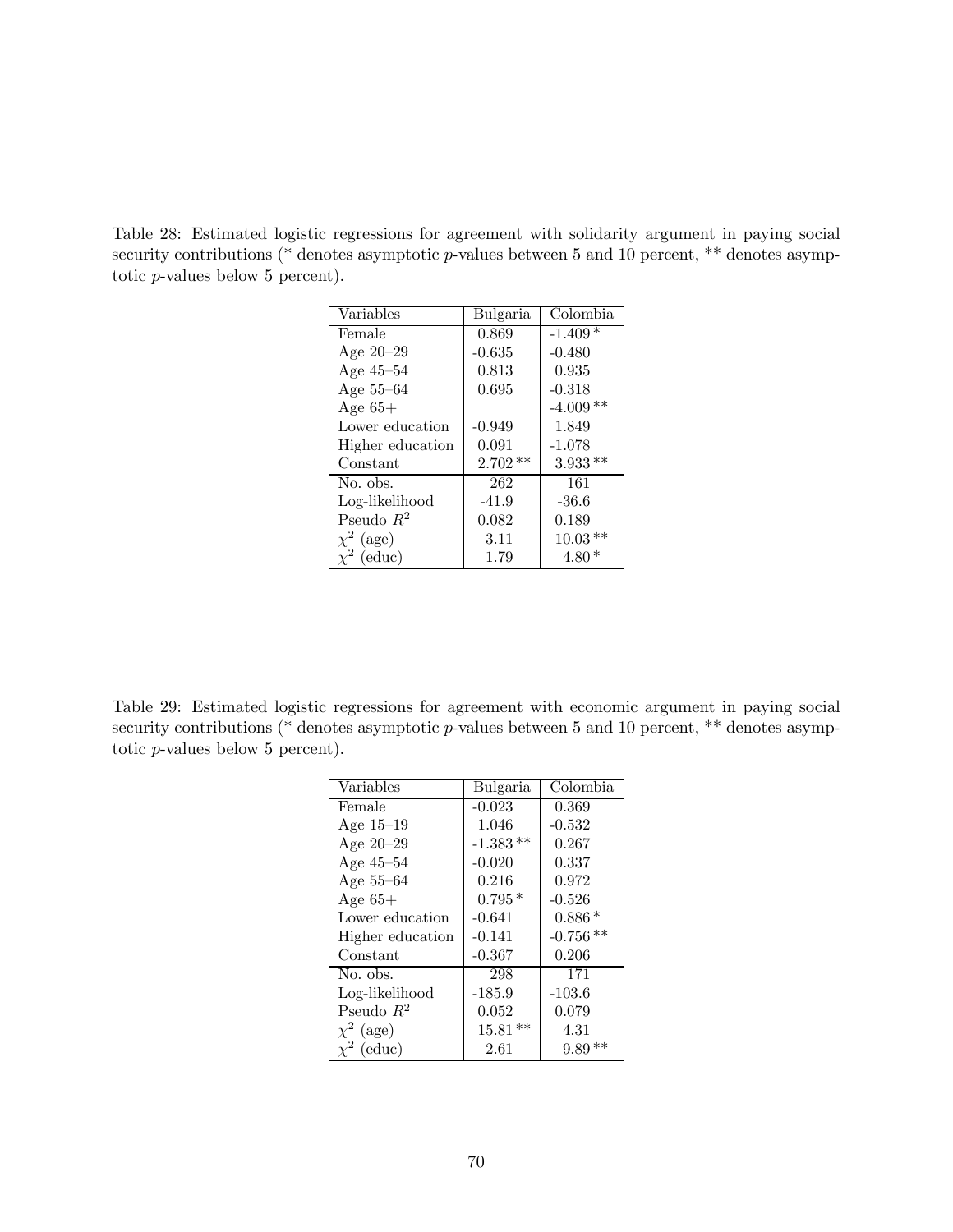Table 30: Estimated logistic regressions for optimism about future generosity of the social security system (\* denotes asymptotic p-values between 5 and 10 percent, \*\* denotes asymptotic p-values below 5 percent).

| Variables        | Bulgaria | Colombia   |
|------------------|----------|------------|
| Female           | $-0.345$ | $-0.882*$  |
| Age $15-19$      | 1.095    | $-0.099$   |
| Age $20-29$      | 0.258    | 0.391      |
| Age $45-54$      | $-0.341$ | 0.159      |
| Age $55-64$      | $-0.242$ | $-0.093$   |
| Age $65+$        | 0.288    |            |
| Lower education  | $-0.386$ | $1.180**$  |
| Higher education | 0.044    | $-0.884$   |
| Constant         | $-0.243$ | $-1.591**$ |
| No. obs.         | 288      | 164        |
| Log-likelihood   | $-186.3$ | $-62.0$    |
| Pseudo $R^2$     | 0.019    | 0.092      |
| $\chi^2$ (age)   | 5.10     | 0.60       |
| $\chi^2$ (educ)  | 1.06     | $9.04**$   |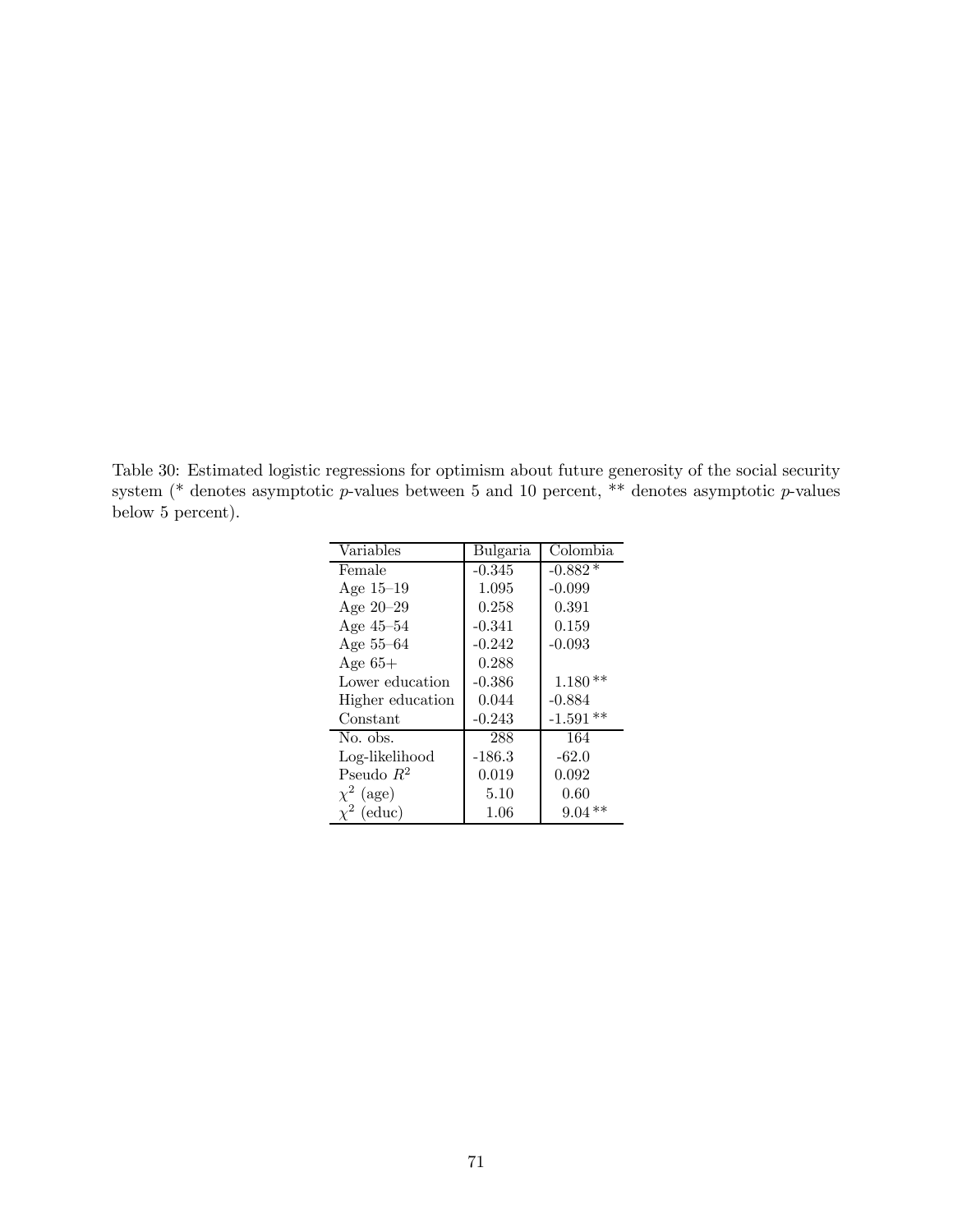Table 31: Estimated logistic regressions for willingness to pay higher or lower contributions, Bulgaria (\* denotes asymptotic  $p$ -values between 5 and 10 percent, \*\* denotes asymptotic  $p$ -values below 5 percent).

| Variables        | Higher     | Lower    |
|------------------|------------|----------|
| Female           | 0.259      | $-0.647$ |
| Age $20-29$      | $-0.33$    | $1.019*$ |
| Age $45-54$      | 0.221      | 0.294    |
| Age $55-64$      | 0.086      | $-0.333$ |
| Age $65+$        | $1.551**$  |          |
| Lower education  | $-1.051**$ | $-0.943$ |
| Higher education | 0.048      | $-0.645$ |
| Constant         | 0.013      | $-0.18$  |
| No. obs.         | 278        | 115      |
| Log-likelihood   | $-182.4$   | $-69.6$  |
| Pseudo $R^2$     | 0.043      | 0.063    |
| $\chi^2$ (age)   | $10.78**$  | 4.27     |
| $(\text{educ})$  | $6.51**$   | 3.18     |

Table 32: Estimated logistic regressions for preference for the old age insurance (\* denotes asymptotic p-values between 5 and 10 percent, \*\* denotes asymptotic p-values below 5 percent).

| Variables        | Bulgaria  | Colombia |
|------------------|-----------|----------|
| Female           | $-0.124$  | 0.183    |
| Age $20-29$      | $-0.783*$ | $-0.949$ |
| Age $45-54$      | 0.361     | 0.111    |
| Age $55-64$      | $1.220**$ | 1.201    |
| Age $65+$        | $2.175**$ |          |
| Lower education  | $-0.434$  |          |
| Higher education | 0.414     | $-0.414$ |
| Constant         | 0.265     | 0.243    |
| No. obs.         | 277       | 49       |
| Log-likelihood   | -163.6    | $-32.0$  |
| Pseudo $R^2$     | 0.088     | 0.058    |
| $\chi^2$ (age)   | $24.49**$ | 3.26     |
| $(\text{educ})$  | 3.53      | 0.41     |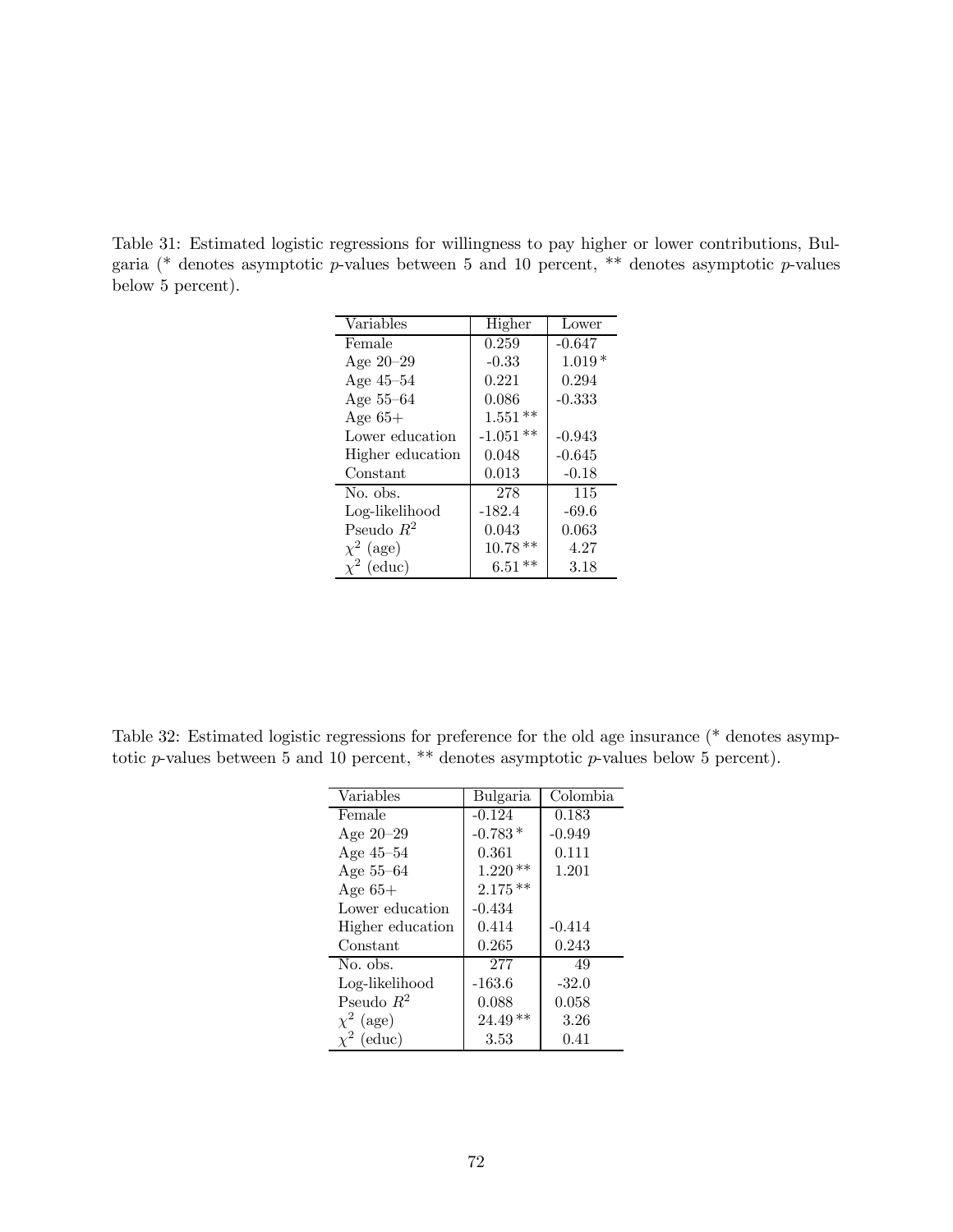## A The basic questionnaire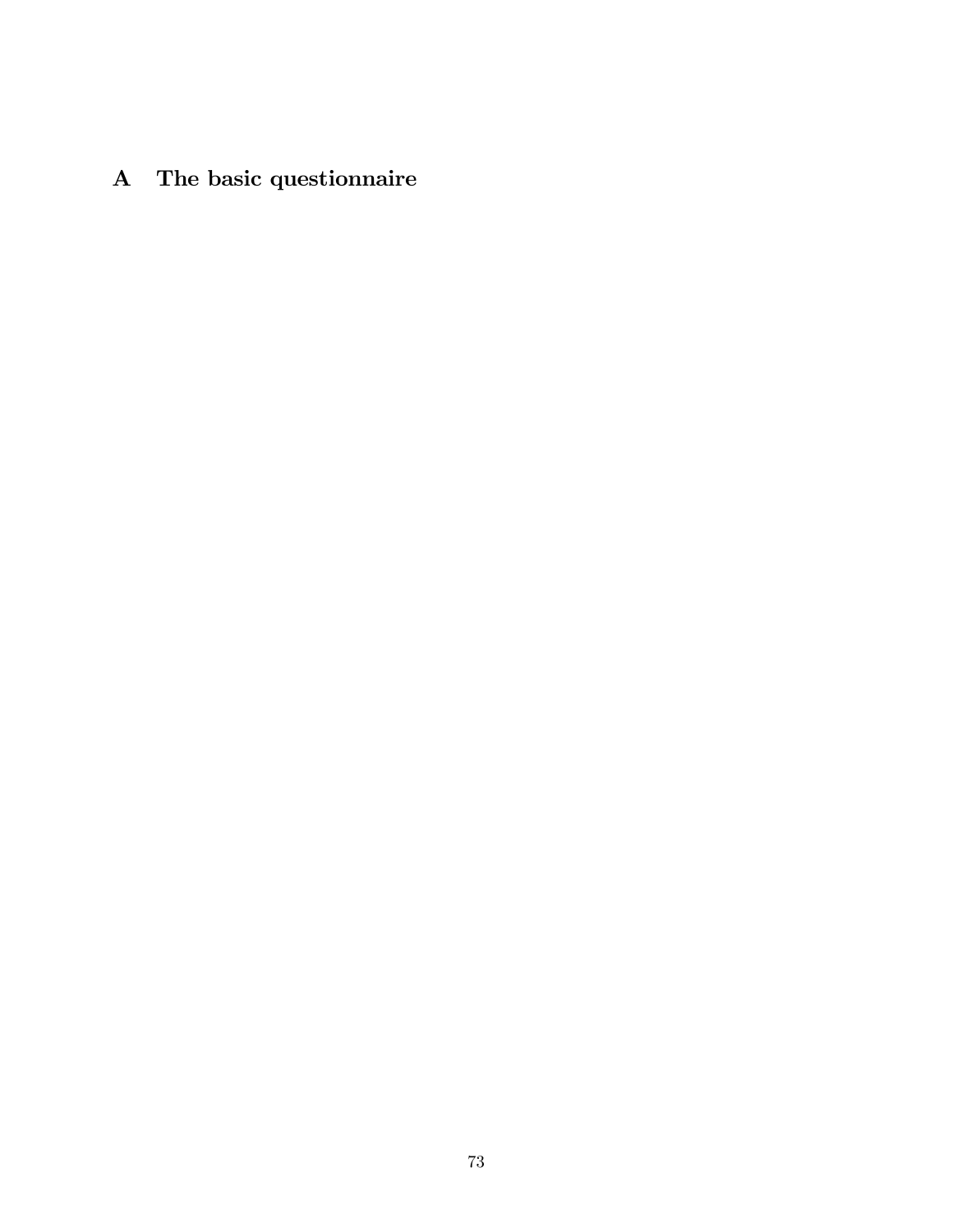## B Main socio-economic indicators for Bulgaria and Colombia

|                                                                                                      | Bulgaria | Colombia |
|------------------------------------------------------------------------------------------------------|----------|----------|
| Economy                                                                                              |          |          |
| GDP per capita (current $\text{US}\$$ ) <sup>1</sup>                                                 | 2351.44  | 2101.00  |
| GDP per capita (PPP US\$) <sup>1</sup>                                                               | 7840.03  | 6974.85  |
| GDP growth (average annual growth 1990-2000)                                                         | $-1.8$   | 2.8      |
| GDP growth (average annual growth 2000-2004)                                                         | 4.8      | 2.9      |
| Labor                                                                                                |          |          |
| Labor force participation rate, female $(\%$ ages 15–64)                                             | 53.3     | 65.0     |
| Labor force participation rate, male $(\%$ ages 15-64)                                               | 63.0     | 85.3     |
| Unemployment $(\%$ of total labor force)                                                             | 13.7     | 14.2     |
| Employment in agriculture, female $(\%$ of total employment)                                         | 8.0      | 8.0      |
| Employment in industry, female (% of total employment)                                               | 29.0     | 17.0     |
| Employment in services, female $(\%$ of total employment)                                            | 64.0     | 75.0     |
| Employment in agriculture, male $(\%$ of total employment)                                           | 12.0     | 31.0     |
| Employment in industry, male $(\%$ of total employment)                                              | 37.0     | 21.0     |
| Employment in services, male $(\%$ of total employment)                                              | $51.0\,$ | 49.0     |
| Shadow economy (% of GDP, average $1990/1991$ ) <sup>2</sup>                                         | 29.4     | 33.4     |
| Shadow economy (% of GDP, average $1994/1995$ ) <sup>2</sup>                                         | 33.2     | 36.2     |
| Shadow economy (% of GDP, average $1999/2000$ ) <sup>2</sup>                                         | 36.9     | 39.1     |
| Self-employment (% of total employment) <sup>3</sup>                                                 | 14.9     | 50.9     |
| Tax policies                                                                                         |          |          |
| Tax revenue collected by central government ( $%$ of GDP)                                            | 22.3     | 13.8     |
| Highest marginal tax rate (Individual $\%$ )                                                         | 29.0     | 35.0     |
| Highest marginal tax rate (Corporate $\%$ )                                                          | 20.0     | 37.0     |
| Social security                                                                                      |          |          |
| Pension contributors ( $\%$ of labor force)                                                          | 64.0     | 20.7     |
| Public expenditure on pensions ( $\%$ of GDP)                                                        | 8.9      | 1.1      |
| Average pension $(\%$ of per capita income)                                                          | 39.3     | 72.2     |
| Contribution towards OASDI, if social insurance only (% of earnings) <sup>4</sup>                    | 23.0     | 15.5     |
| Contribution towards OASDI, if individual account $(\%$ of earnings) <sup>4</sup>                    | 23.0     | 18.5     |
| Minimum age for OA social insurance pension, men $(2006)^4$                                          | 63.0     | 60.0     |
| Minimum age for OA social insurance pension, women $(2006)^4$                                        | 58.5     | 55.0     |
| Minimum years of contributions for OA social insurance pension, men (minimum age) <sup>4</sup>       | 37.0     | 20.2     |
| Minimum years of contributions for OA social insurance pension, women (minimum age) <sup>4</sup>     | 33.5     | 20.2     |
| OA social insurance benefit with minimum age and contribution, men $(\%$ of earnings) <sup>4</sup>   | 37.0     | 80.0     |
| OA social insurance benefit with minimum age and contribution, women $(\%$ of earnings) <sup>4</sup> | 33.5     | 80.0     |

## Table 33: Main socio-economic indicators

Source: World Development Indicators 2004; (1) IMF World Economic Outlook 2004; (2) Schneider (2005); (3) ILO LABORSTA 2004; (4) ISSA Social Security Worldwide (2006)